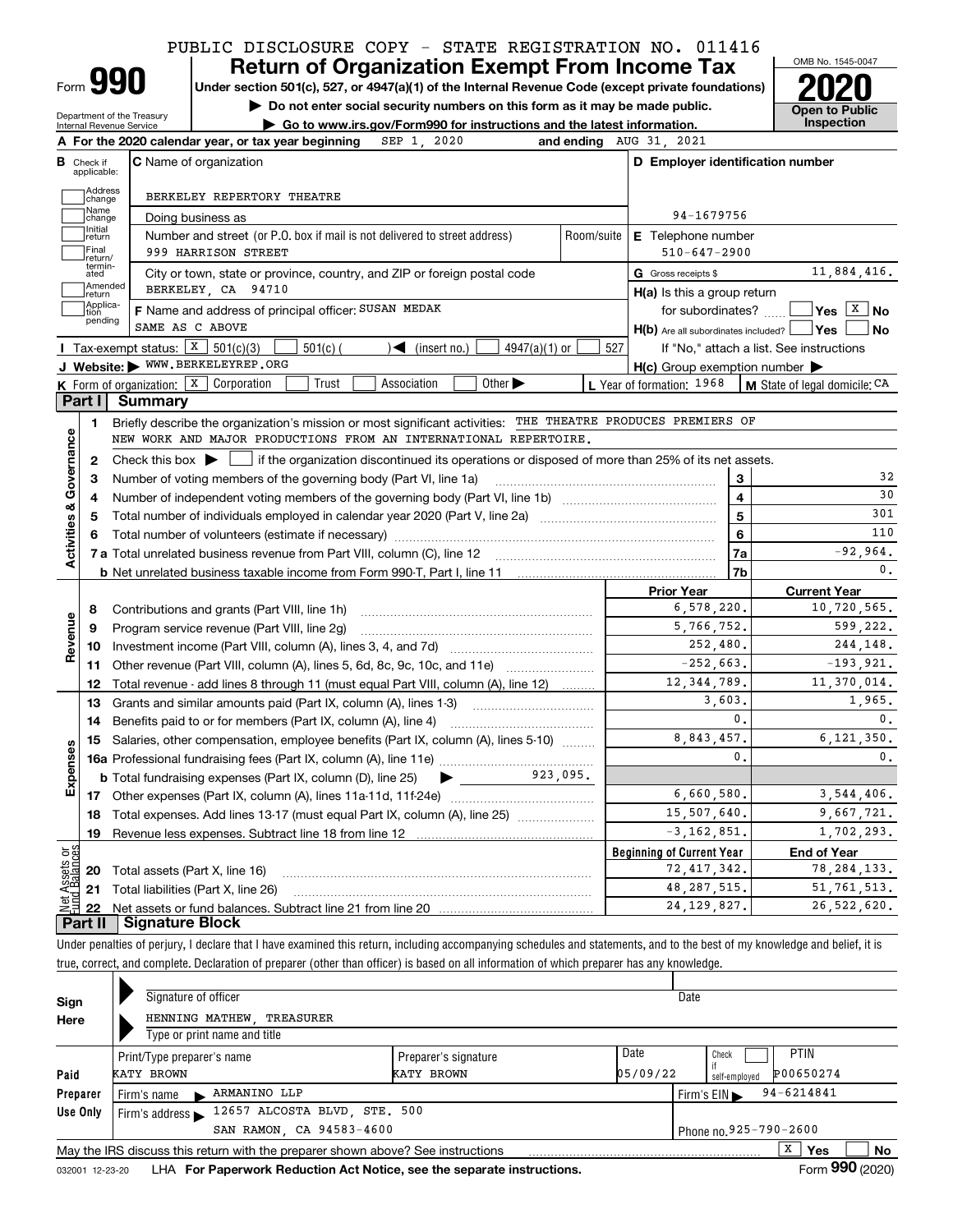|              | BERKELEY REPERTORY THEATRE<br>Form 990 (2020)<br>Part III   Statement of Program Service Accomplishments                                                        | 94-1679756 | Page 2                                             |
|--------------|-----------------------------------------------------------------------------------------------------------------------------------------------------------------|------------|----------------------------------------------------|
|              |                                                                                                                                                                 |            | $\overline{\mathbf{x}}$                            |
| 1            | Briefly describe the organization's mission:                                                                                                                    |            |                                                    |
|              | PLEASE SEE SCHEDULE O FOR THE COMPLETE MISSION STATEMENT.                                                                                                       |            |                                                    |
|              |                                                                                                                                                                 |            |                                                    |
|              |                                                                                                                                                                 |            |                                                    |
|              |                                                                                                                                                                 |            |                                                    |
| $\mathbf{2}$ | Did the organization undertake any significant program services during the year which were not listed on the                                                    |            |                                                    |
|              |                                                                                                                                                                 |            | $\sqrt{Y}$ es $X$ No                               |
|              | If "Yes." describe these new services on Schedule O.                                                                                                            |            | $\boxed{\phantom{1}}$ Yes $\boxed{\phantom{1}}$ No |
| 3            | Did the organization cease conducting, or make significant changes in how it conducts, any program services?<br>If "Yes," describe these changes on Schedule O. |            |                                                    |
| 4            | Describe the organization's program service accomplishments for each of its three largest program services, as measured by expenses.                            |            |                                                    |
|              | Section 501(c)(3) and 501(c)(4) organizations are required to report the amount of grants and allocations to others, the total expenses, and                    |            |                                                    |
|              | revenue, if any, for each program service reported.                                                                                                             |            |                                                    |
| 4a l         | $\Box$ ) (Expenses \$ _______________5, 769, 031, including grants of \$<br>(Code:                                                                              |            |                                                    |
|              | BERKELEY REP'S 2020/21 SEASON WAS A YEAR UNLIKE ANY OTHER IN THE                                                                                                |            |                                                    |
|              | THEATRE'S MORE THAN 50-YEAR HISTORY. THE COVID-19 PANDEMIC HAS TESTED                                                                                           |            |                                                    |
|              | BERKELEY REP IN WAYS WE NEVER IMAGINED. CONTINUED IMPACTS FROM THE                                                                                              |            |                                                    |
|              | PANDEMIC PROMPTED BERKELEY REP TO RESCHEDULE ALL SEVEN SUBSCRIPTION                                                                                             |            |                                                    |
|              | SHOWS SLATED FOR THE 2021 SEASON TO 2021/22. AND THE THEATRE SHIFTED TO                                                                                         |            |                                                    |
|              | ALL ONLINE ARTISTIC PROGRAMMING THROUGH 2020/21.                                                                                                                |            |                                                    |
|              | THOUGH WE KNEW WITHOUT IN-PERSON PROGRAMMING WE WERE UNLIKELY TO REACH                                                                                          |            |                                                    |
|              | OUR USUAL ANNUAL AUDIENCE OF 200,000 PATRONS AND 20,000 STUDENTS, WE                                                                                            |            |                                                    |
|              | ARE PROUD THAT FREE AND LOW-COST BERKELEY REP-PRODUCED DIGITAL CONTENT                                                                                          |            |                                                    |
|              | GARNERED OVER 60,000 VIEW/LISTENS (PLUS ADDITIONAL PARTICIPATION IN                                                                                             |            |                                                    |
|              | ONLINE ARTIST CONVERSATIONS AND AUXILIARY SHOW-RELATED EVENTS AND                                                                                               |            |                                                    |
|              | ACTIVITIES), CLOSE TO 3,000 PARTICIPANTS ENGAGED WITH OUR SCHOOL OF                                                                                             |            |                                                    |
| 4b           | $1,965.$ (Revenue \$ 143,276.)<br>(Code: (Code: ) (Expenses \$ 563,480. including grants of \$                                                                  |            |                                                    |
|              | IN SPITE OF CHALLENGES BROUGHT ON BY COVID-19, THE SCHOOL OF THEATRE                                                                                            |            |                                                    |
|              | HAS CONTINUED TO PROGRAM COMPREHENSIVE ARTS LEARNING OPPORTUNITIES FOR                                                                                          |            |                                                    |
|              | BAY AREA CHILDREN, TEENS, AND ADULTS, THROUGH CLASSROOM WORKSHOPS,                                                                                              |            |                                                    |
|              | CLASSES, A VIBRANT TEEN COUNCIL PROGRAM, AND MORE, THE SCHOOL'S                                                                                                 |            |                                                    |
|              | EDUCATIONAL PROGRAMMING IS A CRITICAL TOOL FOR CONNECTING STUDENTS OF                                                                                           |            |                                                    |
|              | VARIED AGES AND BACKGROUNDS TO THE THEATRE'S WORK.                                                                                                              |            |                                                    |
|              | THE SCHOOL OF THEATRE OFFERED A DIVERSE ARRAY OF 1-15-HOUR VIRTUAL                                                                                              |            |                                                    |
|              | IN-CLASS RESIDENCIES FOR ELEMENTARY, MIDDLE, AND HIGH SCHOOL STUDENTS                                                                                           |            |                                                    |
|              | IN ALAMEDA, CONTRA COSTA, AND SAN MATEO COUNTIES. A TOTAL OF 878                                                                                                |            |                                                    |
|              | STUDENTS IN 31 CLASSROOMS, 35% OF WHICH WERE IN TITLE 1 SCHOOLS, BUILT                                                                                          |            |                                                    |
|              | LITERACY SOCIAL AND EMOTIONAL SKILLS THROUGH CURRICULA SUCH AS STORY                                                                                            |            |                                                    |
|              | BUILDERS, CHANGE MAKERS, PERFORMANCE LAB, AND IMPROV, ALL TAUGHT OVER                                                                                           |            |                                                    |
| 4c           | ) (Revenue \$<br>(Code:<br>FROM THE MOMENT IN-PERSON THEATRE ACTIVITIES WERE SUSPENDED, BERKELEY                                                                |            |                                                    |
|              | REP RECOGNIZED THE NEED TO CENTER OUR COMMITMENT TO SERVING ARTISTS. IN                                                                                         |            |                                                    |
|              | ADDITION TO PROVIDING PAID CREATIVE WORK TO ALL THE ARTISTS WHO                                                                                                 |            |                                                    |
|              | PARTICIPATED IN REP ON-AIR AS ACTORS, DESIGNERS, AND MORE, WE                                                                                                   |            |                                                    |
|              | SIGNIFICANTLY INCREASED OUR COMMISSIONING ACTIVITY DURING THIS PERIOD.                                                                                          |            |                                                    |
|              | COMMISSIONS INCLUDED FIVE FULL-LENGTH WORKS FROM DAVEED DIGGS AND                                                                                               |            |                                                    |
|              | RAFAEL CASAL, SARAH RUHL, DIPIKA GUHA, RICHARD MONTOYA (THE IDEA FOR                                                                                            |            |                                                    |
|              | WHICH WAS SPARKED BY HIS WORK ON PLACE/SETTINGS: BERKELEY), AND JACK                                                                                            |            |                                                    |
|              | THORNE AND NICO MULHY, AND AN ADDITIONAL TEN SHORT COMMISSIONS FOR A                                                                                            |            |                                                    |
|              | FUTURE PLACE/SETTINGS: OAKLAND PROJECT IN TOTAL, WE MADE 20 SHORT AND                                                                                           |            |                                                    |
|              | FIVE FULL-LENGTH COMMISSIONS IN 2020/21. THESE COMMISSIONS WERE A                                                                                               |            |                                                    |
|              | PROMISE TO ARTISTS, AUDIENCES, AND OURSELVES THAT WE WOULD SURVIVE THE                                                                                          |            |                                                    |
|              | <b>4d</b> Other program services (Describe on Schedule O.)                                                                                                      |            |                                                    |
|              | $204, 470$ including grants of \$<br>(Expenses \$<br>(Revenue \$                                                                                                |            |                                                    |
| 4e           | 6,731,298.<br>Total program service expenses                                                                                                                    |            |                                                    |
|              |                                                                                                                                                                 |            | Form 990 (2020)                                    |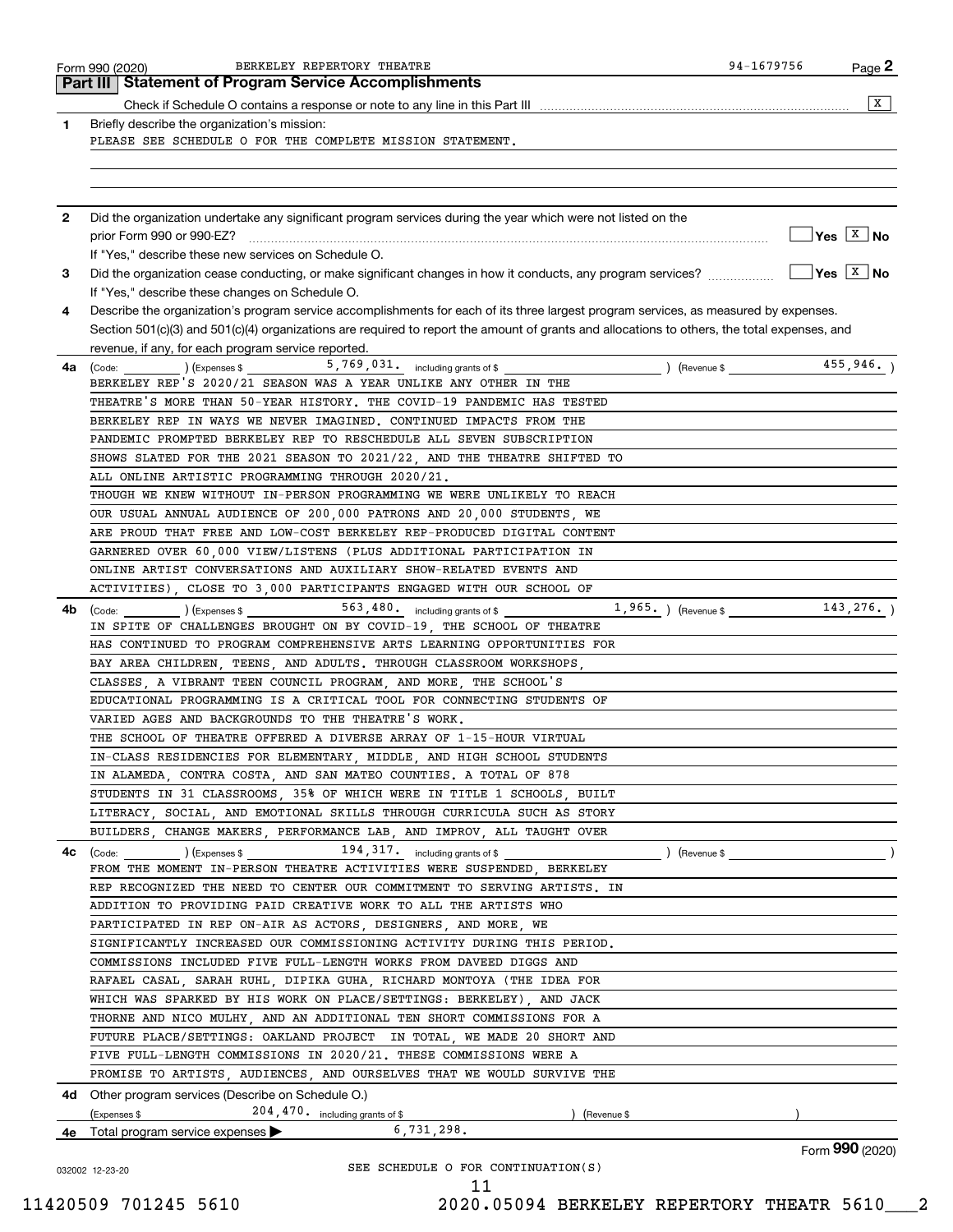|  | Form 990 (2020 |  |
|--|----------------|--|

Form 990 (2020) Page **3Part IV Checklist of Required Schedules** BERKELEY REPERTORY THEATRE 94-1679756

|     |                                                                                                                                       |                 | Yes         | No              |
|-----|---------------------------------------------------------------------------------------------------------------------------------------|-----------------|-------------|-----------------|
| 1   | Is the organization described in section $501(c)(3)$ or $4947(a)(1)$ (other than a private foundation)?                               |                 |             |                 |
|     |                                                                                                                                       | 1.              | х           |                 |
| 2   |                                                                                                                                       | $\mathbf{2}$    | $\mathbf x$ |                 |
| 3   | Did the organization engage in direct or indirect political campaign activities on behalf of or in opposition to candidates for       |                 |             |                 |
|     |                                                                                                                                       | 3               |             | х               |
| 4   | Section 501(c)(3) organizations. Did the organization engage in lobbying activities, or have a section 501(h) election in effect      |                 |             |                 |
|     |                                                                                                                                       | 4               |             | х               |
| 5   | Is the organization a section 501(c)(4), 501(c)(5), or 501(c)(6) organization that receives membership dues, assessments, or          |                 |             |                 |
|     |                                                                                                                                       | 5               |             | x               |
| 6   | Did the organization maintain any donor advised funds or any similar funds or accounts for which donors have the right to             |                 |             |                 |
|     | provide advice on the distribution or investment of amounts in such funds or accounts? If "Yes," complete Schedule D, Part I          | 6               |             | х               |
| 7   | Did the organization receive or hold a conservation easement, including easements to preserve open space,                             |                 |             |                 |
|     |                                                                                                                                       | $\overline{7}$  |             | х               |
| 8   | Did the organization maintain collections of works of art, historical treasures, or other similar assets? If "Yes," complete          |                 |             |                 |
|     |                                                                                                                                       | 8               |             | х               |
| 9   | Did the organization report an amount in Part X, line 21, for escrow or custodial account liability, serve as a custodian for         |                 |             |                 |
|     | amounts not listed in Part X; or provide credit counseling, debt management, credit repair, or debt negotiation services?             |                 |             |                 |
|     |                                                                                                                                       | 9               |             | х               |
| 10  | Did the organization, directly or through a related organization, hold assets in donor-restricted endowments                          |                 |             |                 |
|     |                                                                                                                                       | 10              | х           |                 |
| 11  | If the organization's answer to any of the following questions is "Yes," then complete Schedule D, Parts VI, VII, VIII, IX, or X      |                 |             |                 |
|     | as applicable.                                                                                                                        |                 |             |                 |
|     | a Did the organization report an amount for land, buildings, and equipment in Part X, line 10? If "Yes," complete Schedule D,         |                 |             |                 |
|     |                                                                                                                                       | 11a             | х           |                 |
|     | <b>b</b> Did the organization report an amount for investments - other securities in Part X, line 12, that is 5% or more of its total |                 |             |                 |
|     |                                                                                                                                       | 11b             |             | х               |
|     | c Did the organization report an amount for investments - program related in Part X, line 13, that is 5% or more of its total         |                 |             |                 |
|     |                                                                                                                                       | 11c             |             | х               |
|     | d Did the organization report an amount for other assets in Part X, line 15, that is 5% or more of its total assets reported in       |                 |             |                 |
|     |                                                                                                                                       | <b>11d</b>      |             | х               |
|     | e Did the organization report an amount for other liabilities in Part X, line 25? If "Yes," complete Schedule D, Part X               | <b>11e</b>      | X           |                 |
| f   | Did the organization's separate or consolidated financial statements for the tax year include a footnote that addresses               |                 |             |                 |
|     | the organization's liability for uncertain tax positions under FIN 48 (ASC 740)? If "Yes," complete Schedule D, Part X                | 11f             | Х           |                 |
|     | 12a Did the organization obtain separate, independent audited financial statements for the tax year? If "Yes," complete               |                 |             |                 |
|     |                                                                                                                                       | 12a             | х           |                 |
|     | <b>b</b> Was the organization included in consolidated, independent audited financial statements for the tax year?                    |                 |             |                 |
|     | If "Yes," and if the organization answered "No" to line 12a, then completing Schedule D, Parts XI and XII is optional                 | 12b             |             | x               |
| 13  |                                                                                                                                       | 13              |             | X               |
| 14a | Did the organization maintain an office, employees, or agents outside of the United States?                                           | 14a             |             | х               |
| b   | Did the organization have aggregate revenues or expenses of more than \$10,000 from grantmaking, fundraising, business,               |                 |             |                 |
|     | investment, and program service activities outside the United States, or aggregate foreign investments valued at \$100,000            |                 |             |                 |
|     |                                                                                                                                       | 14b             |             | х               |
| 15  | Did the organization report on Part IX, column (A), line 3, more than \$5,000 of grants or other assistance to or for any             |                 |             |                 |
|     |                                                                                                                                       | 15              |             | х               |
| 16  | Did the organization report on Part IX, column (A), line 3, more than \$5,000 of aggregate grants or other assistance to              |                 |             |                 |
|     |                                                                                                                                       | 16              |             | х               |
| 17  | Did the organization report a total of more than \$15,000 of expenses for professional fundraising services on Part IX,               |                 |             |                 |
|     |                                                                                                                                       | 17              |             | х               |
| 18  | Did the organization report more than \$15,000 total of fundraising event gross income and contributions on Part VIII, lines          |                 |             |                 |
|     |                                                                                                                                       | 18              |             | х               |
| 19  | Did the organization report more than \$15,000 of gross income from gaming activities on Part VIII, line 9a? If "Yes."                |                 |             |                 |
|     |                                                                                                                                       | 19              |             | х               |
| 20a |                                                                                                                                       | <b>20a</b>      |             | х               |
| b   | If "Yes" to line 20a, did the organization attach a copy of its audited financial statements to this return?                          | 20 <sub>b</sub> |             |                 |
| 21  | Did the organization report more than \$5,000 of grants or other assistance to any domestic organization or                           |                 |             |                 |
|     |                                                                                                                                       | 21              |             | х               |
|     | 032003 12-23-20                                                                                                                       |                 |             | Form 990 (2020) |

12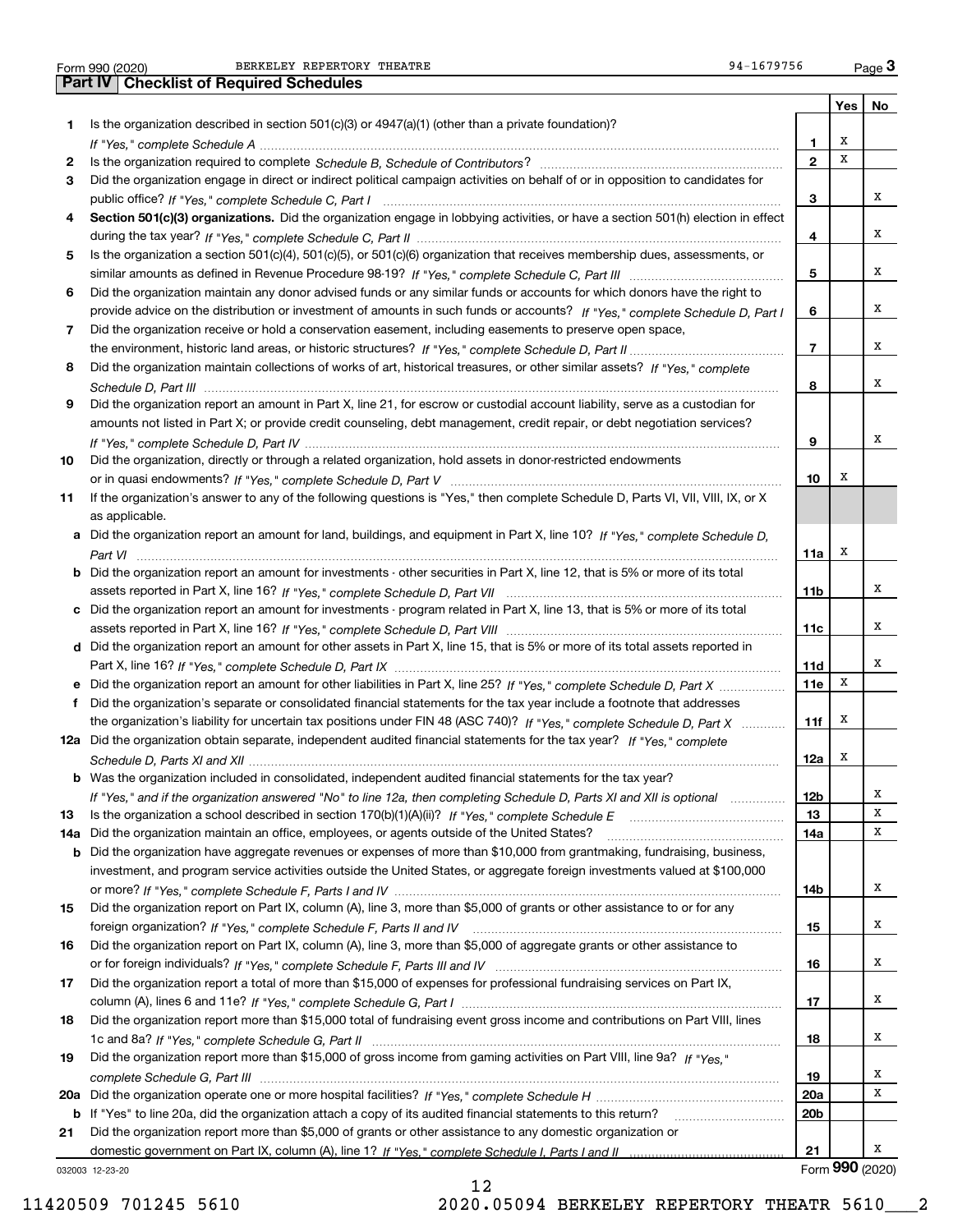Form 990 (2020) BERKELEY REPERTORY THEATRE 94-1679756 <sub>Page</sub> 4<br>**Part IV | Checklist of Required Schedules** <sub>(continued)</sub>

|               | Pall IV  <br>Criecklist of Required Scriedules (continued)                                                                                                                                                                                            |     |     |                 |
|---------------|-------------------------------------------------------------------------------------------------------------------------------------------------------------------------------------------------------------------------------------------------------|-----|-----|-----------------|
|               |                                                                                                                                                                                                                                                       |     | Yes | No              |
| 22            | Did the organization report more than \$5,000 of grants or other assistance to or for domestic individuals on                                                                                                                                         |     |     |                 |
|               |                                                                                                                                                                                                                                                       | 22  |     | х               |
| 23            | Did the organization answer "Yes" to Part VII, Section A, line 3, 4, or 5 about compensation of the organization's current                                                                                                                            |     |     |                 |
|               | and former officers, directors, trustees, key employees, and highest compensated employees? If "Yes," complete                                                                                                                                        |     |     |                 |
|               |                                                                                                                                                                                                                                                       | 23  | х   |                 |
|               | 24a Did the organization have a tax-exempt bond issue with an outstanding principal amount of more than \$100,000 as of the                                                                                                                           |     |     |                 |
|               | last day of the year, that was issued after December 31, 2002? If "Yes," answer lines 24b through 24d and complete                                                                                                                                    |     |     |                 |
|               |                                                                                                                                                                                                                                                       | 24a | х   |                 |
|               |                                                                                                                                                                                                                                                       | 24b |     | х               |
|               | c Did the organization maintain an escrow account other than a refunding escrow at any time during the year to defease                                                                                                                                |     |     | х               |
|               |                                                                                                                                                                                                                                                       | 24c |     | х               |
|               |                                                                                                                                                                                                                                                       | 24d |     |                 |
|               | 25a Section 501(c)(3), 501(c)(4), and 501(c)(29) organizations. Did the organization engage in an excess benefit                                                                                                                                      | 25a |     | х               |
|               |                                                                                                                                                                                                                                                       |     |     |                 |
|               | b Is the organization aware that it engaged in an excess benefit transaction with a disqualified person in a prior year, and<br>that the transaction has not been reported on any of the organization's prior Forms 990 or 990-EZ? If "Yes," complete |     |     |                 |
|               |                                                                                                                                                                                                                                                       | 25b |     | х               |
| 26            | Schedule L, Part I<br>Did the organization report any amount on Part X, line 5 or 22, for receivables from or payables to any current                                                                                                                 |     |     |                 |
|               | or former officer, director, trustee, key employee, creator or founder, substantial contributor, or 35%                                                                                                                                               |     |     |                 |
|               |                                                                                                                                                                                                                                                       | 26  |     | х               |
| 27            | Did the organization provide a grant or other assistance to any current or former officer, director, trustee, key employee,                                                                                                                           |     |     |                 |
|               | creator or founder, substantial contributor or employee thereof, a grant selection committee member, or to a 35% controlled                                                                                                                           |     |     |                 |
|               | entity (including an employee thereof) or family member of any of these persons? If "Yes," complete Schedule L, Part III                                                                                                                              | 27  |     | х               |
| 28            | Was the organization a party to a business transaction with one of the following parties (see Schedule L, Part IV                                                                                                                                     |     |     |                 |
|               | instructions, for applicable filing thresholds, conditions, and exceptions):                                                                                                                                                                          |     |     |                 |
|               | a A current or former officer, director, trustee, key employee, creator or founder, or substantial contributor? If                                                                                                                                    |     |     |                 |
|               |                                                                                                                                                                                                                                                       | 28a |     | х               |
|               |                                                                                                                                                                                                                                                       | 28b |     | х               |
|               | c A 35% controlled entity of one or more individuals and/or organizations described in lines 28a or 28b? If                                                                                                                                           |     |     |                 |
|               |                                                                                                                                                                                                                                                       | 28c |     | х               |
| 29            |                                                                                                                                                                                                                                                       | 29  | х   |                 |
| 30            | Did the organization receive contributions of art, historical treasures, or other similar assets, or qualified conservation                                                                                                                           |     |     |                 |
|               |                                                                                                                                                                                                                                                       | 30  |     | х               |
| 31            | Did the organization liquidate, terminate, or dissolve and cease operations? If "Yes," complete Schedule N, Part I                                                                                                                                    | 31  |     | х               |
| 32            | Did the organization sell, exchange, dispose of, or transfer more than 25% of its net assets? If "Yes," complete                                                                                                                                      |     |     |                 |
|               | Schedule N. Part II                                                                                                                                                                                                                                   | 32  |     | х               |
| 33            | Did the organization own 100% of an entity disregarded as separate from the organization under Regulations                                                                                                                                            |     |     |                 |
|               |                                                                                                                                                                                                                                                       | 33  |     | x               |
| 34            | Was the organization related to any tax-exempt or taxable entity? If "Yes," complete Schedule R, Part II, III, or IV, and                                                                                                                             |     |     |                 |
|               |                                                                                                                                                                                                                                                       | 34  |     | х               |
|               | 35a Did the organization have a controlled entity within the meaning of section 512(b)(13)?                                                                                                                                                           | 35a |     | х               |
|               | <b>b</b> If "Yes" to line 35a, did the organization receive any payment from or engage in any transaction with a controlled entity                                                                                                                    |     |     |                 |
|               |                                                                                                                                                                                                                                                       | 35b |     |                 |
| 36            | Section 501(c)(3) organizations. Did the organization make any transfers to an exempt non-charitable related organization?                                                                                                                            |     |     | x               |
|               |                                                                                                                                                                                                                                                       | 36  |     |                 |
| 37            | Did the organization conduct more than 5% of its activities through an entity that is not a related organization                                                                                                                                      | 37  |     | х               |
| 38            | Did the organization complete Schedule O and provide explanations in Schedule O for Part VI, lines 11b and 19?                                                                                                                                        |     |     |                 |
|               | Note: All Form 990 filers are required to complete Schedule O                                                                                                                                                                                         | 38  | х   |                 |
| <b>Part V</b> | <b>Statements Regarding Other IRS Filings and Tax Compliance</b>                                                                                                                                                                                      |     |     |                 |
|               | Check if Schedule O contains a response or note to any line in this Part V                                                                                                                                                                            |     |     |                 |
|               |                                                                                                                                                                                                                                                       |     | Yes | No              |
|               | 63<br>1a                                                                                                                                                                                                                                              |     |     |                 |
|               | 0<br><b>b</b> Enter the number of Forms W-2G included in line 1a. Enter -0- if not applicable<br>1b                                                                                                                                                   |     |     |                 |
|               | c Did the organization comply with backup withholding rules for reportable payments to vendors and reportable gaming                                                                                                                                  |     |     |                 |
|               | (gambling) winnings to prize winners?                                                                                                                                                                                                                 | 1c  | x   |                 |
|               | 032004 12-23-20                                                                                                                                                                                                                                       |     |     | Form 990 (2020) |
|               | 13                                                                                                                                                                                                                                                    |     |     |                 |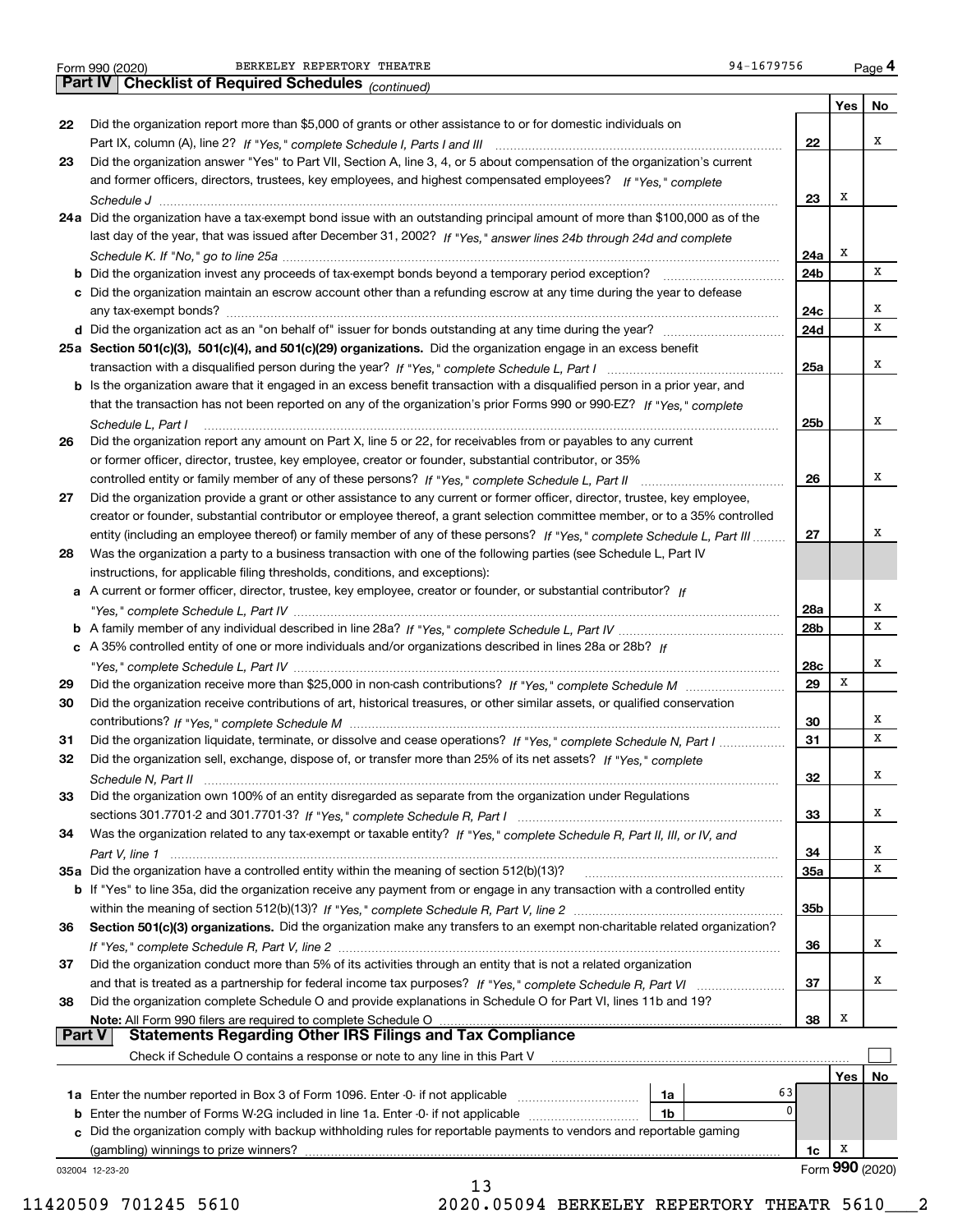|        | 94-1679756<br>BERKELEY REPERTORY THEATRE<br>Form 990 (2020)                                                                                       |                |      | $Page$ <sup>5</sup> |  |  |  |  |  |  |
|--------|---------------------------------------------------------------------------------------------------------------------------------------------------|----------------|------|---------------------|--|--|--|--|--|--|
| Part V | Statements Regarding Other IRS Filings and Tax Compliance (continued)                                                                             |                |      |                     |  |  |  |  |  |  |
|        |                                                                                                                                                   |                | Yes  | No                  |  |  |  |  |  |  |
|        | 2a Enter the number of employees reported on Form W-3, Transmittal of Wage and Tax Statements,                                                    |                |      |                     |  |  |  |  |  |  |
|        | 301<br>2a<br>filed for the calendar year ending with or within the year covered by this return                                                    |                |      |                     |  |  |  |  |  |  |
|        | <b>b</b> If at least one is reported on line 2a, did the organization file all required federal employment tax returns?                           |                |      |                     |  |  |  |  |  |  |
|        | Note: If the sum of lines 1a and 2a is greater than 250, you may be required to $e$ -file (see instructions) <i>marrourching</i>                  |                |      |                     |  |  |  |  |  |  |
|        | 3a Did the organization have unrelated business gross income of \$1,000 or more during the year?                                                  | 3a             | х    |                     |  |  |  |  |  |  |
|        |                                                                                                                                                   | 3 <sub>b</sub> | х    |                     |  |  |  |  |  |  |
|        | 4a At any time during the calendar year, did the organization have an interest in, or a signature or other authority over, a                      |                |      |                     |  |  |  |  |  |  |
|        |                                                                                                                                                   | 4a             |      | х                   |  |  |  |  |  |  |
|        | <b>b</b> If "Yes," enter the name of the foreign country $\triangleright$                                                                         |                |      |                     |  |  |  |  |  |  |
|        | See instructions for filing requirements for FinCEN Form 114, Report of Foreign Bank and Financial Accounts (FBAR).                               |                |      |                     |  |  |  |  |  |  |
|        | 5a Was the organization a party to a prohibited tax shelter transaction at any time during the tax year?                                          | 5a             |      | x                   |  |  |  |  |  |  |
|        |                                                                                                                                                   | 5 <sub>b</sub> |      | x                   |  |  |  |  |  |  |
|        |                                                                                                                                                   | 5c             |      |                     |  |  |  |  |  |  |
|        | 6a Does the organization have annual gross receipts that are normally greater than \$100,000, and did the organization solicit                    |                |      |                     |  |  |  |  |  |  |
|        | any contributions that were not tax deductible as charitable contributions?                                                                       | 6a             |      | x                   |  |  |  |  |  |  |
|        | <b>b</b> If "Yes," did the organization include with every solicitation an express statement that such contributions or gifts                     |                |      |                     |  |  |  |  |  |  |
|        | were not tax deductible?                                                                                                                          | 6b             |      |                     |  |  |  |  |  |  |
| 7      | Organizations that may receive deductible contributions under section 170(c).                                                                     |                |      |                     |  |  |  |  |  |  |
|        | a Did the organization receive a payment in excess of \$75 made partly as a contribution and partly for goods and services provided to the payor? | 7a             |      | х                   |  |  |  |  |  |  |
|        | <b>b</b> If "Yes," did the organization notify the donor of the value of the goods or services provided?                                          | 7b             |      |                     |  |  |  |  |  |  |
|        | c Did the organization sell, exchange, or otherwise dispose of tangible personal property for which it was required                               |                |      |                     |  |  |  |  |  |  |
|        |                                                                                                                                                   | 7c             |      | x                   |  |  |  |  |  |  |
|        | 7d<br>d If "Yes," indicate the number of Forms 8282 filed during the year <i>manumumumumumumumum</i>                                              |                |      |                     |  |  |  |  |  |  |
|        | e Did the organization receive any funds, directly or indirectly, to pay premiums on a personal benefit contract?                                 | 7e             |      | х                   |  |  |  |  |  |  |
| Ť.     | Did the organization, during the year, pay premiums, directly or indirectly, on a personal benefit contract?                                      | 7f             |      | х                   |  |  |  |  |  |  |
| g      | If the organization received a contribution of qualified intellectual property, did the organization file Form 8899 as required?                  | 7g             |      |                     |  |  |  |  |  |  |
|        | h If the organization received a contribution of cars, boats, airplanes, or other vehicles, did the organization file a Form 1098-C?              | 7h             |      |                     |  |  |  |  |  |  |
| 8      | Sponsoring organizations maintaining donor advised funds. Did a donor advised fund maintained by the                                              |                |      |                     |  |  |  |  |  |  |
|        | sponsoring organization have excess business holdings at any time during the year?                                                                | 8              |      |                     |  |  |  |  |  |  |
| 9      | Sponsoring organizations maintaining donor advised funds.                                                                                         |                |      |                     |  |  |  |  |  |  |
|        | a Did the sponsoring organization make any taxable distributions under section 4966?                                                              | 9a             |      |                     |  |  |  |  |  |  |
| b      | Did the sponsoring organization make a distribution to a donor, donor advisor, or related person?                                                 | 9b             |      |                     |  |  |  |  |  |  |
| 10     | Section 501(c)(7) organizations. Enter:                                                                                                           |                |      |                     |  |  |  |  |  |  |
|        | 10a                                                                                                                                               |                |      |                     |  |  |  |  |  |  |
| b      | Gross receipts, included on Form 990, Part VIII, line 12, for public use of club facilities<br>  10b                                              |                |      |                     |  |  |  |  |  |  |
| 11     | Section 501(c)(12) organizations. Enter:                                                                                                          |                |      |                     |  |  |  |  |  |  |
| а      | 11a                                                                                                                                               |                |      |                     |  |  |  |  |  |  |
|        | <b>b</b> Gross income from other sources (Do not net amounts due or paid to other sources against                                                 |                |      |                     |  |  |  |  |  |  |
|        | amounts due or received from them.)<br>11b                                                                                                        |                |      |                     |  |  |  |  |  |  |
|        | 12a Section 4947(a)(1) non-exempt charitable trusts. Is the organization filing Form 990 in lieu of Form 1041?                                    | 12a            |      |                     |  |  |  |  |  |  |
|        | <b>b</b> If "Yes," enter the amount of tax-exempt interest received or accrued during the year<br>12b                                             |                |      |                     |  |  |  |  |  |  |
| 13     | Section 501(c)(29) qualified nonprofit health insurance issuers.                                                                                  |                |      |                     |  |  |  |  |  |  |
|        | a Is the organization licensed to issue qualified health plans in more than one state?                                                            | 13а            |      |                     |  |  |  |  |  |  |
|        | Note: See the instructions for additional information the organization must report on Schedule O.                                                 |                |      |                     |  |  |  |  |  |  |
|        | <b>b</b> Enter the amount of reserves the organization is required to maintain by the states in which the                                         |                |      |                     |  |  |  |  |  |  |
|        | 13 <sub>b</sub>                                                                                                                                   |                |      |                     |  |  |  |  |  |  |
|        | 13с                                                                                                                                               |                |      |                     |  |  |  |  |  |  |
| 14a    | Did the organization receive any payments for indoor tanning services during the tax year?                                                        | 14a            |      | х                   |  |  |  |  |  |  |
|        |                                                                                                                                                   | 14b            |      |                     |  |  |  |  |  |  |
| 15     | Is the organization subject to the section 4960 tax on payment(s) of more than \$1,000,000 in remuneration or                                     |                |      |                     |  |  |  |  |  |  |
|        |                                                                                                                                                   | 15             |      | х                   |  |  |  |  |  |  |
|        | If "Yes," see instructions and file Form 4720, Schedule N.                                                                                        |                |      |                     |  |  |  |  |  |  |
| 16     | Is the organization an educational institution subject to the section 4968 excise tax on net investment income?<br>.                              | 16             |      | x                   |  |  |  |  |  |  |
|        | If "Yes," complete Form 4720, Schedule O.                                                                                                         |                | nnn. |                     |  |  |  |  |  |  |

Form (2020) **990**

032005 12-23-20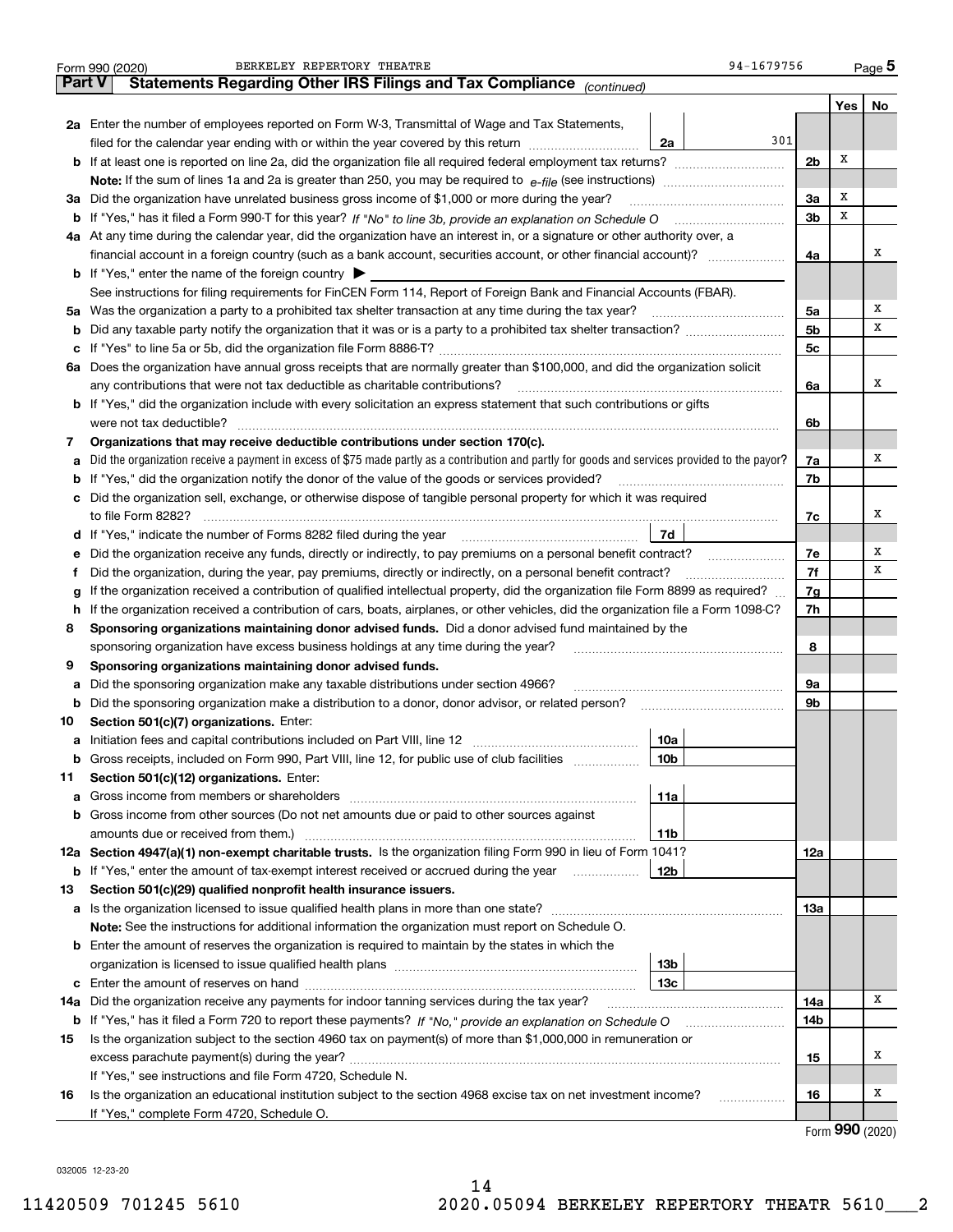|    | BERKELEY REPERTORY THEATRE<br>Form 990 (2020)                                                                                                                                                                                   |    | 94-1679756 |                 |     | Page <b>b</b>   |
|----|---------------------------------------------------------------------------------------------------------------------------------------------------------------------------------------------------------------------------------|----|------------|-----------------|-----|-----------------|
|    | Governance, Management, and Disclosure For each "Yes" response to lines 2 through 7b below, and for a "No" response<br><b>Part VI</b>                                                                                           |    |            |                 |     |                 |
|    | to line 8a, 8b, or 10b below, describe the circumstances, processes, or changes on Schedule O. See instructions.                                                                                                                |    |            |                 |     |                 |
|    |                                                                                                                                                                                                                                 |    |            |                 |     | X               |
|    | <b>Section A. Governing Body and Management</b>                                                                                                                                                                                 |    |            |                 |     |                 |
|    |                                                                                                                                                                                                                                 |    |            |                 | Yes | No              |
|    | <b>1a</b> Enter the number of voting members of the governing body at the end of the tax year<br>.                                                                                                                              | 1a | 32         |                 |     |                 |
|    | If there are material differences in voting rights among members of the governing body, or if the governing                                                                                                                     |    |            |                 |     |                 |
|    | body delegated broad authority to an executive committee or similar committee, explain on Schedule O.                                                                                                                           |    |            |                 |     |                 |
|    | <b>b</b> Enter the number of voting members included on line 1a, above, who are independent                                                                                                                                     | 1b | 30         |                 |     |                 |
| 2  | Did any officer, director, trustee, or key employee have a family relationship or a business relationship with any other                                                                                                        |    |            |                 |     |                 |
|    | officer, director, trustee, or key employee?                                                                                                                                                                                    |    |            | $\mathbf{2}$    |     | х               |
| 3  | Did the organization delegate control over management duties customarily performed by or under the direct supervision<br>of officers, directors, trustees, or key employees to a management company or other person?            |    |            | 3               |     | х               |
| 4  | Did the organization make any significant changes to its governing documents since the prior Form 990 was filed?                                                                                                                |    |            | 4               |     | X               |
| 5  |                                                                                                                                                                                                                                 |    |            | 5               |     | х               |
| 6  | Did the organization have members or stockholders?                                                                                                                                                                              |    |            | 6               |     | X               |
|    | 7a Did the organization have members, stockholders, or other persons who had the power to elect or appoint one or                                                                                                               |    |            |                 |     |                 |
|    | more members of the governing body?                                                                                                                                                                                             |    |            | 7a              |     | x               |
|    | <b>b</b> Are any governance decisions of the organization reserved to (or subject to approval by) members, stockholders, or                                                                                                     |    |            |                 |     |                 |
|    | persons other than the governing body?                                                                                                                                                                                          |    |            | 7b              |     | х               |
| 8  | Did the organization contemporaneously document the meetings held or written actions undertaken during the year by the following:                                                                                               |    |            |                 |     |                 |
|    |                                                                                                                                                                                                                                 |    |            | 8a              | х   |                 |
|    | <b>b</b> Each committee with authority to act on behalf of the governing body?                                                                                                                                                  |    |            | 8b              | х   |                 |
| 9  | Is there any officer, director, trustee, or key employee listed in Part VII, Section A, who cannot be reached at the                                                                                                            |    |            |                 |     |                 |
|    |                                                                                                                                                                                                                                 |    |            | 9               |     | x               |
|    | Section B. Policies (This Section B requests information about policies not required by the Internal Revenue Code.)                                                                                                             |    |            |                 |     |                 |
|    |                                                                                                                                                                                                                                 |    |            |                 | Yes | No<br>x         |
|    |                                                                                                                                                                                                                                 |    |            | 10a             |     |                 |
|    | b If "Yes," did the organization have written policies and procedures governing the activities of such chapters, affiliates,<br>and branches to ensure their operations are consistent with the organization's exempt purposes? |    |            | 10 <sub>b</sub> |     |                 |
|    | 11a Has the organization provided a complete copy of this Form 990 to all members of its governing body before filing the form?                                                                                                 |    |            | 11a             | x   |                 |
|    | <b>b</b> Describe in Schedule O the process, if any, used by the organization to review this Form 990.                                                                                                                          |    |            |                 |     |                 |
|    |                                                                                                                                                                                                                                 |    |            | 12a             | x   |                 |
|    |                                                                                                                                                                                                                                 |    |            | <b>12b</b>      | X   |                 |
|    | c Did the organization regularly and consistently monitor and enforce compliance with the policy? If "Yes," describe                                                                                                            |    |            |                 |     |                 |
|    | in Schedule O how this was done manufactured and continuum and contact the O how this was done manufactured an                                                                                                                  |    |            | 12c             | х   |                 |
| 13 | Did the organization have a written whistleblower policy?                                                                                                                                                                       |    |            | 13              | x   |                 |
| 14 | Did the organization have a written document retention and destruction policy?                                                                                                                                                  |    |            | 14              | X   |                 |
| 15 | Did the process for determining compensation of the following persons include a review and approval by independent                                                                                                              |    |            |                 |     |                 |
|    | persons, comparability data, and contemporaneous substantiation of the deliberation and decision?                                                                                                                               |    |            |                 |     |                 |
| а  | The organization's CEO, Executive Director, or top management official manufactured content of the organization's CEO, Executive Director, or top management official                                                           |    |            | 15a             | x   |                 |
|    | <b>b</b> Other officers or key employees of the organization                                                                                                                                                                    |    |            | 15b             | х   |                 |
|    | If "Yes" to line 15a or 15b, describe the process in Schedule O (see instructions).                                                                                                                                             |    |            |                 |     |                 |
|    | 16a Did the organization invest in, contribute assets to, or participate in a joint venture or similar arrangement with a<br>taxable entity during the year?                                                                    |    |            | 16a             |     | х               |
|    | <b>b</b> If "Yes," did the organization follow a written policy or procedure requiring the organization to evaluate its participation                                                                                           |    |            |                 |     |                 |
|    | in joint venture arrangements under applicable federal tax law, and take steps to safeguard the organization's                                                                                                                  |    |            |                 |     |                 |
|    |                                                                                                                                                                                                                                 |    |            | 16b             |     |                 |
|    | <b>Section C. Disclosure</b>                                                                                                                                                                                                    |    |            |                 |     |                 |
| 17 | List the states with which a copy of this Form 990 is required to be filed $\blacktriangleright^{\mathsf{CA}}$                                                                                                                  |    |            |                 |     |                 |
| 18 | Section 6104 requires an organization to make its Forms 1023 (1024 or 1024-A, if applicable), 990, and 990-T (Section 501(c)(3)s only) available                                                                                |    |            |                 |     |                 |
|    | for public inspection. Indicate how you made these available. Check all that apply.                                                                                                                                             |    |            |                 |     |                 |
|    | $X \mid$<br>$X$ Upon request<br>Own website<br>Another's website<br>Other (explain on Schedule O)                                                                                                                               |    |            |                 |     |                 |
| 19 | Describe on Schedule O whether (and if so, how) the organization made its governing documents, conflict of interest policy, and financial                                                                                       |    |            |                 |     |                 |
|    | statements available to the public during the tax year.                                                                                                                                                                         |    |            |                 |     |                 |
| 20 | State the name, address, and telephone number of the person who possesses the organization's books and records<br>JARED HAMMOND, FINANCE DIRECTOR - 510-647-2955                                                                |    |            |                 |     |                 |
|    | 999 HARRISON STREET, BERKELEY, CA 94710                                                                                                                                                                                         |    |            |                 |     |                 |
|    | 032006 12-23-20                                                                                                                                                                                                                 |    |            |                 |     | Form 990 (2020) |
|    | 15                                                                                                                                                                                                                              |    |            |                 |     |                 |
|    |                                                                                                                                                                                                                                 |    |            |                 |     |                 |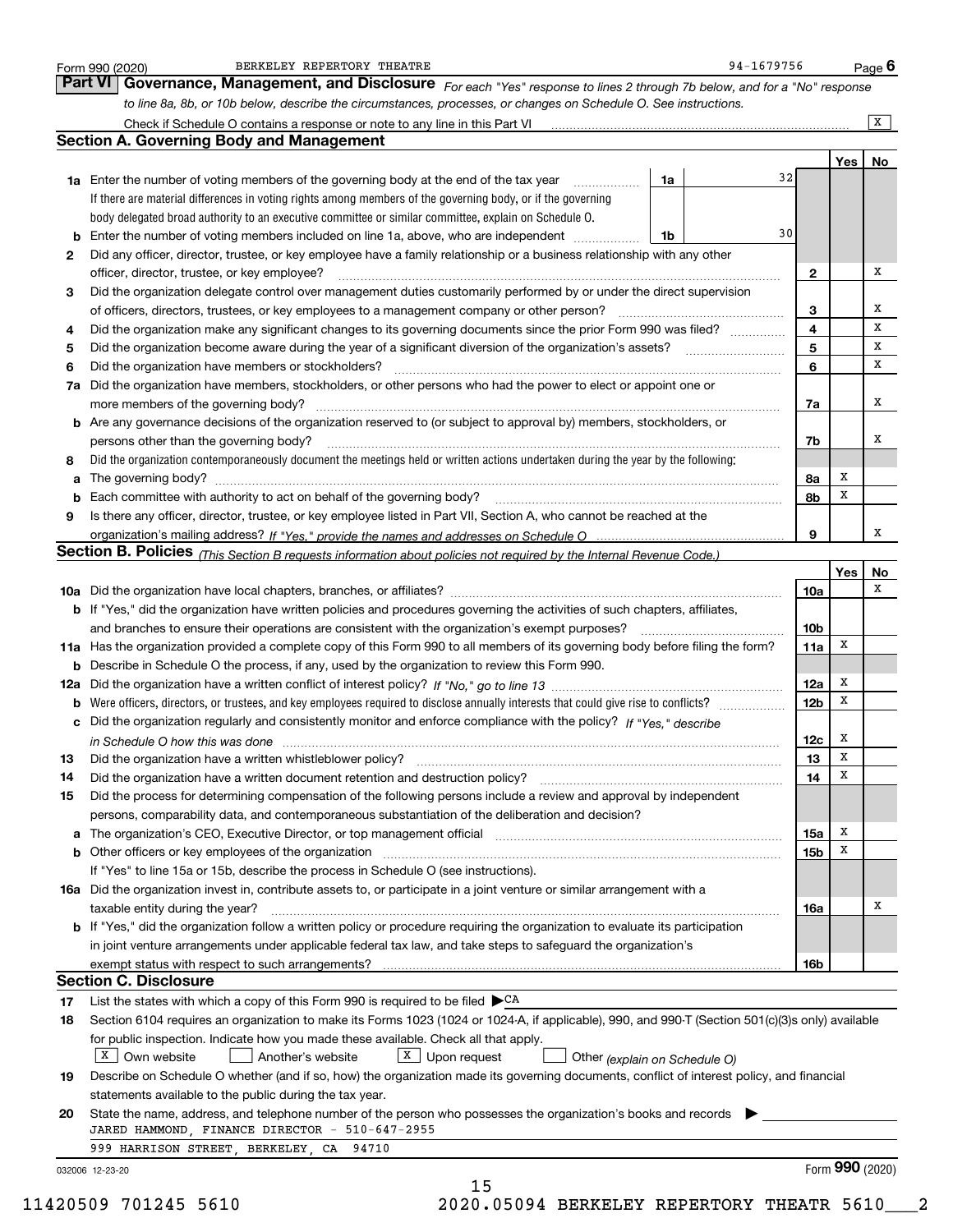| Form 990 (2020) | BERKELEY REPERTORY THEATRE                                                                                                                                 | 94-1679756 | Page / |
|-----------------|------------------------------------------------------------------------------------------------------------------------------------------------------------|------------|--------|
|                 | Part VII Compensation of Officers, Directors, Trustees, Key Employees, Highest Compensated                                                                 |            |        |
|                 | <b>Employees, and Independent Contractors</b>                                                                                                              |            |        |
|                 | Check if Schedule O contains a response or note to any line in this Part VII                                                                               |            |        |
| Section A.      | Officers, Directors, Trustees, Key Employees, and Highest Compensated Employees                                                                            |            |        |
|                 | 1a Complete this table for all persons required to be listed. Report compensation for the calendar year ending with or within the organization's tax year. |            |        |

**•** List all of the organization's current officers, directors, trustees (whether individuals or organizations), regardless of amount of compensation. Enter -0- in columns (D), (E), and (F) if no compensation was paid.

 $\bullet$  List all of the organization's  $\,$ current key employees, if any. See instructions for definition of "key employee."

**•** List the organization's five current highest compensated employees (other than an officer, director, trustee, or key employee) who received reportable compensation (Box 5 of Form W-2 and/or Box 7 of Form 1099-MISC) of more than \$100,000 from the organization and any related organizations.

**•** List all of the organization's former officers, key employees, and highest compensated employees who received more than \$100,000 of reportable compensation from the organization and any related organizations.

**former directors or trustees**  ¥ List all of the organization's that received, in the capacity as a former director or trustee of the organization, more than \$10,000 of reportable compensation from the organization and any related organizations.

See instructions for the order in which to list the persons above.

Check this box if neither the organization nor any related organization compensated any current officer, director, or trustee.  $\mathcal{L}^{\text{max}}$ 

| (A)                         | (B)               |                               |                                                                  |         | (C)          |                                 |        | (D)             | (E)                           | (F)                   |
|-----------------------------|-------------------|-------------------------------|------------------------------------------------------------------|---------|--------------|---------------------------------|--------|-----------------|-------------------------------|-----------------------|
| Name and title              | Average           |                               | (do not check more than one                                      |         | Position     |                                 |        | Reportable      | Reportable                    | Estimated             |
|                             | hours per         |                               | box, unless person is both an<br>officer and a director/trustee) |         |              |                                 |        | compensation    | compensation                  | amount of             |
|                             | week<br>(list any |                               |                                                                  |         |              |                                 |        | from<br>the     | from related<br>organizations | other<br>compensation |
|                             | hours for         |                               |                                                                  |         |              |                                 |        | organization    | (W-2/1099-MISC)               | from the              |
|                             | related           |                               |                                                                  |         |              |                                 |        | (W-2/1099-MISC) |                               | organization          |
|                             | organizations     |                               |                                                                  |         |              |                                 |        |                 |                               | and related           |
|                             | below             | ndividual trustee or director | Institutional trustee                                            |         | Key employee | Highest compensated<br>employee |        |                 |                               | organizations         |
|                             | line)             |                               |                                                                  | Officer |              |                                 | Former |                 |                               |                       |
| ANTHONY TACCONE<br>(1)      | 0.00              |                               |                                                                  |         |              |                                 |        |                 |                               |                       |
| FORMER ARTISTIC DIRECTOR    |                   |                               |                                                                  |         |              |                                 | x      | 383,475.        | $\mathbf{0}$                  | $\mathbf{0}$ .        |
| (2)<br>JOHANNA PFAELZER     | 40.00             |                               |                                                                  |         |              |                                 |        |                 |                               |                       |
| ARTISTIC DIRECTOR           |                   | X                             |                                                                  | X       |              |                                 |        | 281,646.        | 0                             | 15,902.               |
| <b>SUSAN MEDAK</b><br>(3)   | 40.00             |                               |                                                                  |         |              |                                 |        |                 |                               |                       |
| MANAGING DIRECTOR           |                   | x                             |                                                                  | X       |              |                                 |        | 285,107.        | $\mathbf{0}$                  | 8,812.                |
| AMY POTOZKIN<br>(4)         | 40.00             |                               |                                                                  |         |              |                                 |        |                 |                               |                       |
| CASTING DIRECTOR            |                   |                               |                                                                  |         |              |                                 | X      | 174,425.        | $\mathbf{0}$                  | 7,144.                |
| (5)<br>THERESA VON KLUG     | 40.00             |                               |                                                                  |         |              |                                 |        |                 |                               |                       |
| GENERAL MANAGER             |                   |                               |                                                                  |         |              | х                               |        | 148,954.        | 0.                            | 23,906.               |
| LYNN EVE KOMAROMI<br>(6)    | 40.00             |                               |                                                                  |         |              |                                 |        |                 |                               |                       |
| DIRECTOR OF DEVELOPMENT     |                   |                               |                                                                  |         |              | X                               |        | 151,142.        | 0                             | 17,960.               |
| STEVE TATE<br>(7)           | 40.00             |                               |                                                                  |         |              |                                 |        |                 |                               |                       |
| DIRECTOR OF MARKETING       |                   |                               |                                                                  |         |              | X                               |        | 141,634.        | $\mathbf{0}$                  | 13,516.               |
| AUDREY HOO<br>(8)           | 40.00             |                               |                                                                  |         |              |                                 |        |                 |                               |                       |
| PRODUCTION MANAGER          |                   |                               |                                                                  |         |              | x                               |        | 118,665.        | 0                             | 8,812.                |
| (9)<br><b>JARED HAMMOND</b> | 40.00             |                               |                                                                  |         |              |                                 |        |                 |                               |                       |
| FINANCE DIRECTOR            |                   |                               |                                                                  |         |              | х                               |        | 117,782.        | $\mathbf{0}$                  | 8,408.                |
| (10) EMILY SHANKS           | 1,00              |                               |                                                                  |         |              |                                 |        |                 |                               |                       |
| PRESIDENT                   |                   | X                             |                                                                  | X       |              |                                 |        | 0               | 0                             | 0.                    |
| (11) JILL FUGARO            | 1.00              |                               |                                                                  |         |              |                                 |        |                 |                               |                       |
| VICE PRESIDENT              |                   | x                             |                                                                  | X       |              |                                 |        | $\mathbf{0}$    | 0                             | 0.                    |
| (12) BRUCE GOLDEN           | 1,00              |                               |                                                                  |         |              |                                 |        |                 |                               |                       |
| VICE PRESIDENT              |                   | X                             |                                                                  | X       |              |                                 |        | 0.              | 0                             | $\mathbf{0}$ .        |
| (13) STEWART OWEN           | 1.00              |                               |                                                                  |         |              |                                 |        |                 |                               |                       |
| VICE PRESIDENT              |                   | X                             |                                                                  | X       |              |                                 |        | 0,              | $\mathbf 0$                   | 0.                    |
| (14) SUDHA PENNATHUR        | 1.00              |                               |                                                                  |         |              |                                 |        |                 |                               |                       |
| VICE PRESIDENT              |                   | X                             |                                                                  | X       |              |                                 |        | $\mathbf{0}$ .  | $\mathbf{0}$                  | 0.                    |
| (15) HENNING MATTHEW        | 1,00              |                               |                                                                  |         |              |                                 |        |                 |                               |                       |
| TREASURER                   |                   | x                             |                                                                  | X       |              |                                 |        | $\mathbf{0}$ .  | $\mathbf{0}$                  | 0.                    |
| (16) LEONARD X ROSENBERG    | 1.00              |                               |                                                                  |         |              |                                 |        |                 |                               |                       |
| SECRETARY                   |                   | X                             |                                                                  | X       |              |                                 |        | $\mathbf{0}$ .  | $\mathbf{0}$                  | $\mathbf 0$ .         |
| (17) ANNE NEMER DHANDA      | 1,00              |                               |                                                                  |         |              |                                 |        |                 |                               |                       |
| CHAIR, GOVERNANCE COMMITTEE |                   | X                             |                                                                  | X       |              |                                 |        | $\mathbf{0}$ .  | 0.                            | 0.                    |
|                             |                   |                               |                                                                  |         |              |                                 |        |                 |                               | $\overline{0}$        |

16

032007 12-23-20

Form (2020) **990**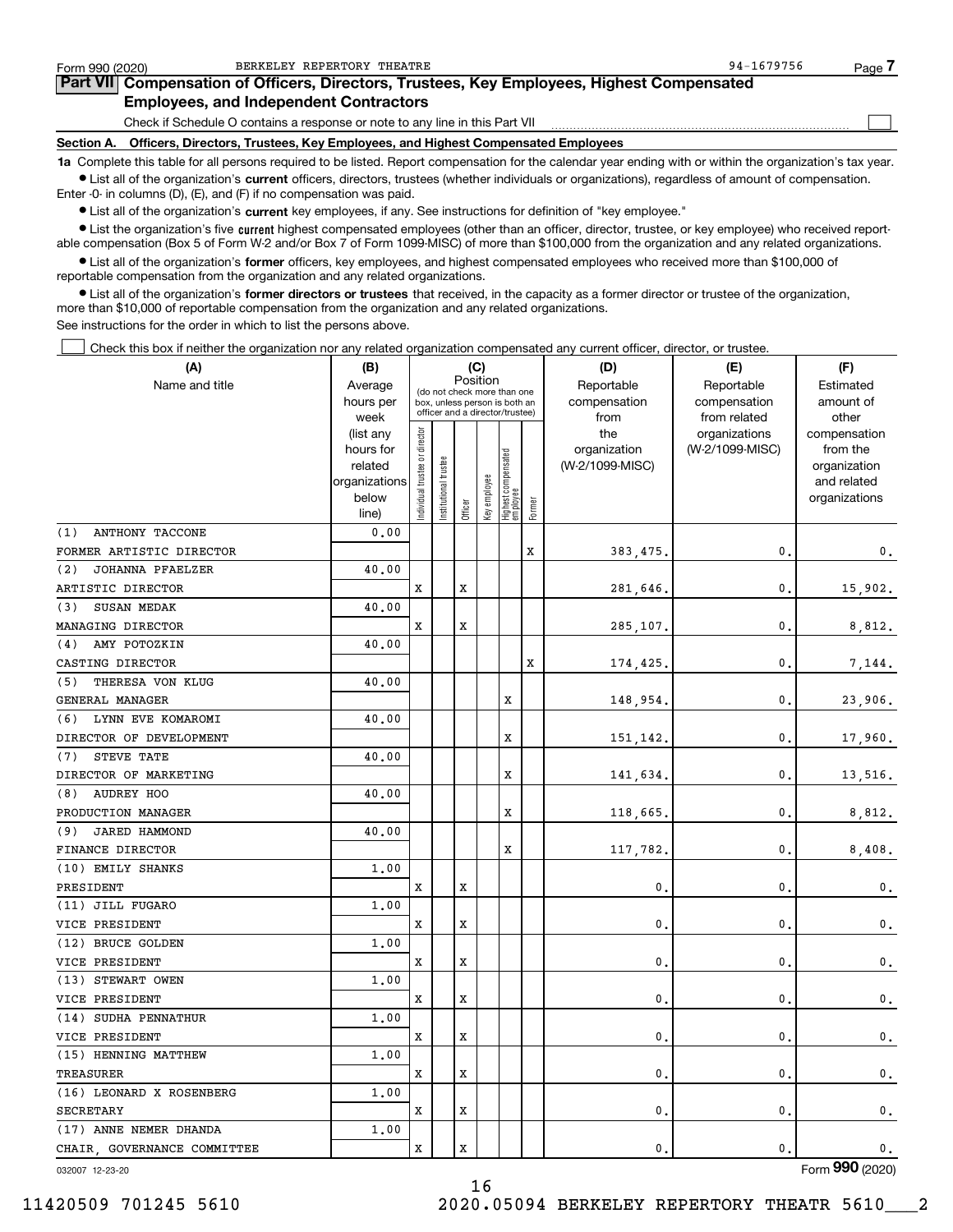| BERKELEY REPERTORY THEATRE<br>Form 990 (2020)                                                                                                   |               |                                |                       |         |              |                                                              |        |                                | 94-1679756      |                |              |               | Page 8        |
|-------------------------------------------------------------------------------------------------------------------------------------------------|---------------|--------------------------------|-----------------------|---------|--------------|--------------------------------------------------------------|--------|--------------------------------|-----------------|----------------|--------------|---------------|---------------|
| <b>Part VII</b><br>Section A. Officers, Directors, Trustees, Key Employees, and Highest Compensated Employees (continued)                       |               |                                |                       |         |              |                                                              |        |                                |                 |                |              |               |               |
| (C)<br>(B)<br>(A)<br>(D)<br>(E)<br>(F)                                                                                                          |               |                                |                       |         |              |                                                              |        |                                |                 |                |              |               |               |
| Name and title                                                                                                                                  | Average       |                                |                       |         | Position     |                                                              |        | Reportable                     | Reportable      |                |              | Estimated     |               |
|                                                                                                                                                 | hours per     |                                |                       |         |              | (do not check more than one<br>box, unless person is both an |        | compensation                   | compensation    |                |              | amount of     |               |
|                                                                                                                                                 | week          |                                |                       |         |              | officer and a director/trustee)                              |        | from                           | from related    |                |              | other         |               |
|                                                                                                                                                 | (list any     |                                |                       |         |              |                                                              |        | the                            | organizations   |                |              | compensation  |               |
|                                                                                                                                                 | hours for     |                                |                       |         |              |                                                              |        | organization                   | (W-2/1099-MISC) |                |              | from the      |               |
|                                                                                                                                                 | related       |                                |                       |         |              |                                                              |        | (W-2/1099-MISC)                |                 |                |              | organization  |               |
|                                                                                                                                                 | organizations |                                |                       |         |              |                                                              |        |                                |                 |                |              | and related   |               |
|                                                                                                                                                 | below         | Individual trustee or director | Institutional trustee |         | Key employee | Highest compensated<br>employee                              |        |                                |                 |                |              | organizations |               |
|                                                                                                                                                 | line)         |                                |                       | Officer |              |                                                              | Former |                                |                 |                |              |               |               |
| (18) KERRY FRANCIS                                                                                                                              | 1,00          |                                |                       |         |              |                                                              |        |                                |                 |                |              |               |               |
| CHAIR, AUDIT COMMITTEE                                                                                                                          |               | x                              |                       | x       |              |                                                              |        | 0.                             |                 | 0.             |              |               | $\mathbf 0$ . |
| (19) GAIL WAGNER                                                                                                                                | 1,00          |                                |                       |         |              |                                                              |        |                                |                 |                |              |               |               |
| TRUSTEE                                                                                                                                         |               | x                              |                       |         |              |                                                              |        | 0.                             |                 | 0.             |              |               | $\mathbf 0$ . |
| (20) FELICIA WOYTAK                                                                                                                             | 1,00          |                                |                       |         |              |                                                              |        |                                |                 |                |              |               |               |
| TRUSTEE                                                                                                                                         |               | x                              |                       |         |              |                                                              |        | 0.                             |                 | 0.             |              |               | $\mathbf 0$ . |
| (21) BERIT ASHLA                                                                                                                                | 1,00          |                                |                       |         |              |                                                              |        |                                |                 |                |              |               |               |
| TRUSTEE (LEFT 05/21)                                                                                                                            |               | x                              |                       |         |              |                                                              |        | 0.                             |                 | 0.             |              |               | $\mathbf 0$ . |
| (22) EDWARD D. BAKER                                                                                                                            | 1,00          |                                |                       |         |              |                                                              |        |                                |                 |                |              |               |               |
| TRUSTEE                                                                                                                                         |               | x                              |                       |         |              |                                                              |        | 0.                             |                 | 0.             |              |               | $\mathbf 0$ . |
| (23) ERICA BROWN                                                                                                                                | 1,00          |                                |                       |         |              |                                                              |        |                                |                 |                |              |               |               |
| TRUSTEE                                                                                                                                         |               | x                              |                       |         |              |                                                              |        | 0.                             |                 | 0.             |              |               | $\mathbf 0$ . |
| (24) DAVID COX                                                                                                                                  | 1,00          |                                |                       |         |              |                                                              |        |                                |                 |                |              |               |               |
| TRUSTEE                                                                                                                                         |               | x                              |                       |         |              |                                                              |        | 0.                             |                 | 0.             |              |               | $\mathbf 0$ . |
| (25) LAUREN EDGERTON                                                                                                                            | 1,00          |                                |                       |         |              |                                                              |        |                                |                 |                |              |               |               |
| TRUSTEE                                                                                                                                         |               | x                              |                       |         |              |                                                              |        | 0.                             |                 | 0.             |              |               | $\mathbf 0$ . |
| (26) ROBIN EDWARDS                                                                                                                              | 1,00          |                                |                       |         |              |                                                              |        |                                |                 |                |              |               |               |
| TRUSTEE (LEFT 05/21)                                                                                                                            |               | X                              |                       |         |              |                                                              |        | 0.                             |                 | 0.             |              |               | 0.            |
| 1b Subtotal                                                                                                                                     |               |                                |                       |         |              |                                                              |        | 1,802,830.                     |                 | $\mathbf 0$ .  |              |               | 104,460.      |
| c Total from continuation sheets to Part VII, Section A manufactor continuum                                                                    |               |                                |                       |         |              |                                                              |        | $\mathbf{0}$ .                 |                 | $\mathbf 0$ .  |              |               | 0.            |
|                                                                                                                                                 |               |                                |                       |         |              |                                                              |        | 1,802,830.                     |                 | $\mathbf{0}$ . |              |               | 104,460.      |
| Total number of individuals (including but not limited to those listed above) who received more than \$100,000 of reportable<br>$\mathbf{2}$    |               |                                |                       |         |              |                                                              |        |                                |                 |                |              |               |               |
| compensation from the organization $\blacktriangleright$                                                                                        |               |                                |                       |         |              |                                                              |        |                                |                 |                |              |               | 10            |
|                                                                                                                                                 |               |                                |                       |         |              |                                                              |        |                                |                 |                |              | <b>Yes</b>    | No            |
| Did the organization list any former officer, director, trustee, key employee, or highest compensated employee on<br>З                          |               |                                |                       |         |              |                                                              |        |                                |                 |                |              |               |               |
| line 1a? If "Yes," complete Schedule J for such individual manufactured contained and the 1a? If "Yes," complete Schedule J for such individual |               |                                |                       |         |              |                                                              |        |                                |                 |                | З            | Х             |               |
| 4<br>For any individual listed on line 1a, is the sum of reportable compensation and other compensation from the organization                   |               |                                |                       |         |              |                                                              |        |                                |                 |                |              |               |               |
|                                                                                                                                                 |               |                                |                       |         |              |                                                              |        |                                |                 |                | 4            | х             |               |
| 5                                                                                                                                               |               |                                |                       |         |              |                                                              |        |                                |                 |                |              |               |               |
| Did any person listed on line 1a receive or accrue compensation from any unrelated organization or individual for services                      |               |                                |                       |         |              |                                                              |        |                                |                 |                |              |               | x             |
| <b>Section B. Independent Contractors</b>                                                                                                       |               |                                |                       |         |              |                                                              |        |                                |                 |                | 5            |               |               |
| Complete this table for your five highest compensated independent contractors that received more than \$100,000 of compensation from<br>1       |               |                                |                       |         |              |                                                              |        |                                |                 |                |              |               |               |
|                                                                                                                                                 |               |                                |                       |         |              |                                                              |        |                                |                 |                |              |               |               |
| the organization. Report compensation for the calendar year ending with or within the organization's tax year.                                  |               |                                |                       |         |              |                                                              |        |                                |                 |                |              |               |               |
| (A)<br>Name and business address                                                                                                                |               |                                |                       |         |              |                                                              |        | (B)<br>Description of services |                 |                | Compensation | (C)           |               |
| UPTIME USA, INC., 3470 MT. DIABLO BLVE,                                                                                                         |               |                                |                       |         |              |                                                              |        |                                |                 |                |              |               |               |
| STE. A130, LAFAYETTE, CA 94549                                                                                                                  |               |                                |                       |         |              |                                                              |        | IT SUPPORT                     |                 |                |              |               | 191.431.      |
| ELEVATOR REPAIR SERVICE, 47 GREAT JONES                                                                                                         |               |                                |                       |         |              |                                                              |        |                                |                 |                |              |               |               |
| ST., 3RD FL, NEW YORK, NY 10012                                                                                                                 |               |                                |                       |         |              |                                                              |        | THEATRICAL PRODUCTION          |                 |                |              |               |               |
| DE QUESADA ARCHITECTS INC., 21 TAMAL VISTA                                                                                                      |               |                                |                       |         |              |                                                              |        |                                |                 |                |              |               | 145,000.      |
|                                                                                                                                                 |               |                                |                       |         |              |                                                              |        |                                |                 |                |              |               |               |
| BLVD., STE 192, CORTE MADERA, CA 94925                                                                                                          |               |                                |                       |         |              |                                                              |        | ARCHITECTURAL SERVICES         |                 |                |              |               | 128,357.      |
| KQED, 2601 MARIPOSA ST., SAN FRANCISCO, CA                                                                                                      |               |                                |                       |         |              |                                                              |        |                                |                 |                |              |               |               |
| 94110-1426                                                                                                                                      |               |                                |                       |         |              |                                                              |        | ADVERTISING                    |                 |                |              | 109,440.      |               |
| ARMANINO, LLP<br>P.O. BOX 888285, LOS ANGELES, CA 90088-8285                                                                                    |               |                                |                       |         |              |                                                              |        | AUDIT AND TAX PREPARATION      |                 |                |              |               | 104,032.      |
| Total number of independent contractors (including but not limited to those listed above) who received more than<br>$\mathbf{2}$                |               |                                |                       |         |              |                                                              |        |                                |                 |                |              |               |               |
| \$100,000 of compensation from the organization                                                                                                 |               |                                |                       |         |              | 5                                                            |        |                                |                 |                |              |               |               |

SEE PART VII, SECTION A CONTINUATION SHEETS

Form (2020) **990**

032008 12-23-20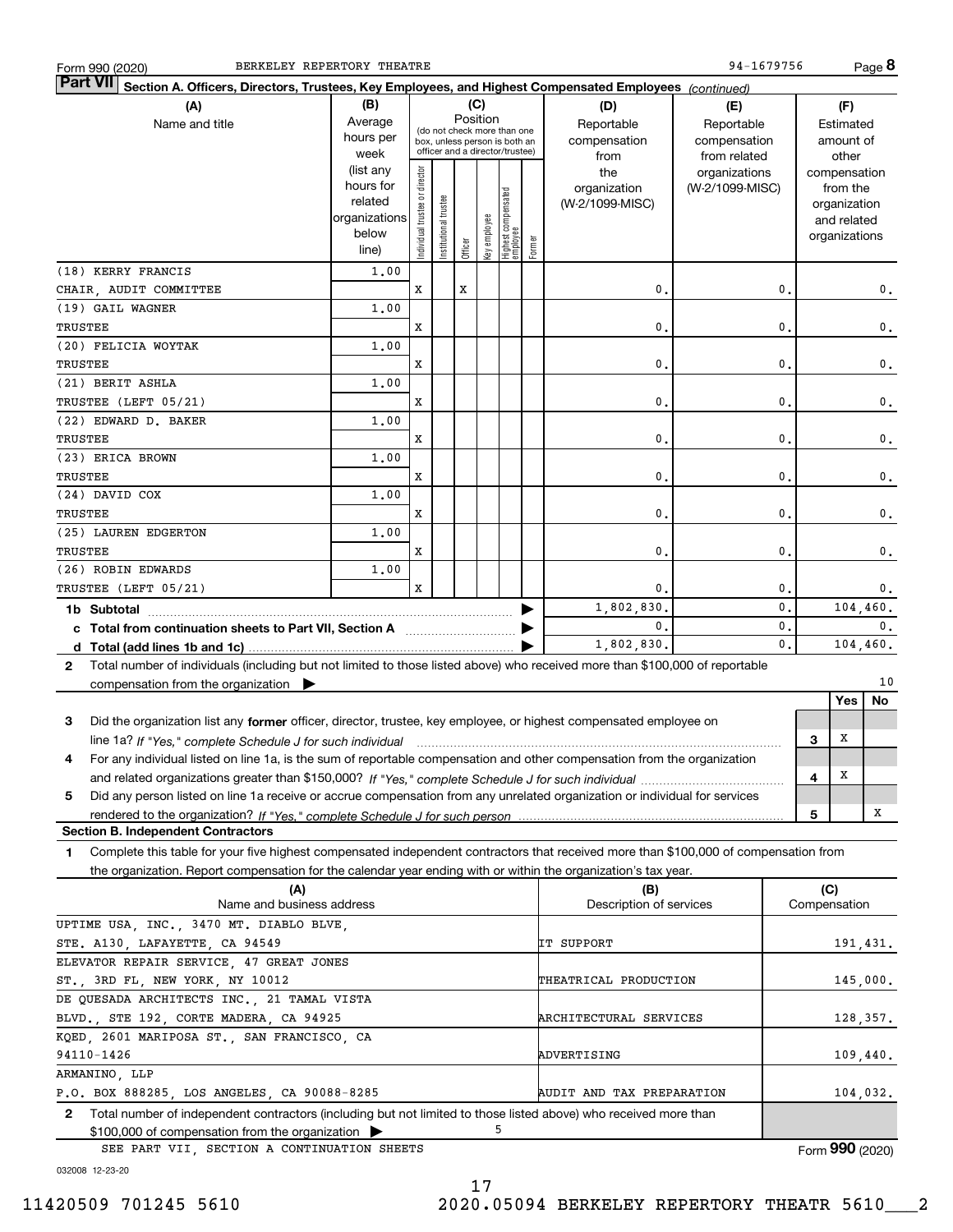| <b>Part VII</b> Section A. Officers, Directors, Trustees, Key Employees, and Highest Compensated Employees (continued)<br>(A)<br>(F)<br>(B)<br>(C)<br>(D)<br>(E) |                        |                               |                       |                            |              |                              |            |                 |                 |               |
|------------------------------------------------------------------------------------------------------------------------------------------------------------------|------------------------|-------------------------------|-----------------------|----------------------------|--------------|------------------------------|------------|-----------------|-----------------|---------------|
|                                                                                                                                                                  | Position<br>Average    |                               |                       |                            |              |                              | Reportable |                 |                 |               |
| Name and title                                                                                                                                                   | hours                  | (check all that apply)        |                       | Reportable<br>compensation | compensation | Estimated<br>amount of       |            |                 |                 |               |
|                                                                                                                                                                  | per                    |                               |                       |                            |              |                              |            | from            | from related    | other         |
|                                                                                                                                                                  | week                   |                               |                       |                            |              |                              |            | the             | organizations   | compensation  |
|                                                                                                                                                                  | (list any              |                               |                       |                            |              |                              |            | organization    | (W-2/1099-MISC) | from the      |
|                                                                                                                                                                  | hours for              |                               |                       |                            |              |                              |            | (W-2/1099-MISC) |                 | organization  |
|                                                                                                                                                                  | related                |                               |                       |                            |              |                              |            |                 |                 | and related   |
|                                                                                                                                                                  | organizations<br>below |                               |                       |                            |              |                              |            |                 |                 | organizations |
|                                                                                                                                                                  | line)                  | ndividual trustee or director | Institutional trustee | Officer                    | Key employee | Highest compensated employee | Former     |                 |                 |               |
| (27) CHUCK FANNING                                                                                                                                               | 1,00                   |                               |                       |                            |              |                              |            |                 |                 |               |
| TRUSTEE                                                                                                                                                          |                        | X                             |                       |                            |              |                              |            | $\mathbf{0}$ .  | 0.              | $\mathbf 0$ . |
| (28) KAREN GALATZ                                                                                                                                                | 1.00                   |                               |                       |                            |              |                              |            |                 |                 |               |
| TRUSTEE (LEFT 05/21)                                                                                                                                             |                        | X                             |                       |                            |              |                              |            | $\mathbf{0}$ .  | $\mathbf{0}$ .  | $\mathbf 0$ . |
| (29) STEVEN GOLDIN                                                                                                                                               | 1.00                   |                               |                       |                            |              |                              |            |                 |                 |               |
| TRUSTEE                                                                                                                                                          |                        | X                             |                       |                            |              |                              |            | $\mathbf{0}$ .  | $\mathbf{0}$ .  | $\mathbf 0$ . |
| (30) SCOTT HABER                                                                                                                                                 | 1.00                   |                               |                       |                            |              |                              |            |                 |                 |               |
| <b>TRUSTEE</b>                                                                                                                                                   |                        | X                             |                       |                            |              |                              |            | $\mathbf{0}$ .  | $\mathbf{0}$ .  | $\mathbf 0$ . |
| (31) MICHAEL KOSSMAN                                                                                                                                             | 1.00                   |                               |                       |                            |              |                              |            |                 |                 |               |
| TRUSTEE (LEFT 05/21)                                                                                                                                             |                        | X                             |                       |                            |              |                              |            | $\mathbf{0}$ .  | $\mathbf{0}$ .  | $\mathbf 0$ . |
| (32) JONATHAN C. LOGAN                                                                                                                                           | 1.00                   |                               |                       |                            |              |                              |            |                 |                 |               |
| <b>TRUSTEE</b>                                                                                                                                                   |                        | x                             |                       |                            |              |                              |            | $\mathbf{0}$ .  | $\mathbf{0}$ .  | $\mathbf 0$ . |
| (33) SANDRA MCCANDLESS                                                                                                                                           | 1.00                   |                               |                       |                            |              |                              |            |                 |                 |               |
| TRUSTEE                                                                                                                                                          |                        | X                             |                       |                            |              |                              |            | $\mathbf{0}$ .  | $\mathbf{0}$ .  | $\mathbf 0$ . |
| (34) LAURA SEVERINO                                                                                                                                              | 1.00                   |                               |                       |                            |              |                              |            |                 |                 |               |
| TRUSTEE (LEFT 05/21)                                                                                                                                             |                        | X                             |                       |                            |              |                              |            | $\mathbf{0}$ .  | $\mathbf{0}$ .  | $\mathbf 0$ . |
| (35) RICHARD SHAPIRO                                                                                                                                             | 1.00                   |                               |                       |                            |              |                              |            |                 |                 |               |
| TRUSTEE (LEFT 05/21)                                                                                                                                             |                        | X                             |                       |                            |              |                              |            | $\mathbf{0}$ .  | $\mathbf{0}$ .  | $\mathbf 0$ . |
| (36) ROGER STRAUCH                                                                                                                                               | 1.00                   |                               |                       |                            |              |                              |            |                 |                 |               |
| TRUSTEE                                                                                                                                                          |                        | X                             |                       |                            |              |                              |            | $\mathbf{0}$ .  | $\mathbf{0}$ .  | $\mathbf 0$ . |
| (37) JEAN STRUNSKY                                                                                                                                               | 1.00                   |                               |                       |                            |              |                              |            |                 |                 |               |
| TRUSTEE                                                                                                                                                          |                        | X                             |                       |                            |              |                              |            | 0.              | $\mathbf{0}$ .  | $\mathbf 0$ . |
| (38) KELLY TOMLINSON                                                                                                                                             | 1.00                   |                               |                       |                            |              |                              |            |                 |                 |               |
| TRUSTEE (LEFT 05/21)                                                                                                                                             |                        | X                             |                       |                            |              |                              |            | 0.              | 0.              | $\mathbf 0$ . |
| (39) STEVE C. WOLAN<br>TRUSTEE                                                                                                                                   | 1.00                   | X                             |                       |                            |              |                              |            | 0.              | $\mathbf{0}$ .  |               |
| (40) SANDRA EGGERS                                                                                                                                               | 1.00                   |                               |                       |                            |              |                              |            |                 |                 | $\mathbf 0$ . |
| TRUSTEE (START 12/20)                                                                                                                                            |                        | X                             |                       |                            |              |                              |            | 0.              | 0.              | $\mathbf 0$ . |
| (41) BILL ESPEY                                                                                                                                                  | 1,00                   |                               |                       |                            |              |                              |            |                 |                 |               |
| TRUSTEE (START 05/21)                                                                                                                                            |                        | X                             |                       |                            |              |                              |            | 0.              | 0.              | $\mathbf 0$ . |
| (42) JUAN OLDHAM                                                                                                                                                 | 1,00                   |                               |                       |                            |              |                              |            |                 |                 |               |
| TRUSTEE (START 12/20)                                                                                                                                            |                        | X                             |                       |                            |              |                              |            | 0.              | 0.              | $\mathbf 0$ . |
| (43) CHRIS RUPP                                                                                                                                                  | 1,00                   |                               |                       |                            |              |                              |            |                 |                 |               |
| TRUSTEE (START 05/21)                                                                                                                                            |                        | X                             |                       |                            |              |                              |            | 0.              | 0.              | $\mathbf 0$ . |
| (44) SHERRY A. SMITH                                                                                                                                             | 1,00                   |                               |                       |                            |              |                              |            |                 |                 |               |
| TRUSTEE (START 05/21)                                                                                                                                            |                        | X                             |                       |                            |              |                              |            | 0.              | 0.              | $\mathbf 0$ . |
| (45) BRIAN WATT                                                                                                                                                  | 1,00                   |                               |                       |                            |              |                              |            |                 |                 |               |
| TRUSTEE (START 12/20)                                                                                                                                            |                        | X                             |                       |                            |              |                              |            | 0.              | 0.              | $\mathbf 0$ . |
|                                                                                                                                                                  |                        |                               |                       |                            |              |                              |            |                 |                 |               |
|                                                                                                                                                                  |                        |                               |                       |                            |              |                              |            |                 |                 |               |
|                                                                                                                                                                  |                        |                               |                       |                            |              |                              |            |                 |                 |               |
|                                                                                                                                                                  |                        |                               |                       |                            |              |                              |            |                 |                 |               |

BERKELEY REPERTORY THEATRE 94-1679756

Form 990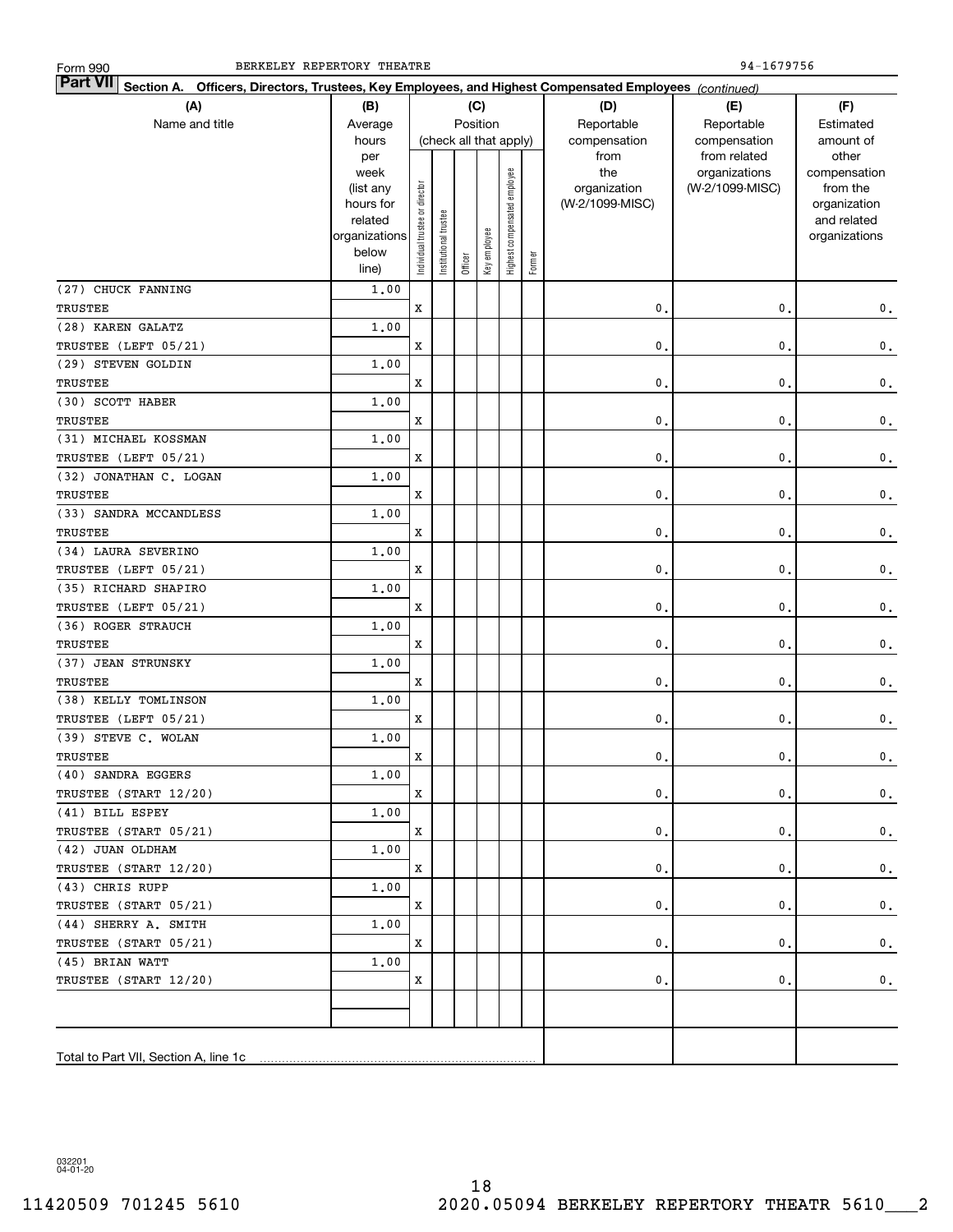|                                                           |    |    | <b>Part VIII</b><br><b>Statement of Revenue</b><br>Check if Schedule O contains a response or note to any line in this Part VIII |                |                    |                |                      |                      |                                              |                                                 |                                                                 |
|-----------------------------------------------------------|----|----|----------------------------------------------------------------------------------------------------------------------------------|----------------|--------------------|----------------|----------------------|----------------------|----------------------------------------------|-------------------------------------------------|-----------------------------------------------------------------|
|                                                           |    |    |                                                                                                                                  |                |                    |                |                      | (A)<br>Total revenue | (B)<br>Related or exempt<br>function revenue | $\overline{C}$<br>Unrelated<br>business revenue | (D)<br>Revenue excluded<br>from tax under<br>sections 512 - 514 |
|                                                           |    |    | 1 a Federated campaigns                                                                                                          |                | 1a                 |                |                      |                      |                                              |                                                 |                                                                 |
|                                                           |    |    | <b>b</b> Membership dues                                                                                                         |                | 1 <sub>b</sub>     |                |                      |                      |                                              |                                                 |                                                                 |
|                                                           |    |    | c Fundraising events                                                                                                             |                | 1 <sub>c</sub>     |                |                      |                      |                                              |                                                 |                                                                 |
| Contributions, Gifts, Grants<br>and Other Similar Amounts |    |    | d Related organizations                                                                                                          | .              | 1 <sub>d</sub>     |                |                      |                      |                                              |                                                 |                                                                 |
|                                                           |    |    | e Government grants (contributions)                                                                                              |                | 1e                 |                | 3, 541, 533.         |                      |                                              |                                                 |                                                                 |
|                                                           |    |    | f All other contributions, gifts, grants, and                                                                                    |                |                    |                |                      |                      |                                              |                                                 |                                                                 |
|                                                           |    |    | similar amounts not included above                                                                                               |                | 1f                 |                | 7,179,032.           |                      |                                              |                                                 |                                                                 |
|                                                           |    |    | g Noncash contributions included in lines 1a-1f                                                                                  |                | $1g$ $\frac{1}{3}$ |                | 321,201.             |                      |                                              |                                                 |                                                                 |
|                                                           |    |    |                                                                                                                                  |                |                    |                |                      | 10,720,565.          |                                              |                                                 |                                                                 |
|                                                           |    |    |                                                                                                                                  |                |                    |                | <b>Business Code</b> |                      |                                              |                                                 |                                                                 |
|                                                           |    | 2а | CO-PRODUCTION REVENUE                                                                                                            |                |                    |                | 711110               | 344,776.             | 344,776.                                     |                                                 |                                                                 |
|                                                           |    | b  | TUITION/EDUCATION                                                                                                                |                |                    |                | 711110               | 150,076.             | 150,076.                                     |                                                 |                                                                 |
|                                                           |    |    | ADMISSIONS/SPECIAL PERFORMANCES                                                                                                  |                |                    |                | 711110               | 58,310.              | 58,310.                                      |                                                 |                                                                 |
|                                                           |    | d  | SERVICE CHARGES                                                                                                                  |                |                    |                | 711110               | 46,060.              | 46,060.                                      |                                                 |                                                                 |
| Program Service<br>Revenue                                |    | е  |                                                                                                                                  |                |                    |                |                      |                      |                                              |                                                 |                                                                 |
|                                                           |    |    | All other program service revenue                                                                                                |                |                    |                |                      |                      |                                              |                                                 |                                                                 |
|                                                           |    |    |                                                                                                                                  |                |                    |                |                      | 599,222.             |                                              |                                                 |                                                                 |
|                                                           | З  |    | Investment income (including dividends, interest, and                                                                            |                |                    |                |                      |                      |                                              |                                                 |                                                                 |
|                                                           |    |    |                                                                                                                                  |                |                    |                |                      | 93,864.              |                                              |                                                 | 93,864.                                                         |
|                                                           | 4  |    | Income from investment of tax-exempt bond proceeds                                                                               |                |                    |                |                      |                      |                                              |                                                 |                                                                 |
|                                                           | 5  |    |                                                                                                                                  |                |                    |                |                      | 591                  |                                              |                                                 | 591.                                                            |
|                                                           |    |    |                                                                                                                                  |                | (i) Real           |                | (ii) Personal        |                      |                                              |                                                 |                                                                 |
|                                                           |    | 6а | Gross rents<br>.                                                                                                                 | <b>6a</b>      | 52,865.            |                |                      |                      |                                              |                                                 |                                                                 |
|                                                           |    |    | <b>b</b> Less: rental expenses                                                                                                   | 6 <sub>b</sub> | 247,194.           |                | 337.                 |                      |                                              |                                                 |                                                                 |
|                                                           |    |    | c Rental income or (loss)                                                                                                        | 6с             | $-194, 329.$       |                | $-337.$              |                      |                                              |                                                 |                                                                 |
|                                                           |    |    | d Net rental income or (loss)                                                                                                    |                |                    |                |                      | $-194,666$ .         |                                              | $-92,964.$                                      | $-101, 702.$                                                    |
|                                                           |    |    | 7 a Gross amount from sales of                                                                                                   |                | (i) Securities     |                | (ii) Other           |                      |                                              |                                                 |                                                                 |
|                                                           |    |    | assets other than inventory                                                                                                      | 7a             | 417,155.           |                |                      |                      |                                              |                                                 |                                                                 |
|                                                           |    |    | <b>b</b> Less: cost or other basis                                                                                               |                |                    |                |                      |                      |                                              |                                                 |                                                                 |
|                                                           |    |    | and sales expenses                                                                                                               | 7 <sub>b</sub> | 266,871.           |                |                      |                      |                                              |                                                 |                                                                 |
| Revenue                                                   |    |    | c Gain or (loss)                                                                                                                 | 7c             | 150,284.           |                |                      |                      |                                              |                                                 |                                                                 |
|                                                           |    |    |                                                                                                                                  |                |                    |                |                      | 150,284.             |                                              |                                                 | 150,284.                                                        |
| Other                                                     |    |    | 8 a Gross income from fundraising events (not                                                                                    |                |                    |                |                      |                      |                                              |                                                 |                                                                 |
|                                                           |    |    | including \$                                                                                                                     |                |                    |                |                      |                      |                                              |                                                 |                                                                 |
|                                                           |    |    | contributions reported on line 1c). See                                                                                          |                |                    |                |                      |                      |                                              |                                                 |                                                                 |
|                                                           |    |    |                                                                                                                                  |                |                    | 8a             |                      |                      |                                              |                                                 |                                                                 |
|                                                           |    |    | <b>b</b> Less: direct expenses                                                                                                   |                |                    | 8b             |                      |                      |                                              |                                                 |                                                                 |
|                                                           |    |    | c Net income or (loss) from fundraising events                                                                                   |                |                    |                |                      |                      |                                              |                                                 |                                                                 |
|                                                           |    |    | 9 a Gross income from gaming activities. See                                                                                     |                |                    |                |                      |                      |                                              |                                                 |                                                                 |
|                                                           |    |    |                                                                                                                                  |                |                    | 9a             |                      |                      |                                              |                                                 |                                                                 |
|                                                           |    |    | <b>b</b> Less: direct expenses                                                                                                   |                |                    | 9 <sub>b</sub> |                      |                      |                                              |                                                 |                                                                 |
|                                                           |    |    | c Net income or (loss) from gaming activities                                                                                    |                |                    |                | .                    |                      |                                              |                                                 |                                                                 |
|                                                           |    |    | 10 a Gross sales of inventory, less returns                                                                                      |                |                    |                |                      |                      |                                              |                                                 |                                                                 |
|                                                           |    |    |                                                                                                                                  |                |                    | 10a            |                      |                      |                                              |                                                 |                                                                 |
|                                                           |    |    | <b>b</b> Less: cost of goods sold                                                                                                |                |                    | 10ь            |                      |                      |                                              |                                                 |                                                                 |
|                                                           |    |    | c Net income or (loss) from sales of inventory                                                                                   |                |                    |                |                      |                      |                                              |                                                 |                                                                 |
|                                                           |    |    |                                                                                                                                  |                |                    |                | <b>Business Code</b> |                      |                                              |                                                 |                                                                 |
|                                                           |    |    | 11 a MISCELLANEOUS REVENUE                                                                                                       |                |                    |                | 711110               | 154.                 |                                              |                                                 | 154.                                                            |
| Miscellaneous<br>Revenue                                  |    | b  |                                                                                                                                  |                |                    |                |                      |                      |                                              |                                                 |                                                                 |
|                                                           |    | с  |                                                                                                                                  |                |                    |                |                      |                      |                                              |                                                 |                                                                 |
|                                                           |    |    |                                                                                                                                  |                |                    |                |                      |                      |                                              |                                                 |                                                                 |
|                                                           |    |    |                                                                                                                                  |                |                    |                |                      |                      |                                              |                                                 |                                                                 |
|                                                           | 12 |    |                                                                                                                                  |                |                    |                | ▶                    | 154.<br>11,370,014.  | 599,222.                                     | $-92,964.$                                      | 143, 191.                                                       |

Form 990 (2020) BERKELEY REPERTORY THEATRE 94–1679756 Page

BERKELEY REPERTORY THEATRE

032009 12-23-20

11420509 701245 5610 2020.05094 BERKELEY REPERTORY THEATR 5610\_\_\_2

**9**

94-1679756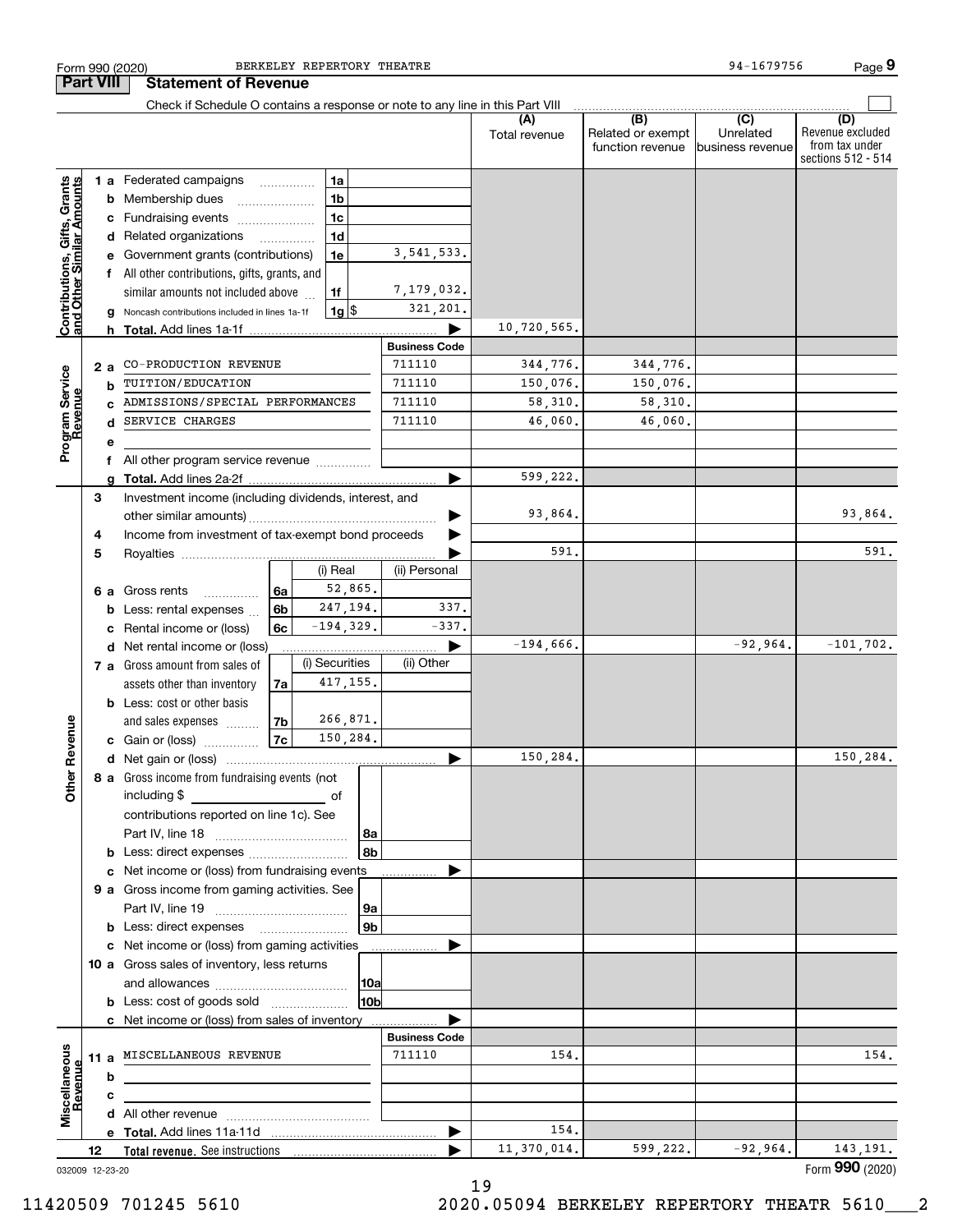Form 990 (2020) BERKELEY REPERTORY THEATRE 94–1679756 Page **Part IX Statement of Functional Expenses**

*Section 501(c)(3) and 501(c)(4) organizations must complete all columns. All other organizations must complete column (A).*

**10**

|              | Do not include amounts reported on lines 6b,<br>7b, 8b, 9b, and 10b of Part VIII.                                                                        | (A)<br>Total expenses | (B)<br>Program service<br>expenses | $\overline{C}$<br>Management and<br>general expenses | (D)<br>Fundraising<br>expenses |  |  |  |
|--------------|----------------------------------------------------------------------------------------------------------------------------------------------------------|-----------------------|------------------------------------|------------------------------------------------------|--------------------------------|--|--|--|
| 1.           | Grants and other assistance to domestic organizations                                                                                                    |                       |                                    |                                                      |                                |  |  |  |
|              | and domestic governments. See Part IV, line 21                                                                                                           |                       |                                    |                                                      |                                |  |  |  |
| $\mathbf{2}$ | Grants and other assistance to domestic                                                                                                                  |                       |                                    |                                                      |                                |  |  |  |
|              | individuals. See Part IV, line 22<br>$\overline{\phantom{a}}$                                                                                            | 1,965.                | 1,965.                             |                                                      |                                |  |  |  |
| 3            | Grants and other assistance to foreign                                                                                                                   |                       |                                    |                                                      |                                |  |  |  |
|              | organizations, foreign governments, and foreign                                                                                                          |                       |                                    |                                                      |                                |  |  |  |
|              | individuals. See Part IV, lines 15 and 16                                                                                                                |                       |                                    |                                                      |                                |  |  |  |
| 4            | Benefits paid to or for members                                                                                                                          |                       |                                    |                                                      |                                |  |  |  |
| 5            | Compensation of current officers, directors,                                                                                                             |                       |                                    |                                                      |                                |  |  |  |
|              |                                                                                                                                                          | 644,586.              | 382,094.                           | 164,473.                                             | 98,019.                        |  |  |  |
| 6            | Compensation not included above to disqualified                                                                                                          |                       |                                    |                                                      |                                |  |  |  |
|              | persons (as defined under section 4958(f)(1)) and                                                                                                        |                       |                                    |                                                      |                                |  |  |  |
|              | persons described in section 4958(c)(3)(B)                                                                                                               |                       |                                    |                                                      |                                |  |  |  |
| 7            |                                                                                                                                                          | 4,070,744.            | 2,389,067.                         | 1,218,743.                                           | 462,934.                       |  |  |  |
| 8            | Pension plan accruals and contributions (include                                                                                                         |                       |                                    |                                                      |                                |  |  |  |
|              | section 401(k) and 403(b) employer contributions)                                                                                                        | 370,532.              | 240,416.                           | 79,507.                                              | 50,609.                        |  |  |  |
| 9            |                                                                                                                                                          | 701,402.              | 529,690.                           | 115,276.                                             | 56,436.                        |  |  |  |
| 10           |                                                                                                                                                          | 334,086.              | 222,488.                           | 72,551.                                              | 39,047.                        |  |  |  |
| 11           | Fees for services (nonemployees):                                                                                                                        |                       |                                    |                                                      |                                |  |  |  |
|              |                                                                                                                                                          |                       |                                    |                                                      |                                |  |  |  |
| b            |                                                                                                                                                          |                       |                                    |                                                      |                                |  |  |  |
|              |                                                                                                                                                          | 115, 121.             |                                    | 115, 121.                                            |                                |  |  |  |
| d            |                                                                                                                                                          |                       |                                    |                                                      |                                |  |  |  |
| е            | Professional fundraising services. See Part IV, line 17                                                                                                  |                       |                                    |                                                      |                                |  |  |  |
| f            | Investment management fees                                                                                                                               | 30,144.               |                                    | 30,144.                                              |                                |  |  |  |
|              | g Other. (If line 11g amount exceeds 10% of line 25,                                                                                                     |                       |                                    |                                                      |                                |  |  |  |
|              | column (A) amount, list line 11g expenses on Sch O.)                                                                                                     | 207,040.              | 126,108.                           | 12,198.                                              | 68,734.                        |  |  |  |
| 12           |                                                                                                                                                          | 48,387.               |                                    | 26,750.                                              | 21,637.                        |  |  |  |
| 13           |                                                                                                                                                          | 106,530.              | 68,664.                            | 11,401.                                              | 26,465.                        |  |  |  |
| 14           |                                                                                                                                                          |                       |                                    |                                                      |                                |  |  |  |
| 15           |                                                                                                                                                          | 49,320.               | 49,320.                            |                                                      |                                |  |  |  |
| 16           |                                                                                                                                                          | 350,836.              | 333, 485.                          | 9,064.                                               | 8,287.                         |  |  |  |
| 17           | Travel                                                                                                                                                   | 8,863.                | 6,980.                             | 1,245.                                               | 638.                           |  |  |  |
| 18           | Payments of travel or entertainment expenses                                                                                                             |                       |                                    |                                                      |                                |  |  |  |
|              | for any federal, state, or local public officials                                                                                                        |                       |                                    |                                                      |                                |  |  |  |
| 19           | Conferences, conventions, and meetings                                                                                                                   |                       |                                    |                                                      |                                |  |  |  |
| 20           | Interest                                                                                                                                                 | 460,339.              | 437, 339.                          | 11,500.                                              | 11,500.                        |  |  |  |
| 21           |                                                                                                                                                          |                       |                                    |                                                      |                                |  |  |  |
| 22           | Depreciation, depletion, and amortization                                                                                                                | 961,069.              | 914,887.                           | 23,091.                                              | 23,091.                        |  |  |  |
| 23           | Insurance                                                                                                                                                | 208.265.              | 241, 473.                          | $-39,656.$                                           | 6,448.                         |  |  |  |
| 24           | Other expenses. Itemize expenses not covered<br>above (List miscellaneous expenses on line 24e. If<br>line 24e amount exceeds 10% of line 25, column (A) |                       |                                    |                                                      |                                |  |  |  |
| a            | amount, list line 24e expenses on Schedule O.)<br>MISCELLANEOUS                                                                                          | 380,875.              | 223,308.                           | 129,899.                                             | 27,668.                        |  |  |  |
| b            | HOUSING                                                                                                                                                  | 314,632.              | 314,632.                           |                                                      |                                |  |  |  |
| C            | PRODUCTION MATERIALS                                                                                                                                     | 153,401.              | 153,401.                           |                                                      |                                |  |  |  |
| d            | CREDIT CARD FEES                                                                                                                                         | 149,584.              | 95,981.                            | 32,021                                               | 21,582.                        |  |  |  |
|              | e All other expenses                                                                                                                                     |                       |                                    |                                                      |                                |  |  |  |
| 25           | Total functional expenses. Add lines 1 through 24e                                                                                                       | 9,667,721.            | 6,731,298.                         | 2,013,328.                                           | 923,095.                       |  |  |  |
| 26           | Joint costs. Complete this line only if the organization                                                                                                 |                       |                                    |                                                      |                                |  |  |  |
|              | reported in column (B) joint costs from a combined                                                                                                       |                       |                                    |                                                      |                                |  |  |  |
|              | educational campaign and fundraising solicitation.                                                                                                       |                       |                                    |                                                      |                                |  |  |  |
|              | Check here $\blacktriangleright$<br>if following SOP 98-2 (ASC 958-720)                                                                                  |                       |                                    |                                                      |                                |  |  |  |

032010 12-23-20

Form (2020) **990**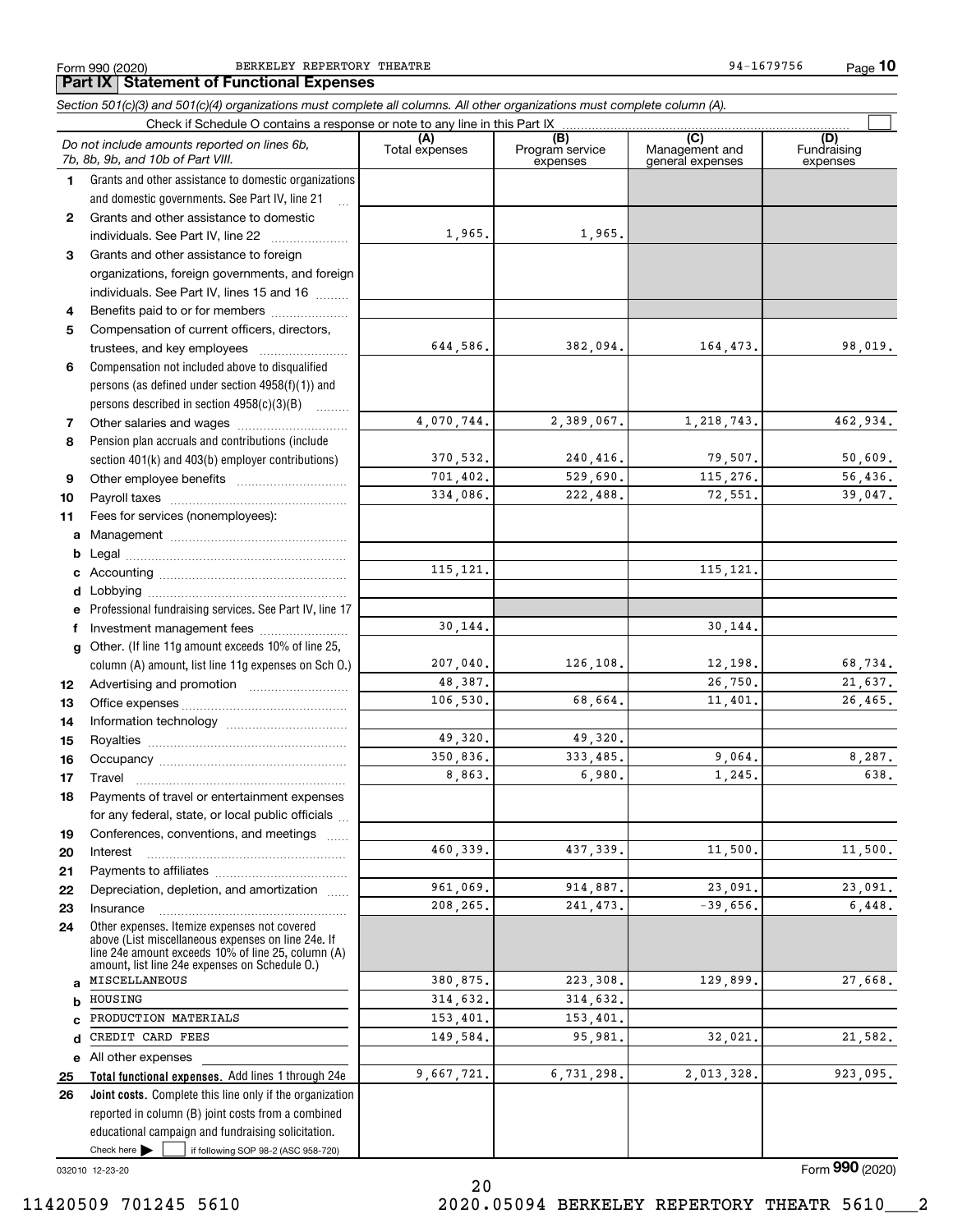BERKELEY REPERTORY THEATRE **1994-1679756** 94-1679756

Form 990 (2020) BERKELEY REPERTORY THEATRE 94-1679756 Page **11**

|                             | Part X   | <b>Balance Sheet</b>                                                                                                                                                                                                           |                 |              |                              |                 |                          |
|-----------------------------|----------|--------------------------------------------------------------------------------------------------------------------------------------------------------------------------------------------------------------------------------|-----------------|--------------|------------------------------|-----------------|--------------------------|
|                             |          |                                                                                                                                                                                                                                |                 |              |                              |                 |                          |
|                             |          |                                                                                                                                                                                                                                |                 |              | (A)<br>Beginning of year     |                 | (B)<br>End of year       |
|                             | 1        |                                                                                                                                                                                                                                |                 |              | 29,708,980.                  | 1               | 25, 755, 129.            |
|                             | 2        |                                                                                                                                                                                                                                | 67,305.         | $\mathbf{2}$ | 254,974.                     |                 |                          |
|                             | З        |                                                                                                                                                                                                                                |                 | 4,962,511.   | 3                            | 5,936,065.      |                          |
|                             | 4        |                                                                                                                                                                                                                                | 75,145.         | 4            | 439,603.                     |                 |                          |
|                             | 5        | Loans and other receivables from any current or former officer, director,                                                                                                                                                      |                 |              |                              |                 |                          |
|                             |          | trustee, key employee, creator or founder, substantial contributor, or 35%                                                                                                                                                     |                 |              |                              |                 |                          |
|                             |          | controlled entity or family member of any of these persons                                                                                                                                                                     |                 |              |                              | 5               |                          |
|                             | 6        | Loans and other receivables from other disqualified persons (as defined                                                                                                                                                        |                 |              |                              |                 |                          |
|                             |          | under section $4958(f)(1)$ , and persons described in section $4958(c)(3)(B)$                                                                                                                                                  |                 | 1.1.1.1      |                              | 6               |                          |
|                             | 7        |                                                                                                                                                                                                                                |                 |              |                              | $\overline{7}$  |                          |
| Assets                      | 8        |                                                                                                                                                                                                                                |                 |              |                              | 8               |                          |
|                             | 9        | Prepaid expenses and deferred charges                                                                                                                                                                                          |                 |              | 94,054.                      | 9               | 530,566.                 |
|                             |          | <b>10a</b> Land, buildings, and equipment: cost or other                                                                                                                                                                       |                 |              |                              |                 |                          |
|                             |          | basis. Complete Part VI of Schedule D  10a                                                                                                                                                                                     |                 | 58,203,448.  |                              |                 |                          |
|                             |          | <b>b</b> Less: accumulated depreciation<br>.                                                                                                                                                                                   | 10 <sub>b</sub> | 18,744,636.  | 32,097,499.                  | 10 <sub>c</sub> | 39,458,812.              |
|                             | 11       |                                                                                                                                                                                                                                |                 | 5,336,025.   | 11                           | 5,848,958.      |                          |
|                             | 12       |                                                                                                                                                                                                                                |                 | 12           |                              |                 |                          |
|                             | 13       |                                                                                                                                                                                                                                |                 |              | 13                           |                 |                          |
|                             | 14       |                                                                                                                                                                                                                                |                 |              |                              | 14              |                          |
|                             | 15       |                                                                                                                                                                                                                                |                 |              | 75,823.                      | 15              | 60,026.                  |
|                             | 16       |                                                                                                                                                                                                                                |                 |              | 72, 417, 342.                | 16              | 78, 284, 133.            |
|                             | 17       |                                                                                                                                                                                                                                |                 | 671,928.     | 17                           | 2,522,906.      |                          |
|                             | 18       |                                                                                                                                                                                                                                |                 |              | 18                           |                 |                          |
|                             | 19       | Deferred revenue manual contracts and contracts are all the contracts and contracts are contracted and contracts are contracted and contract are contracted and contract are contracted and contract are contracted and contra |                 |              | 1,959,680.                   | 19              | 3,597,284.               |
|                             | 20       |                                                                                                                                                                                                                                |                 |              | 32,779,334.                  | 20              | 32, 395, 578.            |
|                             | 21       | Escrow or custodial account liability. Complete Part IV of Schedule D                                                                                                                                                          |                 | .            |                              | 21              |                          |
|                             | 22       | Loans and other payables to any current or former officer, director,                                                                                                                                                           |                 |              |                              |                 |                          |
|                             |          | trustee, key employee, creator or founder, substantial contributor, or 35%                                                                                                                                                     |                 |              |                              |                 |                          |
| Liabilities                 |          | controlled entity or family member of any of these persons                                                                                                                                                                     |                 |              |                              | 22              |                          |
|                             | 23       | Secured mortgages and notes payable to unrelated third parties                                                                                                                                                                 |                 |              | 12,753,361.                  | 23              | 13,095,005.              |
|                             | 24       | Unsecured notes and loans payable to unrelated third parties                                                                                                                                                                   |                 |              |                              | 24              |                          |
|                             | 25       | Other liabilities (including federal income tax, payables to related third                                                                                                                                                     |                 |              |                              |                 |                          |
|                             |          | parties, and other liabilities not included on lines 17-24). Complete Part X                                                                                                                                                   |                 |              |                              |                 |                          |
|                             |          | of Schedule D                                                                                                                                                                                                                  |                 |              | 123, 212.                    | 25              | 150,740.                 |
|                             | 26       | <b>Total liabilities.</b> Add lines 17 through 25                                                                                                                                                                              |                 |              | 48, 287, 515.                | 26              | 51, 761, 513.            |
|                             |          | Organizations that follow FASB ASC 958, check here $\blacktriangleright \begin{array}{c} \perp X \end{array}$                                                                                                                  |                 |              |                              |                 |                          |
|                             |          | and complete lines 27, 28, 32, and 33.                                                                                                                                                                                         |                 |              | 14, 170, 765.                |                 |                          |
|                             | 27       | Net assets without donor restrictions                                                                                                                                                                                          | 9,959,062.      | 27<br>28     | 15,000,453.<br>11, 522, 167. |                 |                          |
|                             | 28       |                                                                                                                                                                                                                                |                 |              |                              |                 |                          |
|                             |          | Organizations that do not follow FASB ASC 958, check here ▶ [                                                                                                                                                                  |                 |              |                              |                 |                          |
| Net Assets or Fund Balances |          | and complete lines 29 through 33.                                                                                                                                                                                              |                 |              |                              |                 |                          |
|                             | 29       | Paid-in or capital surplus, or land, building, or equipment fund                                                                                                                                                               |                 |              |                              | 29<br>30        |                          |
|                             | 30       | Retained earnings, endowment, accumulated income, or other funds                                                                                                                                                               |                 |              |                              | 31              |                          |
|                             | 31<br>32 | Total net assets or fund balances                                                                                                                                                                                              |                 |              | 24, 129, 827.                | 32              | 26,522,620.              |
|                             | 33       |                                                                                                                                                                                                                                |                 |              | 72, 417, 342.                | 33              | 78, 284, 133.            |
|                             |          |                                                                                                                                                                                                                                |                 |              |                              |                 | $\overline{\phantom{0}}$ |

Form (2020) **990**

032011 12-23-20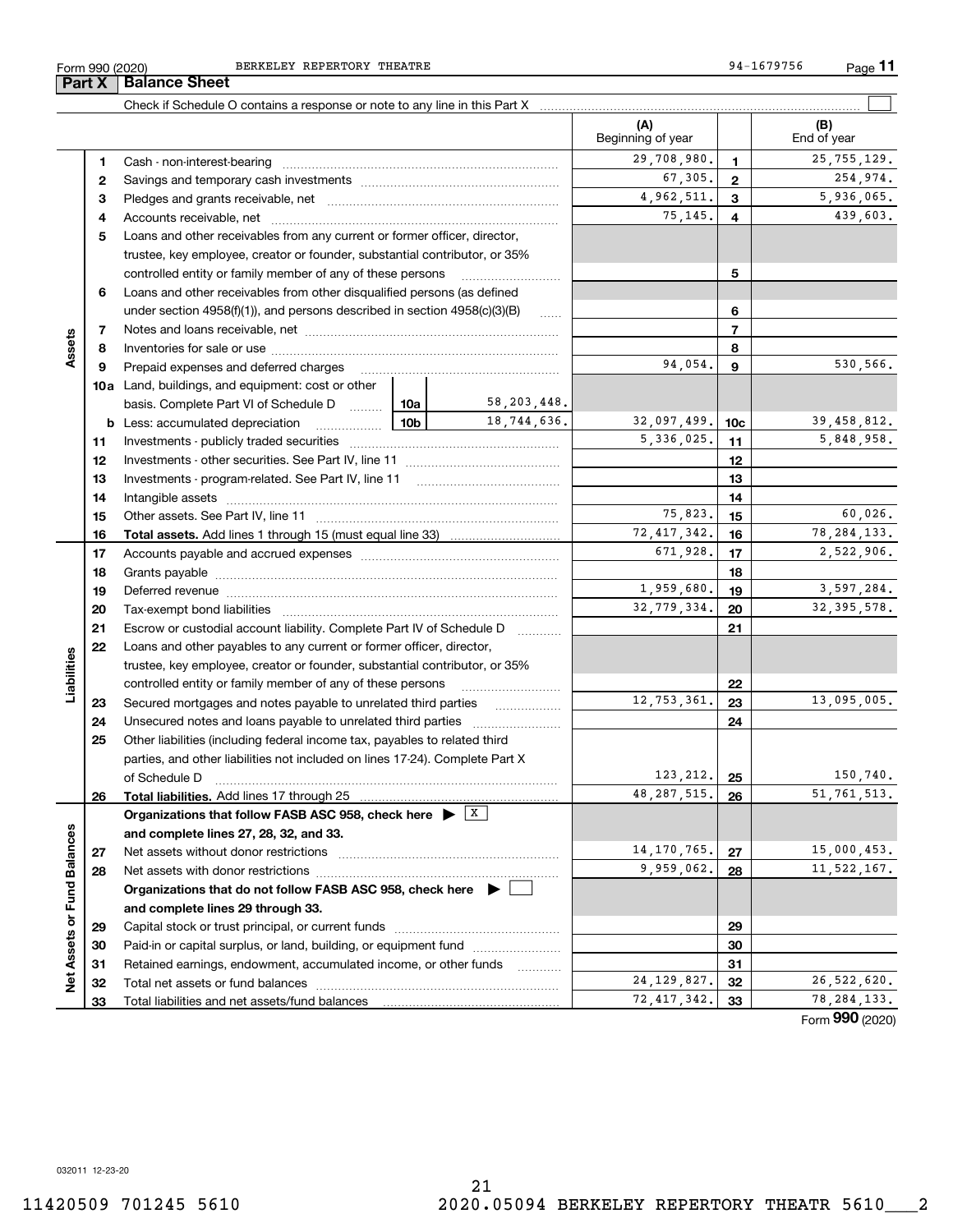|    | BERKELEY REPERTORY THEATRE<br>Form 990 (2020)                                                                                   | 94-1679756     |                |             | Page 12       |
|----|---------------------------------------------------------------------------------------------------------------------------------|----------------|----------------|-------------|---------------|
|    | <b>Reconciliation of Net Assets</b><br>Part XI                                                                                  |                |                |             |               |
|    |                                                                                                                                 |                |                |             | x             |
|    |                                                                                                                                 |                |                |             |               |
| 1  | Total revenue (must equal Part VIII, column (A), line 12)                                                                       | 1              |                | 11,370,014. |               |
| 2  |                                                                                                                                 | $\mathbf{2}$   |                | 9,667,721.  |               |
| 3  | Revenue less expenses. Subtract line 2 from line 1                                                                              | 3              |                |             | 1,702,293.    |
| 4  |                                                                                                                                 | 4              |                |             | 24, 129, 827. |
| 5  | Net unrealized gains (losses) on investments [11] matter continuum matter is a set of the set of the set of the                 | 5              |                |             | 690,163.      |
| 6  |                                                                                                                                 | 6              |                |             |               |
| 7  | Investment expenses www.communication.com/www.communication.com/www.communication.com/www.com                                   | $\overline{7}$ |                |             |               |
| 8  | Prior period adjustments www.communication.communication.com/news/communication.com/news/communication.com/news/                | 8              |                |             |               |
| 9  | Other changes in net assets or fund balances (explain on Schedule O)                                                            | 9              |                |             | 337.          |
| 10 | Net assets or fund balances at end of year. Combine lines 3 through 9 (must equal Part X, line 32,                              |                |                |             |               |
|    | column (B))                                                                                                                     | 10             |                | 26,522,620. |               |
|    | Part XII Financial Statements and Reporting                                                                                     |                |                |             |               |
|    |                                                                                                                                 |                |                |             | X             |
|    |                                                                                                                                 |                |                | Yes         | <b>No</b>     |
| 1  | $X$ Accrual<br>Accounting method used to prepare the Form 990: <u>II</u> Cash<br>Other                                          |                |                |             |               |
|    | If the organization changed its method of accounting from a prior year or checked "Other," explain in Schedule O.               |                |                |             |               |
|    | 2a Were the organization's financial statements compiled or reviewed by an independent accountant?                              |                | 2a             |             | X             |
|    | If "Yes," check a box below to indicate whether the financial statements for the year were compiled or reviewed on a            |                |                |             |               |
|    | separate basis, consolidated basis, or both:                                                                                    |                |                |             |               |
|    | <b>Consolidated basis</b><br>Both consolidated and separate basis<br>Separate basis                                             |                |                |             |               |
|    | <b>b</b> Were the organization's financial statements audited by an independent accountant?                                     |                | 2 <sub>b</sub> | X           |               |
|    | If "Yes," check a box below to indicate whether the financial statements for the year were audited on a separate basis,         |                |                |             |               |
|    | consolidated basis, or both:                                                                                                    |                |                |             |               |
|    | $X$ Separate basis<br><b>Consolidated basis</b><br>Both consolidated and separate basis                                         |                |                |             |               |
|    | c If "Yes" to line 2a or 2b, does the organization have a committee that assumes responsibility for oversight of the audit,     |                |                |             |               |
|    | review, or compilation of its financial statements and selection of an independent accountant?                                  |                | 2c             | х           |               |
|    | If the organization changed either its oversight process or selection process during the tax year, explain on Schedule O.       |                |                |             |               |
|    | 3a As a result of a federal award, was the organization required to undergo an audit or audits as set forth in the Single Audit |                |                |             |               |
|    |                                                                                                                                 |                | За             |             | X             |
|    | b If "Yes," did the organization undergo the required audit or audits? If the organization did not undergo the required audit   |                |                |             |               |
|    | or audits, explain why on Schedule O and describe any steps taken to undergo such audits matures and successive                 |                | 3b             | $\Omega$    |               |

Form (2020) **990**

032012 12-23-20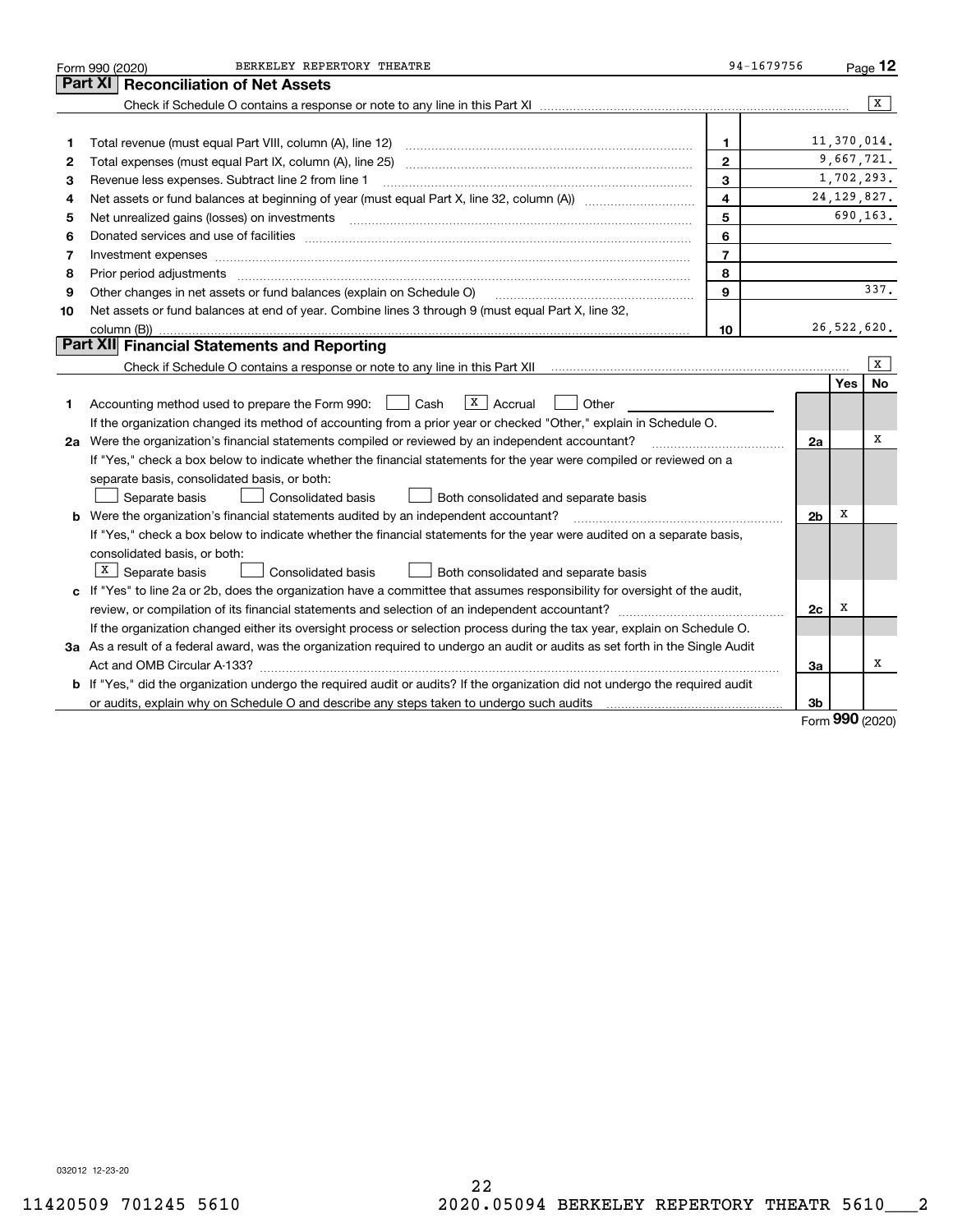Department of the Treasury Internal Revenue Service

**(Form 990 or 990-EZ)**

# **Public Charity Status and Public Support**

**Complete if the organization is a section 501(c)(3) organization or a section 4947(a)(1) nonexempt charitable trust. | Attach to Form 990 or Form 990-EZ.** 

| ▶ Go to www.irs.gov/Form990 for instructions and the latest information. |
|--------------------------------------------------------------------------|

| OMB No. 1545-0047                   |
|-------------------------------------|
| 2020                                |
| <b>Open to Public</b><br>Inspection |

|          | Name of the organization |                                                                                                                                                                                                                                                    |                            |                                                        |                                 |    |                                                      |  | <b>Employer identification number</b>              |  |
|----------|--------------------------|----------------------------------------------------------------------------------------------------------------------------------------------------------------------------------------------------------------------------------------------------|----------------------------|--------------------------------------------------------|---------------------------------|----|------------------------------------------------------|--|----------------------------------------------------|--|
|          |                          |                                                                                                                                                                                                                                                    | BERKELEY REPERTORY THEATRE |                                                        |                                 |    |                                                      |  | 94-1679756                                         |  |
| Part I   |                          | Reason for Public Charity Status. (All organizations must complete this part.) See instructions.                                                                                                                                                   |                            |                                                        |                                 |    |                                                      |  |                                                    |  |
|          |                          | The organization is not a private foundation because it is: (For lines 1 through 12, check only one box.)                                                                                                                                          |                            |                                                        |                                 |    |                                                      |  |                                                    |  |
| 1        |                          | A church, convention of churches, or association of churches described in section 170(b)(1)(A)(i).                                                                                                                                                 |                            |                                                        |                                 |    |                                                      |  |                                                    |  |
| 2        |                          | A school described in section 170(b)(1)(A)(ii). (Attach Schedule E (Form 990 or 990-EZ).)                                                                                                                                                          |                            |                                                        |                                 |    |                                                      |  |                                                    |  |
| з        |                          | A hospital or a cooperative hospital service organization described in section 170(b)(1)(A)(iii).                                                                                                                                                  |                            |                                                        |                                 |    |                                                      |  |                                                    |  |
| 4        |                          | A medical research organization operated in conjunction with a hospital described in section 170(b)(1)(A)(iii). Enter the hospital's name,                                                                                                         |                            |                                                        |                                 |    |                                                      |  |                                                    |  |
|          |                          | city, and state:                                                                                                                                                                                                                                   |                            |                                                        |                                 |    |                                                      |  |                                                    |  |
| 5        |                          | An organization operated for the benefit of a college or university owned or operated by a governmental unit described in                                                                                                                          |                            |                                                        |                                 |    |                                                      |  |                                                    |  |
|          |                          | section 170(b)(1)(A)(iv). (Complete Part II.)                                                                                                                                                                                                      |                            |                                                        |                                 |    |                                                      |  |                                                    |  |
| 6        |                          | A federal, state, or local government or governmental unit described in section 170(b)(1)(A)(v).                                                                                                                                                   |                            |                                                        |                                 |    |                                                      |  |                                                    |  |
| 7        | $\vert x \vert$          | An organization that normally receives a substantial part of its support from a governmental unit or from the general public described in                                                                                                          |                            |                                                        |                                 |    |                                                      |  |                                                    |  |
|          |                          | section 170(b)(1)(A)(vi). (Complete Part II.)                                                                                                                                                                                                      |                            |                                                        |                                 |    |                                                      |  |                                                    |  |
| 8        |                          | A community trust described in section 170(b)(1)(A)(vi). (Complete Part II.)                                                                                                                                                                       |                            |                                                        |                                 |    |                                                      |  |                                                    |  |
| 9        |                          | An agricultural research organization described in section 170(b)(1)(A)(ix) operated in conjunction with a land-grant college                                                                                                                      |                            |                                                        |                                 |    |                                                      |  |                                                    |  |
|          |                          | or university or a non-land-grant college of agriculture (see instructions). Enter the name, city, and state of the college or                                                                                                                     |                            |                                                        |                                 |    |                                                      |  |                                                    |  |
|          |                          | university:                                                                                                                                                                                                                                        |                            |                                                        |                                 |    |                                                      |  |                                                    |  |
| 10       |                          | An organization that normally receives (1) more than 33 1/3% of its support from contributions, membership fees, and gross receipts from                                                                                                           |                            |                                                        |                                 |    |                                                      |  |                                                    |  |
|          |                          | activities related to its exempt functions, subject to certain exceptions; and (2) no more than 33 1/3% of its support from gross investment                                                                                                       |                            |                                                        |                                 |    |                                                      |  |                                                    |  |
|          |                          | income and unrelated business taxable income (less section 511 tax) from businesses acquired by the organization after June 30, 1975.                                                                                                              |                            |                                                        |                                 |    |                                                      |  |                                                    |  |
|          |                          | See section 509(a)(2). (Complete Part III.)                                                                                                                                                                                                        |                            |                                                        |                                 |    |                                                      |  |                                                    |  |
| 11<br>12 |                          | An organization organized and operated exclusively to test for public safety. See section 509(a)(4).<br>An organization organized and operated exclusively for the benefit of, to perform the functions of, or to carry out the purposes of one or |                            |                                                        |                                 |    |                                                      |  |                                                    |  |
|          |                          | more publicly supported organizations described in section 509(a)(1) or section 509(a)(2). See section 509(a)(3). Check the box in                                                                                                                 |                            |                                                        |                                 |    |                                                      |  |                                                    |  |
|          |                          | lines 12a through 12d that describes the type of supporting organization and complete lines 12e, 12f, and 12g.                                                                                                                                     |                            |                                                        |                                 |    |                                                      |  |                                                    |  |
| а        |                          | Type I. A supporting organization operated, supervised, or controlled by its supported organization(s), typically by giving                                                                                                                        |                            |                                                        |                                 |    |                                                      |  |                                                    |  |
|          |                          | the supported organization(s) the power to regularly appoint or elect a majority of the directors or trustees of the supporting                                                                                                                    |                            |                                                        |                                 |    |                                                      |  |                                                    |  |
|          |                          | organization. You must complete Part IV, Sections A and B.                                                                                                                                                                                         |                            |                                                        |                                 |    |                                                      |  |                                                    |  |
| b        |                          | Type II. A supporting organization supervised or controlled in connection with its supported organization(s), by having                                                                                                                            |                            |                                                        |                                 |    |                                                      |  |                                                    |  |
|          |                          | control or management of the supporting organization vested in the same persons that control or manage the supported                                                                                                                               |                            |                                                        |                                 |    |                                                      |  |                                                    |  |
|          |                          | organization(s). You must complete Part IV, Sections A and C.                                                                                                                                                                                      |                            |                                                        |                                 |    |                                                      |  |                                                    |  |
| c        |                          | Type III functionally integrated. A supporting organization operated in connection with, and functionally integrated with,                                                                                                                         |                            |                                                        |                                 |    |                                                      |  |                                                    |  |
|          |                          | its supported organization(s) (see instructions). You must complete Part IV, Sections A, D, and E.                                                                                                                                                 |                            |                                                        |                                 |    |                                                      |  |                                                    |  |
| d        |                          | Type III non-functionally integrated. A supporting organization operated in connection with its supported organization(s)                                                                                                                          |                            |                                                        |                                 |    |                                                      |  |                                                    |  |
|          |                          | that is not functionally integrated. The organization generally must satisfy a distribution requirement and an attentiveness                                                                                                                       |                            |                                                        |                                 |    |                                                      |  |                                                    |  |
|          |                          | requirement (see instructions). You must complete Part IV, Sections A and D, and Part V.                                                                                                                                                           |                            |                                                        |                                 |    |                                                      |  |                                                    |  |
| е        |                          | Check this box if the organization received a written determination from the IRS that it is a Type I, Type II, Type III                                                                                                                            |                            |                                                        |                                 |    |                                                      |  |                                                    |  |
|          |                          | functionally integrated, or Type III non-functionally integrated supporting organization.                                                                                                                                                          |                            |                                                        |                                 |    |                                                      |  |                                                    |  |
|          |                          | f Enter the number of supported organizations                                                                                                                                                                                                      |                            |                                                        |                                 |    |                                                      |  |                                                    |  |
|          |                          | Provide the following information about the supported organization(s).                                                                                                                                                                             |                            |                                                        | (iv) Is the organization listed |    |                                                      |  |                                                    |  |
|          |                          | (i) Name of supported<br>organization                                                                                                                                                                                                              | (ii) EIN                   | (iii) Type of organization<br>(described on lines 1-10 | in your governing document?     |    | (v) Amount of monetary<br>support (see instructions) |  | (vi) Amount of other<br>support (see instructions) |  |
|          |                          |                                                                                                                                                                                                                                                    |                            | above (see instructions))                              | Yes                             | No |                                                      |  |                                                    |  |
|          |                          |                                                                                                                                                                                                                                                    |                            |                                                        |                                 |    |                                                      |  |                                                    |  |
|          |                          |                                                                                                                                                                                                                                                    |                            |                                                        |                                 |    |                                                      |  |                                                    |  |
|          |                          |                                                                                                                                                                                                                                                    |                            |                                                        |                                 |    |                                                      |  |                                                    |  |
|          |                          |                                                                                                                                                                                                                                                    |                            |                                                        |                                 |    |                                                      |  |                                                    |  |
|          |                          |                                                                                                                                                                                                                                                    |                            |                                                        |                                 |    |                                                      |  |                                                    |  |
|          |                          |                                                                                                                                                                                                                                                    |                            |                                                        |                                 |    |                                                      |  |                                                    |  |
|          |                          |                                                                                                                                                                                                                                                    |                            |                                                        |                                 |    |                                                      |  |                                                    |  |
|          |                          |                                                                                                                                                                                                                                                    |                            |                                                        |                                 |    |                                                      |  |                                                    |  |
|          |                          |                                                                                                                                                                                                                                                    |                            |                                                        |                                 |    |                                                      |  |                                                    |  |
| Total    |                          |                                                                                                                                                                                                                                                    |                            |                                                        |                                 |    |                                                      |  |                                                    |  |
|          |                          |                                                                                                                                                                                                                                                    |                            |                                                        |                                 |    |                                                      |  |                                                    |  |

LHA For Paperwork Reduction Act Notice, see the Instructions for Form 990 or 990-EZ. <sub>032021</sub> o1-25-21 Schedule A (Form 990 or 990-EZ) 2020 23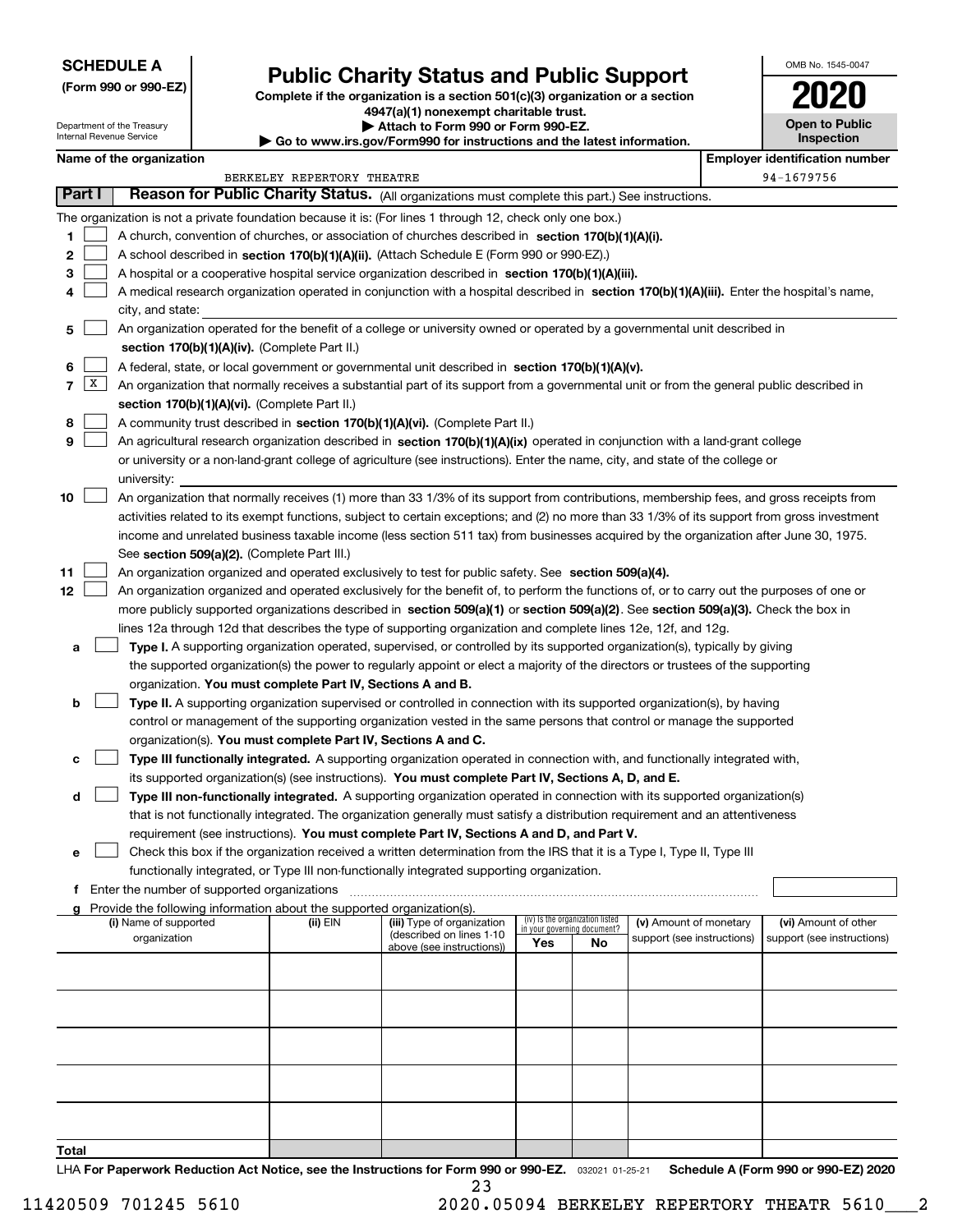### Schedule A (Form 990 or 990-EZ) 2020 Page BERKELEY REPERTORY THEATRE 94-1679756

**Part II Support Schedule for Organizations Described in Sections 170(b)(1)(A)(iv) and 170(b)(1)(A)(vi)**

(Complete only if you checked the box on line 5, 7, or 8 of Part I or if the organization failed to qualify under Part III. If the organization fails to qualify under the tests listed below, please complete Part III.)

| <b>Section A. Public Support</b>                                                                                                               |            |            |            |            |                                      |                                                  |
|------------------------------------------------------------------------------------------------------------------------------------------------|------------|------------|------------|------------|--------------------------------------|--------------------------------------------------|
| Calendar year (or fiscal year beginning in)                                                                                                    | (a) 2016   | $(b)$ 2017 | $(c)$ 2018 | $(d)$ 2019 | (e) 2020                             | (f) Total                                        |
| 1 Gifts, grants, contributions, and                                                                                                            |            |            |            |            |                                      |                                                  |
| membership fees received. (Do not                                                                                                              |            |            |            |            |                                      |                                                  |
| include any "unusual grants.")                                                                                                                 | 6,942,336. | 7,387,418. | 7,787,435. | 6,578,220. | 10,720,565.                          | 39, 415, 974.                                    |
| 2 Tax revenues levied for the organ-                                                                                                           |            |            |            |            |                                      |                                                  |
| ization's benefit and either paid to                                                                                                           |            |            |            |            |                                      |                                                  |
| or expended on its behalf                                                                                                                      |            |            |            |            |                                      |                                                  |
| 3 The value of services or facilities                                                                                                          |            |            |            |            |                                      |                                                  |
| furnished by a governmental unit to                                                                                                            |            |            |            |            |                                      |                                                  |
| the organization without charge                                                                                                                |            |            |            |            |                                      |                                                  |
| 4 Total. Add lines 1 through 3                                                                                                                 | 6,942,336. | 7,387,418. | 7,787,435. | 6,578,220. | 10,720,565.                          | 39, 415, 974.                                    |
| 5 The portion of total contributions                                                                                                           |            |            |            |            |                                      |                                                  |
| by each person (other than a                                                                                                                   |            |            |            |            |                                      |                                                  |
| governmental unit or publicly                                                                                                                  |            |            |            |            |                                      |                                                  |
| supported organization) included                                                                                                               |            |            |            |            |                                      |                                                  |
| on line 1 that exceeds 2% of the                                                                                                               |            |            |            |            |                                      |                                                  |
| amount shown on line 11,                                                                                                                       |            |            |            |            |                                      |                                                  |
| column (f)                                                                                                                                     |            |            |            |            |                                      | 2,999,084.                                       |
| 6 Public support. Subtract line 5 from line 4.                                                                                                 |            |            |            |            |                                      | 36,416,890.                                      |
| <b>Section B. Total Support</b>                                                                                                                |            |            |            |            |                                      |                                                  |
| Calendar year (or fiscal year beginning in)                                                                                                    | (a) 2016   | (b) 2017   | $(c)$ 2018 | $(d)$ 2019 | (e) 2020                             | (f) Total                                        |
| <b>7</b> Amounts from line 4                                                                                                                   | 6,942,336. | 7,387,418. | 7,787,435. | 6,578,220. | 10,720,565.                          | 39, 415, 974.                                    |
| 8 Gross income from interest,                                                                                                                  |            |            |            |            |                                      |                                                  |
| dividends, payments received on                                                                                                                |            |            |            |            |                                      |                                                  |
| securities loans, rents, royalties,                                                                                                            |            |            |            |            |                                      |                                                  |
| and income from similar sources                                                                                                                | 263, 242.  | 191,516.   | 173,606.   | 420,952.   | 122, 122.                            | 1, 171, 438.                                     |
| 9 Net income from unrelated business                                                                                                           |            |            |            |            |                                      |                                                  |
| activities, whether or not the                                                                                                                 |            |            |            |            |                                      |                                                  |
| business is regularly carried on                                                                                                               |            |            |            |            |                                      |                                                  |
| 10 Other income. Do not include gain                                                                                                           |            |            |            |            |                                      |                                                  |
| or loss from the sale of capital                                                                                                               |            |            |            |            |                                      |                                                  |
| assets (Explain in Part VI.)                                                                                                                   | 315,699.   | 310,023.   | 354,432.   | 5,939.     | 154.                                 | 986,247.                                         |
| 11 Total support. Add lines 7 through 10                                                                                                       |            |            |            |            |                                      | 41, 573, 659.                                    |
| <b>12</b> Gross receipts from related activities, etc. (see instructions)                                                                      |            |            |            |            | 12                                   | 45, 395, 516.                                    |
| 13 First 5 years. If the Form 990 is for the organization's first, second, third, fourth, or fifth tax year as a section 501(c)(3)             |            |            |            |            |                                      |                                                  |
| organization, check this box and stop here                                                                                                     |            |            |            |            |                                      |                                                  |
| <b>Section C. Computation of Public Support Percentage</b>                                                                                     |            |            |            |            |                                      |                                                  |
| 14 Public support percentage for 2020 (line 6, column (f), divided by line 11, column (f) <i>marroummaname</i>                                 |            |            |            |            | 14                                   | 87.60<br>%                                       |
|                                                                                                                                                |            |            |            |            | 15                                   | 84.89<br>%                                       |
| 16a 33 1/3% support test - 2020. If the organization did not check the box on line 13, and line 14 is 33 1/3% or more, check this box and      |            |            |            |            |                                      |                                                  |
| stop here. The organization qualifies as a publicly supported organization                                                                     |            |            |            |            |                                      | $\blacktriangleright$ $\vert \overline{x} \vert$ |
| b 33 1/3% support test - 2019. If the organization did not check a box on line 13 or 16a, and line 15 is 33 1/3% or more, check this box       |            |            |            |            |                                      |                                                  |
| and stop here. The organization qualifies as a publicly supported organization                                                                 |            |            |            |            |                                      |                                                  |
| 17a 10% -facts-and-circumstances test - 2020. If the organization did not check a box on line 13, 16a, or 16b, and line 14 is 10% or more,     |            |            |            |            |                                      |                                                  |
| and if the organization meets the facts-and-circumstances test, check this box and stop here. Explain in Part VI how the organization          |            |            |            |            |                                      |                                                  |
| meets the facts-and-circumstances test. The organization qualifies as a publicly supported organization                                        |            |            |            |            |                                      |                                                  |
| <b>b 10% -facts-and-circumstances test - 2019.</b> If the organization did not check a box on line 13, 16a, 16b, or 17a, and line 15 is 10% or |            |            |            |            |                                      |                                                  |
| more, and if the organization meets the facts-and-circumstances test, check this box and stop here. Explain in Part VI how the                 |            |            |            |            |                                      |                                                  |
| organization meets the facts-and-circumstances test. The organization qualifies as a publicly supported organization                           |            |            |            |            |                                      |                                                  |
| 18 Private foundation. If the organization did not check a box on line 13, 16a, 16b, 17a, or 17b, check this box and see instructions          |            |            |            |            |                                      |                                                  |
|                                                                                                                                                |            |            |            |            | Schedule A (Form 990 or 990-F7) 2020 |                                                  |

**Schedule A (Form 990 or 990-EZ) 2020**

032022 01-25-21

**2**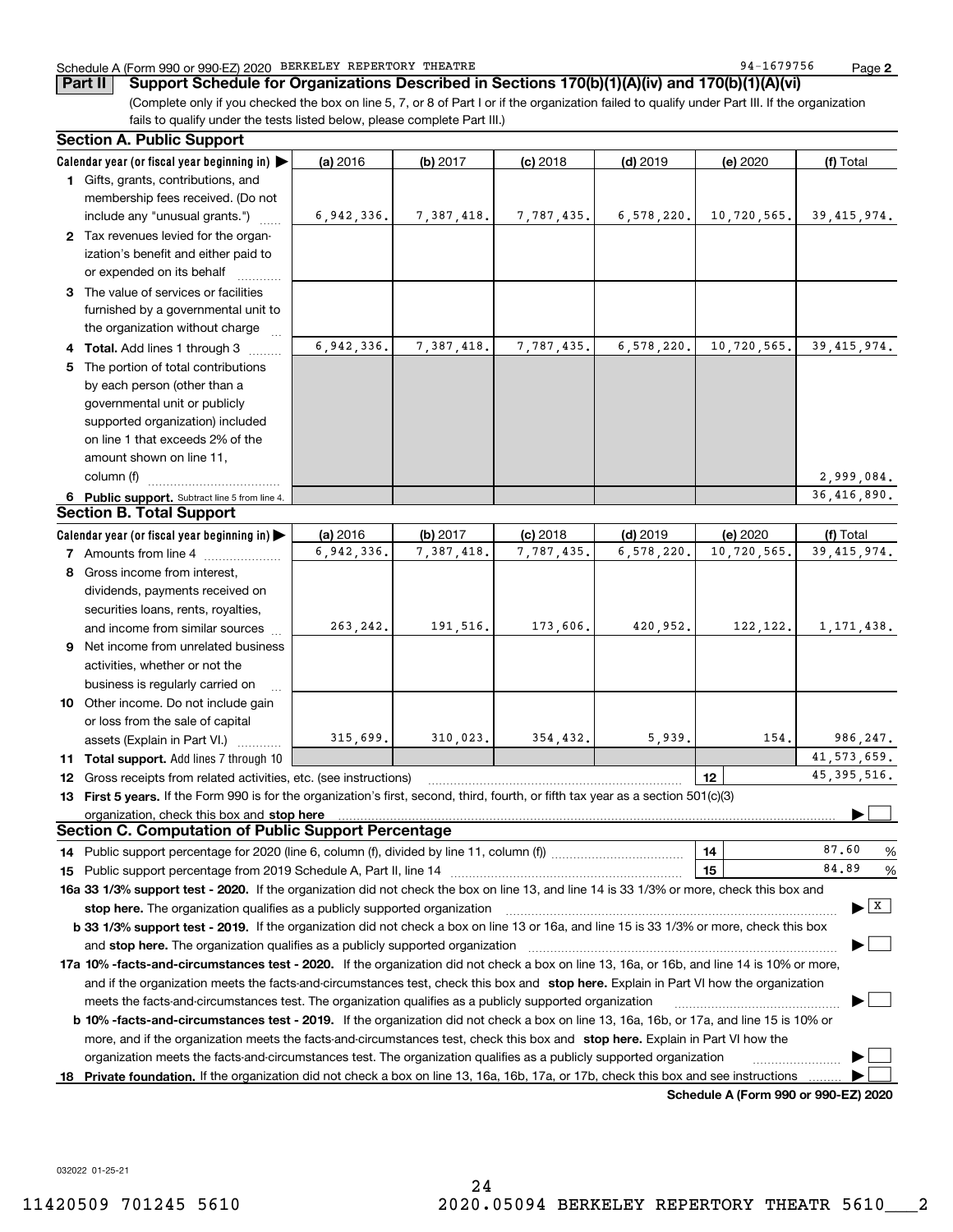#### Schedule A (Form 990 or 990-EZ) 2020 Page BERKELEY REPERTORY THEATRE 94-1679756

## **Part III Support Schedule for Organizations Described in Section 509(a)(2)**

(Complete only if you checked the box on line 10 of Part I or if the organization failed to qualify under Part II. If the organization fails to qualify under the tests listed below, please complete Part II.)

|    | <b>Section A. Public Support</b>                                                                                                                                                         |          |          |            |            |          |                                      |
|----|------------------------------------------------------------------------------------------------------------------------------------------------------------------------------------------|----------|----------|------------|------------|----------|--------------------------------------|
|    | Calendar year (or fiscal year beginning in) $\blacktriangleright$                                                                                                                        | (a) 2016 | (b) 2017 | $(c)$ 2018 | $(d)$ 2019 | (e) 2020 | (f) Total                            |
|    | 1 Gifts, grants, contributions, and                                                                                                                                                      |          |          |            |            |          |                                      |
|    | membership fees received. (Do not                                                                                                                                                        |          |          |            |            |          |                                      |
|    | include any "unusual grants.")                                                                                                                                                           |          |          |            |            |          |                                      |
|    | 2 Gross receipts from admissions,<br>merchandise sold or services per-<br>formed, or facilities furnished in<br>any activity that is related to the<br>organization's tax-exempt purpose |          |          |            |            |          |                                      |
|    | 3 Gross receipts from activities that                                                                                                                                                    |          |          |            |            |          |                                      |
|    | are not an unrelated trade or bus-                                                                                                                                                       |          |          |            |            |          |                                      |
|    | iness under section 513                                                                                                                                                                  |          |          |            |            |          |                                      |
|    | 4 Tax revenues levied for the organ-                                                                                                                                                     |          |          |            |            |          |                                      |
|    | ization's benefit and either paid to                                                                                                                                                     |          |          |            |            |          |                                      |
|    | or expended on its behalf<br>.                                                                                                                                                           |          |          |            |            |          |                                      |
|    | 5 The value of services or facilities<br>furnished by a governmental unit to                                                                                                             |          |          |            |            |          |                                      |
|    | the organization without charge                                                                                                                                                          |          |          |            |            |          |                                      |
|    | <b>6 Total.</b> Add lines 1 through 5                                                                                                                                                    |          |          |            |            |          |                                      |
|    | 7a Amounts included on lines 1, 2, and                                                                                                                                                   |          |          |            |            |          |                                      |
|    | 3 received from disqualified persons                                                                                                                                                     |          |          |            |            |          |                                      |
|    | <b>b</b> Amounts included on lines 2 and 3 received<br>from other than disqualified persons that<br>exceed the greater of \$5,000 or 1% of the<br>amount on line 13 for the year         |          |          |            |            |          |                                      |
|    | c Add lines 7a and 7b                                                                                                                                                                    |          |          |            |            |          |                                      |
|    | 8 Public support. (Subtract line 7c from line 6.)                                                                                                                                        |          |          |            |            |          |                                      |
|    | <b>Section B. Total Support</b>                                                                                                                                                          |          |          |            |            |          |                                      |
|    | Calendar year (or fiscal year beginning in) $\blacktriangleright$                                                                                                                        | (a) 2016 | (b) 2017 | $(c)$ 2018 | $(d)$ 2019 | (e) 2020 | (f) Total                            |
|    | 9 Amounts from line 6                                                                                                                                                                    |          |          |            |            |          |                                      |
|    | 10a Gross income from interest,<br>dividends, payments received on<br>securities loans, rents, royalties,<br>and income from similar sources                                             |          |          |            |            |          |                                      |
|    | <b>b</b> Unrelated business taxable income                                                                                                                                               |          |          |            |            |          |                                      |
|    | (less section 511 taxes) from businesses                                                                                                                                                 |          |          |            |            |          |                                      |
|    | acquired after June 30, 1975                                                                                                                                                             |          |          |            |            |          |                                      |
|    | c Add lines 10a and 10b                                                                                                                                                                  |          |          |            |            |          |                                      |
|    | 11 Net income from unrelated business<br>activities not included in line 10b,<br>whether or not the business is<br>regularly carried on                                                  |          |          |            |            |          |                                      |
|    | 12 Other income. Do not include gain<br>or loss from the sale of capital<br>assets (Explain in Part VI.)                                                                                 |          |          |            |            |          |                                      |
|    | <b>13</b> Total support. (Add lines 9, 10c, 11, and 12.)                                                                                                                                 |          |          |            |            |          |                                      |
|    | 14 First 5 years. If the Form 990 is for the organization's first, second, third, fourth, or fifth tax year as a section 501(c)(3) organization,                                         |          |          |            |            |          |                                      |
|    |                                                                                                                                                                                          |          |          |            |            |          |                                      |
|    | Section C. Computation of Public Support Percentage                                                                                                                                      |          |          |            |            |          |                                      |
|    | 15 Public support percentage for 2020 (line 8, column (f), divided by line 13, column (f))                                                                                               |          |          |            |            | 15       | %                                    |
|    | 16 Public support percentage from 2019 Schedule A, Part III, line 15                                                                                                                     |          |          |            |            | 16       | %                                    |
|    | <b>Section D. Computation of Investment Income Percentage</b>                                                                                                                            |          |          |            |            |          |                                      |
|    | 17 Investment income percentage for 2020 (line 10c, column (f), divided by line 13, column (f))                                                                                          |          |          |            |            | 17       | %                                    |
|    | <b>18</b> Investment income percentage from <b>2019</b> Schedule A, Part III, line 17                                                                                                    |          |          |            |            | 18       | %                                    |
|    | 19a 33 1/3% support tests - 2020. If the organization did not check the box on line 14, and line 15 is more than 33 1/3%, and line 17 is not                                             |          |          |            |            |          |                                      |
|    | more than 33 1/3%, check this box and stop here. The organization qualifies as a publicly supported organization                                                                         |          |          |            |            |          | ▶                                    |
|    | b 33 1/3% support tests - 2019. If the organization did not check a box on line 14 or line 19a, and line 16 is more than 33 1/3%, and                                                    |          |          |            |            |          |                                      |
|    | line 18 is not more than 33 1/3%, check this box and stop here. The organization qualifies as a publicly supported organization                                                          |          |          |            |            |          |                                      |
| 20 | <b>Private foundation.</b> If the organization did not check a box on line 14, 19a, or 19b, check this box and see instructions                                                          |          |          |            |            |          |                                      |
|    | 032023 01-25-21                                                                                                                                                                          |          |          |            |            |          | Schedule A (Form 990 or 990-EZ) 2020 |
|    |                                                                                                                                                                                          |          | 25       |            |            |          |                                      |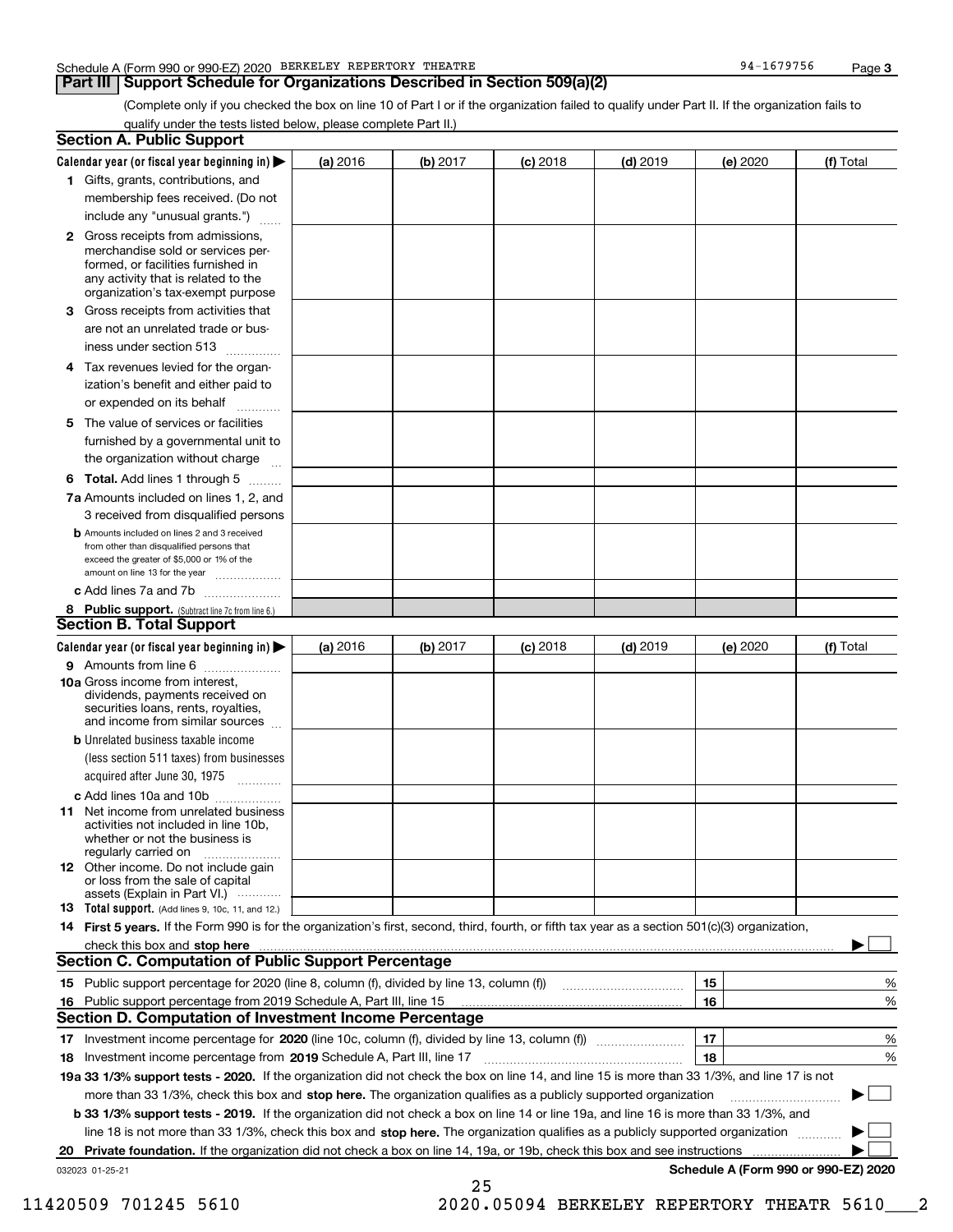**1**

**2**

**3a**

**3b**

**3c**

**4a**

**4b**

**4c**

**5a**

**5b5c**

**6**

**7**

**8**

**9a**

**9b**

**9c**

**10a**

**10b**

**YesNo**

## **Part IV Supporting Organizations**

(Complete only if you checked a box in line 12 on Part I. If you checked box 12a, Part I, complete Sections A and B. If you checked box 12b, Part I, complete Sections A and C. If you checked box 12c, Part I, complete Sections A, D, and E. If you checked box 12d, Part I, complete Sections A and D, and complete Part V.)

## **Section A. All Supporting Organizations**

- **1** Are all of the organization's supported organizations listed by name in the organization's governing documents? If "No," describe in **Part VI** how the supported organizations are designated. If designated by *class or purpose, describe the designation. If historic and continuing relationship, explain.*
- **2** Did the organization have any supported organization that does not have an IRS determination of status under section 509(a)(1) or (2)? If "Yes," explain in Part VI how the organization determined that the supported *organization was described in section 509(a)(1) or (2).*
- **3a** Did the organization have a supported organization described in section 501(c)(4), (5), or (6)? If "Yes," answer *lines 3b and 3c below.*
- **b** Did the organization confirm that each supported organization qualified under section 501(c)(4), (5), or (6) and satisfied the public support tests under section 509(a)(2)? If "Yes," describe in **Part VI** when and how the *organization made the determination.*
- **c**Did the organization ensure that all support to such organizations was used exclusively for section 170(c)(2)(B) purposes? If "Yes," explain in **Part VI** what controls the organization put in place to ensure such use.
- **4a***If* Was any supported organization not organized in the United States ("foreign supported organization")? *"Yes," and if you checked box 12a or 12b in Part I, answer lines 4b and 4c below.*
- **b** Did the organization have ultimate control and discretion in deciding whether to make grants to the foreign supported organization? If "Yes," describe in **Part VI** how the organization had such control and discretion *despite being controlled or supervised by or in connection with its supported organizations.*
- **c** Did the organization support any foreign supported organization that does not have an IRS determination under sections 501(c)(3) and 509(a)(1) or (2)? If "Yes," explain in **Part VI** what controls the organization used *to ensure that all support to the foreign supported organization was used exclusively for section 170(c)(2)(B) purposes.*
- **5a** Did the organization add, substitute, or remove any supported organizations during the tax year? If "Yes," answer lines 5b and 5c below (if applicable). Also, provide detail in **Part VI,** including (i) the names and EIN *numbers of the supported organizations added, substituted, or removed; (ii) the reasons for each such action; (iii) the authority under the organization's organizing document authorizing such action; and (iv) how the action was accomplished (such as by amendment to the organizing document).*
- **b** Type I or Type II only. Was any added or substituted supported organization part of a class already designated in the organization's organizing document?
- **cSubstitutions only.**  Was the substitution the result of an event beyond the organization's control?
- **6** Did the organization provide support (whether in the form of grants or the provision of services or facilities) to **Part VI.** *If "Yes," provide detail in* support or benefit one or more of the filing organization's supported organizations? anyone other than (i) its supported organizations, (ii) individuals that are part of the charitable class benefited by one or more of its supported organizations, or (iii) other supporting organizations that also
- **7**Did the organization provide a grant, loan, compensation, or other similar payment to a substantial contributor *If "Yes," complete Part I of Schedule L (Form 990 or 990-EZ).* regard to a substantial contributor? (as defined in section 4958(c)(3)(C)), a family member of a substantial contributor, or a 35% controlled entity with
- **8** Did the organization make a loan to a disqualified person (as defined in section 4958) not described in line 7? *If "Yes," complete Part I of Schedule L (Form 990 or 990-EZ).*
- **9a** Was the organization controlled directly or indirectly at any time during the tax year by one or more in section 509(a)(1) or (2))? If "Yes," *provide detail in* <code>Part VI.</code> disqualified persons, as defined in section 4946 (other than foundation managers and organizations described
- **b** Did one or more disqualified persons (as defined in line 9a) hold a controlling interest in any entity in which the supporting organization had an interest? If "Yes," provide detail in P**art VI**.
- **c**Did a disqualified person (as defined in line 9a) have an ownership interest in, or derive any personal benefit from, assets in which the supporting organization also had an interest? If "Yes," provide detail in P**art VI.**
- **10a** Was the organization subject to the excess business holdings rules of section 4943 because of section supporting organizations)? If "Yes," answer line 10b below. 4943(f) (regarding certain Type II supporting organizations, and all Type III non-functionally integrated
- **b** Did the organization have any excess business holdings in the tax year? (Use Schedule C, Form 4720, to *determine whether the organization had excess business holdings.)*

26

032024 01-25-21

**Schedule A (Form 990 or 990-EZ) 2020**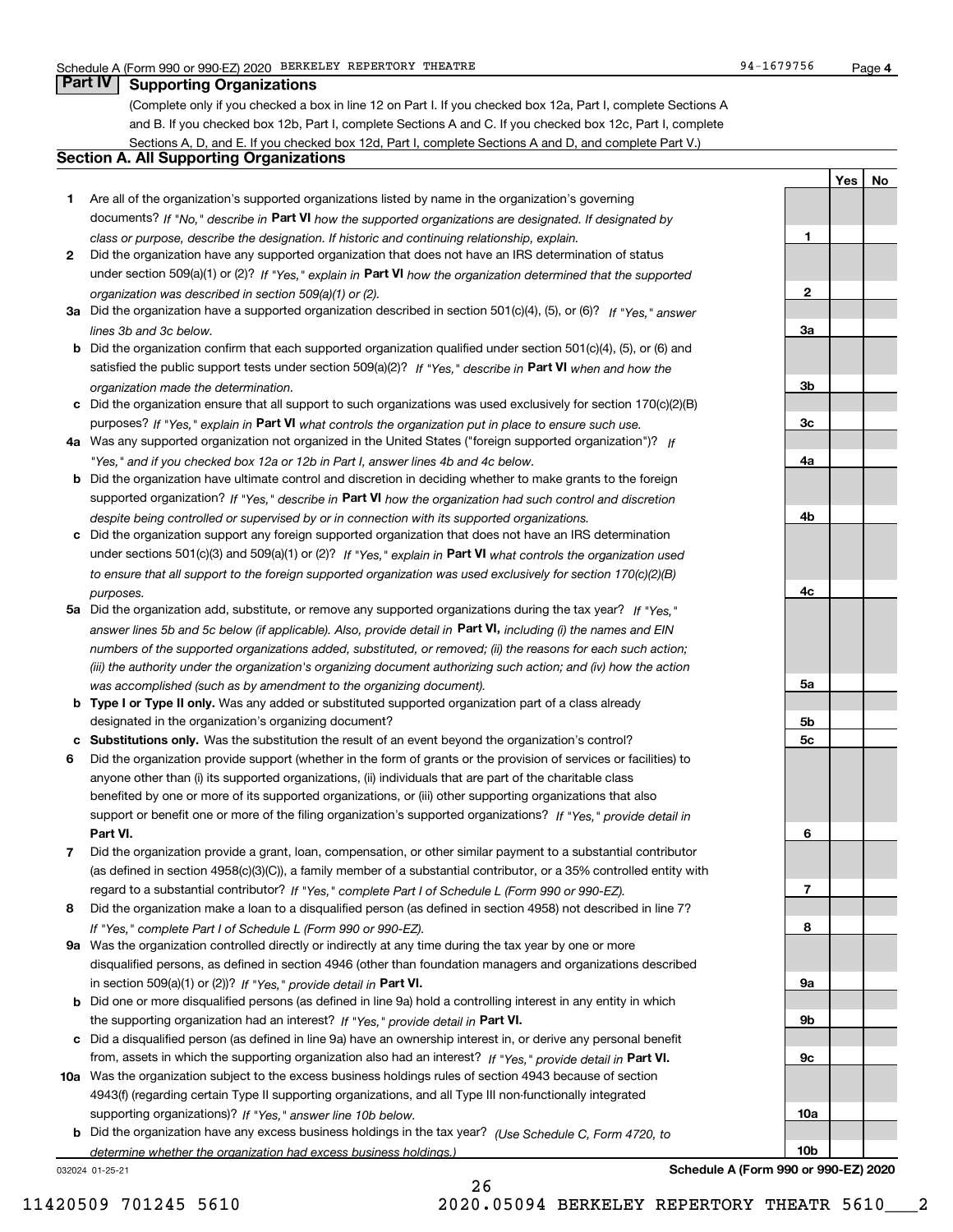**Part IV Supporting Organizations** *(continued)*

**5**

**1**

**2**

**Yes No**

**No**

**Yes**

|    |                                                                                                                                                                                                                                                             |                 | Yes | No |
|----|-------------------------------------------------------------------------------------------------------------------------------------------------------------------------------------------------------------------------------------------------------------|-----------------|-----|----|
| 11 | Has the organization accepted a gift or contribution from any of the following persons?                                                                                                                                                                     |                 |     |    |
|    | a A person who directly or indirectly controls, either alone or together with persons described in lines 11b and                                                                                                                                            |                 |     |    |
|    | 11c below, the governing body of a supported organization?                                                                                                                                                                                                  | 11a             |     |    |
|    | <b>b</b> A family member of a person described in line 11a above?                                                                                                                                                                                           | 11 <sub>b</sub> |     |    |
|    | c A 35% controlled entity of a person described in line 11a or 11b above? If "Yes" to line 11a, 11b, or 11c, provide                                                                                                                                        |                 |     |    |
|    | detail in Part VI.                                                                                                                                                                                                                                          | 11c             |     |    |
|    | <b>Section B. Type I Supporting Organizations</b>                                                                                                                                                                                                           |                 |     |    |
|    |                                                                                                                                                                                                                                                             |                 | Yes | No |
|    | Did the governing body, members of the governing body, officers acting in their official capacity, or membership of one or<br>more supported organizations have the power to regularly appoint or elect at least a majority of the organization's officers, |                 |     |    |

|                                                                                                                                | directors, or trustees at all times during the tax year? If "No," describe in Part VI how the supported organization(s)  |  |  |  |
|--------------------------------------------------------------------------------------------------------------------------------|--------------------------------------------------------------------------------------------------------------------------|--|--|--|
| effectively operated, supervised, or controlled the organization's activities. If the organization had more than one supported |                                                                                                                          |  |  |  |
|                                                                                                                                | organization, describe how the powers to appoint and/or remove officers, directors, or trustees were allocated among the |  |  |  |
|                                                                                                                                | supported organizations and what conditions or restrictions, if any, applied to such powers during the tax year.         |  |  |  |
| 2                                                                                                                              | Did the organization operate for the benefit of any supported organization other than the supported                      |  |  |  |
|                                                                                                                                | organization(s) that operated, supervised, or controlled the supporting organization? If "Yes," explain in               |  |  |  |
|                                                                                                                                | <b>Part VI</b> bour providing quab benefit earned out the purposes of the supported examination(a) that energied         |  |  |  |

**Part VI**  *how providing such benefit carried out the purposes of the supported organization(s) that operated, supervised, or controlled the supporting organization.*

| supervised. Or corrirolled the supporting organization.<br><b>Section C. Type II Supporting Organizations</b> |  |
|---------------------------------------------------------------------------------------------------------------|--|
|                                                                                                               |  |

**1**or trustees of each of the organization's supported organization(s)? If "No," describe in **Part VI** how control **1***or management of the supporting organization was vested in the same persons that controlled or managed the supported organization(s).* Were a majority of the organization's directors or trustees during the tax year also a majority of the directors

| Section D. All Type III Supporting Organizations |  |
|--------------------------------------------------|--|
|                                                  |  |

|              |                                                                                                                        |   | 1es   NO |  |
|--------------|------------------------------------------------------------------------------------------------------------------------|---|----------|--|
|              | Did the organization provide to each of its supported organizations, by the last day of the fifth month of the         |   |          |  |
|              | organization's tax year, (i) a written notice describing the type and amount of support provided during the prior tax  |   |          |  |
|              | year, (ii) a copy of the Form 990 that was most recently filed as of the date of notification, and (iii) copies of the |   |          |  |
|              | organization's governing documents in effect on the date of notification, to the extent not previously provided?       |   |          |  |
| $\mathbf{2}$ | Were any of the organization's officers, directors, or trustees either (i) appointed or elected by the supported       |   |          |  |
|              | organization(s) or (ii) serving on the governing body of a supported organization? If "No," explain in Part VI how     |   |          |  |
|              | the organization maintained a close and continuous working relationship with the supported organization(s).            | 2 |          |  |
| 3            | By reason of the relationship described in line 2, above, did the organization's supported organizations have a        |   |          |  |
|              | significant voice in the organization's investment policies and in directing the use of the organization's             |   |          |  |
|              | income or assets at all times during the tax year? If "Yes," describe in Part VI the role the organization's           |   |          |  |
|              | supported organizations played in this regard.                                                                         | з |          |  |

# *supported organizations played in this regard.* **Section E. Type III Functionally Integrated Supporting Organizations**

- **1**Check the box next to the method that the organization used to satisfy the Integral Part Test during the year (see instructions).
- **alinupy** The organization satisfied the Activities Test. Complete line 2 below.
- **b**The organization is the parent of each of its supported organizations. *Complete* line 3 *below.*  $\mathcal{L}^{\text{max}}$

|  |  |  | c <u>L</u> The organization supported a governmental entity. Describe in Part VI how you supported a governmental entity (see instructions) |  |
|--|--|--|---------------------------------------------------------------------------------------------------------------------------------------------|--|
|--|--|--|---------------------------------------------------------------------------------------------------------------------------------------------|--|

27

- **2Answer lines 2a and 2b below. Yes No** Activities Test.
- **a** Did substantially all of the organization's activities during the tax year directly further the exempt purposes of the supported organization(s) to which the organization was responsive? If "Yes," then in **Part VI identify those supported organizations and explain**  *how these activities directly furthered their exempt purposes, how the organization was responsive to those supported organizations, and how the organization determined that these activities constituted substantially all of its activities.*
- **b** Did the activities described in line 2a, above, constitute activities that, but for the organization's involvement, **Part VI**  *the reasons for the organization's position that its supported organization(s) would have engaged in* one or more of the organization's supported organization(s) would have been engaged in? If "Yes," e*xplain in these activities but for the organization's involvement.*
- **3** Parent of Supported Organizations. Answer lines 3a and 3b below.
- **a** Did the organization have the power to regularly appoint or elect a majority of the officers, directors, or trustees of each of the supported organizations? If "Yes" or "No" provide details in **Part VI.**

**b** Did the organization exercise a substantial degree of direction over the policies, programs, and activities of each of its supported organizations? If "Yes," describe in Part VI the role played by the organization in this regard.

032025 01-25-21

**Schedule A (Form 990 or 990-EZ) 2020**

**2a**

**2b**

**3a**

**3b**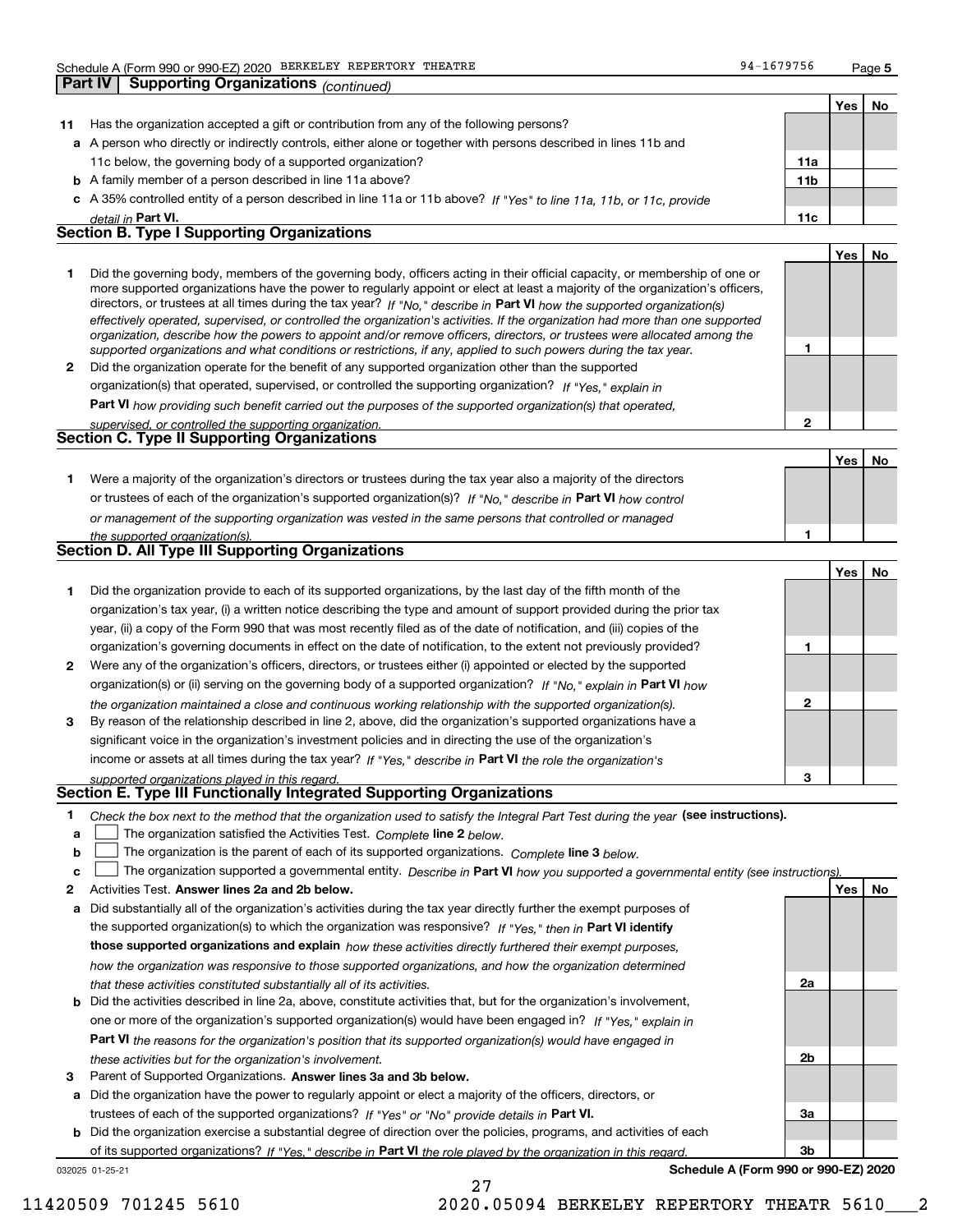| 1              | Check here if the organization satisfied the Integral Part Test as a qualifying trust on Nov. 20, 1970 (explain in Part VI). See instructions. |                |                |                                |
|----------------|------------------------------------------------------------------------------------------------------------------------------------------------|----------------|----------------|--------------------------------|
|                | All other Type III non-functionally integrated supporting organizations must complete Sections A through E.                                    |                |                |                                |
|                | Section A - Adjusted Net Income                                                                                                                |                | (A) Prior Year | (B) Current Year<br>(optional) |
| 1              | Net short-term capital gain                                                                                                                    | 1              |                |                                |
| 2              | Recoveries of prior-year distributions                                                                                                         | $\mathbf 2$    |                |                                |
| 3              | Other gross income (see instructions)                                                                                                          | 3              |                |                                |
| 4              | Add lines 1 through 3.                                                                                                                         | 4              |                |                                |
| 5              | Depreciation and depletion                                                                                                                     | 5              |                |                                |
| 6              | Portion of operating expenses paid or incurred for production or                                                                               |                |                |                                |
|                | collection of gross income or for management, conservation, or                                                                                 |                |                |                                |
|                | maintenance of property held for production of income (see instructions)                                                                       | 6              |                |                                |
| 7 <sup>7</sup> | Other expenses (see instructions)                                                                                                              | 7              |                |                                |
| 8              | Adjusted Net Income (subtract lines 5, 6, and 7 from line 4)                                                                                   | 8              |                |                                |
|                | Section B - Minimum Asset Amount                                                                                                               |                | (A) Prior Year | (B) Current Year<br>(optional) |
| 1              | Aggregate fair market value of all non-exempt-use assets (see                                                                                  |                |                |                                |
|                | instructions for short tax year or assets held for part of year):                                                                              |                |                |                                |
|                | <b>a</b> Average monthly value of securities                                                                                                   | 1a             |                |                                |
|                | <b>b</b> Average monthly cash balances                                                                                                         | 1b             |                |                                |
|                | c Fair market value of other non-exempt-use assets                                                                                             | 1c             |                |                                |
|                | d Total (add lines 1a, 1b, and 1c)                                                                                                             | 1d             |                |                                |
|                | e Discount claimed for blockage or other factors                                                                                               |                |                |                                |
|                | (explain in detail in Part VI):                                                                                                                |                |                |                                |
| 2              | Acquisition indebtedness applicable to non-exempt-use assets                                                                                   | $\mathbf 2$    |                |                                |
| 3              | Subtract line 2 from line 1d.                                                                                                                  | 3              |                |                                |
| 4              | Cash deemed held for exempt use. Enter 0.015 of line 3 (for greater amount,                                                                    |                |                |                                |
|                | see instructions).                                                                                                                             | 4              |                |                                |
| 5              | Net value of non-exempt-use assets (subtract line 4 from line 3)                                                                               | 5              |                |                                |
| 6              | Multiply line 5 by 0.035.                                                                                                                      | 6              |                |                                |
| 7              | Recoveries of prior-year distributions                                                                                                         | $\overline{7}$ |                |                                |
| 8              | Minimum Asset Amount (add line 7 to line 6)                                                                                                    | 8              |                |                                |
|                | <b>Section C - Distributable Amount</b>                                                                                                        |                |                | <b>Current Year</b>            |
| 1              | Adjusted net income for prior year (from Section A, line 8, column A)                                                                          | 1              |                |                                |
| $\mathbf{2}$   | Enter 0.85 of line 1.                                                                                                                          | $\mathbf{2}$   |                |                                |
| 3              | Minimum asset amount for prior year (from Section B, line 8, column A)                                                                         | 3              |                |                                |
| 4              | Enter greater of line 2 or line 3.                                                                                                             | 4              |                |                                |
| 5              | Income tax imposed in prior year                                                                                                               | 5              |                |                                |
| 6              | <b>Distributable Amount.</b> Subtract line 5 from line 4, unless subject to                                                                    |                |                |                                |
|                | emergency temporary reduction (see instructions).                                                                                              | 6              |                |                                |
| $\overline{7}$ | Check here if the current year is the organization's first as a non-functionally integrated Type III supporting organization (see              |                |                |                                |

## Schedule A (Form 990 or 990-EZ) 2020 Page BERKELEY REPERTORY THEATRE 94-1679756 **Part V** Type III Non-Functionally Integrated 509(a)(3) Supporting Organizations

032026 01-25-21

instructions).

**Schedule A (Form 990 or 990-EZ) 2020**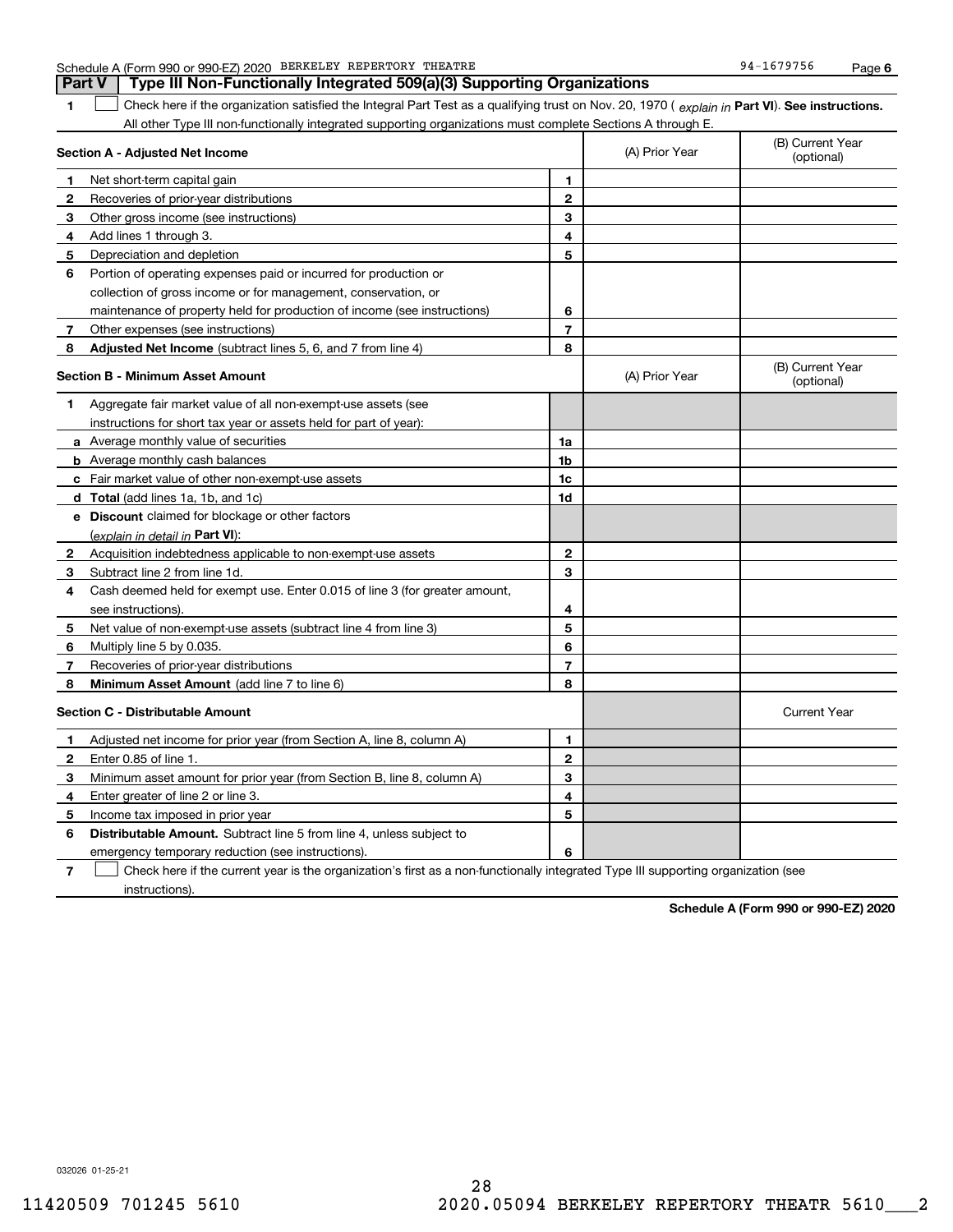|    | Type III Non-Functionally Integrated 509(a)(3) Supporting Organizations<br><b>Part V</b><br>(continued) |                             |                                       |    |                                         |  |  |
|----|---------------------------------------------------------------------------------------------------------|-----------------------------|---------------------------------------|----|-----------------------------------------|--|--|
|    | <b>Section D - Distributions</b><br><b>Current Year</b>                                                 |                             |                                       |    |                                         |  |  |
| 1  | Amounts paid to supported organizations to accomplish exempt purposes                                   | 1                           |                                       |    |                                         |  |  |
| 2  | Amounts paid to perform activity that directly furthers exempt purposes of supported                    |                             |                                       |    |                                         |  |  |
|    | organizations, in excess of income from activity                                                        | $\mathbf{2}$                |                                       |    |                                         |  |  |
| 3  | Administrative expenses paid to accomplish exempt purposes of supported organizations                   |                             |                                       | 3  |                                         |  |  |
| 4  | Amounts paid to acquire exempt-use assets                                                               |                             |                                       | 4  |                                         |  |  |
| 5  | Qualified set-aside amounts (prior IRS approval required - provide details in Part VI)                  |                             |                                       | 5  |                                         |  |  |
| 6  | Other distributions ( <i>describe in</i> Part VI). See instructions.                                    |                             |                                       | 6  |                                         |  |  |
| 7  | Total annual distributions. Add lines 1 through 6.                                                      |                             |                                       | 7  |                                         |  |  |
| 8  | Distributions to attentive supported organizations to which the organization is responsive              |                             |                                       |    |                                         |  |  |
|    | (provide details in Part VI). See instructions.                                                         |                             |                                       | 8  |                                         |  |  |
| 9  | Distributable amount for 2020 from Section C, line 6                                                    |                             |                                       | 9  |                                         |  |  |
| 10 | Line 8 amount divided by line 9 amount                                                                  |                             |                                       | 10 |                                         |  |  |
|    |                                                                                                         | (i)                         | (ii)                                  |    | (iii)                                   |  |  |
|    | <b>Section E - Distribution Allocations</b> (see instructions)                                          | <b>Excess Distributions</b> | <b>Underdistributions</b><br>Pre-2020 |    | <b>Distributable</b><br>Amount for 2020 |  |  |
| 1  | Distributable amount for 2020 from Section C, line 6                                                    |                             |                                       |    |                                         |  |  |
| 2  | Underdistributions, if any, for years prior to 2020 (reason-                                            |                             |                                       |    |                                         |  |  |
|    | able cause required - explain in Part VI). See instructions.                                            |                             |                                       |    |                                         |  |  |
| 3  | Excess distributions carryover, if any, to 2020                                                         |                             |                                       |    |                                         |  |  |
|    | a From 2015                                                                                             |                             |                                       |    |                                         |  |  |
|    | <b>b</b> From 2016                                                                                      |                             |                                       |    |                                         |  |  |
|    | $c$ From 2017                                                                                           |                             |                                       |    |                                         |  |  |
|    | d From 2018                                                                                             |                             |                                       |    |                                         |  |  |
|    | e From 2019                                                                                             |                             |                                       |    |                                         |  |  |
|    | f Total of lines 3a through 3e                                                                          |                             |                                       |    |                                         |  |  |
|    | g Applied to underdistributions of prior years                                                          |                             |                                       |    |                                         |  |  |
|    | <b>h</b> Applied to 2020 distributable amount                                                           |                             |                                       |    |                                         |  |  |
|    | Carryover from 2015 not applied (see instructions)                                                      |                             |                                       |    |                                         |  |  |
|    | Remainder. Subtract lines 3g, 3h, and 3i from line 3f.                                                  |                             |                                       |    |                                         |  |  |
| 4  | Distributions for 2020 from Section D,                                                                  |                             |                                       |    |                                         |  |  |
|    | line $7:$                                                                                               |                             |                                       |    |                                         |  |  |
|    | a Applied to underdistributions of prior years                                                          |                             |                                       |    |                                         |  |  |
|    | <b>b</b> Applied to 2020 distributable amount                                                           |                             |                                       |    |                                         |  |  |
|    | c Remainder. Subtract lines 4a and 4b from line 4.                                                      |                             |                                       |    |                                         |  |  |
| 5. | Remaining underdistributions for years prior to 2020, if                                                |                             |                                       |    |                                         |  |  |
|    | any. Subtract lines 3g and 4a from line 2. For result greater                                           |                             |                                       |    |                                         |  |  |
|    | than zero, explain in Part VI. See instructions.                                                        |                             |                                       |    |                                         |  |  |
| 6  | Remaining underdistributions for 2020. Subtract lines 3h                                                |                             |                                       |    |                                         |  |  |
|    | and 4b from line 1. For result greater than zero, explain in                                            |                             |                                       |    |                                         |  |  |
|    | <b>Part VI.</b> See instructions.                                                                       |                             |                                       |    |                                         |  |  |
| 7  | Excess distributions carryover to 2021. Add lines 3j                                                    |                             |                                       |    |                                         |  |  |
|    | and 4c.                                                                                                 |                             |                                       |    |                                         |  |  |
| 8  | Breakdown of line 7:                                                                                    |                             |                                       |    |                                         |  |  |
|    | a Excess from 2016                                                                                      |                             |                                       |    |                                         |  |  |
|    | <b>b</b> Excess from 2017                                                                               |                             |                                       |    |                                         |  |  |
|    | c Excess from 2018                                                                                      |                             |                                       |    |                                         |  |  |
|    | d Excess from 2019                                                                                      |                             |                                       |    |                                         |  |  |
|    | e Excess from 2020                                                                                      |                             |                                       |    |                                         |  |  |

**Schedule A (Form 990 or 990-EZ) 2020**

032027 01-25-21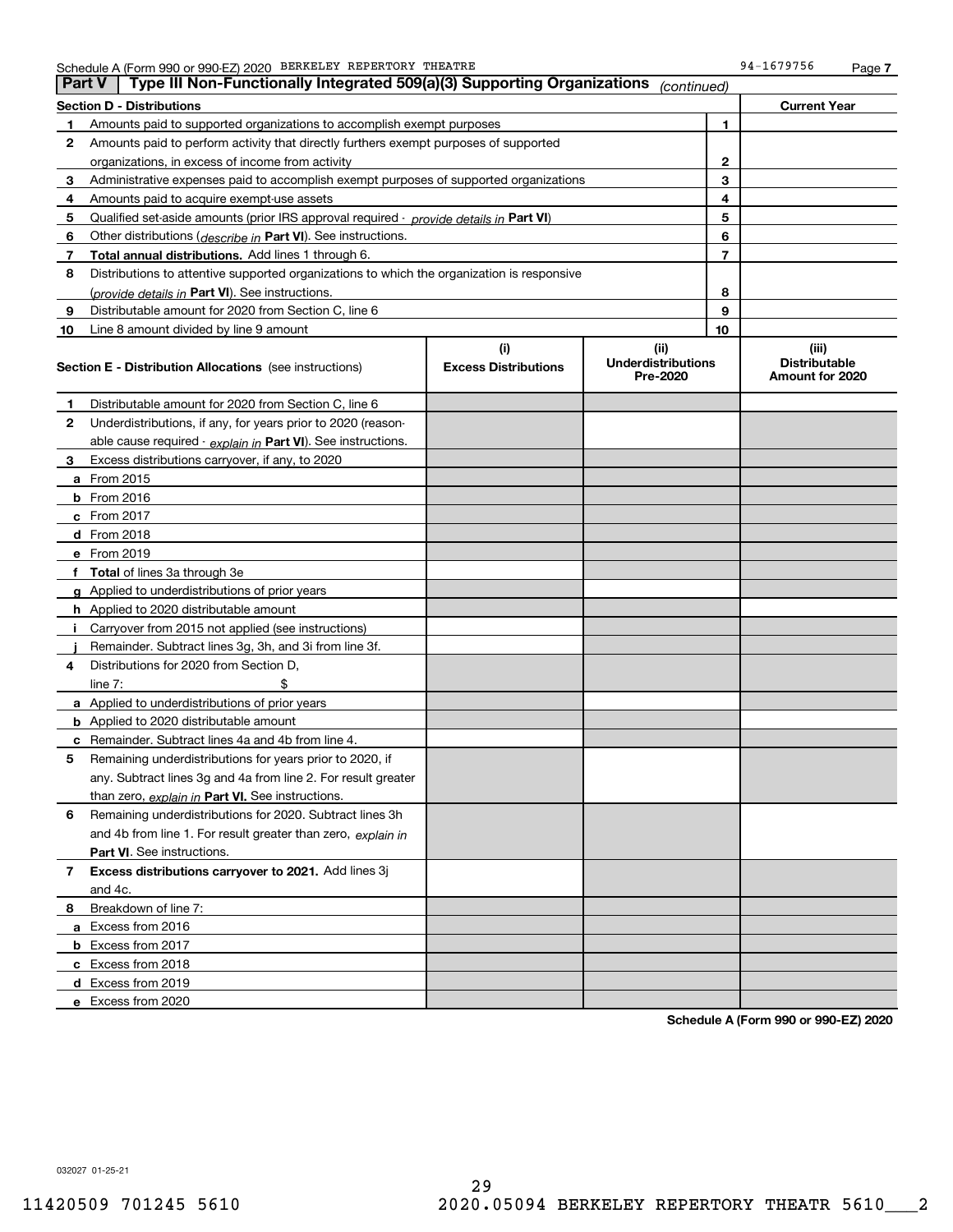| <b>Part VI</b>  | Supplemental Information. Provide the explanations required by Part II, line 10; Part II, line 17a or 17b; Part III, line 12;<br>Part IV, Section A, lines 1, 2, 3b, 3c, 4b, 4c, 5a, 6, 9a, 9b, 9c, 11a, 11b, and 11c; Part IV, Section B, lines 1 and 2; Part IV, Section C, line 1; Part IV, Section D, lines 2 and 3; Part IV, Section E, lines 1c, 2a, 2b,<br>Section D, lines 5, 6, and 8; and Part V, Section E, lines 2, 5, and 6. Also complete this part for any additional information.<br>(See instructions.) |                                      |
|-----------------|--------------------------------------------------------------------------------------------------------------------------------------------------------------------------------------------------------------------------------------------------------------------------------------------------------------------------------------------------------------------------------------------------------------------------------------------------------------------------------------------------------------------------|--------------------------------------|
|                 |                                                                                                                                                                                                                                                                                                                                                                                                                                                                                                                          |                                      |
|                 |                                                                                                                                                                                                                                                                                                                                                                                                                                                                                                                          |                                      |
|                 |                                                                                                                                                                                                                                                                                                                                                                                                                                                                                                                          |                                      |
|                 |                                                                                                                                                                                                                                                                                                                                                                                                                                                                                                                          |                                      |
|                 |                                                                                                                                                                                                                                                                                                                                                                                                                                                                                                                          |                                      |
|                 |                                                                                                                                                                                                                                                                                                                                                                                                                                                                                                                          |                                      |
|                 |                                                                                                                                                                                                                                                                                                                                                                                                                                                                                                                          |                                      |
|                 |                                                                                                                                                                                                                                                                                                                                                                                                                                                                                                                          |                                      |
|                 |                                                                                                                                                                                                                                                                                                                                                                                                                                                                                                                          |                                      |
|                 |                                                                                                                                                                                                                                                                                                                                                                                                                                                                                                                          |                                      |
|                 |                                                                                                                                                                                                                                                                                                                                                                                                                                                                                                                          |                                      |
|                 |                                                                                                                                                                                                                                                                                                                                                                                                                                                                                                                          |                                      |
|                 |                                                                                                                                                                                                                                                                                                                                                                                                                                                                                                                          |                                      |
|                 |                                                                                                                                                                                                                                                                                                                                                                                                                                                                                                                          |                                      |
|                 |                                                                                                                                                                                                                                                                                                                                                                                                                                                                                                                          |                                      |
|                 |                                                                                                                                                                                                                                                                                                                                                                                                                                                                                                                          |                                      |
|                 |                                                                                                                                                                                                                                                                                                                                                                                                                                                                                                                          |                                      |
|                 |                                                                                                                                                                                                                                                                                                                                                                                                                                                                                                                          |                                      |
|                 |                                                                                                                                                                                                                                                                                                                                                                                                                                                                                                                          |                                      |
|                 |                                                                                                                                                                                                                                                                                                                                                                                                                                                                                                                          |                                      |
|                 |                                                                                                                                                                                                                                                                                                                                                                                                                                                                                                                          |                                      |
|                 |                                                                                                                                                                                                                                                                                                                                                                                                                                                                                                                          |                                      |
|                 |                                                                                                                                                                                                                                                                                                                                                                                                                                                                                                                          |                                      |
|                 |                                                                                                                                                                                                                                                                                                                                                                                                                                                                                                                          |                                      |
|                 |                                                                                                                                                                                                                                                                                                                                                                                                                                                                                                                          |                                      |
|                 |                                                                                                                                                                                                                                                                                                                                                                                                                                                                                                                          |                                      |
|                 |                                                                                                                                                                                                                                                                                                                                                                                                                                                                                                                          |                                      |
|                 |                                                                                                                                                                                                                                                                                                                                                                                                                                                                                                                          |                                      |
|                 |                                                                                                                                                                                                                                                                                                                                                                                                                                                                                                                          |                                      |
|                 |                                                                                                                                                                                                                                                                                                                                                                                                                                                                                                                          |                                      |
|                 |                                                                                                                                                                                                                                                                                                                                                                                                                                                                                                                          |                                      |
|                 |                                                                                                                                                                                                                                                                                                                                                                                                                                                                                                                          |                                      |
|                 |                                                                                                                                                                                                                                                                                                                                                                                                                                                                                                                          |                                      |
|                 |                                                                                                                                                                                                                                                                                                                                                                                                                                                                                                                          |                                      |
|                 |                                                                                                                                                                                                                                                                                                                                                                                                                                                                                                                          |                                      |
| 032028 01-25-21 |                                                                                                                                                                                                                                                                                                                                                                                                                                                                                                                          | Schedule A (Form 990 or 990-EZ) 2020 |
|                 | 30                                                                                                                                                                                                                                                                                                                                                                                                                                                                                                                       |                                      |

**8**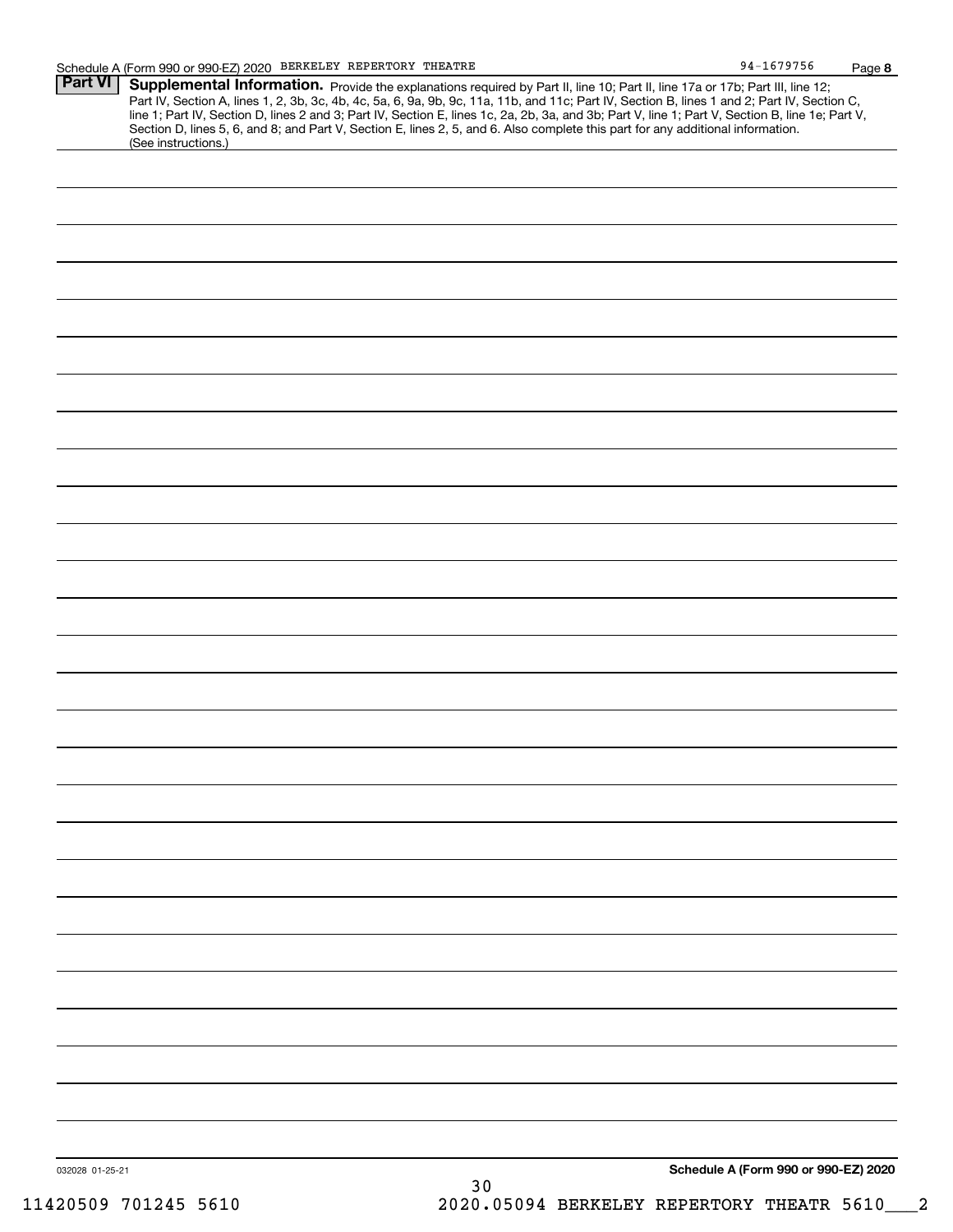Department of the Treasury Internal Revenue Service **(Form 990, 990-EZ, or 990-PF)**

Name of the organization

# **Schedule B Schedule of Contributors**

**| Attach to Form 990, Form 990-EZ, or Form 990-PF. | Go to www.irs.gov/Form990 for the latest information.** OMB No. 1545-0047

# **2020**

**Employer identification number**

94-1679756

| BERKELEY REPERTORY THEATRE |  |
|----------------------------|--|
|                            |  |

| <b>Organization type (check one):</b> |                                                                                    |  |  |  |  |
|---------------------------------------|------------------------------------------------------------------------------------|--|--|--|--|
| Filers of:                            | Section:                                                                           |  |  |  |  |
| Form 990 or 990-EZ                    | $X$ 501(c)( 3) (enter number) organization                                         |  |  |  |  |
|                                       | $4947(a)(1)$ nonexempt charitable trust <b>not</b> treated as a private foundation |  |  |  |  |
|                                       | 527 political organization                                                         |  |  |  |  |
| Form 990-PF                           | 501(c)(3) exempt private foundation                                                |  |  |  |  |
|                                       | 4947(a)(1) nonexempt charitable trust treated as a private foundation              |  |  |  |  |
|                                       | 501(c)(3) taxable private foundation                                               |  |  |  |  |

Check if your organization is covered by the **General Rule** or a **Special Rule. Note:**  Only a section 501(c)(7), (8), or (10) organization can check boxes for both the General Rule and a Special Rule. See instructions.

### **General Rule**

 $\mathcal{L}^{\text{max}}$ 

For an organization filing Form 990, 990-EZ, or 990-PF that received, during the year, contributions totaling \$5,000 or more (in money or property) from any one contributor. Complete Parts I and II. See instructions for determining a contributor's total contributions.

#### **Special Rules**

any one contributor, during the year, total contributions of the greater of  $\,$  (1) \$5,000; or **(2)** 2% of the amount on (i) Form 990, Part VIII, line 1h;  $\overline{X}$  For an organization described in section 501(c)(3) filing Form 990 or 990-EZ that met the 33 1/3% support test of the regulations under sections 509(a)(1) and 170(b)(1)(A)(vi), that checked Schedule A (Form 990 or 990-EZ), Part II, line 13, 16a, or 16b, and that received from or (ii) Form 990-EZ, line 1. Complete Parts I and II.

For an organization described in section 501(c)(7), (8), or (10) filing Form 990 or 990-EZ that received from any one contributor, during the year, total contributions of more than \$1,000 exclusively for religious, charitable, scientific, literary, or educational purposes, or for the prevention of cruelty to children or animals. Complete Parts I (entering "N/A" in column (b) instead of the contributor name and address), II, and III.  $\mathcal{L}^{\text{max}}$ 

purpose. Don't complete any of the parts unless the **General Rule** applies to this organization because it received *nonexclusively* year, contributions <sub>exclusively</sub> for religious, charitable, etc., purposes, but no such contributions totaled more than \$1,000. If this box is checked, enter here the total contributions that were received during the year for an  $\;$ exclusively religious, charitable, etc., For an organization described in section 501(c)(7), (8), or (10) filing Form 990 or 990-EZ that received from any one contributor, during the religious, charitable, etc., contributions totaling \$5,000 or more during the year  $\Box$ — $\Box$  =  $\Box$  $\mathcal{L}^{\text{max}}$ 

**Caution:**  An organization that isn't covered by the General Rule and/or the Special Rules doesn't file Schedule B (Form 990, 990-EZ, or 990-PF),  **must** but it answer "No" on Part IV, line 2, of its Form 990; or check the box on line H of its Form 990-EZ or on its Form 990-PF, Part I, line 2, to certify that it doesn't meet the filing requirements of Schedule B (Form 990, 990-EZ, or 990-PF).

**For Paperwork Reduction Act Notice, see the instructions for Form 990, 990-EZ, or 990-PF. Schedule B (Form 990, 990-EZ, or 990-PF) (2020)** LHA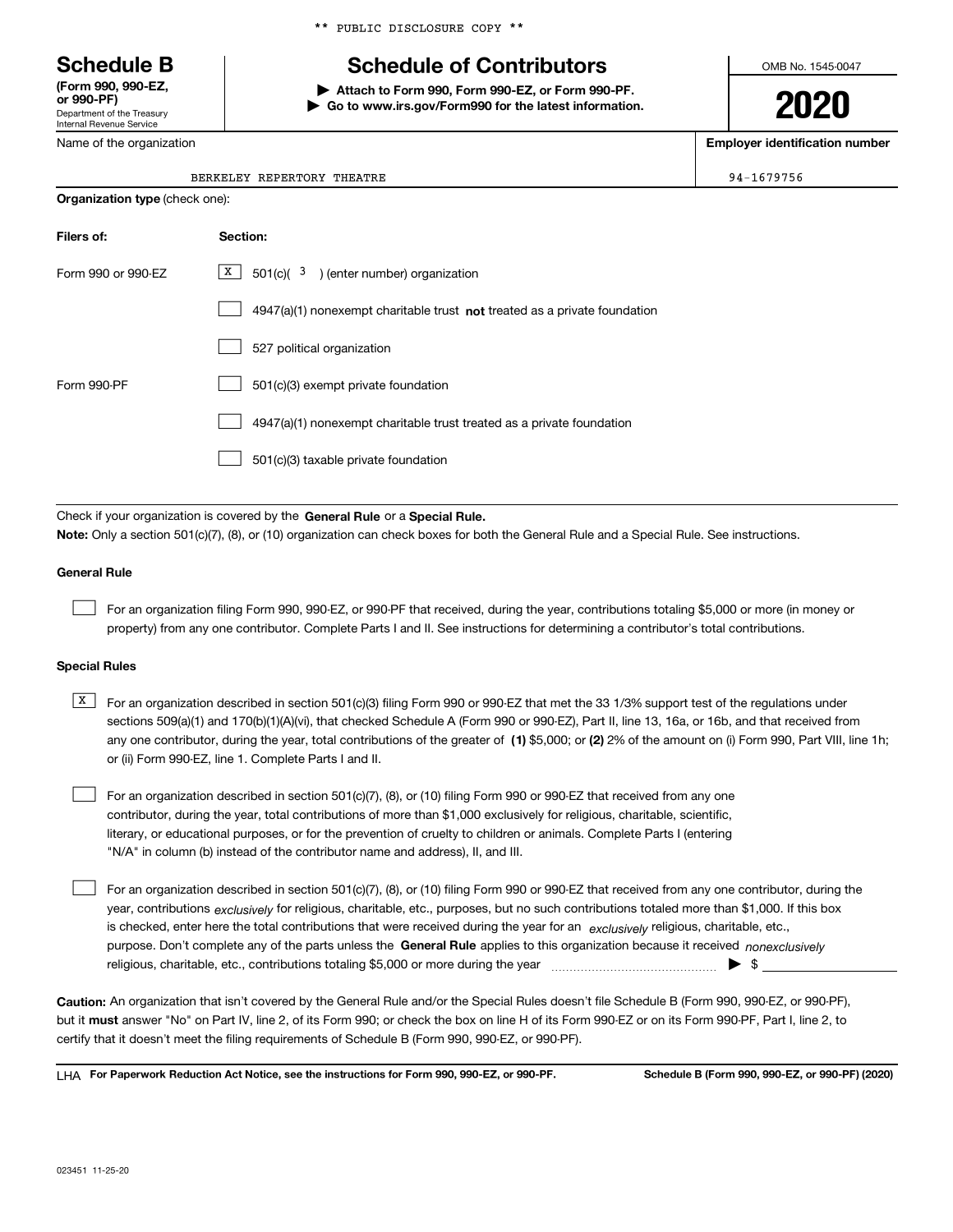# Schedule B (Form 990, 990-EZ, or 990-PF) (2020) Page 2

|                      | Schedule B (Form 990, 990-EZ, or 990-PF) (2020)                                                |                                   |            | Page 2                                                                                     |
|----------------------|------------------------------------------------------------------------------------------------|-----------------------------------|------------|--------------------------------------------------------------------------------------------|
| Name of organization |                                                                                                |                                   |            | <b>Employer identification number</b>                                                      |
|                      | BERKELEY REPERTORY THEATRE                                                                     |                                   |            | 94-1679756                                                                                 |
| Part I               | Contributors (see instructions). Use duplicate copies of Part I if additional space is needed. |                                   |            |                                                                                            |
| (a)<br>No.           | (b)<br>Name, address, and ZIP + 4                                                              | (c)<br><b>Total contributions</b> |            | (d)<br>Type of contribution                                                                |
| 1                    |                                                                                                | \$                                | 1,002,100. | x<br>Person<br>Payroll<br>Noncash<br>(Complete Part II for<br>noncash contributions.)      |
| (a)<br>No.           | (b)<br>Name, address, and ZIP + 4                                                              | (c)<br><b>Total contributions</b> |            | (d)<br>Type of contribution                                                                |
| 2                    |                                                                                                | \$                                | 1,000,000. | x<br>Person<br>Payroll<br>Noncash<br>X<br>(Complete Part II for<br>noncash contributions.) |
| (a)<br>No.           | (b)<br>Name, address, and ZIP + 4                                                              | (c)<br><b>Total contributions</b> |            | (d)<br>Type of contribution                                                                |
| 3                    |                                                                                                | \$                                | 1,002,500. | X<br>Person<br>Payroll<br>Noncash<br>(Complete Part II for<br>noncash contributions.)      |
| (a)<br>No.           | (b)<br>Name, address, and ZIP + 4                                                              | (c)<br><b>Total contributions</b> |            | (d)<br>Type of contribution                                                                |
| 4                    |                                                                                                | \$                                | 225,000.   | х<br>Person<br>Payroll<br>Noncash<br>(Complete Part II for<br>noncash contributions.)      |
| (a)<br>No.           | (b)<br>Name, address, and ZIP + 4                                                              | (c)<br><b>Total contributions</b> |            | (d)<br>Type of contribution                                                                |
| 5                    |                                                                                                | \$                                | 610,600.   | X<br>Person<br>Payroll<br>Noncash<br>(Complete Part II for<br>noncash contributions.)      |
| (a)<br>No.           | (b)<br>Name, address, and ZIP + 4                                                              | (c)<br><b>Total contributions</b> |            | (d)<br>Type of contribution                                                                |
| 6                    |                                                                                                | \$                                | 375,162.   | X<br>Person<br>Payroll<br>Noncash<br>(Complete Part II for<br>noncash contributions.)      |
| 023452 11-25-20      |                                                                                                |                                   |            | Schedule B (Form 990, 990-EZ, or 990-PF) (2020)                                            |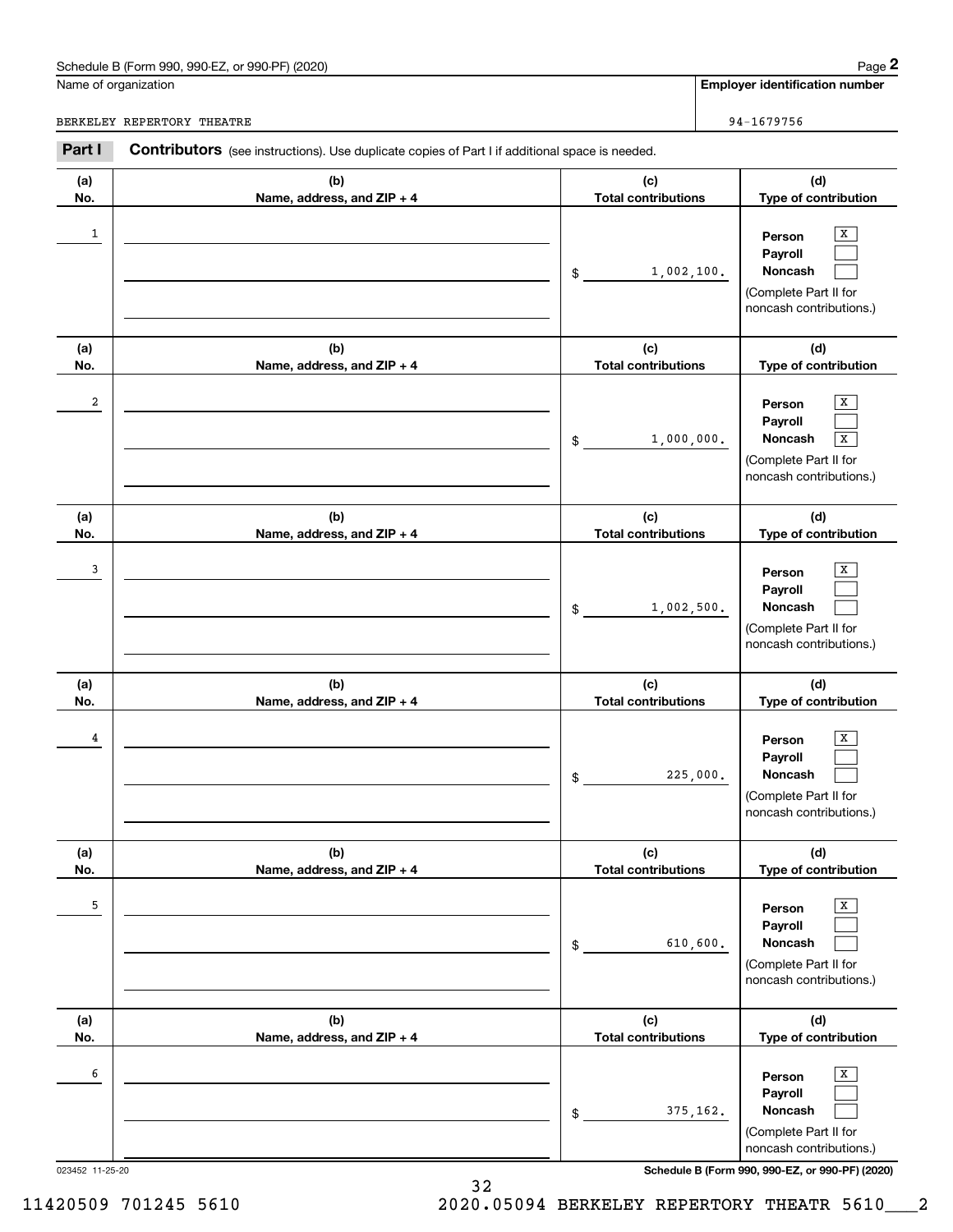# Schedule B (Form 990, 990-EZ, or 990-PF) (2020) Page 2

|            | Schedule B (Form 990, 990-EZ, or 990-PF) (2020)                                                       |                                   | Page 2                                                                                |
|------------|-------------------------------------------------------------------------------------------------------|-----------------------------------|---------------------------------------------------------------------------------------|
|            | Name of organization                                                                                  |                                   | <b>Employer identification number</b>                                                 |
|            | BERKELEY REPERTORY THEATRE                                                                            |                                   | 94-1679756                                                                            |
| Part I     | <b>Contributors</b> (see instructions). Use duplicate copies of Part I if additional space is needed. |                                   |                                                                                       |
| (a)<br>No. | (b)<br>Name, address, and ZIP + 4                                                                     | (c)<br><b>Total contributions</b> | (d)<br>Type of contribution                                                           |
| $\sqrt{7}$ |                                                                                                       | 2, 159, 151.<br>\$                | X<br>Person<br>Payroll<br>Noncash<br>(Complete Part II for<br>noncash contributions.) |
| (a)<br>No. | (b)<br>Name, address, and ZIP + 4                                                                     | (c)<br><b>Total contributions</b> | (d)<br>Type of contribution                                                           |
| 8          |                                                                                                       | 1,267,388.<br>\$                  | X<br>Person<br>Payroll<br>Noncash<br>(Complete Part II for<br>noncash contributions.) |
| (a)<br>No. | (b)<br>Name, address, and ZIP + 4                                                                     | (c)<br><b>Total contributions</b> | (d)<br>Type of contribution                                                           |
|            |                                                                                                       | \$                                | Person<br>Payroll<br>Noncash<br>(Complete Part II for<br>noncash contributions.)      |
| (a)<br>No. | (b)<br>Name, address, and ZIP + 4                                                                     | (c)<br><b>Total contributions</b> | (d)<br>Type of contribution                                                           |
|            |                                                                                                       | \$                                | Person<br>Payroll<br>Noncash<br>(Complete Part II for<br>noncash contributions.)      |
| (a)<br>No. | (b)<br>Name, address, and ZIP + 4                                                                     | (c)<br><b>Total contributions</b> | (d)<br>Type of contribution                                                           |
|            |                                                                                                       | \$                                | Person<br>Payroll<br>Noncash<br>(Complete Part II for<br>noncash contributions.)      |
| (a)<br>No. | (b)<br>Name, address, and ZIP + 4                                                                     | (c)<br><b>Total contributions</b> | (d)<br>Type of contribution                                                           |
|            |                                                                                                       | \$                                | Person<br>Payroll<br>Noncash<br>(Complete Part II for<br>noncash contributions.)      |

023452 11-25-20 **Schedule B (Form 990, 990-EZ, or 990-PF) (2020)**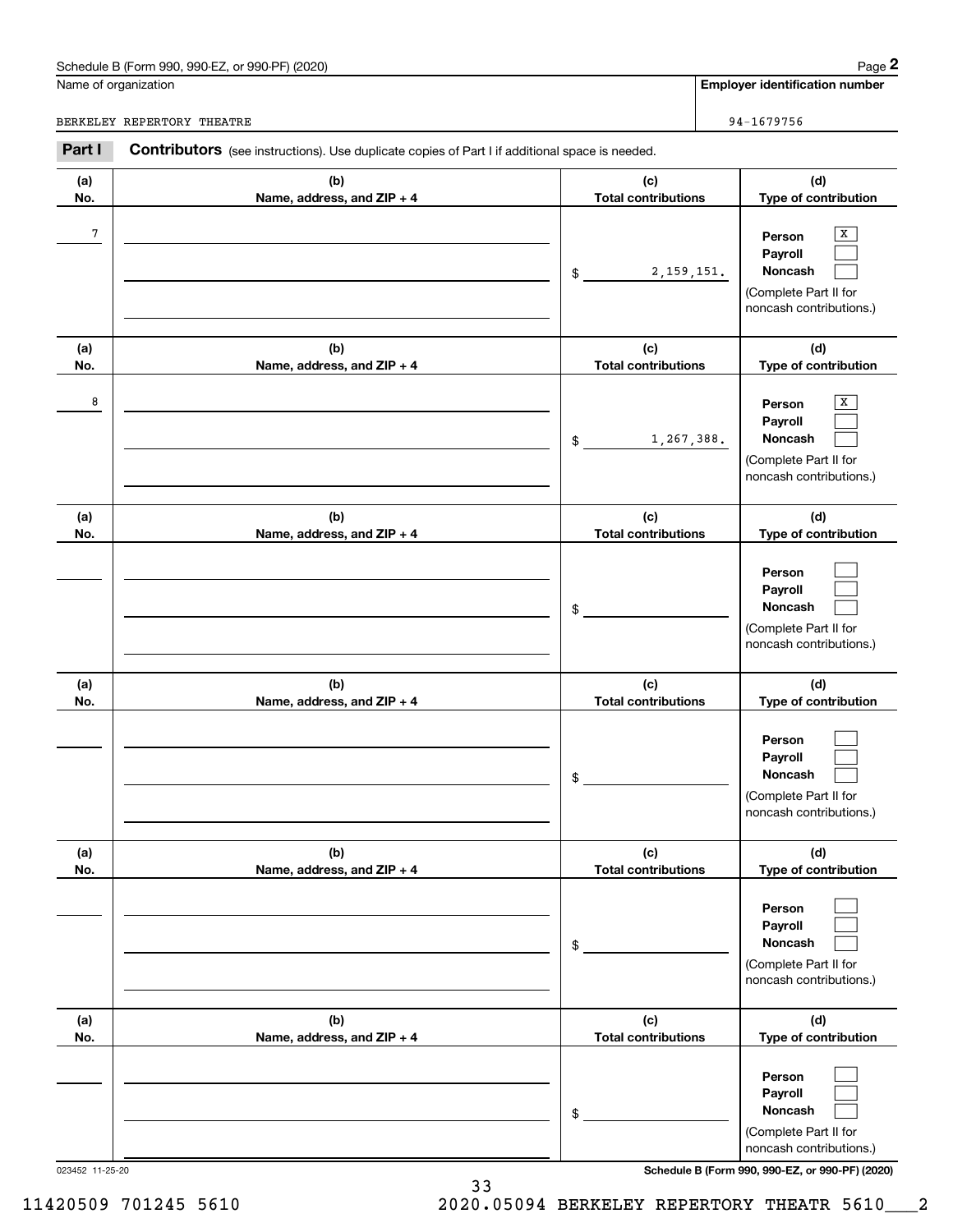## Schedule B (Form 990, 990-EZ, or 990-PF) (2020) Page 3

|                              | Schedule B (Form 990, 990-EZ, or 990-PF) (2020)                                                                   |                                                 |          | Page 3                                |
|------------------------------|-------------------------------------------------------------------------------------------------------------------|-------------------------------------------------|----------|---------------------------------------|
|                              | Name of organization                                                                                              |                                                 |          | <b>Employer identification number</b> |
|                              | BERKELEY REPERTORY THEATRE                                                                                        |                                                 |          | 94-1679756                            |
| Part II                      | Noncash Property (see instructions). Use duplicate copies of Part II if additional space is needed.               |                                                 |          |                                       |
| (a)<br>No.<br>from<br>Part I | (b)<br>Description of noncash property given                                                                      | (c)<br>FMV (or estimate)<br>(See instructions.) |          | (d)<br>Date received                  |
| 2                            | 62 SHARES OF CHARTER COMMUNICATIONS INC (CHTR), 40 SHARES<br>OF ALPHABET (GOOG), & 241 SHARES OF MICROSOFT (MSFT) | \$                                              | 196,689. | 08/31/21                              |
| (a)<br>No.<br>from<br>Part I | (b)<br>Description of noncash property given                                                                      | (c)<br>FMV (or estimate)<br>(See instructions.) |          | (d)<br>Date received                  |
|                              |                                                                                                                   | \$                                              |          |                                       |
| (a)<br>No.<br>from<br>Part I | (b)<br>Description of noncash property given                                                                      | (c)<br>FMV (or estimate)<br>(See instructions.) |          | (d)<br>Date received                  |
|                              |                                                                                                                   | \$                                              |          |                                       |
| (a)<br>No.<br>from<br>Part I | (b)<br>Description of noncash property given                                                                      | (c)<br>FMV (or estimate)<br>(See instructions.) |          | (d)<br>Date received                  |
|                              |                                                                                                                   | \$                                              |          |                                       |
| (a)<br>No.<br>from<br>Part I | (b)<br>Description of noncash property given                                                                      | (c)<br>FMV (or estimate)<br>(See instructions.) |          | (d)<br>Date received                  |
|                              |                                                                                                                   | \$                                              |          |                                       |
| (a)<br>No.<br>from<br>Part I | (b)<br>Description of noncash property given                                                                      | (c)<br>FMV (or estimate)<br>(See instructions.) |          | (d)<br>Date received                  |
|                              |                                                                                                                   | \$                                              |          |                                       |

023453 11-25-20 **Schedule B (Form 990, 990-EZ, or 990-PF) (2020)**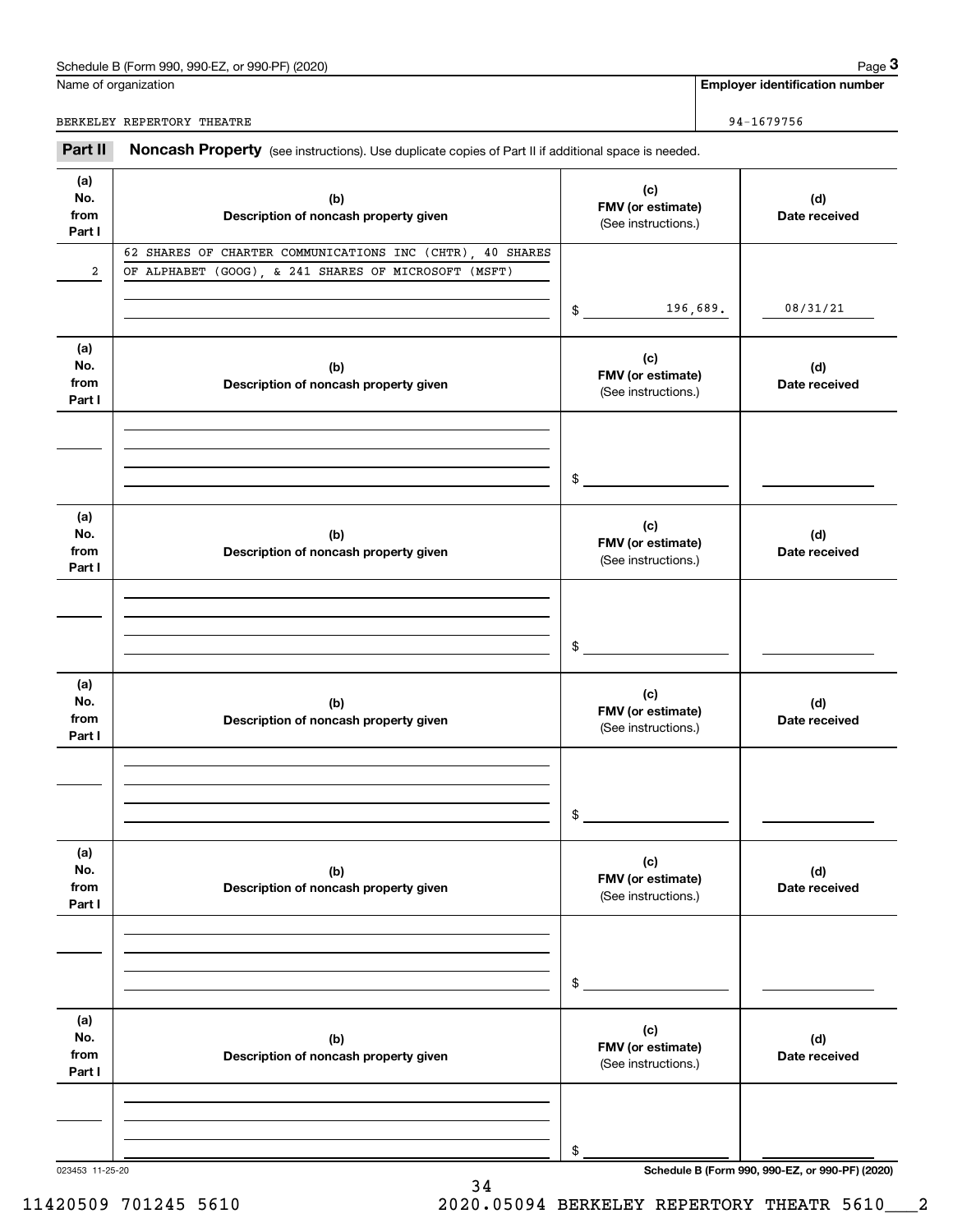|                           | Schedule B (Form 990, 990-EZ, or 990-PF) (2020)                                                                                                                                                                                                                                                            |                      |  | Page 4                                   |
|---------------------------|------------------------------------------------------------------------------------------------------------------------------------------------------------------------------------------------------------------------------------------------------------------------------------------------------------|----------------------|--|------------------------------------------|
| Name of organization      |                                                                                                                                                                                                                                                                                                            |                      |  | <b>Employer identification number</b>    |
| Part III                  | BERKELEY REPERTORY THEATRE<br>Exclusively religious, charitable, etc., contributions to organizations described in section 501(c)(7), (8), or (10) that total more than \$1,000 for the year<br>from any one contributor. Complete columns (a) through (e) and the following line entry. For organizations |                      |  | 94-1679756                               |
|                           | completing Part III, enter the total of exclusively religious, charitable, etc., contributions of \$1,000 or less for the year. (Enter this info. once.) $\blacktriangleright$ \$                                                                                                                          |                      |  |                                          |
| (a) No.<br>from           | Use duplicate copies of Part III if additional space is needed.                                                                                                                                                                                                                                            |                      |  |                                          |
| Part I                    | (b) Purpose of gift                                                                                                                                                                                                                                                                                        | (c) Use of gift      |  | (d) Description of how gift is held      |
|                           |                                                                                                                                                                                                                                                                                                            |                      |  |                                          |
|                           |                                                                                                                                                                                                                                                                                                            |                      |  |                                          |
|                           |                                                                                                                                                                                                                                                                                                            | (e) Transfer of gift |  |                                          |
|                           | Transferee's name, address, and ZIP + 4                                                                                                                                                                                                                                                                    |                      |  | Relationship of transferor to transferee |
|                           |                                                                                                                                                                                                                                                                                                            |                      |  |                                          |
| (a) No.<br>from<br>Part I | (b) Purpose of gift                                                                                                                                                                                                                                                                                        | (c) Use of gift      |  | (d) Description of how gift is held      |
|                           |                                                                                                                                                                                                                                                                                                            |                      |  |                                          |
|                           |                                                                                                                                                                                                                                                                                                            |                      |  |                                          |
|                           |                                                                                                                                                                                                                                                                                                            | (e) Transfer of gift |  |                                          |
|                           | Transferee's name, address, and ZIP + 4                                                                                                                                                                                                                                                                    |                      |  | Relationship of transferor to transferee |
|                           |                                                                                                                                                                                                                                                                                                            |                      |  |                                          |
| (a) No.<br>from<br>Part I | (b) Purpose of gift                                                                                                                                                                                                                                                                                        | (c) Use of gift      |  | (d) Description of how gift is held      |
|                           |                                                                                                                                                                                                                                                                                                            |                      |  |                                          |
|                           |                                                                                                                                                                                                                                                                                                            | (e) Transfer of gift |  |                                          |
|                           | Transferee's name, address, and $ZIP + 4$                                                                                                                                                                                                                                                                  |                      |  | Relationship of transferor to transferee |
|                           |                                                                                                                                                                                                                                                                                                            |                      |  |                                          |
| (a) No.<br>from           | (b) Purpose of gift                                                                                                                                                                                                                                                                                        | (c) Use of gift      |  | (d) Description of how gift is held      |
| Part I                    |                                                                                                                                                                                                                                                                                                            |                      |  |                                          |
|                           |                                                                                                                                                                                                                                                                                                            |                      |  |                                          |
|                           |                                                                                                                                                                                                                                                                                                            | (e) Transfer of gift |  |                                          |
|                           | Transferee's name, address, and $ZIP + 4$                                                                                                                                                                                                                                                                  |                      |  | Relationship of transferor to transferee |
|                           |                                                                                                                                                                                                                                                                                                            |                      |  |                                          |
|                           |                                                                                                                                                                                                                                                                                                            |                      |  |                                          |

35

023454 11-25-20

**Schedule B (Form 990, 990-EZ, or 990-PF) (2020)**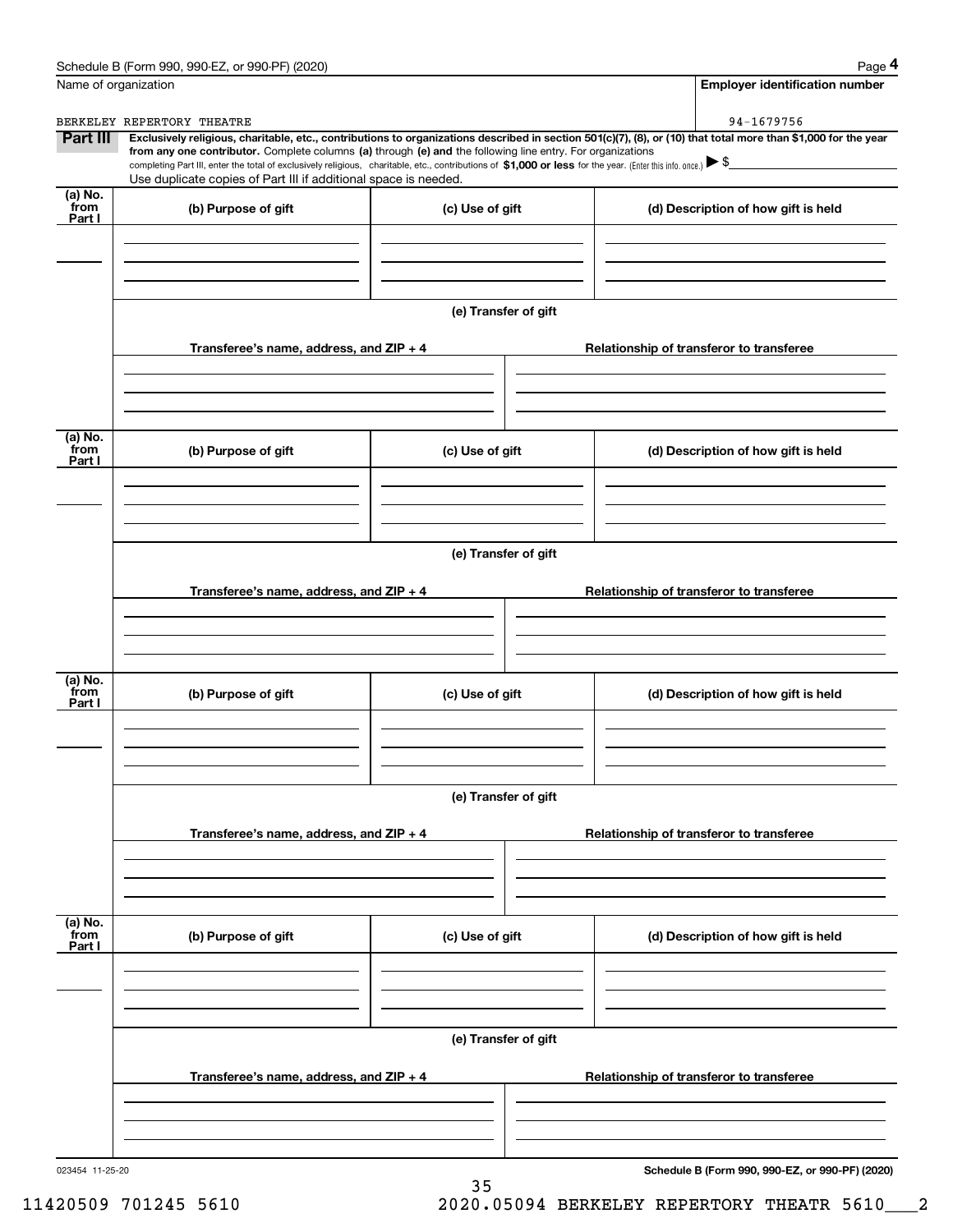|        | <b>SCHEDULE D</b>              | <b>Supplemental Financial Statements</b>                                                                                                                                                                                      |                                                |    | OMB No. 1545-0047                                   |     |
|--------|--------------------------------|-------------------------------------------------------------------------------------------------------------------------------------------------------------------------------------------------------------------------------|------------------------------------------------|----|-----------------------------------------------------|-----|
|        | (Form 990)                     | Complete if the organization answered "Yes" on Form 990,                                                                                                                                                                      |                                                |    |                                                     |     |
|        | Department of the Treasury     | Part IV, line 6, 7, 8, 9, 10, 11a, 11b, 11c, 11d, 11e, 11f, 12a, or 12b.<br>Attach to Form 990.                                                                                                                               |                                                |    | <b>Open to Public</b>                               |     |
|        | Internal Revenue Service       | Go to www.irs.gov/Form990 for instructions and the latest information.                                                                                                                                                        |                                                |    | Inspection                                          |     |
|        | Name of the organization       | BERKELEY REPERTORY THEATRE                                                                                                                                                                                                    |                                                |    | <b>Employer identification number</b><br>94-1679756 |     |
| Part I |                                | Organizations Maintaining Donor Advised Funds or Other Similar Funds or Accounts. Complete if the                                                                                                                             |                                                |    |                                                     |     |
|        |                                | organization answered "Yes" on Form 990, Part IV, line 6.                                                                                                                                                                     |                                                |    |                                                     |     |
|        |                                | (a) Donor advised funds                                                                                                                                                                                                       |                                                |    | (b) Funds and other accounts                        |     |
| 1      |                                |                                                                                                                                                                                                                               |                                                |    |                                                     |     |
| 2      |                                | Aggregate value of contributions to (during year)                                                                                                                                                                             |                                                |    |                                                     |     |
| З      |                                | Aggregate value of grants from (during year)                                                                                                                                                                                  |                                                |    |                                                     |     |
| 4      |                                |                                                                                                                                                                                                                               |                                                |    |                                                     |     |
| 5      |                                | Did the organization inform all donors and donor advisors in writing that the assets held in donor advised funds                                                                                                              |                                                |    |                                                     |     |
|        |                                |                                                                                                                                                                                                                               |                                                |    | Yes                                                 | No  |
| 6      |                                | Did the organization inform all grantees, donors, and donor advisors in writing that grant funds can be used only                                                                                                             |                                                |    |                                                     |     |
|        |                                | for charitable purposes and not for the benefit of the donor or donor advisor, or for any other purpose conferring                                                                                                            |                                                |    |                                                     |     |
|        | impermissible private benefit? |                                                                                                                                                                                                                               |                                                |    | Yes                                                 | No. |
|        | Part II                        | Conservation Easements. Complete if the organization answered "Yes" on Form 990, Part IV, line 7.                                                                                                                             |                                                |    |                                                     |     |
| 1      |                                | Purpose(s) of conservation easements held by the organization (check all that apply).                                                                                                                                         |                                                |    |                                                     |     |
|        |                                | Preservation of land for public use (for example, recreation or education)                                                                                                                                                    |                                                |    | Preservation of a historically important land area  |     |
|        |                                | Protection of natural habitat                                                                                                                                                                                                 | Preservation of a certified historic structure |    |                                                     |     |
|        |                                | Preservation of open space                                                                                                                                                                                                    |                                                |    |                                                     |     |
| 2      |                                | Complete lines 2a through 2d if the organization held a qualified conservation contribution in the form of a conservation easement on the last                                                                                |                                                |    |                                                     |     |
|        | day of the tax year.           |                                                                                                                                                                                                                               |                                                |    | Held at the End of the Tax Year                     |     |
| a      |                                |                                                                                                                                                                                                                               |                                                | 2a |                                                     |     |
| b      |                                | Total acreage restricted by conservation easements                                                                                                                                                                            |                                                | 2b |                                                     |     |
| c      |                                |                                                                                                                                                                                                                               |                                                | 2c |                                                     |     |
| d      |                                | Number of conservation easements included in (c) acquired after 7/25/06, and not on a historic structure                                                                                                                      |                                                |    |                                                     |     |
|        |                                | listed in the National Register [111] Marshall Register [11] Marshall Register [11] Marshall Register [11] Marshall Register [11] Marshall Register [11] Marshall Register [11] Marshall Register [11] Marshall Register [11] |                                                | 2d |                                                     |     |
| 3      |                                | Number of conservation easements modified, transferred, released, extinguished, or terminated by the organization during the tax                                                                                              |                                                |    |                                                     |     |
|        | $\gamma$ ear                   |                                                                                                                                                                                                                               |                                                |    |                                                     |     |
| 4      |                                | Number of states where property subject to conservation easement is located ><br>Does the organization have a written policy regarding the periodic monitoring, inspection, handling of                                       |                                                |    |                                                     |     |
| 5      |                                |                                                                                                                                                                                                                               |                                                |    | Yes                                                 |     |
| 6      |                                | violations, and enforcement of the conservation easements it holds?<br>Staff and volunteer hours devoted to monitoring, inspecting, handling of violations, and enforcing conservation easements during the year              |                                                |    |                                                     | No  |
|        |                                |                                                                                                                                                                                                                               |                                                |    |                                                     |     |
| 7      |                                | Amount of expenses incurred in monitoring, inspecting, handling of violations, and enforcing conservation easements during the year                                                                                           |                                                |    |                                                     |     |
|        | $\blacktriangleright$ \$       |                                                                                                                                                                                                                               |                                                |    |                                                     |     |
| 8      |                                | Does each conservation easement reported on line 2(d) above satisfy the requirements of section 170(h)(4)(B)(i)                                                                                                               |                                                |    | Yes                                                 | No  |
| 9      |                                | In Part XIII, describe how the organization reports conservation easements in its revenue and expense statement and                                                                                                           |                                                |    |                                                     |     |
|        |                                | balance sheet, and include, if applicable, the text of the footnote to the organization's financial statements that describes the                                                                                             |                                                |    |                                                     |     |
|        |                                | organization's accounting for conservation easements.                                                                                                                                                                         |                                                |    |                                                     |     |
|        |                                | Part III   Organizations Maintaining Collections of Art, Historical Treasures, or Other Similar Assets.                                                                                                                       |                                                |    |                                                     |     |

- Complete if the organization answered "Yes" on Form 990, Part IV, line 8.
- **1a** If the organization elected, as permitted under FASB ASC 958, not to report in its revenue statement and balance sheet works of art, historical treasures, or other similar assets held for public exhibition, education, or research in furtherance of public service, provide in Part XIII the text of the footnote to its financial statements that describes these items.

#### **b** If the organization elected, as permitted under FASB ASC 958, to report in its revenue statement and balance sheet works of **(i)**Revenue included on Form 990, Part VIII, line 1 art, historical treasures, or other similar assets held for public exhibition, education, or research in furtherance of public service, provide the following amounts relating to these items:  $\ldots$   $\blacktriangleright$  \$

|   | <br>110 VUNDI MUNUQUQ UN FUNDI 000, F QI C VIII, IIITO T                                                                     |  |  |
|---|------------------------------------------------------------------------------------------------------------------------------|--|--|
|   | (ii) Assets included in Form 990, Part X [11] [12] Assets included in Form 990, Part X                                       |  |  |
| 2 | If the organization received or held works of art, historical treasures, or other similar assets for financial gain, provide |  |  |
|   | the following amounts required to be reported under FASB ASC 958 relating to these items:                                    |  |  |
|   | a Revenue included on Form 990, Part VIII, line 1                                                                            |  |  |
|   |                                                                                                                              |  |  |
|   |                                                                                                                              |  |  |

032051 12-01-20 **For Paperwork Reduction Act Notice, see the Instructions for Form 990. Schedule D (Form 990) 2020** LHA

36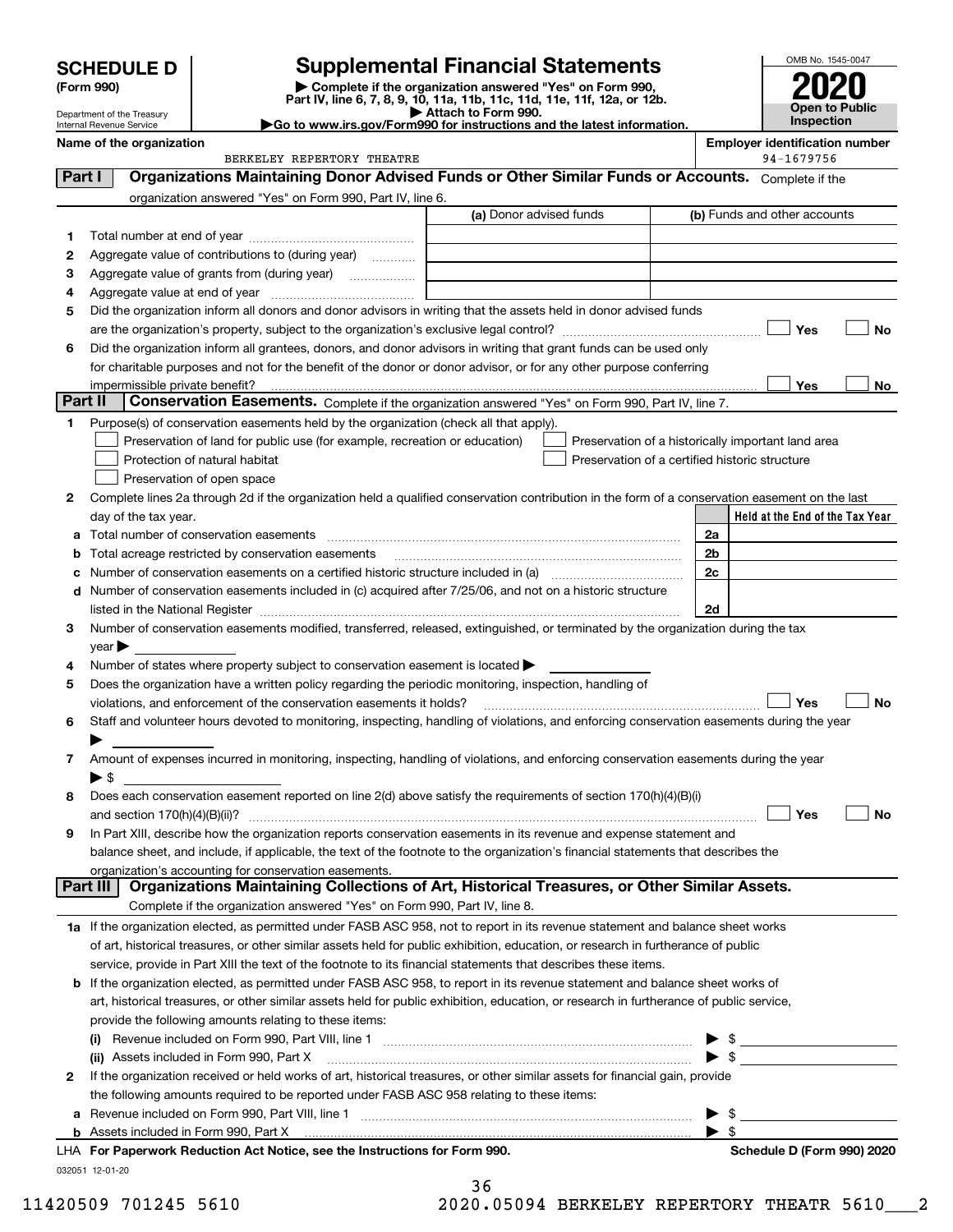|                 | Schedule D (Form 990) 2020                                                                                                                                                                                                           | BERKELEY REPERTORY THEATRE |                |                                                                                                                                                                                                                                |                      | 94-1679756                 | $Page$ 2            |    |
|-----------------|--------------------------------------------------------------------------------------------------------------------------------------------------------------------------------------------------------------------------------------|----------------------------|----------------|--------------------------------------------------------------------------------------------------------------------------------------------------------------------------------------------------------------------------------|----------------------|----------------------------|---------------------|----|
| <b>Part III</b> | Organizations Maintaining Collections of Art, Historical Treasures, or Other Similar Assets                                                                                                                                          |                            |                |                                                                                                                                                                                                                                |                      | (continued)                |                     |    |
| 3               | Using the organization's acquisition, accession, and other records, check any of the following that make significant use of its                                                                                                      |                            |                |                                                                                                                                                                                                                                |                      |                            |                     |    |
|                 | collection items (check all that apply):                                                                                                                                                                                             |                            |                |                                                                                                                                                                                                                                |                      |                            |                     |    |
| a               | Public exhibition                                                                                                                                                                                                                    | d                          |                | Loan or exchange program                                                                                                                                                                                                       |                      |                            |                     |    |
| b               | Scholarly research                                                                                                                                                                                                                   | e                          |                | Other the contract of the contract of the contract of the contract of the contract of the contract of the contract of the contract of the contract of the contract of the contract of the contract of the contract of the cont |                      |                            |                     |    |
| с               | Preservation for future generations                                                                                                                                                                                                  |                            |                |                                                                                                                                                                                                                                |                      |                            |                     |    |
| 4               | Provide a description of the organization's collections and explain how they further the organization's exempt purpose in Part XIII.                                                                                                 |                            |                |                                                                                                                                                                                                                                |                      |                            |                     |    |
| 5               | During the year, did the organization solicit or receive donations of art, historical treasures, or other similar assets                                                                                                             |                            |                |                                                                                                                                                                                                                                |                      |                            |                     |    |
|                 | to be sold to raise funds rather than to be maintained as part of the organization's collection?                                                                                                                                     |                            |                |                                                                                                                                                                                                                                |                      | Yes                        |                     | No |
|                 | Part IV<br>Escrow and Custodial Arrangements. Complete if the organization answered "Yes" on Form 990, Part IV, line 9, or                                                                                                           |                            |                |                                                                                                                                                                                                                                |                      |                            |                     |    |
|                 | reported an amount on Form 990, Part X, line 21.                                                                                                                                                                                     |                            |                |                                                                                                                                                                                                                                |                      |                            |                     |    |
|                 | 1a Is the organization an agent, trustee, custodian or other intermediary for contributions or other assets not included                                                                                                             |                            |                |                                                                                                                                                                                                                                |                      |                            |                     |    |
|                 |                                                                                                                                                                                                                                      |                            |                |                                                                                                                                                                                                                                |                      | Yes                        |                     | No |
|                 |                                                                                                                                                                                                                                      |                            |                |                                                                                                                                                                                                                                |                      |                            |                     |    |
| b               | If "Yes," explain the arrangement in Part XIII and complete the following table:                                                                                                                                                     |                            |                |                                                                                                                                                                                                                                |                      |                            |                     |    |
|                 |                                                                                                                                                                                                                                      |                            |                |                                                                                                                                                                                                                                |                      | Amount                     |                     |    |
| c               | Beginning balance <b>contract the contract of the contract of the contract of the contract of the contract of the contract of the contract of the contract of the contract of the contract of the contract of the contract of th</b> |                            |                |                                                                                                                                                                                                                                | 1c                   |                            |                     |    |
|                 | Additions during the year manufactured and an according to the year manufactured and according the year manufactured and according the year manufactured and according the year manufactured and according the year manufactur       |                            |                |                                                                                                                                                                                                                                | 1d                   |                            |                     |    |
| е               | Distributions during the year manufactured and an account of the year manufactured and the year manufactured and the year manufactured and the year manufactured and the year manufactured and the year manufactured and the y       |                            |                |                                                                                                                                                                                                                                | 1e                   |                            |                     |    |
| f               | Ending balance manufactured and contract the contract of the contract of the contract of the contract of the contract of the contract of the contract of the contract of the contract of the contract of the contract of the c       |                            |                |                                                                                                                                                                                                                                | 1f                   |                            |                     |    |
|                 | 2a Did the organization include an amount on Form 990, Part X, line 21, for escrow or custodial account liability?                                                                                                                   |                            |                |                                                                                                                                                                                                                                |                      | Yes                        |                     | No |
|                 | b If "Yes," explain the arrangement in Part XIII. Check here if the explanation has been provided on Part XIII                                                                                                                       |                            |                |                                                                                                                                                                                                                                |                      |                            |                     |    |
| <b>Part V</b>   | Endowment Funds. Complete if the organization answered "Yes" on Form 990, Part IV, line 10.                                                                                                                                          |                            |                |                                                                                                                                                                                                                                |                      |                            |                     |    |
|                 |                                                                                                                                                                                                                                      | (a) Current year           | (b) Prior year | (c) Two years back                                                                                                                                                                                                             | (d) Three years back |                            | (e) Four years back |    |
| 1a              | Beginning of year balance                                                                                                                                                                                                            | 4,786,529.                 | 4,457,274.     | 4,977,979.                                                                                                                                                                                                                     | 4,810,546.           |                            | 4, 341, 982.        |    |
| b               |                                                                                                                                                                                                                                      | 38,568.                    | 50, 572.       | 109,750.                                                                                                                                                                                                                       |                      | 100.                       | 2,400.              |    |
| с               | Net investment earnings, gains, and losses                                                                                                                                                                                           | 822,788.                   | 354,047.       | 8,147.                                                                                                                                                                                                                         | 218,326.             |                            | 490,563.            |    |
| d               |                                                                                                                                                                                                                                      |                            |                |                                                                                                                                                                                                                                |                      |                            |                     |    |
|                 | e Other expenditures for facilities                                                                                                                                                                                                  |                            |                |                                                                                                                                                                                                                                |                      |                            |                     |    |
|                 | and programs                                                                                                                                                                                                                         | 27,355.                    | 75,364.        | 638,602.                                                                                                                                                                                                                       | 50,993.              |                            | 24,399.             |    |
|                 | f Administrative expenses                                                                                                                                                                                                            |                            |                |                                                                                                                                                                                                                                |                      |                            |                     |    |
| g               | End of year balance                                                                                                                                                                                                                  | 5,620,530.                 | 4,786,529.     | 4,457,274.                                                                                                                                                                                                                     | 4,977,979.           |                            | 4,810,546.          |    |
| 2               | Provide the estimated percentage of the current year end balance (line 1g, column (a)) held as:                                                                                                                                      |                            |                |                                                                                                                                                                                                                                |                      |                            |                     |    |
| а               | Board designated or quasi-endowment                                                                                                                                                                                                  | 28,5100                    | %              |                                                                                                                                                                                                                                |                      |                            |                     |    |
| b               | 60.4300<br>Permanent endowment >                                                                                                                                                                                                     | %                          |                |                                                                                                                                                                                                                                |                      |                            |                     |    |
| c               | 11.0600 %<br>Term endowment $\blacktriangleright$                                                                                                                                                                                    |                            |                |                                                                                                                                                                                                                                |                      |                            |                     |    |
|                 | The percentages on lines 2a, 2b, and 2c should equal 100%.                                                                                                                                                                           |                            |                |                                                                                                                                                                                                                                |                      |                            |                     |    |
|                 | 3a Are there endowment funds not in the possession of the organization that are held and administered for the organization                                                                                                           |                            |                |                                                                                                                                                                                                                                |                      |                            |                     |    |
|                 | by:                                                                                                                                                                                                                                  |                            |                |                                                                                                                                                                                                                                |                      |                            | Yes<br>No           |    |
|                 | (i)                                                                                                                                                                                                                                  |                            |                |                                                                                                                                                                                                                                |                      | 3a(i)                      | х                   |    |
|                 |                                                                                                                                                                                                                                      |                            |                |                                                                                                                                                                                                                                |                      |                            | х                   |    |
|                 |                                                                                                                                                                                                                                      |                            |                |                                                                                                                                                                                                                                |                      | 3a(ii)                     |                     |    |
|                 |                                                                                                                                                                                                                                      |                            |                |                                                                                                                                                                                                                                |                      | 3b                         |                     |    |
|                 | Describe in Part XIII the intended uses of the organization's endowment funds.<br><b>Part VI</b><br>Land, Buildings, and Equipment.                                                                                                  |                            |                |                                                                                                                                                                                                                                |                      |                            |                     |    |
|                 |                                                                                                                                                                                                                                      |                            |                |                                                                                                                                                                                                                                |                      |                            |                     |    |
|                 | Complete if the organization answered "Yes" on Form 990, Part IV, line 11a. See Form 990, Part X, line 10.                                                                                                                           |                            |                |                                                                                                                                                                                                                                |                      |                            |                     |    |
|                 | Description of property                                                                                                                                                                                                              | (a) Cost or other          |                | (b) Cost or other                                                                                                                                                                                                              | (c) Accumulated      | (d) Book value             |                     |    |
|                 |                                                                                                                                                                                                                                      | basis (investment)         |                | basis (other)                                                                                                                                                                                                                  | depreciation         |                            |                     |    |
|                 |                                                                                                                                                                                                                                      |                            |                | 2,802,299.                                                                                                                                                                                                                     |                      |                            | 2,802,299.          |    |
| b               |                                                                                                                                                                                                                                      |                            |                | 37,830,764.                                                                                                                                                                                                                    | 15,562,024.          |                            | 22, 268, 740.       |    |
|                 |                                                                                                                                                                                                                                      |                            |                |                                                                                                                                                                                                                                |                      |                            |                     |    |
|                 |                                                                                                                                                                                                                                      |                            |                | 3, 511, 232.                                                                                                                                                                                                                   | 2,764,755.           |                            | 746,477.            |    |
|                 |                                                                                                                                                                                                                                      |                            |                | 14,059,153.                                                                                                                                                                                                                    | 417,857.             |                            | 13,641,296.         |    |
|                 |                                                                                                                                                                                                                                      |                            |                |                                                                                                                                                                                                                                |                      |                            | 39,458,812.         |    |
|                 |                                                                                                                                                                                                                                      |                            |                |                                                                                                                                                                                                                                |                      | Schedule D (Form 990) 2020 |                     |    |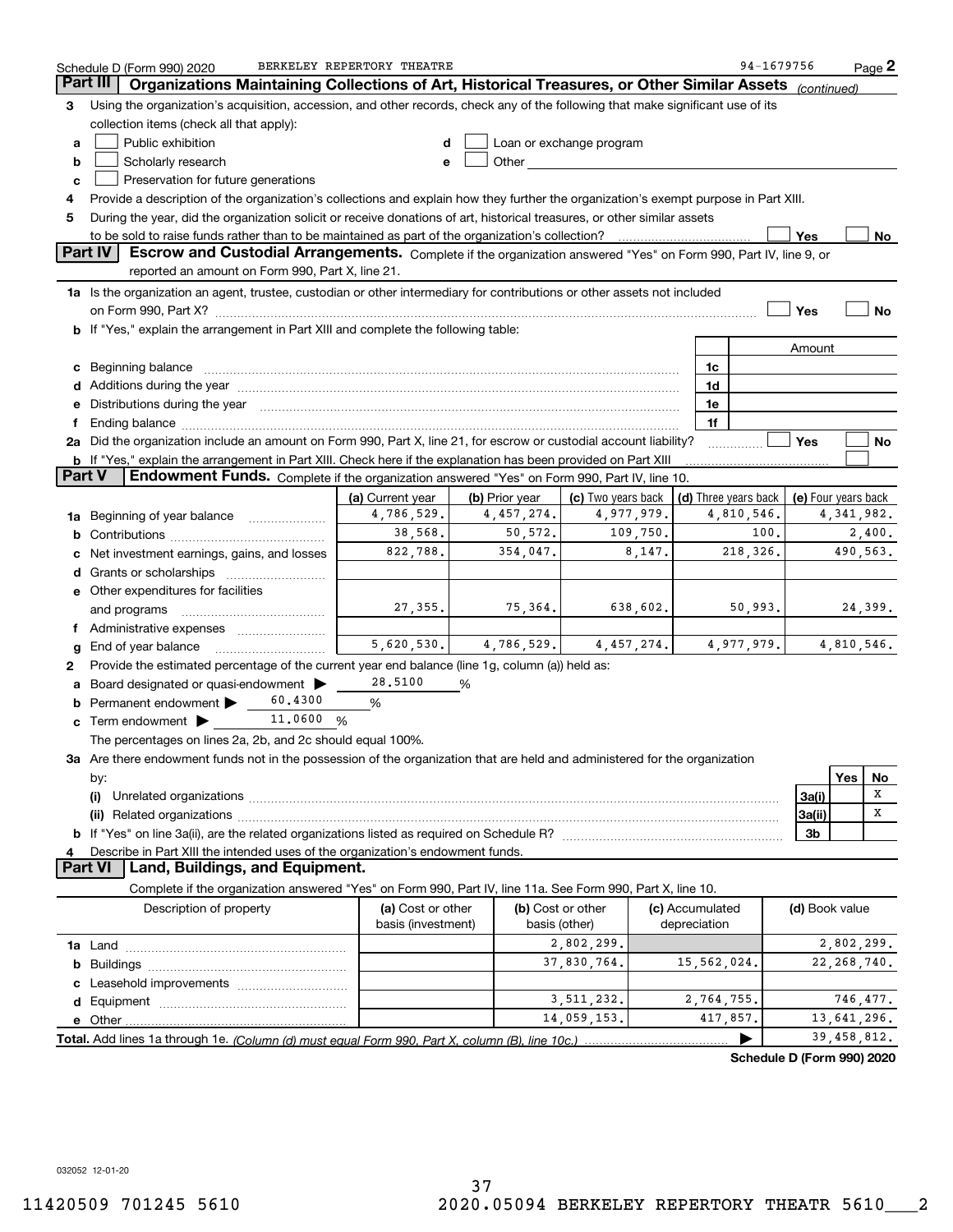### (a) Description of security or category (including name of security)  $\vert$  (b) Book value  $\vert$  (c) Total. (Col. (b) must equal Form 990, Part X, col. (B) line 12.) Total. (Col. (b) must equal Form 990, Part X, col. (B) line 13.) **(1)** Financial derivatives ~~~~~~~~~~~~~~~**(2)** Closely held equity interests **(3)** Other (a) Description of investment **b (b)** Book value **(1)(2) (3)(4) (5) (6)(7)(8)(9)(a) (b)**  Description**(1)(2) (3)(4)(5) (6)(7) (8)(9)Total.**  *(Column (b) must equal Form 990, Part X, col. (B) line 15.)* Schedule D (Form 990) 2020 BERKELEY REPERTORY THEATRE SERVICE SERVICE RESERVED BY A 1679756 Page 3 Complete if the organization answered "Yes" on Form 990, Part IV, line 11b. See Form 990, Part X, line 12.  $(b)$  Book value  $\vert$  (c) Method of valuation: Cost or end-of-year market value (A)(B)(C)(D)(E)(F)(G)(H)Complete if the organization answered "Yes" on Form 990, Part IV, line 11c. See Form 990, Part X, line 13. (c) Method of valuation: Cost or end-of-year market value Complete if the organization answered "Yes" on Form 990, Part IV, line 11d. See Form 990, Part X, line 15. (b) Book value  $\blacktriangleright$ **Part VII Investments - Other Securities. Part VIII Investments - Program Related. Part IX Other Assets. Part X Other Liabilities.** BERKELEY REPERTORY THEATRE 94-1679756

**1.(a)** Description of liability **Book value** Book value Book value Book value Book value **Total.**  *(Column (b) must equal Form 990, Part X, col. (B) line 25.)* Complete if the organization answered "Yes" on Form 990, Part IV, line 11e or 11f. See Form 990, Part X, line 25. (1)(2)(3)(4)(5)(6)(7)(8)(9)Federal income taxes  $\blacktriangleright$ EXECUTIVE RETIREMENT PLAN 150,740. 150,740.

**2.**Liability for uncertain tax positions. In Part XIII, provide the text of the footnote to the organization's financial statements that reports the organization's liability for uncertain tax positions under FASB ASC 740. Check here if the text of the footnote has been provided in Part XIII  $\boxed{\mathbf{X}}$ 

**Schedule D (Form 990) 2020**

032053 12-01-20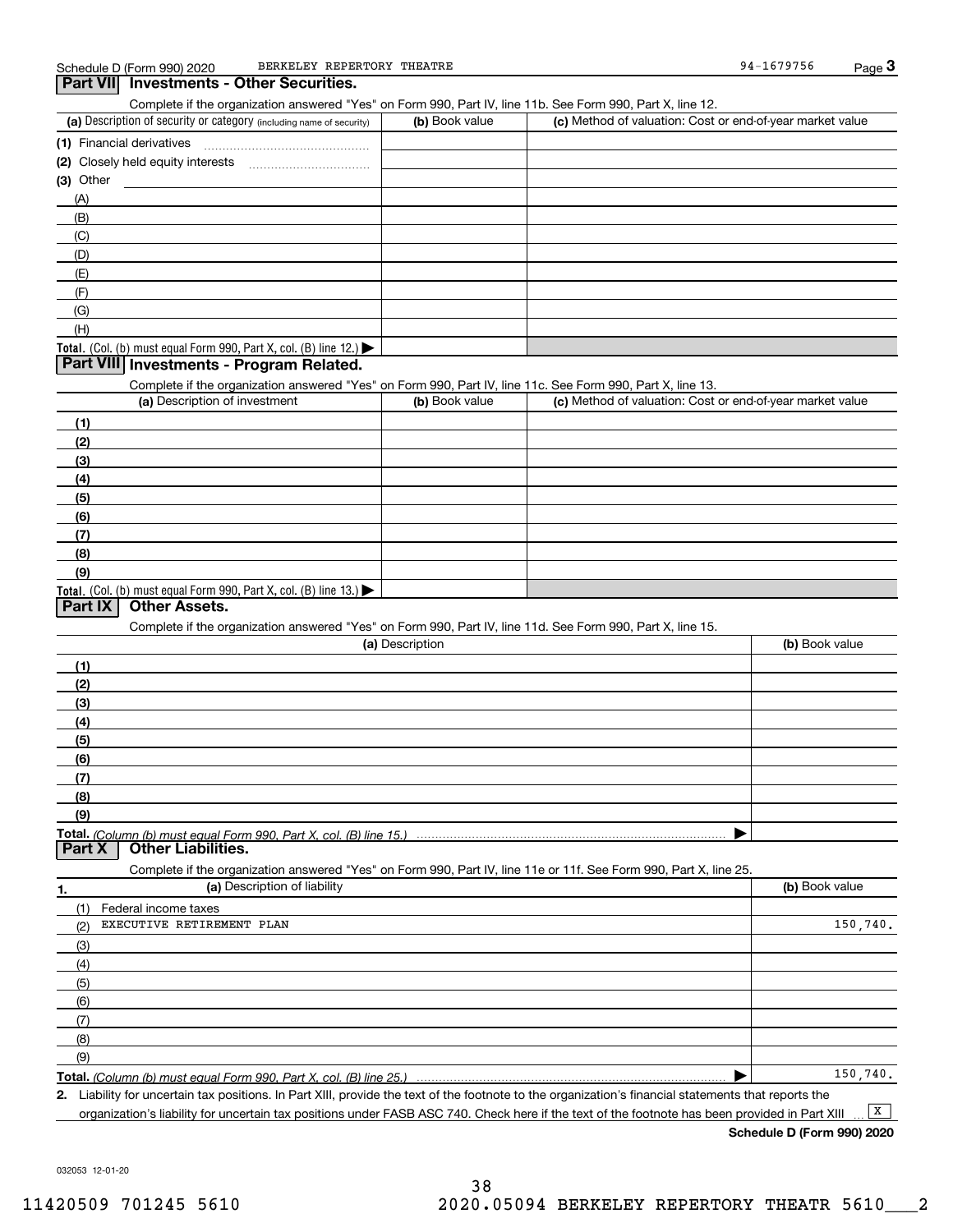|   | BERKELEY REPERTORY THEATRE<br>Schedule D (Form 990) 2020                                                                                                                                             |                |          | 94-1679756   | Page 4        |
|---|------------------------------------------------------------------------------------------------------------------------------------------------------------------------------------------------------|----------------|----------|--------------|---------------|
|   | Reconciliation of Revenue per Audited Financial Statements With Revenue per Return.<br>Part XI                                                                                                       |                |          |              |               |
|   | Complete if the organization answered "Yes" on Form 990, Part IV, line 12a.                                                                                                                          |                |          |              |               |
| 1 | Total revenue, gains, and other support per audited financial statements                                                                                                                             |                |          | $\mathbf{1}$ | 12, 282, 237. |
| 2 | Amounts included on line 1 but not on Form 990, Part VIII, line 12:                                                                                                                                  |                |          |              |               |
| a | Net unrealized gains (losses) on investments [11] matter contracts and the unrealized gains (losses) on investments                                                                                  | 2a             | 690,163. |              |               |
| b |                                                                                                                                                                                                      | 2 <sub>b</sub> | 4,673.   |              |               |
| с |                                                                                                                                                                                                      | 2c             |          |              |               |
| d | Other (Describe in Part XIII.)                                                                                                                                                                       | 2d             | 247,531. |              |               |
| е | Add lines 2a through 2d                                                                                                                                                                              |                |          | 2e           | 942.367.      |
| 3 |                                                                                                                                                                                                      |                |          | 3            | 11, 339, 870. |
| 4 | Amounts included on Form 990, Part VIII, line 12, but not on line 1:                                                                                                                                 |                |          |              |               |
| а |                                                                                                                                                                                                      | 4a             | 30,144.  |              |               |
| b | Other (Describe in Part XIII.)                                                                                                                                                                       | 4b             |          |              |               |
| c | Add lines 4a and 4b                                                                                                                                                                                  |                |          | 4c           | 30,144.       |
|   | Total revenue. Add lines 3 and 4c. (This must equal Form 990. Part I. line 12.)                                                                                                                      |                |          | 5            | 11,370,014.   |
|   | Part XII   Reconciliation of Expenses per Audited Financial Statements With Expenses per Return.                                                                                                     |                |          |              |               |
|   | Complete if the organization answered "Yes" on Form 990, Part IV, line 12a.                                                                                                                          |                |          |              |               |
| 1 | Total expenses and losses per audited financial statements [11] [12] Total expenses and losses per audited financial statements [11] [12] Total expenses and losses per audited financial statements |                |          | 1            | 9,889,444.    |
| 2 | Amounts included on line 1 but not on Form 990, Part IX, line 25:                                                                                                                                    |                |          |              |               |
| a |                                                                                                                                                                                                      | 2a             | 4,673.   |              |               |
| b |                                                                                                                                                                                                      | 2 <sub>b</sub> |          |              |               |
| c | Other losses                                                                                                                                                                                         | 2c             |          |              |               |
| d |                                                                                                                                                                                                      | 2d             | 247,194. |              |               |
| е | Add lines 2a through 2d                                                                                                                                                                              |                |          | 2e           | 251,867.      |
| 3 |                                                                                                                                                                                                      |                |          | 3            | 9,637,577.    |
| 4 | Amounts included on Form 990, Part IX, line 25, but not on line 1:                                                                                                                                   |                |          |              |               |
| a |                                                                                                                                                                                                      | 4a             | 30,144.  |              |               |
| b | Other (Describe in Part XIII.)                                                                                                                                                                       | 4b             |          |              |               |
| c | Add lines 4a and 4b                                                                                                                                                                                  |                |          | 4c           | 30,144.       |
| 5 |                                                                                                                                                                                                      |                |          | 5            | 9,667,721.    |
|   | Part XIII Supplemental Information.                                                                                                                                                                  |                |          |              |               |
|   | Provide the descriptions required for Part II, lines 3, 5, and 9; Part III, lines 1a and 4; Part IV, lines 1b and 2b; Part V, line 4; Part X, line 2; Part XI,                                       |                |          |              |               |
|   | lines 2d and 4b; and Part XII, lines 2d and 4b. Also complete this part to provide any additional information.                                                                                       |                |          |              |               |
|   |                                                                                                                                                                                                      |                |          |              |               |
|   |                                                                                                                                                                                                      |                |          |              |               |
|   | PART V, LINE 4:                                                                                                                                                                                      |                |          |              |               |
|   |                                                                                                                                                                                                      |                |          |              |               |
|   | THE PURPOSE OF THE ENDOWMENT FUNDS IS TO FURTHER THE CHARITABLE AND                                                                                                                                  |                |          |              |               |
|   | EDUCATIONAL PURPOSES OF BERKELEY REPERTORY THEATRE BY PROVIDING GENERAL                                                                                                                              |                |          |              |               |
|   |                                                                                                                                                                                                      |                |          |              |               |
|   | SUPPORT IN MEETING THE OPERATING AND PROGRAM NEEDS OF BERKELEY REPERTORY                                                                                                                             |                |          |              |               |
|   |                                                                                                                                                                                                      |                |          |              |               |
|   | THEATRE, AS DETERMINED BY BERKELEY REPERTORY THEATRE'S BOARD OF TRUSTEES.                                                                                                                            |                |          |              |               |
|   |                                                                                                                                                                                                      |                |          |              |               |
|   | A DONOR MAKING A CONTRIBUTION TO THE ENDOWMENT FUND MAY IMPOSE SPECIFIC                                                                                                                              |                |          |              |               |
|   |                                                                                                                                                                                                      |                |          |              |               |
|   | USE RESTRICTIONS (A "RESTRICTED PURPOSE") ON THE DONOR'S CONTRIBUTION,                                                                                                                               |                |          |              |               |
|   |                                                                                                                                                                                                      |                |          |              |               |
|   | PROVIDED THAT ANY SUCH RESTRICTION MUST BE CLEARLY STATED IN THE DONOR'S                                                                                                                             |                |          |              |               |
|   | GIFT INSTRUMENT. IF AT ANY TIME IN THE JUDGMENT OF THE BOARD OF TRUSTEES                                                                                                                             |                |          |              |               |
|   |                                                                                                                                                                                                      |                |          |              |               |

39

IT IS IMPOSSIBLE OR IMPRACTICABLE TO CARRY OUT EXACTLY THE RESTRICTED

PURPOSE IN THE MANNER REQUESTED BY THE DONOR, A PURPOSE AND MANNER AS NEAR

AS IS PRACTICABLE TO THE RESTRICTED PURPOSE SHALL BE DETERMINED BY THE

032054 12-01-20

**Schedule D (Form 990) 2020**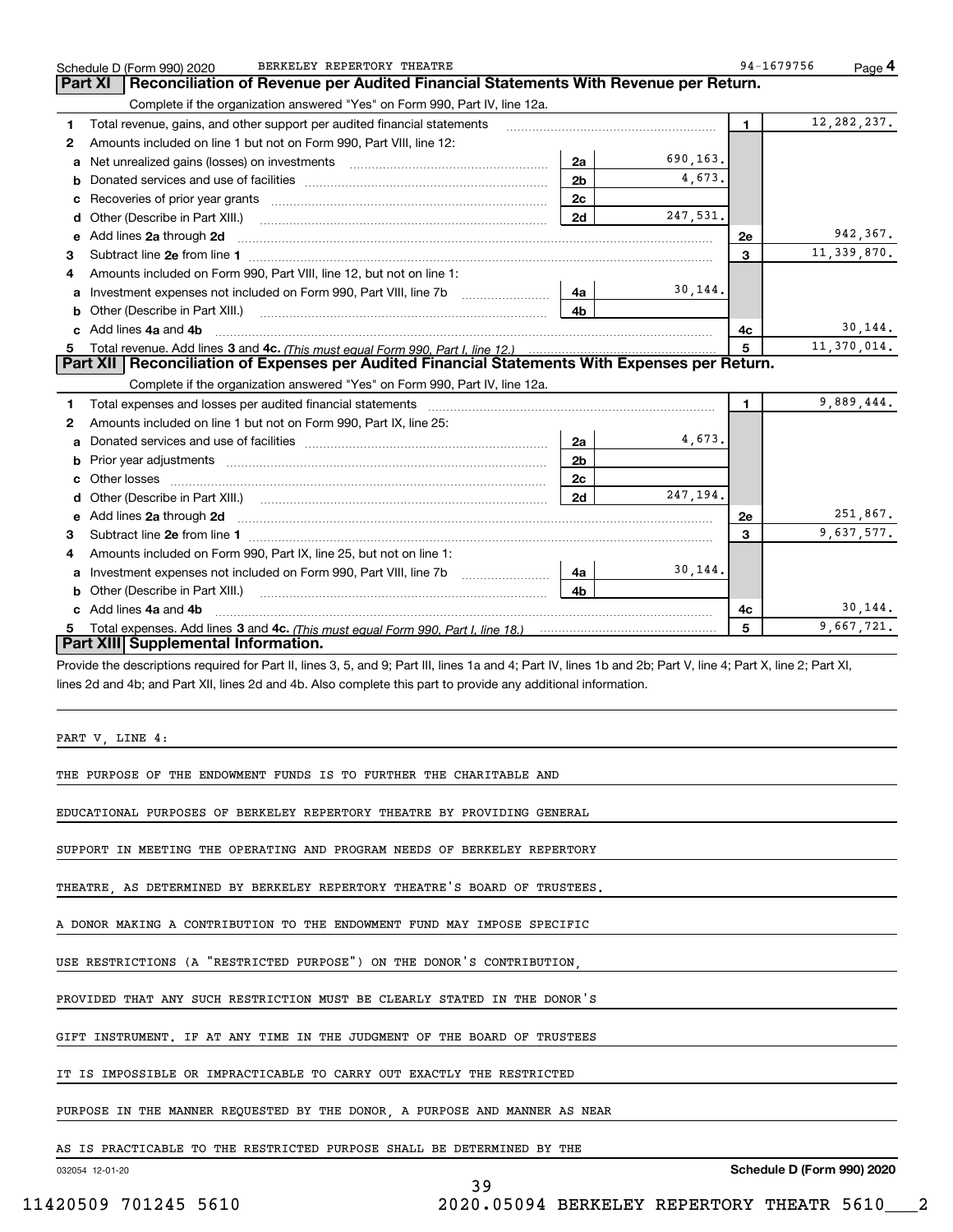## *(continued)* **Part XIII Supplemental Information**

BOARD OF TRUSTEES.

PART X, LINE 2:

THE THEATRE IS A QUALIFIED ORGANIZATION EXEMPT FROM FEDERAL INCOME AND

CALIFORNIA FRANCHISE TAXES UNDER THE PROVISIONS OF SECTIONS 501(C)(3) OF

THE INTERNAL REVENUE CODE AND 23701(D) OF THE CALIFORNIA REVENUE AND

TAXATION CODE, RESPECTIVELY.

THE THEATRE EVALUATES ITS TAX POSITIONS TAKEN OR EXPECTED TO BE TAKEN TO

DETERMINE WHETHER THE TAX POSITIONS ARE "MORE-LIKELY-THAN-NOT" OF BEING

SUSTAINED BY THE APPLICABLE TAX AUTHORITY. TAX POSITIONS NOT DEEMED TO

MEET THE "MORE-LIKELY-THAN-NOT" THRESHOLD ARE RECORDED AS AN EXPENSE IN

THE APPLICABLE YEAR. AS OF AUGUST 31, 2021, THE THEATRE DOES NOT HAVE ANY

SIGNIFICANT UNCERTAIN TAX POSITIONS FOR WHICH A RESERVE WOULD BE

NECESSARY. THE THEATRE FILES UNITED STATES OF AMERICA ("U.S.") FEDERAL,

AND U.S. STATE TAX RETURNS. FOR U.S. STATE TAX RETURNS, THE THEATRE IS

GENERALLY NO LONGER SUBJECT TO TAX EXAMINATIONS FOR YEARS PRIOR TO 2015.

FOR U.S. FEDERAL TAX RETURNS, THE THEATRE IS NO LONGER SUBJECT TO TAX

EXAMINATION FOR YEARS PRIOR TO 2016.

PART XI, LINE 2D - OTHER ADJUSTMENTS:

RENTAL EXPENSES 247,531.

PART XII, LINE 2D - OTHER ADJUSTMENTS:

RENTAL EXPENSES 247, 194.

**Schedule D (Form 990) 2020**

032055 12-01-20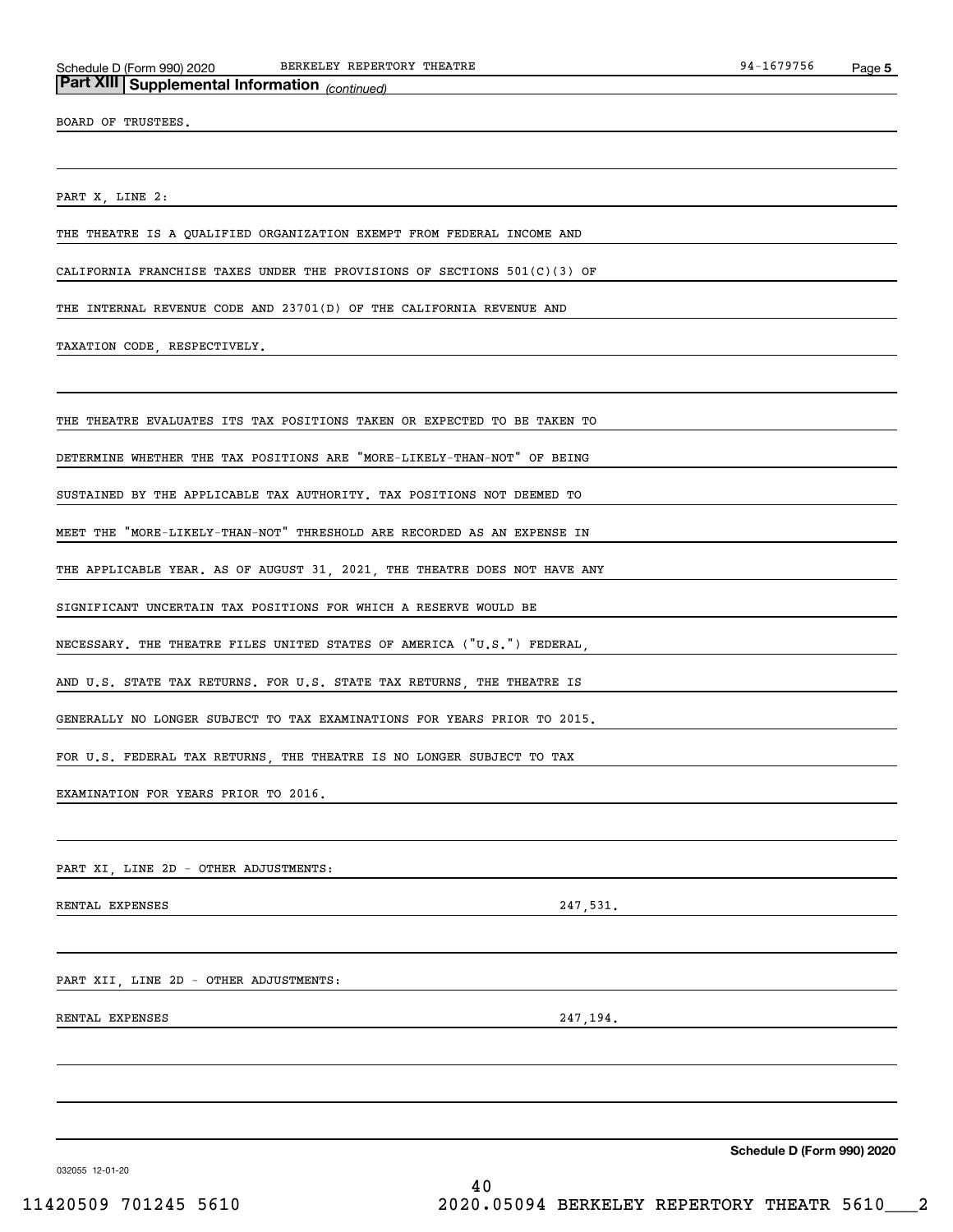|   | <b>SCHEDULE J</b>                                                                                                                                                                                                          | <b>Compensation Information</b>                                                                                           |                                                   |                                       | OMB No. 1545-0047     |            |    |
|---|----------------------------------------------------------------------------------------------------------------------------------------------------------------------------------------------------------------------------|---------------------------------------------------------------------------------------------------------------------------|---------------------------------------------------|---------------------------------------|-----------------------|------------|----|
|   | (Form 990)                                                                                                                                                                                                                 | For certain Officers, Directors, Trustees, Key Employees, and Highest                                                     |                                                   |                                       |                       |            |    |
|   |                                                                                                                                                                                                                            | <b>Compensated Employees</b>                                                                                              |                                                   |                                       | 2020                  |            |    |
|   |                                                                                                                                                                                                                            | Complete if the organization answered "Yes" on Form 990, Part IV, line 23.<br>Attach to Form 990.                         |                                                   |                                       | <b>Open to Public</b> |            |    |
|   | Department of the Treasury<br>Internal Revenue Service                                                                                                                                                                     | Go to www.irs.gov/Form990 for instructions and the latest information.                                                    |                                                   |                                       |                       | Inspection |    |
|   | Name of the organization                                                                                                                                                                                                   |                                                                                                                           |                                                   | <b>Employer identification number</b> |                       |            |    |
|   |                                                                                                                                                                                                                            | BERKELEY REPERTORY THEATRE                                                                                                |                                                   | 94-1679756                            |                       |            |    |
|   | Part I                                                                                                                                                                                                                     | <b>Questions Regarding Compensation</b>                                                                                   |                                                   |                                       |                       |            |    |
|   |                                                                                                                                                                                                                            |                                                                                                                           |                                                   |                                       |                       | Yes        | No |
|   |                                                                                                                                                                                                                            | 1a Check the appropriate box(es) if the organization provided any of the following to or for a person listed on Form 990, |                                                   |                                       |                       |            |    |
|   |                                                                                                                                                                                                                            | Part VII, Section A, line 1a. Complete Part III to provide any relevant information regarding these items.                |                                                   |                                       |                       |            |    |
|   | First-class or charter travel                                                                                                                                                                                              |                                                                                                                           | Housing allowance or residence for personal use   |                                       |                       |            |    |
|   | Travel for companions                                                                                                                                                                                                      |                                                                                                                           | Payments for business use of personal residence   |                                       |                       |            |    |
|   |                                                                                                                                                                                                                            | Tax indemnification and gross-up payments                                                                                 | Health or social club dues or initiation fees     |                                       |                       |            |    |
|   |                                                                                                                                                                                                                            | Discretionary spending account                                                                                            | Personal services (such as maid, chauffeur, chef) |                                       |                       |            |    |
|   |                                                                                                                                                                                                                            |                                                                                                                           |                                                   |                                       |                       |            |    |
|   |                                                                                                                                                                                                                            | <b>b</b> If any of the boxes on line 1a are checked, did the organization follow a written policy regarding payment or    |                                                   |                                       |                       |            |    |
|   |                                                                                                                                                                                                                            | reimbursement or provision of all of the expenses described above? If "No," complete Part III to explain                  |                                                   |                                       | 1b                    |            |    |
| 2 |                                                                                                                                                                                                                            | Did the organization require substantiation prior to reimbursing or allowing expenses incurred by all directors,          |                                                   |                                       |                       |            |    |
|   |                                                                                                                                                                                                                            |                                                                                                                           |                                                   |                                       | 2                     |            |    |
|   |                                                                                                                                                                                                                            |                                                                                                                           |                                                   |                                       |                       |            |    |
| З |                                                                                                                                                                                                                            | Indicate which, if any, of the following the organization used to establish the compensation of the organization's        |                                                   |                                       |                       |            |    |
|   |                                                                                                                                                                                                                            | CEO/Executive Director. Check all that apply. Do not check any boxes for methods used by a related organization to        |                                                   |                                       |                       |            |    |
|   |                                                                                                                                                                                                                            | establish compensation of the CEO/Executive Director, but explain in Part III.                                            |                                                   |                                       |                       |            |    |
|   | $X$ Compensation committee                                                                                                                                                                                                 | X                                                                                                                         | Written employment contract                       |                                       |                       |            |    |
|   |                                                                                                                                                                                                                            | X<br>Independent compensation consultant                                                                                  | Compensation survey or study                      |                                       |                       |            |    |
|   | $X$ Form 990 of other organizations                                                                                                                                                                                        | X                                                                                                                         | Approval by the board or compensation committee   |                                       |                       |            |    |
|   |                                                                                                                                                                                                                            |                                                                                                                           |                                                   |                                       |                       |            |    |
| 4 |                                                                                                                                                                                                                            | During the year, did any person listed on Form 990, Part VII, Section A, line 1a, with respect to the filing              |                                                   |                                       |                       |            |    |
|   | organization or a related organization:                                                                                                                                                                                    |                                                                                                                           |                                                   |                                       |                       |            |    |
| а |                                                                                                                                                                                                                            | Receive a severance payment or change-of-control payment?                                                                 |                                                   |                                       | 4a                    | х          |    |
| b |                                                                                                                                                                                                                            | Participate in or receive payment from a supplemental nonqualified retirement plan?                                       |                                                   |                                       | 4b                    | x          |    |
| с |                                                                                                                                                                                                                            | Participate in or receive payment from an equity-based compensation arrangement?                                          |                                                   |                                       | 4с                    |            | x  |
|   |                                                                                                                                                                                                                            | If "Yes" to any of lines 4a-c, list the persons and provide the applicable amounts for each item in Part III.             |                                                   |                                       |                       |            |    |
|   |                                                                                                                                                                                                                            |                                                                                                                           |                                                   |                                       |                       |            |    |
|   |                                                                                                                                                                                                                            | Only section 501(c)(3), 501(c)(4), and 501(c)(29) organizations must complete lines 5-9.                                  |                                                   |                                       |                       |            |    |
|   |                                                                                                                                                                                                                            | For persons listed on Form 990, Part VII, Section A, line 1a, did the organization pay or accrue any compensation         |                                                   |                                       |                       |            |    |
|   | contingent on the revenues of:                                                                                                                                                                                             |                                                                                                                           |                                                   |                                       |                       |            | х  |
|   |                                                                                                                                                                                                                            |                                                                                                                           |                                                   |                                       | 5a                    |            | х  |
|   |                                                                                                                                                                                                                            |                                                                                                                           |                                                   |                                       | 5b                    |            |    |
|   |                                                                                                                                                                                                                            | If "Yes" on line 5a or 5b, describe in Part III.                                                                          |                                                   |                                       |                       |            |    |
|   | contingent on the net earnings of:                                                                                                                                                                                         | 6 For persons listed on Form 990, Part VII, Section A, line 1a, did the organization pay or accrue any compensation       |                                                   |                                       |                       |            |    |
|   |                                                                                                                                                                                                                            |                                                                                                                           |                                                   |                                       |                       |            | х  |
|   |                                                                                                                                                                                                                            |                                                                                                                           |                                                   |                                       | 6a<br>6b              |            | х  |
|   |                                                                                                                                                                                                                            | If "Yes" on line 6a or 6b, describe in Part III.                                                                          |                                                   |                                       |                       |            |    |
|   |                                                                                                                                                                                                                            | 7 For persons listed on Form 990, Part VII, Section A, line 1a, did the organization provide any nonfixed payments        |                                                   |                                       |                       |            |    |
|   |                                                                                                                                                                                                                            |                                                                                                                           |                                                   |                                       | 7                     |            | x  |
|   |                                                                                                                                                                                                                            | 8 Were any amounts reported on Form 990, Part VII, paid or accrued pursuant to a contract that was subject to the         |                                                   |                                       |                       |            |    |
|   |                                                                                                                                                                                                                            |                                                                                                                           |                                                   |                                       | 8                     |            | х  |
|   | initial contract exception described in Regulations section 53.4958-4(a)(3)? If "Yes," describe in Part III<br>If "Yes" on line 8, did the organization also follow the rebuttable presumption procedure described in<br>9 |                                                                                                                           |                                                   |                                       |                       |            |    |
|   | 9                                                                                                                                                                                                                          |                                                                                                                           |                                                   |                                       |                       |            |    |
|   |                                                                                                                                                                                                                            | LHA For Paperwork Reduction Act Notice, see the Instructions for Form 990.                                                |                                                   | Schedule J (Form 990) 2020            |                       |            |    |
|   |                                                                                                                                                                                                                            |                                                                                                                           |                                                   |                                       |                       |            |    |

032111 12-07-20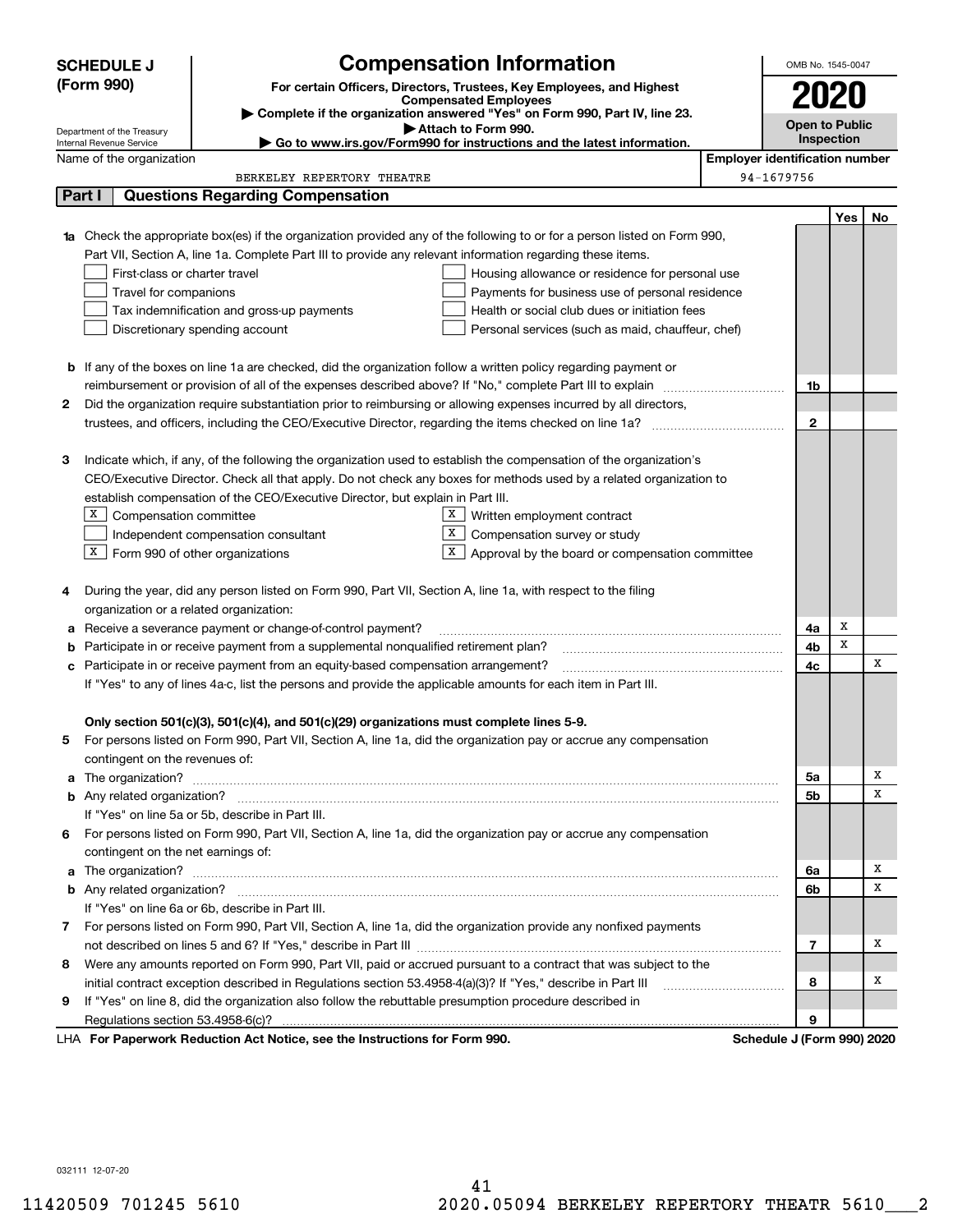94-1679756

# **Part II Officers, Directors, Trustees, Key Employees, and Highest Compensated Employees.**  Schedule J (Form 990) 2020 Page Use duplicate copies if additional space is needed.

For each individual whose compensation must be reported on Schedule J, report compensation from the organization on row (i) and from related organizations, described in the instructions, on row (ii). Do not list any individuals that aren't listed on Form 990, Part VII.

**Note:**  The sum of columns (B)(i)-(iii) for each listed individual must equal the total amount of Form 990, Part VII, Section A, line 1a, applicable column (D) and (E) amounts for that individual.

|                                |            |                          | (B) Breakdown of W-2 and/or 1099-MISC compensation |                                           | (C) Retirement and             | (D) Nontaxable | (E) Total of columns | (F) Compensation                                           |
|--------------------------------|------------|--------------------------|----------------------------------------------------|-------------------------------------------|--------------------------------|----------------|----------------------|------------------------------------------------------------|
| (A) Name and Title             |            | (i) Base<br>compensation | (ii) Bonus &<br>incentive<br>compensation          | (iii) Other<br>reportable<br>compensation | other deferred<br>compensation | benefits       | $(B)(i)-(D)$         | in column (B)<br>reported as deferred<br>on prior Form 990 |
| ANTHONY TACCONE<br>(1)         | (i)        | 0.                       | $\mathbf{0}$ .                                     | 383,475.                                  | $\mathbf{0}$ .                 | $\mathbf{0}$ . | 383, 475.            | 383, 475.                                                  |
| FORMER ARTISTIC DIRECTOR       | (ii)       | $\mathbf{0}$ .           | $\mathbf 0$ .                                      | $\mathbf{0}$ .                            | $\mathbf{0}$ .                 | $\mathbf{0}$ . | $\mathbf{0}$ .       | $\mathbf 0$ .                                              |
| <b>JOHANNA PFAELZER</b><br>(2) | (i)        | 281,646.                 | $\mathbf 0$ .                                      | 0.                                        | 0.                             | 15,902         | 297,548              | $\mathbf 0$ .                                              |
| ARTISTIC DIRECTOR              | (ii)       | 0.                       | $\mathbf 0$ .                                      | 0.                                        | 0.                             | $\mathbf{0}$ . | 0.                   | $\mathbf 0$ .                                              |
| SUSAN MEDAK<br>(3)             | (i)        | 285,107.                 | $\mathbf 0$ .                                      | $\mathbf{0}$ .                            | $\mathbf{0}$ .                 | 8,812          | 293,919              | $\overline{\mathbf{0}}$ .                                  |
| MANAGING DIRECTOR              | (ii)       | $\mathbf{0}$ .           | $\mathbf 0$ .                                      | $\mathbf{0}$ .                            | $\mathbf{0}$ .                 | $\mathbf{0}$ . | $\mathbf{0}$ .       | $\overline{\mathbf{0}}$ .                                  |
| AMY POTOZKIN<br>(4)            | (i)        | 82,929                   | $\mathbf 0$ .                                      | 91,496.                                   | $\mathbf{0}$ .                 | 7,144.         | 181,569              | $\mathbf 0$ .                                              |
| CASTING DIRECTOR               | (ii)       | $\mathbf{0}$ .           | $\mathbf 0$ .                                      | 0.                                        | 0.                             | $\mathbf{0}$ . | $\mathbf{0}$ .       | $\mathbf 0$ .                                              |
| THERESA VON KLUG<br>(5)        | (i)        | 148,954.                 | $\mathbf 0$ .                                      | 0.                                        | 0.                             | 23,906.        | 172,860              | $\mathbf 0$ .                                              |
| GENERAL MANAGER                | (ii)       | $\mathbf{0}$ .           | $\mathbf{0}$                                       | $\mathbf{0}$ .                            | $\mathbf{0}$ .                 | $\mathbf{0}$ . | $\mathbf{0}$         | $\mathbf 0$ .                                              |
| LYNN EVE KOMAROMI<br>(6)       | (i)        | 151,142                  | $\mathbf{0}$                                       | 0.                                        | $\mathbf{0}$ .                 | 17,960.        | 169,102.             | $\mathbf 0$ .                                              |
| DIRECTOR OF DEVELOPMENT        | (ii)       | $\mathbf{0}$ .           | $\mathbf 0$ .                                      | $\mathbf{0}$ .                            | $\mathbf{0}$ .                 | $\mathbf{0}$ . | $\mathbf{0}$ .       | $\mathbf 0$ .                                              |
| STEVE TATE<br>(7)              | (i)        | 125,589.                 | $\mathbf 0$ .                                      | 16,045.                                   | $\mathbf{0}$ .                 | 13,516.        | 155,150              | 0.                                                         |
| DIRECTOR OF MARKETING          | (ii)       | $\mathbf{0}$ .           | $\mathbf 0$ .                                      | 0.                                        | $\mathbf{0}$ .                 | 0.             | $\mathbf{0}$ .       | 0.                                                         |
|                                | (i)        |                          |                                                    |                                           |                                |                |                      |                                                            |
|                                | (ii)       |                          |                                                    |                                           |                                |                |                      |                                                            |
|                                | (i)        |                          |                                                    |                                           |                                |                |                      |                                                            |
|                                | (ii)       |                          |                                                    |                                           |                                |                |                      |                                                            |
|                                | (i)        |                          |                                                    |                                           |                                |                |                      |                                                            |
|                                | (ii)       |                          |                                                    |                                           |                                |                |                      |                                                            |
|                                | (i)        |                          |                                                    |                                           |                                |                |                      |                                                            |
|                                | (ii)       |                          |                                                    |                                           |                                |                |                      |                                                            |
|                                | (i)        |                          |                                                    |                                           |                                |                |                      |                                                            |
|                                | (ii)       |                          |                                                    |                                           |                                |                |                      |                                                            |
|                                | (i)        |                          |                                                    |                                           |                                |                |                      |                                                            |
|                                | (ii)       |                          |                                                    |                                           |                                |                |                      |                                                            |
|                                | (i)        |                          |                                                    |                                           |                                |                |                      |                                                            |
|                                | (ii)       |                          |                                                    |                                           |                                |                |                      |                                                            |
|                                | (i)        |                          |                                                    |                                           |                                |                |                      |                                                            |
|                                | (ii)       |                          |                                                    |                                           |                                |                |                      |                                                            |
|                                | $(\sf{i})$ |                          |                                                    |                                           |                                |                |                      |                                                            |
|                                | (ii)       |                          |                                                    |                                           |                                |                |                      |                                                            |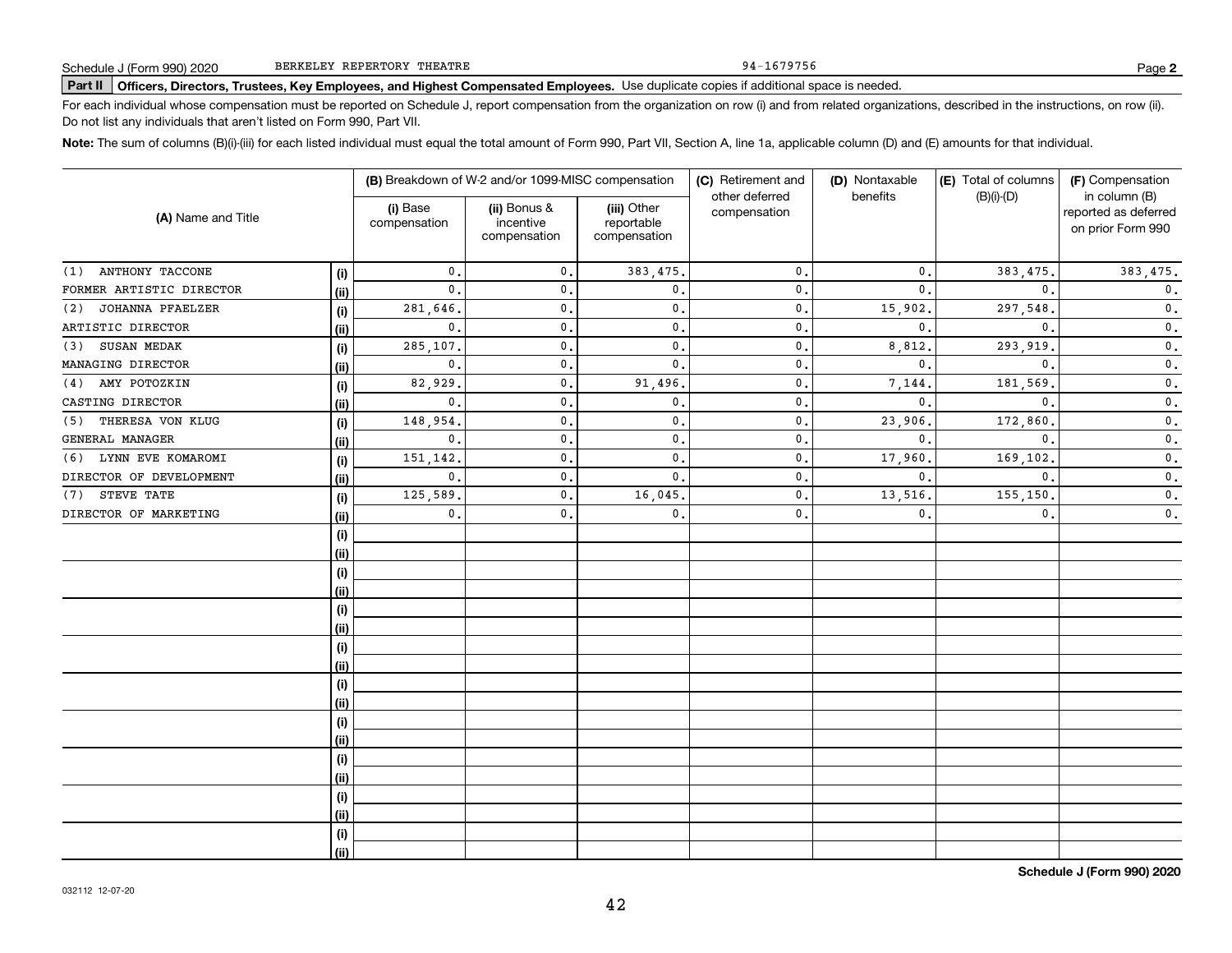Page 3

#### **Part III Supplemental Information**

Schedule J (Form 990) 2020 BERKELEY REPERTORY THEATRE<br>Part III Supplemental Information<br>Provide the information, explanation, or descriptions required for Part I, lines 1a, 1b, 3, 4a, 4b, 4c, 5a, 5b, 6a, 6b, 7, and 8, and

PART I, LINES 4A-B:

AMY POTOZKIN, CASTING DIRECTOR, RECEIVED SEVERANCE PAY OF \$91,496.

OF THE \$383,475 THAT ANTHONY TACCONE, FORMER ARTISTIC DIRECTOR, RECEIVED IN

DEFERRED COMPENSATION, \$279,532 WAS FOR HIS 457(F) PLAN.

**Schedule J (Form 990) 2020**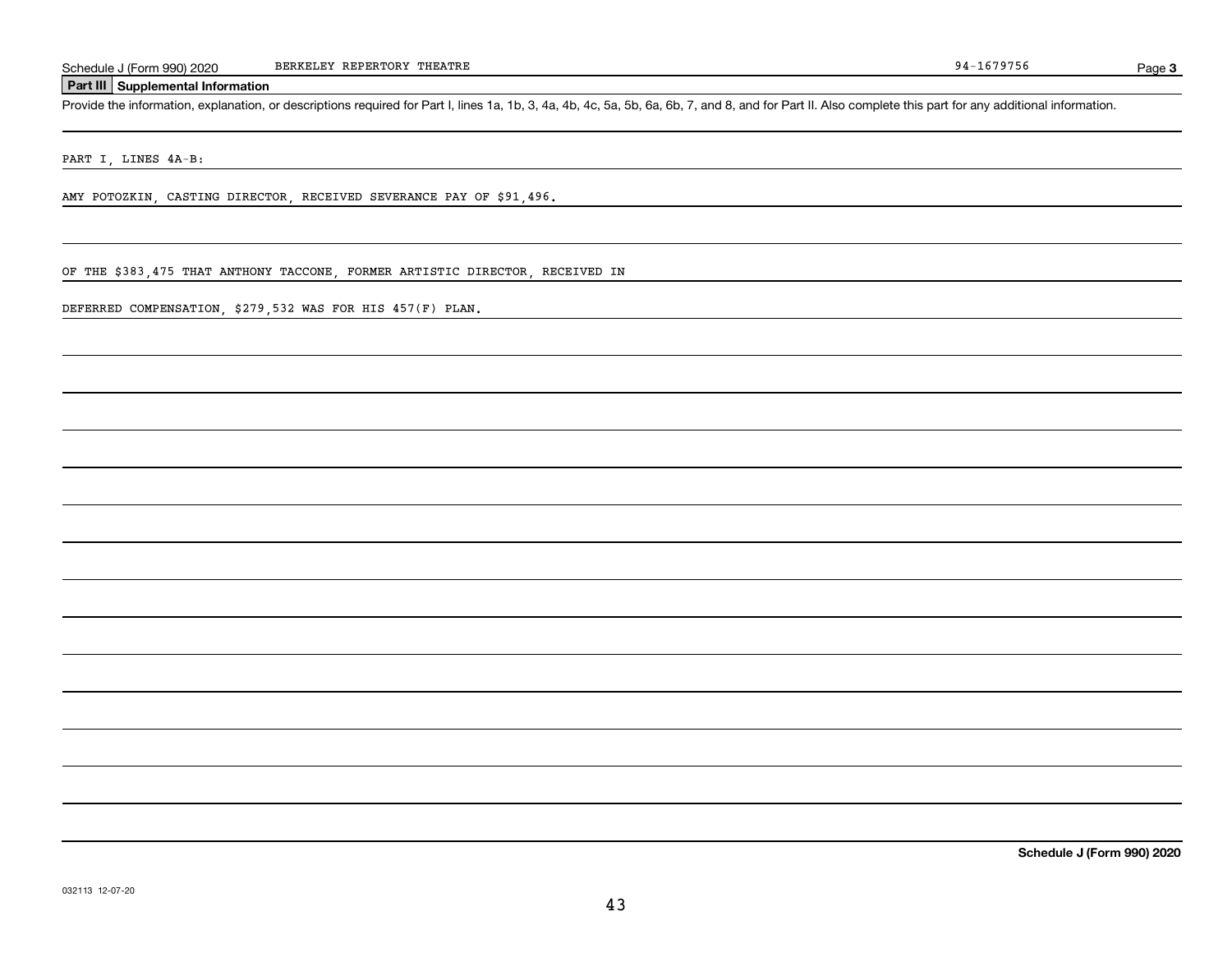| JUNLDULL N<br>(Form 990) | Department of the Treasury<br>Internal Revenue Service |                                                                                                                                                                                                                                | Complete if the organization answered "Yes" on Form 990, Part IV, line 24a. Provide descriptions,<br>Attach to Form 990. Go to www.irs.gov/Form990 for instructions and the latest information. |                 | explanations, and any additional information in Part VI. |                 |     |                      |                            |            |    |                                                     | Inspection | 2020<br><b>Open to Public</b> |   |
|--------------------------|--------------------------------------------------------|--------------------------------------------------------------------------------------------------------------------------------------------------------------------------------------------------------------------------------|-------------------------------------------------------------------------------------------------------------------------------------------------------------------------------------------------|-----------------|----------------------------------------------------------|-----------------|-----|----------------------|----------------------------|------------|----|-----------------------------------------------------|------------|-------------------------------|---|
|                          | Name of the organization                               | BERKELEY REPERTORY THEATRE                                                                                                                                                                                                     |                                                                                                                                                                                                 |                 |                                                          |                 |     |                      |                            |            |    | <b>Employer identification number</b><br>94-1679756 |            |                               |   |
| Part I                   | <b>Bond Issues</b>                                     |                                                                                                                                                                                                                                |                                                                                                                                                                                                 |                 |                                                          |                 |     |                      |                            |            |    |                                                     |            |                               |   |
|                          |                                                        | (a) Issuer name                                                                                                                                                                                                                | (b) Issuer EIN                                                                                                                                                                                  | $(c)$ CUSIP $#$ | (d) Date issued                                          | (e) Issue price |     |                      | (f) Description of purpose |            |    | $(g)$ Defeased $(h)$ On behalf<br>of issuer         |            | (i) Pooled<br>financing       |   |
|                          |                                                        |                                                                                                                                                                                                                                |                                                                                                                                                                                                 |                 |                                                          |                 |     |                      |                            | <b>Yes</b> | No | <b>Yes</b>                                          | No         | Yes No                        |   |
|                          |                                                        | CALIFORNIA ENTERPRISE DEVELOPMENT                                                                                                                                                                                              |                                                                                                                                                                                                 |                 |                                                          |                 |     | CONSTRUCTION/CAPITAL |                            |            |    |                                                     |            |                               |   |
|                          | A AUTHORITY                                            |                                                                                                                                                                                                                                | 35-2273601                                                                                                                                                                                      | <b>NONE</b>     | 03/22/19                                                 |                 |     | 32.910.239. PROJECTS |                            |            | X  |                                                     | x          |                               | x |
|                          |                                                        |                                                                                                                                                                                                                                |                                                                                                                                                                                                 |                 |                                                          |                 |     |                      |                            |            |    |                                                     |            |                               |   |
| В                        |                                                        |                                                                                                                                                                                                                                |                                                                                                                                                                                                 |                 |                                                          |                 |     |                      |                            |            |    |                                                     |            |                               |   |
|                          |                                                        |                                                                                                                                                                                                                                |                                                                                                                                                                                                 |                 |                                                          |                 |     |                      |                            |            |    |                                                     |            |                               |   |
| C                        |                                                        |                                                                                                                                                                                                                                |                                                                                                                                                                                                 |                 |                                                          |                 |     |                      |                            |            |    |                                                     |            |                               |   |
| D                        |                                                        |                                                                                                                                                                                                                                |                                                                                                                                                                                                 |                 |                                                          |                 |     |                      |                            |            |    |                                                     |            |                               |   |
| Part II                  | <b>Proceeds</b>                                        |                                                                                                                                                                                                                                |                                                                                                                                                                                                 |                 |                                                          |                 |     |                      |                            |            |    |                                                     |            |                               |   |
|                          |                                                        |                                                                                                                                                                                                                                |                                                                                                                                                                                                 |                 | A                                                        |                 |     | B                    | C                          |            |    |                                                     | D          |                               |   |
|                          | Amount of bonds retired                                |                                                                                                                                                                                                                                |                                                                                                                                                                                                 |                 |                                                          | 262,382.        |     |                      |                            |            |    |                                                     |            |                               |   |
| 2                        |                                                        |                                                                                                                                                                                                                                |                                                                                                                                                                                                 |                 |                                                          |                 |     |                      |                            |            |    |                                                     |            |                               |   |
| 3                        | Total proceeds of issue                                |                                                                                                                                                                                                                                |                                                                                                                                                                                                 |                 |                                                          | 33,683,991.     |     |                      |                            |            |    |                                                     |            |                               |   |
| 4                        |                                                        | Gross proceeds in reserve funds                                                                                                                                                                                                |                                                                                                                                                                                                 |                 |                                                          |                 |     |                      |                            |            |    |                                                     |            |                               |   |
| 5                        |                                                        |                                                                                                                                                                                                                                |                                                                                                                                                                                                 |                 |                                                          | 326.749.        |     |                      |                            |            |    |                                                     |            |                               |   |
| 6                        | Proceeds in refunding escrows                          |                                                                                                                                                                                                                                |                                                                                                                                                                                                 |                 |                                                          |                 |     |                      |                            |            |    |                                                     |            |                               |   |
| 7                        | Issuance costs from proceeds                           |                                                                                                                                                                                                                                |                                                                                                                                                                                                 |                 |                                                          | 481,627.        |     |                      |                            |            |    |                                                     |            |                               |   |
| 8                        |                                                        |                                                                                                                                                                                                                                |                                                                                                                                                                                                 |                 |                                                          |                 |     |                      |                            |            |    |                                                     |            |                               |   |
| 9                        |                                                        |                                                                                                                                                                                                                                |                                                                                                                                                                                                 |                 |                                                          |                 |     |                      |                            |            |    |                                                     |            |                               |   |
| 10                       |                                                        |                                                                                                                                                                                                                                |                                                                                                                                                                                                 |                 |                                                          |                 |     |                      |                            |            |    |                                                     |            |                               |   |
| 11                       | Other spent proceeds                                   |                                                                                                                                                                                                                                |                                                                                                                                                                                                 |                 |                                                          | 5,520,896.      |     |                      |                            |            |    |                                                     |            |                               |   |
| 12                       | Other unspent proceeds                                 |                                                                                                                                                                                                                                |                                                                                                                                                                                                 |                 |                                                          | 26,907,716.     |     |                      |                            |            |    |                                                     |            |                               |   |
| 13                       |                                                        | Year of substantial completion [11] [12] March 2014 of Substantial Completion [11] [12] March 2014 of Substantial Completion [12] March 2014 of Substantial Completion [12] March 2014 of Substantial Completion [12] March 20 |                                                                                                                                                                                                 |                 |                                                          | 2021            |     |                      |                            |            |    |                                                     |            |                               |   |
|                          |                                                        |                                                                                                                                                                                                                                |                                                                                                                                                                                                 |                 | Yes                                                      | No              | Yes | No                   | Yes                        | No         |    | Yes                                                 |            | No                            |   |
| 14                       |                                                        | Were the bonds issued as part of a refunding issue of tax-exempt bonds (or,                                                                                                                                                    |                                                                                                                                                                                                 |                 |                                                          |                 |     |                      |                            |            |    |                                                     |            |                               |   |
|                          |                                                        |                                                                                                                                                                                                                                |                                                                                                                                                                                                 |                 |                                                          | x               |     |                      |                            |            |    |                                                     |            |                               |   |
| 15                       |                                                        | Were the bonds issued as part of a refunding issue of taxable bonds (or, if                                                                                                                                                    |                                                                                                                                                                                                 |                 |                                                          |                 |     |                      |                            |            |    |                                                     |            |                               |   |
|                          |                                                        |                                                                                                                                                                                                                                |                                                                                                                                                                                                 |                 |                                                          | х               |     |                      |                            |            |    |                                                     |            |                               |   |
| 16                       |                                                        | Has the final allocation of proceeds been made?                                                                                                                                                                                |                                                                                                                                                                                                 |                 | x                                                        |                 |     |                      |                            |            |    |                                                     |            |                               |   |
| 17                       |                                                        | Does the organization maintain adequate books and records to support the                                                                                                                                                       |                                                                                                                                                                                                 |                 |                                                          |                 |     |                      |                            |            |    |                                                     |            |                               |   |
|                          | final allocation of proceeds?                          |                                                                                                                                                                                                                                |                                                                                                                                                                                                 |                 | x                                                        |                 |     |                      |                            |            |    |                                                     |            |                               |   |

**Supplemental Information on Tax-Exempt Bonds**

**For Paperwork Reduction Act Notice, see the Instructions for Form 990. Schedule K (Form 990) 2020** LHA

OMB No. 1545-0047

**SCHEDULE K**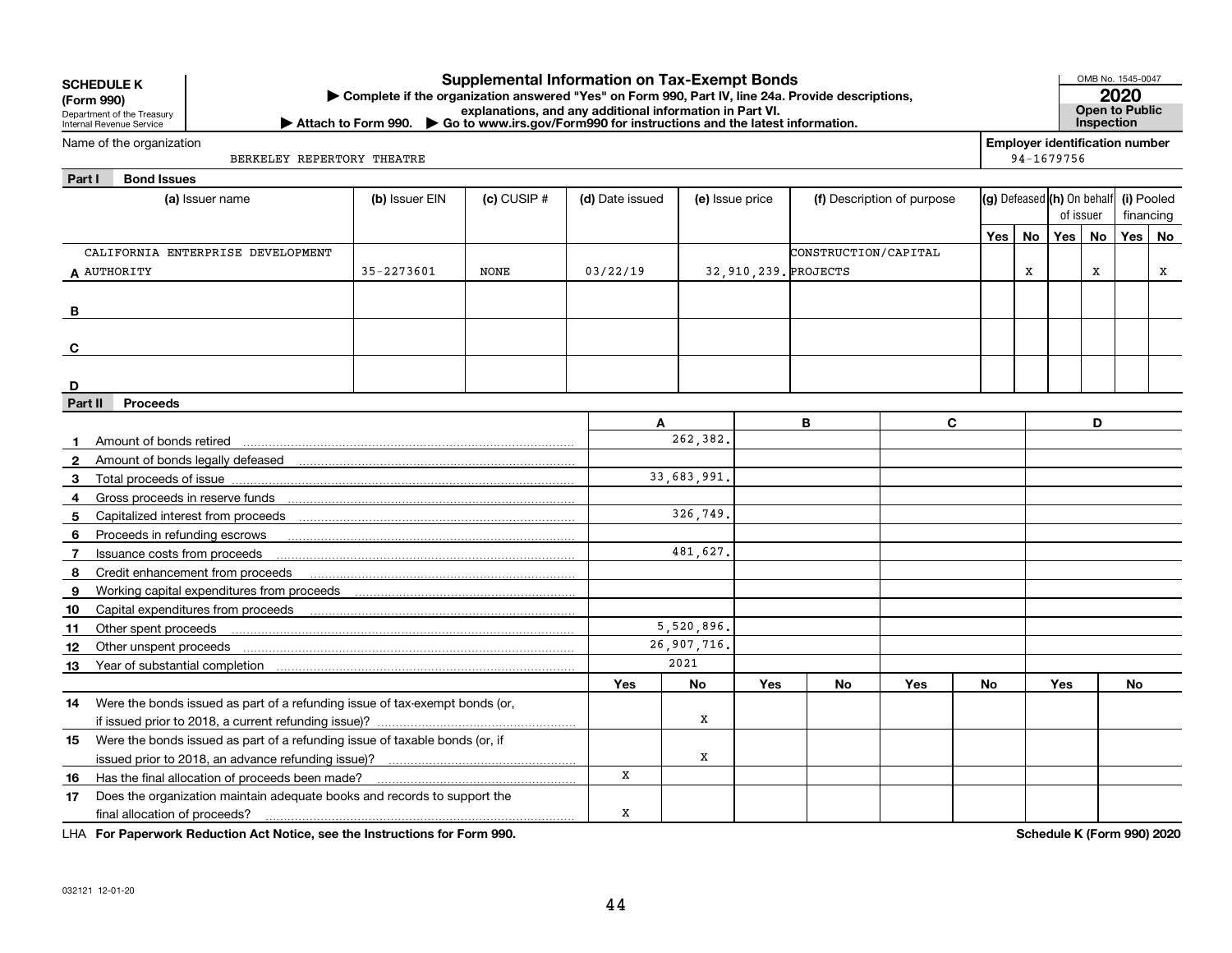#### Schedule K (Form 990) 2020 BERKELEY REPERTORY THEATRE

|  | 94-1679756 |  |  |  |  |
|--|------------|--|--|--|--|
|  |            |  |  |  |  |

**2**

|                | Part III Private Business Use                                                                                                                                                                                                 |             |             |            |           |            |           |            |    |
|----------------|-------------------------------------------------------------------------------------------------------------------------------------------------------------------------------------------------------------------------------|-------------|-------------|------------|-----------|------------|-----------|------------|----|
|                |                                                                                                                                                                                                                               |             |             | B          |           |            | C         |            | D  |
| 1.             | Was the organization a partner in a partnership, or a member of an LLC,                                                                                                                                                       | <b>Yes</b>  | <b>No</b>   | Yes        | <b>No</b> | <b>Yes</b> | <b>No</b> | Yes        | No |
|                | which owned property financed by tax-exempt bonds?                                                                                                                                                                            |             | X           |            |           |            |           |            |    |
|                | 2 Are there any lease arrangements that may result in private business use of                                                                                                                                                 |             |             |            |           |            |           |            |    |
|                | bond-financed property?                                                                                                                                                                                                       |             | $\mathbf x$ |            |           |            |           |            |    |
|                | 3a Are there any management or service contracts that may result in private                                                                                                                                                   |             |             |            |           |            |           |            |    |
|                |                                                                                                                                                                                                                               |             | x           |            |           |            |           |            |    |
|                | <b>b</b> If "Yes" to line 3a, does the organization routinely engage bond counsel or other outside                                                                                                                            |             |             |            |           |            |           |            |    |
|                | counsel to review any management or service contracts relating to the financed property?                                                                                                                                      |             |             |            |           |            |           |            |    |
|                | c Are there any research agreements that may result in private business use of                                                                                                                                                |             |             |            |           |            |           |            |    |
|                |                                                                                                                                                                                                                               |             | X           |            |           |            |           |            |    |
|                | d If "Yes" to line 3c, does the organization routinely engage bond counsel or other                                                                                                                                           |             |             |            |           |            |           |            |    |
|                | outside counsel to review any research agreements relating to the financed property?                                                                                                                                          |             |             |            |           |            |           |            |    |
| 4              | Enter the percentage of financed property used in a private business use by entities                                                                                                                                          |             |             |            |           |            |           |            |    |
|                | other than a section 501(c)(3) organization or a state or local government<br>▶                                                                                                                                               |             | %           |            | %         |            | %         |            | %  |
|                | 5 Enter the percentage of financed property used in a private business use as a                                                                                                                                               |             |             |            |           |            |           |            |    |
|                | result of unrelated trade or business activity carried on by your organization,                                                                                                                                               |             |             |            |           |            |           |            |    |
|                | another section 501(c)(3) organization, or a state or local government manu-manu-<br>▶                                                                                                                                        |             | %           |            | %         |            | %         |            | %  |
| 6              | Total of lines 4 and 5 [11, 2010] Total of lines 4 and 5 [11, 2010] Total of lines 4 and 5 [11, 2010] Total and Total and Total and Total and Total and Total and Total and Total and Total and Total and Total and Total and |             | %           |            | %<br>%    |            |           |            | %  |
| $\overline{7}$ |                                                                                                                                                                                                                               |             | X           |            |           |            |           |            |    |
|                | 8a Has there been a sale or disposition of any of the bond-financed property to a non-                                                                                                                                        |             |             |            |           |            |           |            |    |
|                | governmental person other than a 501(c)(3) organization since the bonds were issued?                                                                                                                                          |             | X           |            |           |            |           |            |    |
|                | <b>b</b> If "Yes" to line 8a, enter the percentage of bond-financed property sold or                                                                                                                                          |             |             |            |           |            |           |            |    |
|                | disposed of                                                                                                                                                                                                                   |             | %           |            | %         |            | %         |            |    |
|                | c If "Yes" to line 8a, was any remedial action taken pursuant to Regulations                                                                                                                                                  |             |             |            |           |            |           |            |    |
|                |                                                                                                                                                                                                                               |             |             |            |           |            |           |            |    |
|                | 9 Has the organization established written procedures to ensure that all                                                                                                                                                      |             |             |            |           |            |           |            |    |
|                | nonqualified bonds of the issue are remediated in accordance with the                                                                                                                                                         |             |             |            |           |            |           |            |    |
|                |                                                                                                                                                                                                                               |             | x           |            |           |            |           |            |    |
|                | Part IV Arbitrage                                                                                                                                                                                                             |             |             |            |           |            |           |            |    |
|                |                                                                                                                                                                                                                               |             | A           | B          |           |            | C         |            | D  |
| 1.             | Has the issuer filed Form 8038-T, Arbitrage Rebate, Yield Reduction and                                                                                                                                                       | <b>Yes</b>  | No          | <b>Yes</b> | <b>No</b> | <b>Yes</b> | No        | <b>Yes</b> | No |
|                | Penalty in Lieu of Arbitrage Rebate?                                                                                                                                                                                          |             | X           |            |           |            |           |            |    |
|                | 2 If "No" to line 1, did the following apply?                                                                                                                                                                                 |             |             |            |           |            |           |            |    |
|                |                                                                                                                                                                                                                               | $\mathbf x$ |             |            |           |            |           |            |    |
|                |                                                                                                                                                                                                                               |             | $\mathbf X$ |            |           |            |           |            |    |
|                | c No rebate due?                                                                                                                                                                                                              |             | x           |            |           |            |           |            |    |
|                | If "Yes" to line 2c, provide in Part VI the date the rebate computation was                                                                                                                                                   |             |             |            |           |            |           |            |    |
|                | performed                                                                                                                                                                                                                     |             |             |            |           |            |           |            |    |
| 3              | Is the bond issue a variable rate issue?                                                                                                                                                                                      |             | x           |            |           |            |           |            |    |
|                |                                                                                                                                                                                                                               |             |             |            |           |            |           |            |    |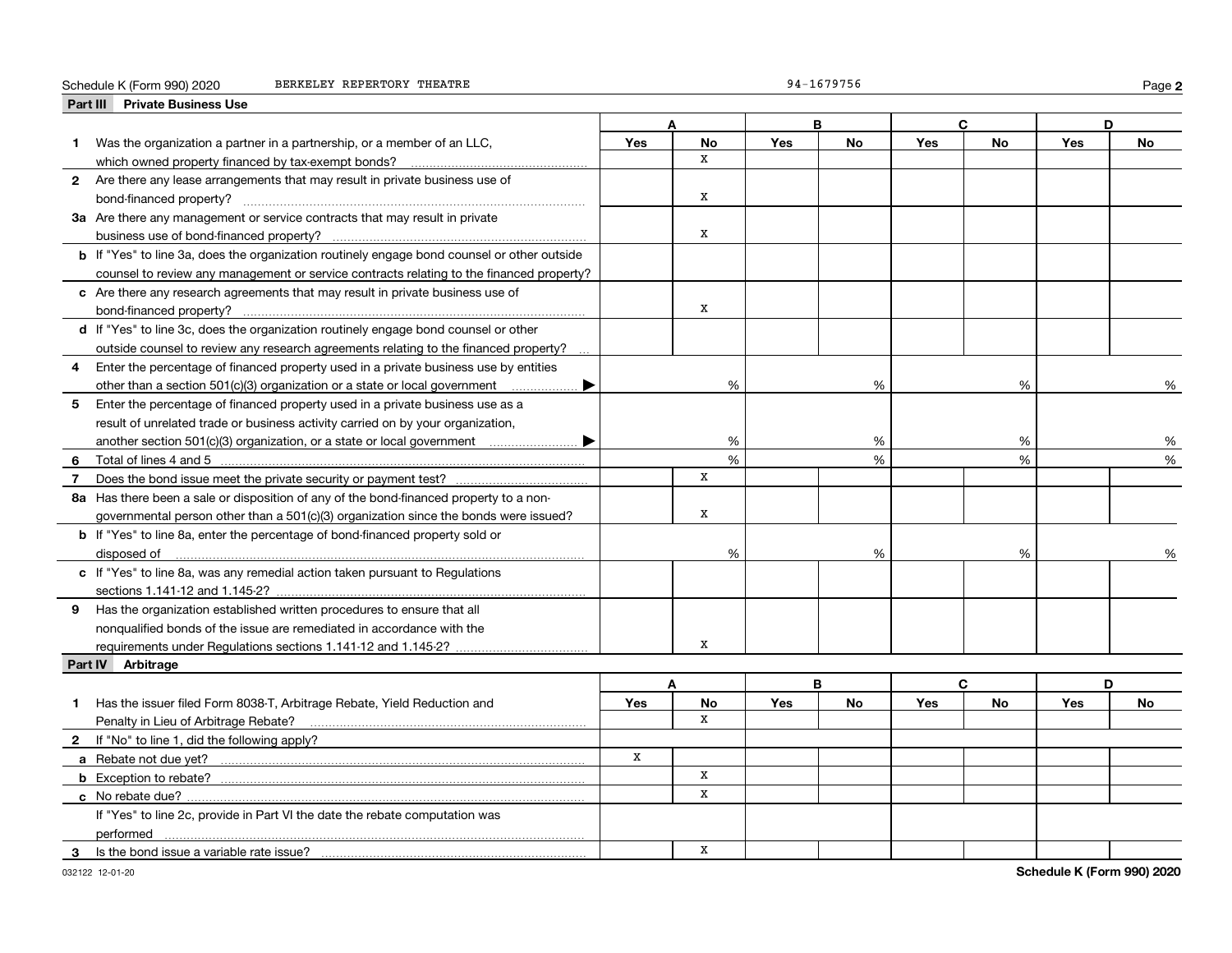#### Schedule K (Form 990) 2020 BERKELEY REPERTORY THEATRE 94-1679756 Page

| Part IV Arbitrage (continued)                                                                                                |     |           |            |           |            |           |     |           |
|------------------------------------------------------------------------------------------------------------------------------|-----|-----------|------------|-----------|------------|-----------|-----|-----------|
|                                                                                                                              |     | Δ         | B          |           |            | C         | D.  |           |
| 4a Has the organization or the governmental issuer entered into a qualified                                                  | Yes | <b>No</b> | Yes        | No        | <b>Yes</b> | <b>No</b> | Yes | No        |
|                                                                                                                              |     | X         |            |           |            |           |     |           |
|                                                                                                                              |     |           |            |           |            |           |     |           |
|                                                                                                                              |     |           |            |           |            |           |     |           |
|                                                                                                                              |     |           |            |           |            |           |     |           |
|                                                                                                                              |     |           |            |           |            |           |     |           |
| 5a Were gross proceeds invested in a quaranteed investment contract (GIC)?                                                   |     | X         |            |           |            |           |     |           |
|                                                                                                                              |     |           |            |           |            |           |     |           |
|                                                                                                                              |     |           |            |           |            |           |     |           |
| d Was the regulatory safe harbor for establishing the fair market value of the GIC satisfied?                                |     |           |            |           |            |           |     |           |
| 6 Were any gross proceeds invested beyond an available temporary period?                                                     |     | x         |            |           |            |           |     |           |
| Has the organization established written procedures to monitor the<br>7 <sup>7</sup>                                         |     |           |            |           |            |           |     |           |
| requirements of section 148?                                                                                                 |     | x         |            |           |            |           |     |           |
| <b>Procedures To Undertake Corrective Action</b><br>Part V                                                                   |     |           |            |           |            |           |     |           |
|                                                                                                                              |     | A         |            | B         |            | C.        | D   |           |
| Has the organization established written procedures to ensure that violations                                                | Yes | <b>No</b> | <b>Yes</b> | <b>No</b> | Yes        | <b>No</b> | Yes | <b>No</b> |
| of federal tax requirements are timely identified and corrected through the                                                  |     |           |            |           |            |           |     |           |
| voluntary closing agreement program if self-remediation isn't available under                                                |     |           |            |           |            |           |     |           |
|                                                                                                                              |     | x         |            |           |            |           |     |           |
| Part VI Supplemental Information. Provide additional information for responses to questions on Schedule K. See instructions. |     |           |            |           |            |           |     |           |
| SCHEDULE K, PART II, LINE 3:                                                                                                 |     |           |            |           |            |           |     |           |
| TOTAL PROCEEDS OF ISSUE INCLUDES \$773,752 OF CUMULATIVE INTEREST EARNED                                                     |     |           |            |           |            |           |     |           |
| ON PROCEEDS HELD IN AN INTEREST-BEARING ACCOUNT.                                                                             |     |           |            |           |            |           |     |           |
|                                                                                                                              |     |           |            |           |            |           |     |           |
|                                                                                                                              |     |           |            |           |            |           |     |           |
|                                                                                                                              |     |           |            |           |            |           |     |           |
|                                                                                                                              |     |           |            |           |            |           |     |           |
|                                                                                                                              |     |           |            |           |            |           |     |           |
|                                                                                                                              |     |           |            |           |            |           |     |           |
|                                                                                                                              |     |           |            |           |            |           |     |           |
|                                                                                                                              |     |           |            |           |            |           |     |           |
|                                                                                                                              |     |           |            |           |            |           |     |           |
|                                                                                                                              |     |           |            |           |            |           |     |           |
|                                                                                                                              |     |           |            |           |            |           |     |           |
|                                                                                                                              |     |           |            |           |            |           |     |           |

**3**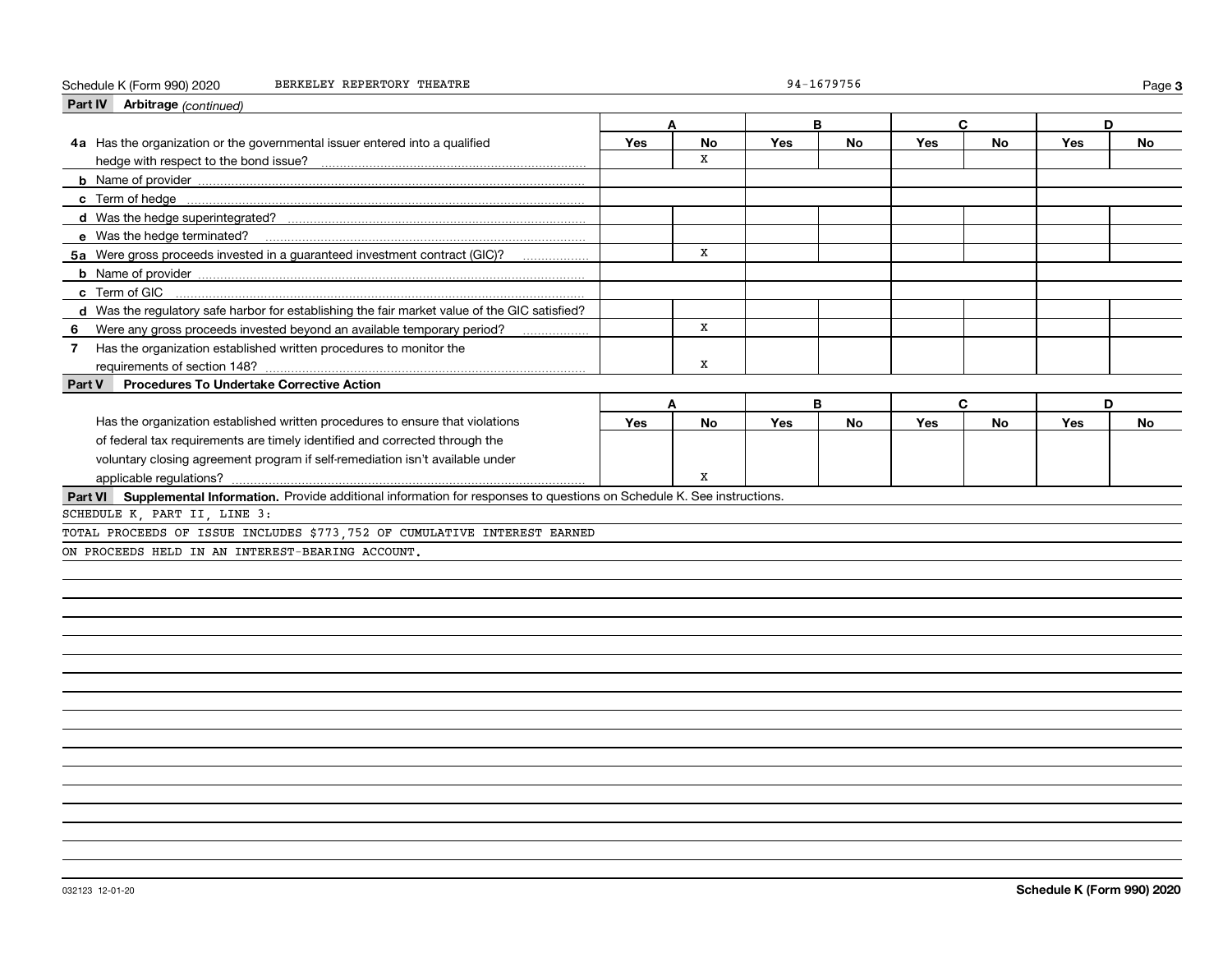## **SCHEDULE M (Form 990)**

# **Noncash Contributions**

OMB No. 1545-0047

Department of the Treasury Internal Revenue Service

**Complete if the organizations answered "Yes" on Form 990, Part IV, lines 29 or 30.** <sup>J</sup>**2020 Attach to Form 990.** J

**Open to Public Inspection**

| Internal Revenue Service | Go to www.irs.gov/Form990 for instructions and the latest information. |
|--------------------------|------------------------------------------------------------------------|
| Name of the organization |                                                                        |

 $\blacksquare$ 

**Employer identification number** 94-1679756

| BERKELEY REPERTORY THEATRE |  |
|----------------------------|--|
|                            |  |
|                            |  |

| Part I | <b>Types of Property</b>                                                                                                       |            |                               |                                                |                              |     |     |    |
|--------|--------------------------------------------------------------------------------------------------------------------------------|------------|-------------------------------|------------------------------------------------|------------------------------|-----|-----|----|
|        |                                                                                                                                | (a)        | (b)                           | (c)                                            | (d)                          |     |     |    |
|        |                                                                                                                                | Check if   | Number of<br>contributions or | Noncash contribution<br>amounts reported on    | Method of determining        |     |     |    |
|        |                                                                                                                                | applicable |                               | items contributed Form 990, Part VIII, line 1g | noncash contribution amounts |     |     |    |
| 1      |                                                                                                                                | x          | 1                             | 3.000.FMV                                      |                              |     |     |    |
| 2      | Art - Historical treasures                                                                                                     |            |                               |                                                |                              |     |     |    |
| з      | Art - Fractional interests                                                                                                     |            |                               |                                                |                              |     |     |    |
| 4      | Books and publications                                                                                                         |            |                               |                                                |                              |     |     |    |
| 5      | Clothing and household goods                                                                                                   | X          |                               | 28,560.FMV                                     |                              |     |     |    |
| 6      |                                                                                                                                |            |                               |                                                |                              |     |     |    |
| 7      |                                                                                                                                |            |                               |                                                |                              |     |     |    |
|        |                                                                                                                                |            |                               |                                                |                              |     |     |    |
| 8      | Intellectual property                                                                                                          | X          | 10                            | 271,934.FMV                                    |                              |     |     |    |
| 9      | Securities - Publicly traded                                                                                                   |            |                               |                                                |                              |     |     |    |
| 10     | Securities - Closely held stock                                                                                                |            |                               |                                                |                              |     |     |    |
| 11     | Securities - Partnership, LLC, or                                                                                              |            |                               |                                                |                              |     |     |    |
|        | trust interests                                                                                                                |            |                               |                                                |                              |     |     |    |
| 12     | Securities - Miscellaneous                                                                                                     |            |                               |                                                |                              |     |     |    |
| 13     | Qualified conservation contribution -                                                                                          |            |                               |                                                |                              |     |     |    |
|        | Historic structures                                                                                                            |            |                               |                                                |                              |     |     |    |
| 14     | Qualified conservation contribution - Other                                                                                    |            |                               |                                                |                              |     |     |    |
| 15     | Real estate - Residential                                                                                                      |            |                               |                                                |                              |     |     |    |
| 16     | Real estate - Commercial                                                                                                       |            |                               |                                                |                              |     |     |    |
| 17     |                                                                                                                                |            |                               |                                                |                              |     |     |    |
| 18     |                                                                                                                                |            |                               |                                                |                              |     |     |    |
| 19     |                                                                                                                                | X          | 3                             | 7,707.FMV                                      |                              |     |     |    |
| 20     | Drugs and medical supplies                                                                                                     |            |                               |                                                |                              |     |     |    |
| 21     | Taxidermy                                                                                                                      |            |                               |                                                |                              |     |     |    |
| 22     |                                                                                                                                |            |                               |                                                |                              |     |     |    |
| 23     |                                                                                                                                |            |                               |                                                |                              |     |     |    |
| 24     | Archeological artifacts                                                                                                        |            |                               |                                                |                              |     |     |    |
| 25     | ( SOUND SPEAKER<br>Other $\blacktriangleright$                                                                                 | X          | 1                             | 10,000.FMV                                     |                              |     |     |    |
| 26     | Other<br>$\begin{array}{c c} \hline \hline \end{array}$                                                                        |            |                               |                                                |                              |     |     |    |
| 27     | Other                                                                                                                          |            |                               |                                                |                              |     |     |    |
| 28     | Other                                                                                                                          |            |                               |                                                |                              |     |     |    |
| 29     | Number of Forms 8283 received by the organization during the tax year for contributions                                        |            |                               |                                                |                              |     |     |    |
|        | for which the organization completed Form 8283, Part V, Donee Acknowledgement                                                  |            |                               | 29                                             |                              |     | 0   |    |
|        |                                                                                                                                |            |                               |                                                |                              |     |     |    |
|        |                                                                                                                                |            |                               |                                                |                              |     | Yes | No |
|        | 30a During the year, did the organization receive by contribution any property reported in Part I, lines 1 through 28, that it |            |                               |                                                |                              |     |     |    |
|        | must hold for at least three years from the date of the initial contribution, and which isn't required to be used for          |            |                               |                                                |                              |     |     | х  |
|        | exempt purposes for the entire holding period?                                                                                 |            |                               |                                                |                              | 30a |     |    |
|        | <b>b</b> If "Yes," describe the arrangement in Part II.                                                                        |            |                               |                                                |                              |     |     |    |
| 31     | Does the organization have a gift acceptance policy that requires the review of any nonstandard contributions?                 |            |                               |                                                | 31                           | X   |     |    |
|        | 32a Does the organization hire or use third parties or related organizations to solicit, process, or sell noncash              |            |                               |                                                |                              |     |     |    |
|        | contributions?                                                                                                                 |            |                               |                                                |                              | 32a | x   |    |
|        | <b>b</b> If "Yes," describe in Part II.                                                                                        |            |                               |                                                |                              |     |     |    |
| 33     | If the organization didn't report an amount in column (c) for a type of property for which column (a) is checked,              |            |                               |                                                |                              |     |     |    |
|        | describe in Part II.                                                                                                           |            |                               |                                                |                              |     |     |    |
| I HA   | For Paperwork Reduction Act Notice, see the Instructions for Form 990.                                                         |            |                               |                                                | Schedule M (Form 990) 2020   |     |     |    |

**For Paperwork Reduction Act Notice, see the Instructions for Form 990. Schedule M (Form 990) 2020**

032141 11-23-20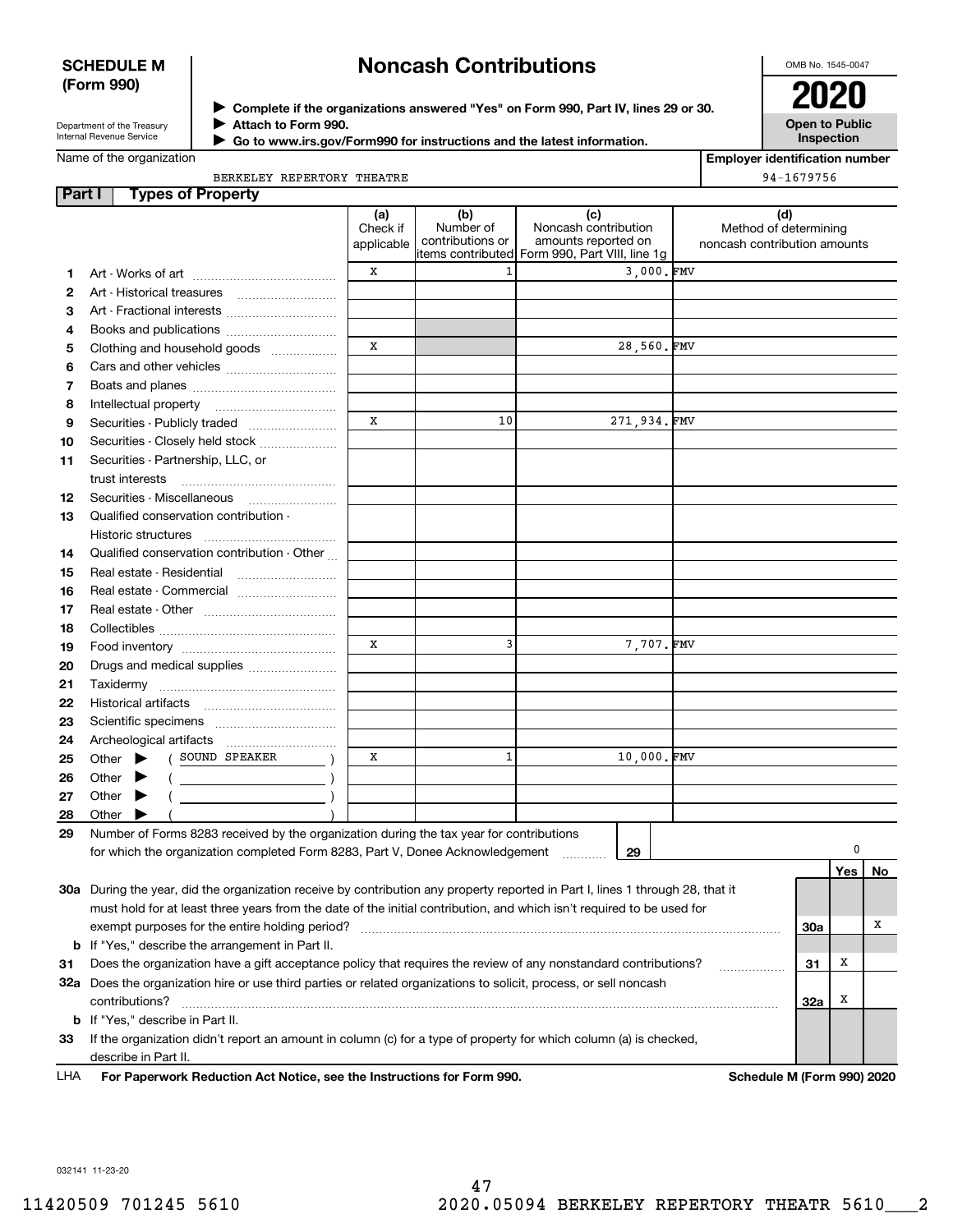| Schedule | M (Form 990) 2020 | REPERTORY<br>BERKELEY | THEATRE | $\epsilon$ - $\epsilon$ - $\epsilon$<br>ч л.<br>756<br>ິດ. | Page |  |
|----------|-------------------|-----------------------|---------|------------------------------------------------------------|------|--|
|----------|-------------------|-----------------------|---------|------------------------------------------------------------|------|--|

Part II | Supplemental Information. Provide the information required by Part I, lines 30b, 32b, and 33, and whether the organization is reporting in Part I, column (b), the number of contributions, the number of items received, or a combination of both. Also complete this part for any additional information.

SCHEDULE M, PART I, COLUMN (B):

THIS NUMBER REPRESENTS THE NUMBER OF CONTRIBUTIONS, NOT THE NUMBER OF

ITEMS CONTRIBUTED.

SCHEDULE M, LINE 32B:

CARS DONATED TO BERKELEY REPERTORY THEATRE ARE SOLD BY CHARITABLE AUTO

RESOURCES, INC. FOR A FEE. NET PROCEEDS ARE RECEIVED BY BERKELEY

REPERTORY THEATRE.

**Schedule M (Form 990) 2020**

032142 11-23-20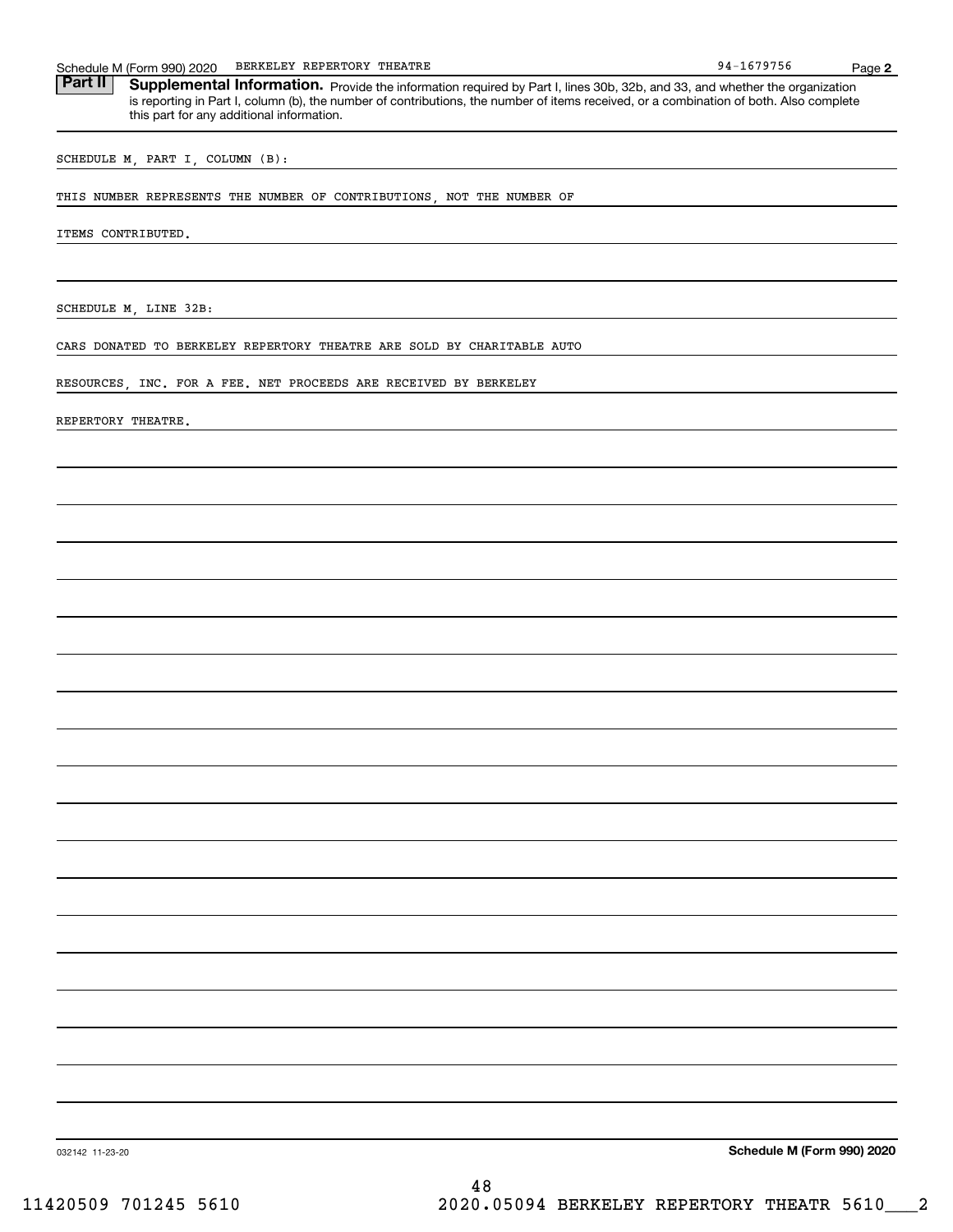**(Form 990 or 990-EZ)**

Department of the Treasury Internal Revenue Service Name of the organization

## **SCHEDULE O Supplemental Information to Form 990 or 990-EZ**

**Complete to provide information for responses to specific questions on Form 990 or 990-EZ or to provide any additional information. | Attach to Form 990 or 990-EZ. | Go to www.irs.gov/Form990 for the latest information.**



**Employer identification number**

# BERKELEY REPERTORY THEATRE **1998** CHARGE 1994-1679756

FORM 990, PART III, LINE 4A, PROGRAM SERVICE ACCOMPLISHMENTS:

THEATRE PROGRAMMING, AND WE SERVED NEARLY 100 ARTISTS THROUGH

COMMISSIONS, A HYBRID SUMMER RESIDENCY LAB, AND OPPORTUNITIES FOR

EMPLOYMENT.

IN 2020/21, BERKELEY REP OFFERED AUDIENCES A SUITE OF ONLINE ARTS

EXPERIENCES DUBBED REP ON-AIR THAT INCLUDED A COMBINATION OF ON-DEMAND

ORIGINAL AUDIO AND VIDEO WORKS PRODUCED IN-HOUSE BY BERKELEY REP;

WHAT'S IN A PLAY? A BOOK GROUP FOR PLAYS OFFERED VIA ZOOM: AS WELL AS

STREAMED VIDEO PERFORMANCES FROM SOME OF THE THEATRE'S LONGTIME

COLLABORATORS. OUR GOALS WITH THESE PROGRAMS WERE TO PROVIDE AUDIENCES

WITH OPPORTUNITIES TO ENGAGE WITH ART FROM HOME AND BRIDGE THE

ISOLATION OF SHELTERING IN PLACE, AND TO SUPPLEMENT INCOME FOR ARTISTS,

THE VAST MAJORITY OF WHOM LOST SOME IF NOT ALL OF THEIR INCOME DURING

THE PANDEMIC.

IN FALL 2020, WE WERE THRILLED TO PRODUCE A NEW AUDIO VERSION OF TONY

TACCONE AND BENNET S. COHEN'S ADAPTATION OF THE SINCLAIR LEWIS NOVEL IT

CAN'T HAPPEN HERE, WHICH APPEARED AS A STAGE PRODUCTION IN OUR 2016/17

SEASON. IT CAN'T HAPPEN HERE WAS THE FIRST VIRTUAL SHOW BERKELEY REP

DEVELOPED IN-HOUSE AFTER THE COVID-19 SHELTER-IN-PLACE ORDER WENT INTO

EFFECT IN MARCH 2020. RELEASED TO COINCIDE WITH THE 2020 PRESIDENTIAL

ELECTION, THE FREE-TO-STREAM RADIO PLAY WAS BOTH AN OPPORTUNITY TO

BRING AN IMPORTANT STORY TO AUDIENCES AND A MEANS TO ENCOURAGE DIALOGUE

AND MOTIVATE CITIZENS TO EXERCISE THEIR CIVIC DUTY AND VOTE. WE JOINED

WITH OVER 100 BROADCAST PARTNERS ACROSS THE UNITED STATES INCLUDING

THEATRES, UNIVERSITIES, COMMUNITY GROUPS, AND MORE TO SHARE OUR

PRODUCTION WITH THEIR CONSTITUENCIES AND OUR STUDY GUIDE WITH STUDENTS.

032211 11-20-20 LHA For Paperwork Reduction Act Notice, see the Instructions for Form 990 or 990-EZ. Schedule O (Form 990 or 990-EZ) 2020

49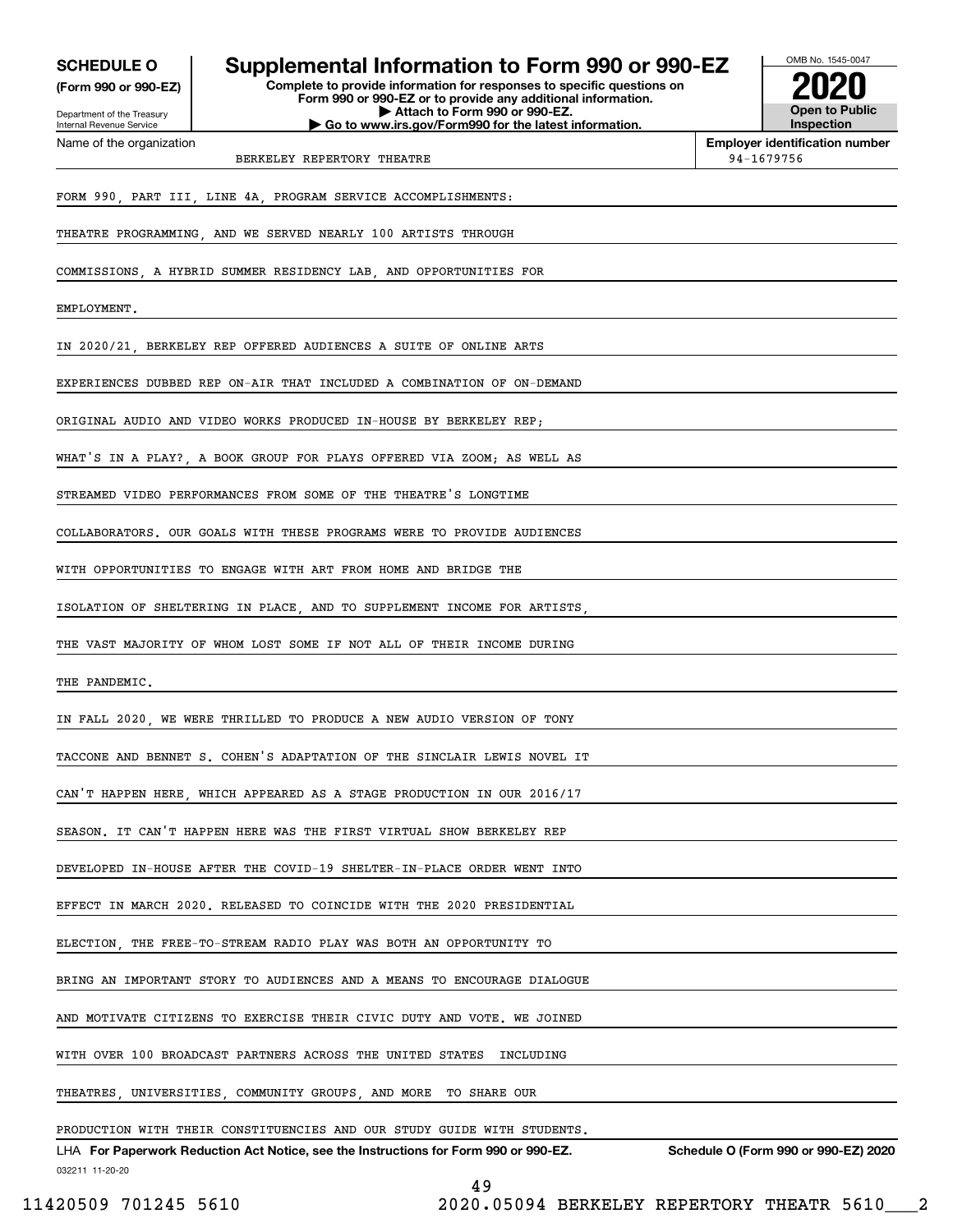| Schedule O (Form 990 or 990-EZ) 2020                                    | Page 2                                              |
|-------------------------------------------------------------------------|-----------------------------------------------------|
| Name of the organization<br>BERKELEY REPERTORY THEATRE                  | <b>Employer identification number</b><br>94-1679756 |
| IN THE FALL, REP ON-AIR ALSO FEATURED THE PRESENTATION OF STREAMED      |                                                     |
| PERFORMANCES FROM THREE BERKELEY REP FAVORITES: DIRECTOR EMMA RICE      |                                                     |
| SHARED HER SWEET AND WHIMSICAL ROMANTICS ANONYMOUS; SOLO PERFORMER      |                                                     |
| HERSHEY FELDER BROUGHT US GERSHWIN ALONE AND A PARIS LOVE STORY         |                                                     |
| FEATURING THE MUSIC OF CLAUDE DEBUSSY; AND FOR THE HOLIDAYS, DIRECTOR   |                                                     |
| MARY ZIMMERMAN'S WISTFUL THE STEADFAST TIN SOLDIER INDUCED POWERFUL     |                                                     |
| LONGING FOR THE RETURN TO LIVE THEATRE.                                 |                                                     |
| FOR OUR FIRST REP ON-AIR OFFERING OF 2021, PLACE/SETTINGS: BERKELEY, WE |                                                     |
| COMMISSIONED 10 WELL-KNOWN WRITERS WITH DEEP TIES TO BERKELEY TO WRITE  |                                                     |
| ABOUT A BERKELEY LOCATION MEANINGFUL OR MEMORABLE TO THEM. WE RELEASED  |                                                     |
| THE STORIES IN A WEEKLY PODCAST AND TICKETHOLDERS RECEIVED AN           |                                                     |
| ILLUSTRATED MAP THAT INVITED LOCAL LISTENERS TO SAFELY VENTURE OUT INTO |                                                     |
| THE CITY TO EXPERIENCE THE STORIES ON-LOCATION. PLACE/SETTINGS:         |                                                     |
| BERKELEY GARNERED OVER 11,000 LISTENS ACROSS ITS 10 EPISODES.           |                                                     |
| IN APRIL, WE LAUNCHED THE WAVES IN QUARANTINE, A SIX MOVEMENT VIDEO     |                                                     |
| EXPLORATION OF LISA PETERSON AND DAVID BUCKNAM'S MUSICAL ADAPTATION OF  |                                                     |
| VIRGINIA WOOLF'S THE WAVES. THE PIECE FEATURED A TALENTED CAST,         |                                                     |
| INCLUDING FOUR-TIME TONY AWARD NOMINEE RAL ESPARZA (WHO CO-CONCEIVED    |                                                     |
| THE PROJECT WITH LISA PETERSON). WITH THE (ONLINE) HELP OF BERKELEY     |                                                     |
| REP'S ARTISTIC AND PRODUCTION TEAMS, THE CAST FILMED AND RECORDED THEIR |                                                     |
| OWN FOOTAGE AND AUDIO FROM THEIR VARIOUS HOMES AND LOCALES. THE WAVES   |                                                     |
| IN QUARANTINE RECEIVED OVER 17,000 VIEWS ACROSS ITS SIX VIDEO           |                                                     |
| MOVEMENTS, AND MANY INTERNATIONAL VIEWERS REGISTERED TO RECEIVE ACCESS  |                                                     |
| TO THE SHOW.                                                            |                                                     |
| WITH WHAT'S IN A PLAY?, BERKELEY REP'S ARTISTIC STAFF OFFERED FREE      |                                                     |
| MODERATED DISCUSSIONS THROUGHOUT THE YEAR ABOUT PLAYS REPRESENTING A    |                                                     |
| WIDE RANGE OF FORMS AND CONTENT. PARTICIPANTS OF A WIDE VARIETY OF      |                                                     |
| BACKGROUNDS TUNED IN FROM ALL OVER THE BAY AREA, AS WELL AS FROM        |                                                     |
| 032212 11-20-20<br>50                                                   | Schedule O (Form 990 or 990-EZ) 2020                |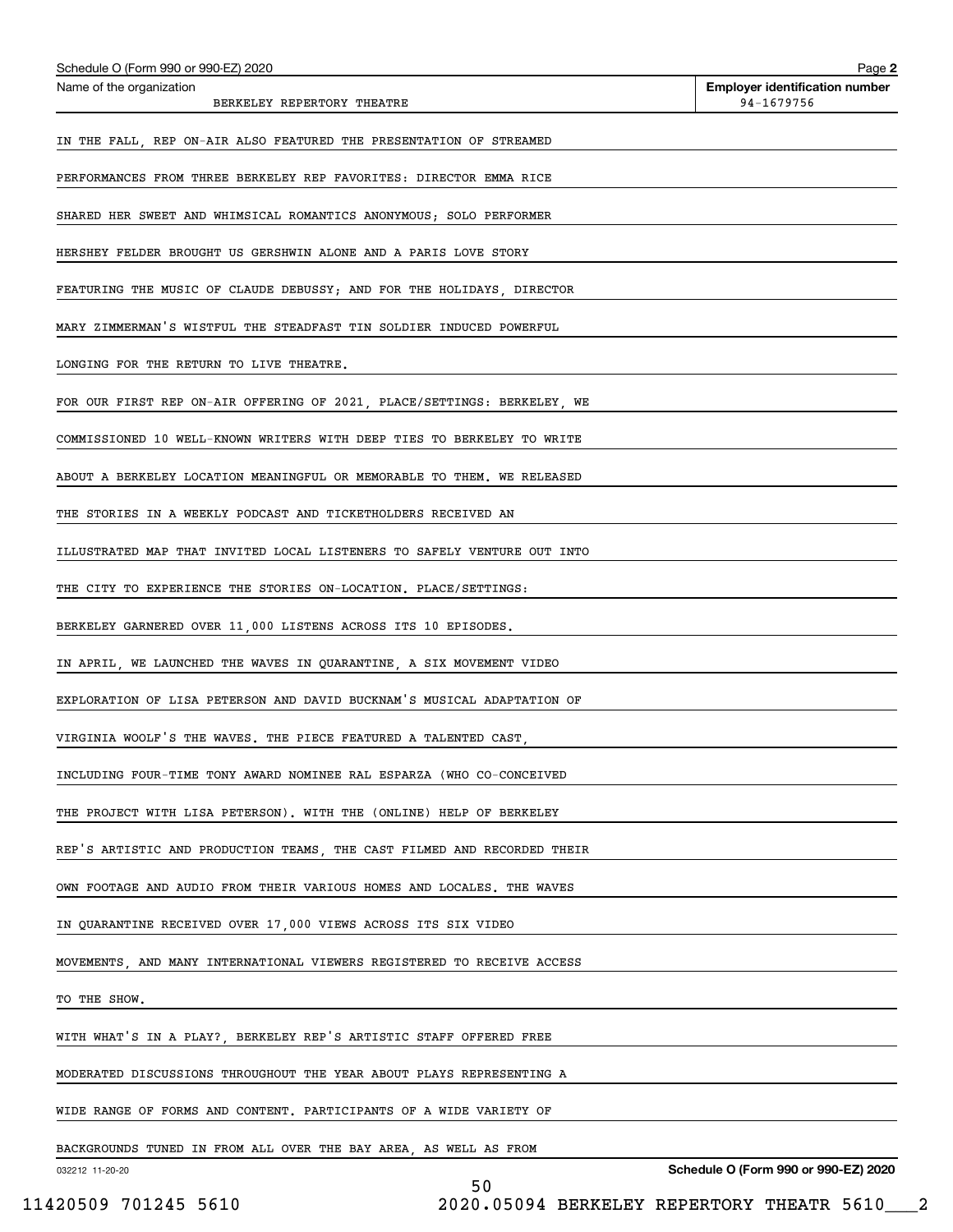|                 | FRIENDSHIPS WERE FORMED. IN 154 SESSIONS DURING THE 2020/21 SEASON.     |
|-----------------|-------------------------------------------------------------------------|
|                 | TOTAL ATTENDANCE NUMBERS FOR WHAT'S IN A PLAY? REACHED OVER 2,500 WITH  |
|                 | MANY REPEAT ATTENDEES FROM OVER 400 HOUSEHOLDS.                         |
|                 |                                                                         |
|                 | FORM 990, PART III, LINE 4B, PROGRAM SERVICE ACCOMPLISHMENTS:           |
|                 | ZOOM BY BERKELEY REP'S EXPERIENCED TEACHING ARTISTS. SURVEYS CONDUCTED  |
|                 | DURING THE WORKSHOP PERIODS HELPED TEACHING ARTIST ADAPT TO THE NEEDS   |
|                 | OF A NEW TEACHING ENVIRONMENT AND UNDERSTAND THE CHALLENGES STUDENTS    |
|                 | WERE FACING, SUCH AS TECHNOLOGY AND INTERNET CONNECTION ISSUES,         |
|                 | CHILDCARE RESPONSIBILITIES, SHARING LEARNING SPACES WITH SIBLINGS, AND  |
|                 | DEALING WITH THE SOCIAL/EMOTIONAL IMPACTS AND PRIVACY CONCERNS OF PEERS |
|                 | AND TEACHERS SEEING INTO THEIR HOMES.                                   |
|                 | IN ADDITION TO SUPPORTING STUDENT LEARNING, THE MULTI-WEEK NATURE OF    |
|                 | OUR IN-CLASS WORKSHOPS ALSO WAS INSTRUMENTAL IN HELPING SUPPORT BAY     |
|                 | AREA TEACHING ARTISTS. WITH THE SCARCITY OF WORK FOR ARTISTS DURING     |
|                 | THIS PERIOD, MANY TEACHING ARTISTS WERE RETICENT TO JEOPARDIZE VITAL    |
|                 | UNEMPLOYMENT BENEFITS BY ACCEPTING SHORT ONE-OFF PROJECTS. WITH THE     |
|                 | HELP OF GOVERNMENT AND PRIVATE FOUNDATION FUNDING BERKELEY REP WAS      |
|                 | ABLE TO PROVIDE GUARANTEED LONG-TERM EMPLOYMENT THROUGH MULTI-WEEK      |
|                 | WORKSHOP COMMITMENTS THAT SERVED AS AN ANCHOR AROUND WHICH TEACHING     |
|                 | ARTISTS COULD BUILD OTHER EMPLOYMENT OPPORTUNITIES.                     |
|                 | BERKELEY REP TYPICALLY OFFERS AT LEAST FIVE STUDENT MATINEE             |
|                 | PERFORMANCES EACH SEASON FOR MIDDLE AND HIGH SCHOOL STUDENTS. WITH NO   |
|                 | IN-PERSON PRODUCTIONS IN 2020/21, THE SCHOOL OF THEATRE EXPLORED        |
|                 | CREATIVE WAYS TO OFFER A VIRTUAL STUDENT MATINEE EXPERIENCE. IN THE     |
|                 | FALL, SCHOOL OF THEATRE STAFF WELCOMED THE OPPORTUNITY TO EXPERIMENT    |
|                 | WITH A VIRTUAL STUDENT MATINEE FOR A HIGH SCHOOL CLASS IN OAKLAND.      |
| 032212 11-20-20 | Schedule O (Form 990 or 990-EZ) 2020<br>51                              |

# Schedule O (Form 990 or 990-EZ) 2020<br>Name of the organization

BERKELEY REPERTORY THEATRE

**2 Employer identification number**<br>94-1679756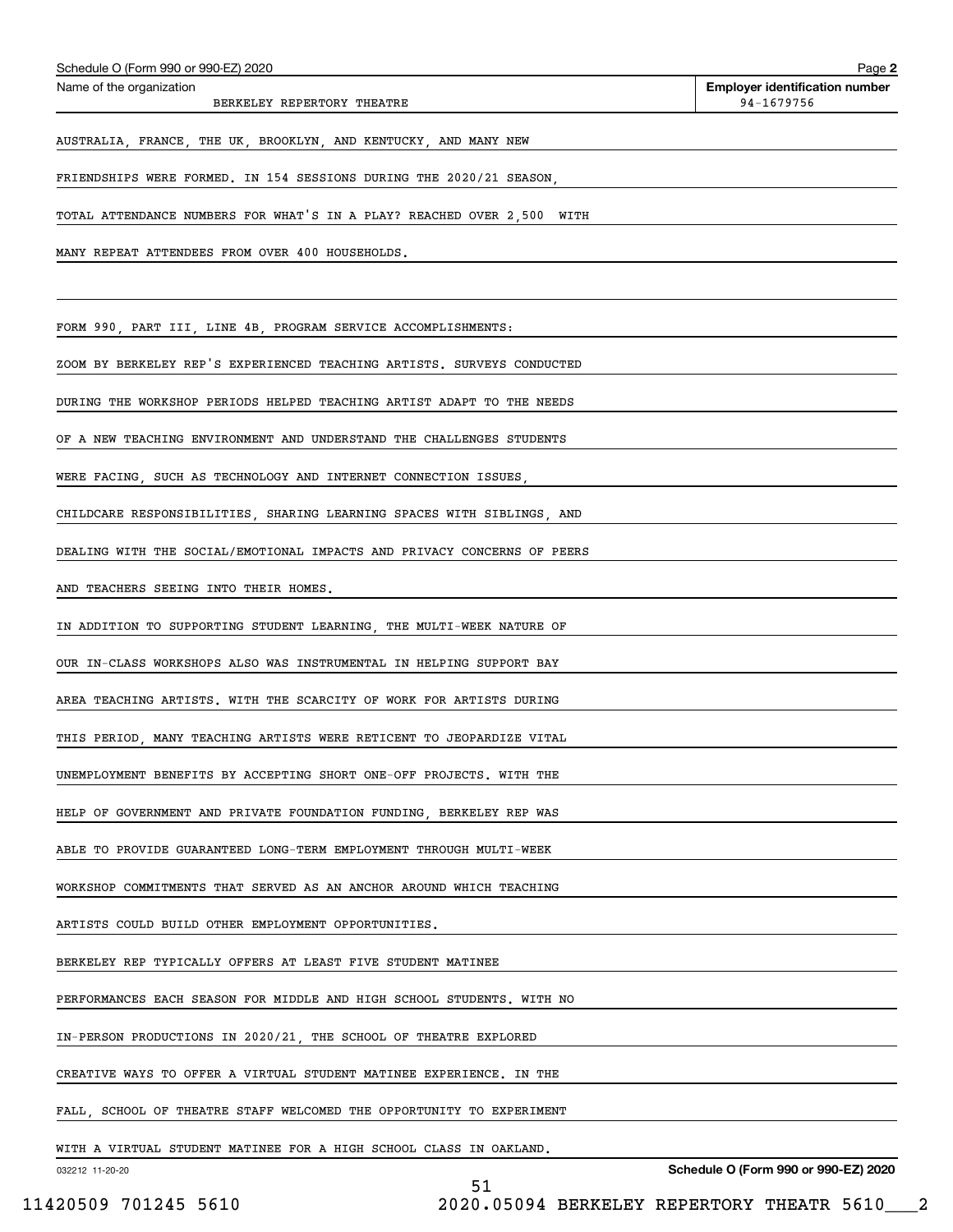| Schedule O (Form 990 or 990-EZ) 2020                                    | Page 2                                              |
|-------------------------------------------------------------------------|-----------------------------------------------------|
| Name of the organization<br>BERKELEY REPERTORY THEATRE                  | <b>Employer identification number</b><br>94-1679756 |
| USING THE STUDY-GUIDE THE THEATRE CREATED FOR OUR 2018 PRODUCTION OF    |                                                     |
| HEIDI SCHRECK'S WHAT THE CONSTITUTION MEANS TO ME, STAFF PARTNERED WITH |                                                     |
| THE TEACHER TO DEVELOP A CURRICULUM ABOUT THE SHOW FOR HER STUDENTS,    |                                                     |
| WHO WATCHED THE BROADWAY PRODUCTION ON AMAZON PRIME. OUR EXPERIENCE MAY |                                                     |
| PROVIDE A MODEL FOR THE THEATRE TO USE TECHNOLOGY IN FUTURE TO EXTEND   |                                                     |
| OUR REACH INTO SCHOOLS THROUGHOUT NORTHERN CALIFORNIA WITHOUT EASY      |                                                     |
| ACCESS TO HIGH-QUALITY ARTS EDUCATION PROGRAMMING AND TO ACCOMMODATE    |                                                     |
| SCHOOLS UNABLE TO SCHEDULE FIELD TRIPS DUE TO ONGOING COVID-19 SAFETY   |                                                     |
| PROTOCOLS.                                                              |                                                     |
| BERKELEY REP'S TEEN CORE COUNCIL, A GROUP OF STUDENT LEADERS FROM       |                                                     |
| AROUND THE BAY AREA, EXPERIMENTED WITH NEW WAYS TO CONNECT THEIR PEERS  |                                                     |
| TO ARTS EXPERIENCES ONLINE: ACTIVITIES INCLUDED AN ONLINE TEEN NIGHT,   |                                                     |
| ARTIST INTERVIEWS ON SOCIAL MEDIA, AND PILOTING A THREE-EPISODE PODCAST |                                                     |
| SERIES. IN PLACE OF THE ANNUAL TEEN ONE-ACTS FESTIVAL, THE CULMINATING  |                                                     |
| TEEN COUNCIL EVENT WAS A 72-HOUR FILM FESTIVAL. AS WITH MOST OF OUR     |                                                     |
| PROGRAMMING, PARTICIPATION AMONGST OUR TEEN POPULATIONS WAS LOWER THAN  |                                                     |
| IN PRE-PANDEMIC YEARS. WE RECOGNIZE THAT IT WAS A LOT TO ASK EVEN OUR   |                                                     |
| MOST COMMITTED TEENS TO SPEND THEIR FREE TIME DOING ONLINE ACTIVITIES   |                                                     |
| WHEN THEY WERE AVERAGING A MINIMUM OF SIX HOURS ONLINE FOR SCHOOL EVERY |                                                     |
| DAY. BECAUSE OF THIS, WE ANTICIPATE CHALLENGES IN THE COMING SEASON AS  |                                                     |
| WE WORK TO BUILD STRONG RELATIONSHIPS WITH TEEN COUNCIL MEMBERS, MANY   |                                                     |
| OF WHOM MISSED A FULL YEAR OF PROGRAMMING WITH US. AS WE MONITOR AN     |                                                     |
| EVER-CHANGING PUBLIC HEALTH SITUATION AND RESPOND TO FAMILIES' VARYING  |                                                     |
| COMFORT LEVELS WITH IN-PERSON PROGRAMMING, WE LOOK FORWARD TO EASING    |                                                     |
| BACK INTO OUR USUAL SLATE OF TEEN PROGRAMMING AS THE THEATRE RETURNS TO |                                                     |
| IN-PERSON EVENTS IN 2021/22.                                            |                                                     |
| AFTER HAVING PAUSED THE PROGRAM IN SPRING 2020, BERKELEY REP OPENED     |                                                     |
| APPLICATIONS IN SUMMER 2021 FOR OUR PRESTIGIOUS NEXT GENERATION         |                                                     |

032212 11-20-20

**Schedule O (Form 990 or 990-EZ) 2020**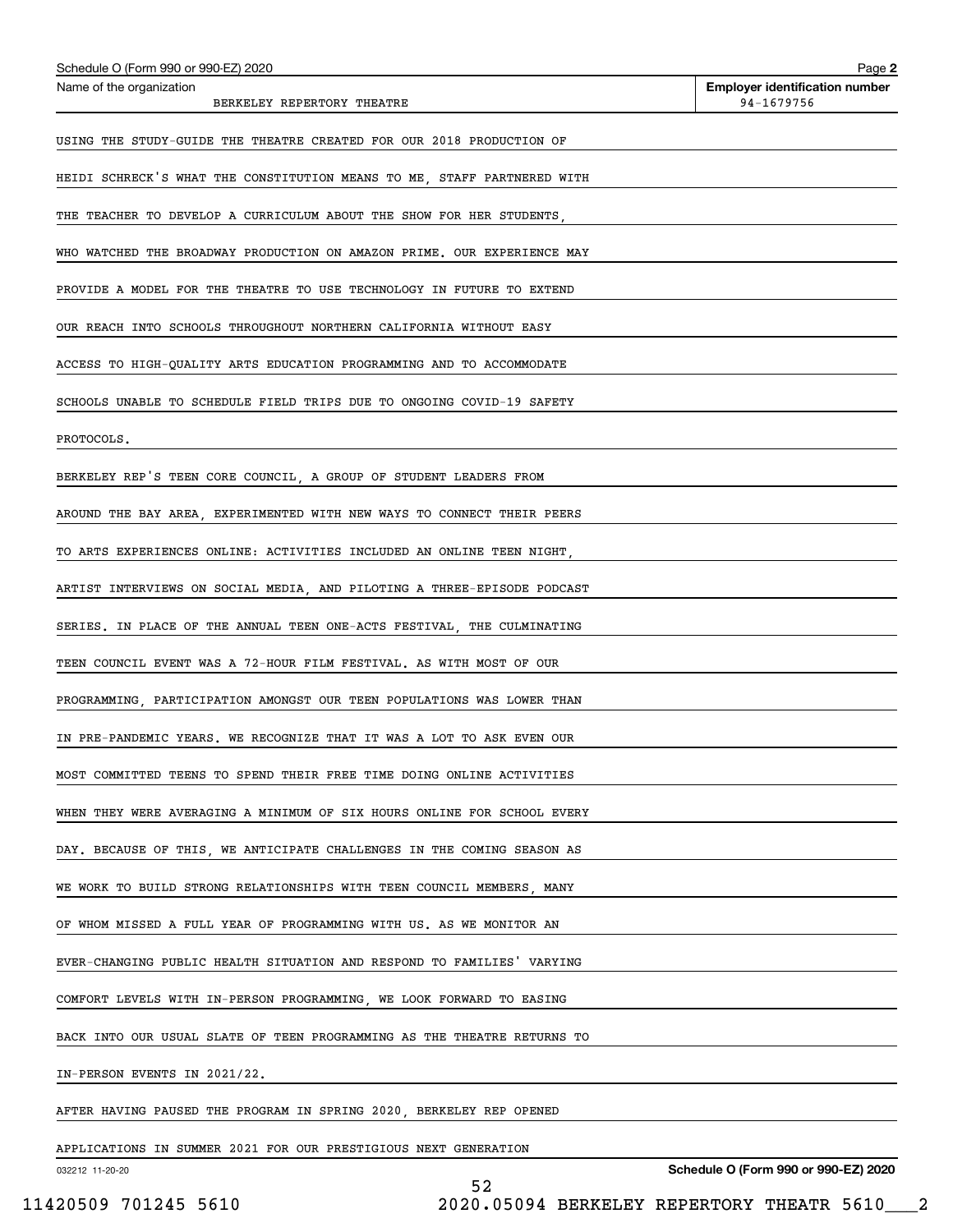| Schedule O (Form 990 or 990-EZ) 2020<br>Name of the organization        | Page 2<br><b>Employer identification number</b> |
|-------------------------------------------------------------------------|-------------------------------------------------|
| BERKELEY REPERTORY THEATRE                                              | 94-1679756                                      |
| FELLOWSHIP PROGRAM FOR COLLEGE GRADUATES CONSIDERING A CAREER IN THE    |                                                 |
| ARTS. STAFF USED THE PERIOD WHILE THE PROGRAM WAS DORMANT TO CREATE     |                                                 |
| POLICIES AND PROCEDURES TO ALLOW US TO REINSTATE IT SAFELY AND INCLUDE  |                                                 |
| ALL THE LEARNING AND MENTORSHIP OPPORTUNITIES THAT ARE CENTRAL TO       |                                                 |
| BERKELEY REP'S FELLOWSHIP EXPERIENCE. AS PART OF BERKELEY REP'S         |                                                 |
| RECRUITMENT EFFORTS FOR THE FELLOWSHIP PROGRAM, BEGINNING IN MAY 2021   |                                                 |
| THE SCHOOL HOSTED A THREE-SESSION ONLINE BIPOC PLAY READING SERIES FOR  |                                                 |
| EMERGING BIPOC THEATRE MAKERS, ADMINISTRATORS, AND TECHNICIANS. TO      |                                                 |
| ASSIST PROSPECTIVE FELLOWSHIP APPLICANTS, BERKELEY REP ALSO HOSTED AN   |                                                 |
| ONLINE INFORMATION SESSION IN JULY. MORE THAN 50 INTERESTED CANDIDATES  |                                                 |
| PARTICIPATED LIVE (MANY MORE WATCHED THE ON-DEMAND RECORDING), AS       |                                                 |
| MEMBERS OF BERKELEY REP'S STAFF AND TWO FORMER FELLOWS SHARED           |                                                 |
| APPLICATION TIPS, INSIGHTS ABOUT LIFE AS A FELLOW, AND THOUGHTS ABOUT   |                                                 |
| FUTURE JOB OPPORTUNITIES AS THEATRES NATIONWIDE BEGIN TO REOPEN.        |                                                 |
|                                                                         |                                                 |
| FORM 990, PART III, LINE 4C, PROGRAM SERVICE ACCOMPLISHMENTS:           |                                                 |
| EXISTENTIAL CHALLENGES OF THE PANDEMIC, AND THAT WHEN WE DID, THERE     |                                                 |
| WOULD BE VIBRANT, VITAL STORIES AWAITING US.                            |                                                 |
| IN AUGUST 2021, WE HOSTED A SCALED-DOWN VERSION OF OUR GROUND FLOOR     |                                                 |
| SUMMER LAB, WHICH IN PRE-PANDEMIC YEARS GATHERS AS MANY AS 100 ARTISTS  |                                                 |
| AT OUR WEST BERKELEY CAMPUS EACH SUMMER TO WORK ON 12-22 PROJECTS. FOR  |                                                 |
| THE 2021 SUMMER LAB, WE REALIZED THAT THE MOST SIGNIFICANT IMPACT THE   |                                                 |
| PROGRAM COULD MAKE IN THE CURRENT ENVIRONMENT WAS TO SUPPORT OUR LOCAL  |                                                 |
| ARTS COMMUNITY, SO WE HOSTED AN ALL-LOCAL SUMMER LAB, INVITING 27 LOCAL |                                                 |
| ARTISTS TO WORK ON 12 PROJECTS. THE ARTISTS' PALPABLE RELIEF WHEN THEY  |                                                 |
| ENTERED OUR BUILDING AND SAW OTHER ARTISTS WITH WHOM TO WORK AFTER A    |                                                 |
| YEAR OF ISOLATION WAS AS MOVING AS IT WAS MOMENTOUS IT REMINDED US OF   |                                                 |
| THE IMPORTANT ROLE BERKELEY REP PLAYS IN THE CREATION AND DEVELOPMENT   |                                                 |
| 032212 11-20-20<br>53                                                   | Schedule O (Form 990 or 990-EZ) 2020            |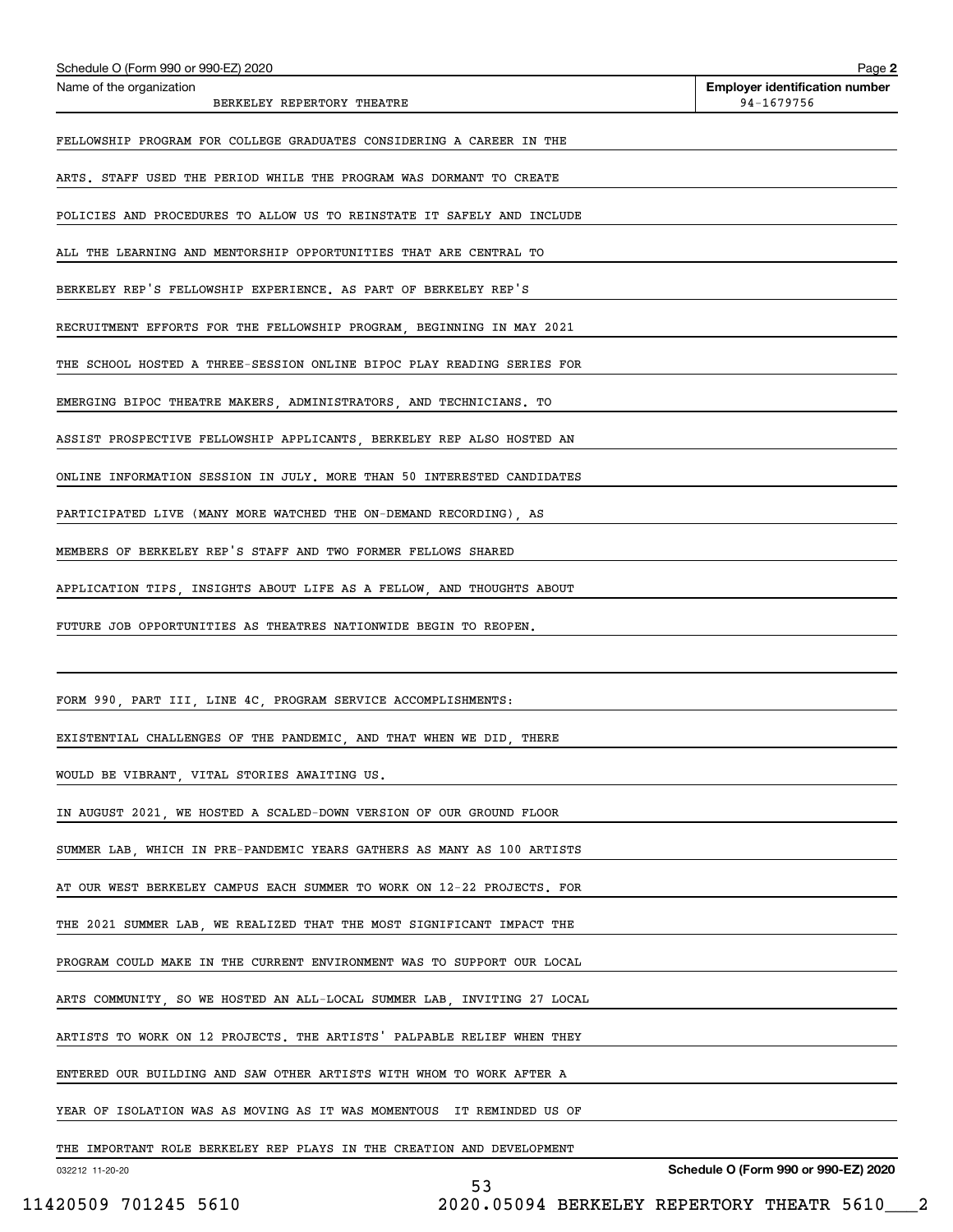| Schedule O (Form 990 or 990-EZ) 2020                                   | Page 2                                              |
|------------------------------------------------------------------------|-----------------------------------------------------|
| Name of the organization<br>BERKELEY REPERTORY THEATRE                 | <b>Employer identification number</b><br>94-1679756 |
| OF NEW THEATRICAL WORK. THE GENEROUS ARTIST-TO-ARTIST COLLABORATION    |                                                     |
| ACROSS PROJECTS WAS MORE STRIKING THIS YEAR THAN EVER BEFORE, AS       |                                                     |
| ARTISTS SERVED AS EACH OTHER'S ACTORS WHEN NEEDED, AS WELL AS AUDIENCE |                                                     |
| MEMBERS AND RESPONDENTS.                                               |                                                     |
|                                                                        |                                                     |
| FORM 990, PART III, LINE 4D, OTHER PROGRAM SERVICES:                   |                                                     |
| THE 2009 ADDISON STREET WORKFORCE HOUSING PROJECT IN DOWNTOWN BERKELEY |                                                     |
| THAT WILL CONTAIN 45 APARTMENT UNITS AND TWO NEW SCHOOL OF THEATRE     |                                                     |
| SPACES IS CURRENTLY ON SCHEDULE WITH AN EXPECTED COMPLETION DATE IN    |                                                     |
| AUGUST 2022. AFTER A PAUSE IN WORK DUE TO COVID-19, CONSTRUCTION       |                                                     |
| RESUMED ON THE PROJECT IN DECEMBER 2020. WHILE THERE HAVE BEEN SOME    |                                                     |
| ISSUES WITH BUILDING MATERIAL PROCUREMENT THIS YEAR, OUR GENERAL       |                                                     |
| CONTRACTOR HAS BEEN ABLE TO KEEP SUPPLIES AND BUILDING MATERIALS       |                                                     |
| ARRIVING ON TIME.                                                      |                                                     |
| IN ADDITION TO THE 45 APARTMENT UNITS FOR VISITING ARTIST AND FELLOW   |                                                     |
| HOUSING, THE BUILDING WILL HOUSE A LARGE STUDIO PERFORMANCE SPACE THAT |                                                     |
| WILL PROVIDE THE SCHOOL OF THEATRE WITH A DEDICATED PERFORMANCE VENUE  |                                                     |
| FOR STUDENT WORK. THE SPACE ALSO WILL SERVE AS A NEW HOME FOR THE      |                                                     |
| GROUND FLOOR TO SHOWCASE READINGS, WORKSHOP PRESENTATIONS, AND OTHER   |                                                     |
| EARLY-STAGE WORK THAT WOULD BENEFIT FROM EXPOSURE TO AN AUDIENCE.      |                                                     |
| BERKELEY REP USED THIS PERIOD WHILE THE COVID-19 PANDEMIC INTERRUPTED  |                                                     |
| OUR REGULAR OPERATIONS TO LAUNCH 5-YEAR STRATEGIC INITIATIVES FOCUSED  |                                                     |
| ON ARTISTIC PROGRAMMING, AUDIENCE DEVELOPMENT, ANTIRACISM AND          |                                                     |
| INCLUSION, ARTS EDUCATION, COMMUNITY DIALOGUE, ORGANIZATION            |                                                     |
| INFRASTRUCTURE, AND CLIMATE CHANGE. IN 2020/21, TRUSTEES AND STAFF     |                                                     |
| WORKED CLOSELY TO CRAFT A VISION FOR HOW THESE FOCUS AREAS WILL INFORM |                                                     |
| THE THEATRE'S INTERNAL AND EXTERNAL OPERATIONS OVER THE NEXT FIVE      |                                                     |
| YEARS. WHILE A FEW INITIATIVES ARE STILL IN AN IDEATION STAGE, WE HAVE |                                                     |
| 032212 11-20-20<br>54                                                  | Schedule O (Form 990 or 990-EZ) 2020                |

11420509 701245 5610 2020.05094 BERKELEY REPERTORY THEATR 5610\_\_\_2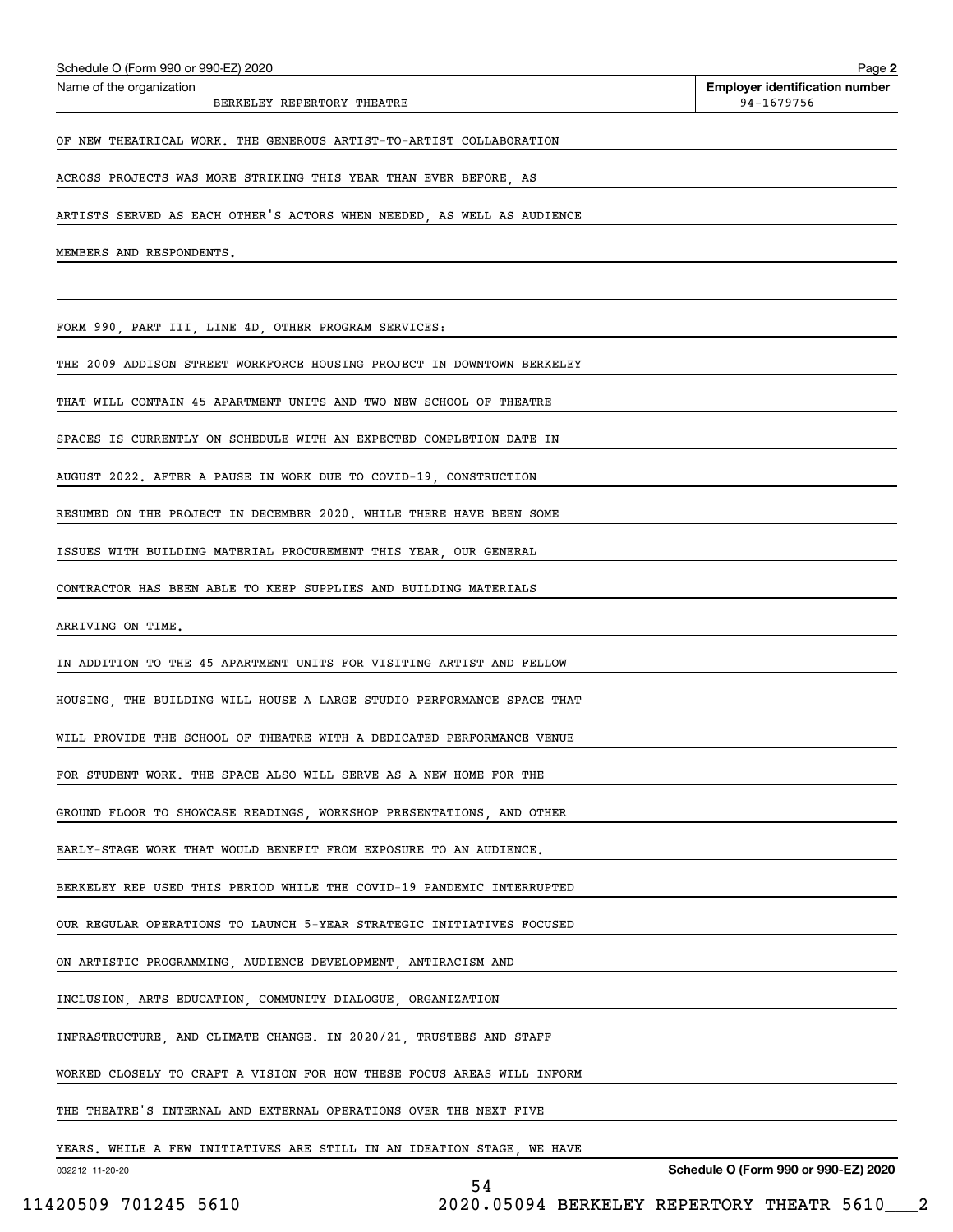| Schedule O (Form 990 or 990-EZ) 2020                                    | Page 2                                              |
|-------------------------------------------------------------------------|-----------------------------------------------------|
| Name of the organization<br>BERKELEY REPERTORY THEATRE                  | <b>Employer identification number</b><br>94-1679756 |
| BEGUN TO TAKE ACTION ON SEVERAL RECOMMENDATIONS MADE BY THE TASK        |                                                     |
| FORCES.                                                                 |                                                     |
| WITH ADMINISTRATION AND ARTISTIC STAFF PRIMARILY WORKING REMOTELY OVER  |                                                     |
| THE LAST 19 MONTHS, ONE MAJOR AREA WAS UPDATING TECHNOLOGY TO           |                                                     |
| STREAMLINE THE ORGANIZATION'S INFORMATION FLOW AND COMMUNICATIONS       |                                                     |
| TOOLS. UPGRADES HAVE INCLUDED TRANSITIONING TO A NEW ACCOUNTING         |                                                     |
| SOFTWARE, CONSOLIDATING COMMUNICATIONS ONTO MICROSOFT TEAMS, SWITCHING  |                                                     |
| TO A NEW PHONE SYSTEM, AND MIGRATING OUR SERVER FILES TO CLOUD-BASED    |                                                     |
| DATA STORAGE SOLUTIONS. INFRASTRUCTURE UPGRADES HAVE THE TWIN BENEFIT   |                                                     |
| OF IMPROVING THE ORGANIZATION'S OPERATIONS AND HELPING ADVANCE THE      |                                                     |
| THEATRE'S CLIMATE INITIATIVES. SINCE 2007, BERKELEY REP HAS MADE A      |                                                     |
| CONSCIOUS COMMITMENT TO ENERGY RESPONSIBILITY. IN 2020/21, WITH         |                                                     |
| WILDFIRES AND OTHER CLIMATE-RELATED DISASTERS IMPACTING OUR COMMUNITIES |                                                     |
| AND UNDERSCORING THE URGENCY FOR ACTION, BERKELEY REP REAFFIRMED OUR    |                                                     |
| RESPONSIBILITY TO CONTRIBUTE TO THE WELL-BEING OF OUR PLANET AND WE     |                                                     |
| BEGAN OUTLINING A PATH TOWARD CARBON NEUTRALITY. EFFORTS HAVE INCLUDED  |                                                     |
| OUR SHIFTING TO LED LIGHTING IN OUR REHEARSAL HALLS AND IN THE NEVO     |                                                     |
| EDUCATION CENTER; WE HOPE SOON TO TRANSITION OUR THEATRICAL STAGE       |                                                     |
| LIGHTS TO LEDS. THE PANDEMIC HAS REDUCED OUR DEPENDENCE ON IN-PERSON    |                                                     |
| MEETINGS, THEREBY DECREASING THE NEED FOR TRAVEL AND LOWERING OUR       |                                                     |
| GREENHOUSE GAS EMISSIONS.                                               |                                                     |
| ONGOING CONVERSATIONS AMONG OUR BOARD AND OUR STAFF ABOUT THE THEATRE'S |                                                     |
| ROLE AND RESPONSIBILITY AS A RESOURCE TO THE COMMUNITY HAVE             |                                                     |
| FOREGROUNDED THE IMPORTANCE OF EXPANDING THE THEATRE'S RELATIONSHIP TO  |                                                     |
| OUR COMMUNITY THROUGH DEEP, NON-TRANSACTIONAL PARTNERSHIPS. AS A        |                                                     |
| RESULT, BERKELEY REP HAS CREATED IN DIALOGUE, A NEW PROGRAMMATIC        |                                                     |
| INITIATIVE THAT WILL PLACE THE CAPACITY OF OUR THEATRE-MAKING SKILLS    |                                                     |
| AND RESOURCES IN SERVICE OF OUR COMMUNITY. IN 2020/21 WE APPOINTED A    |                                                     |
| 032212 11-20-20                                                         | Schedule O (Form 990 or 990-EZ) 2020                |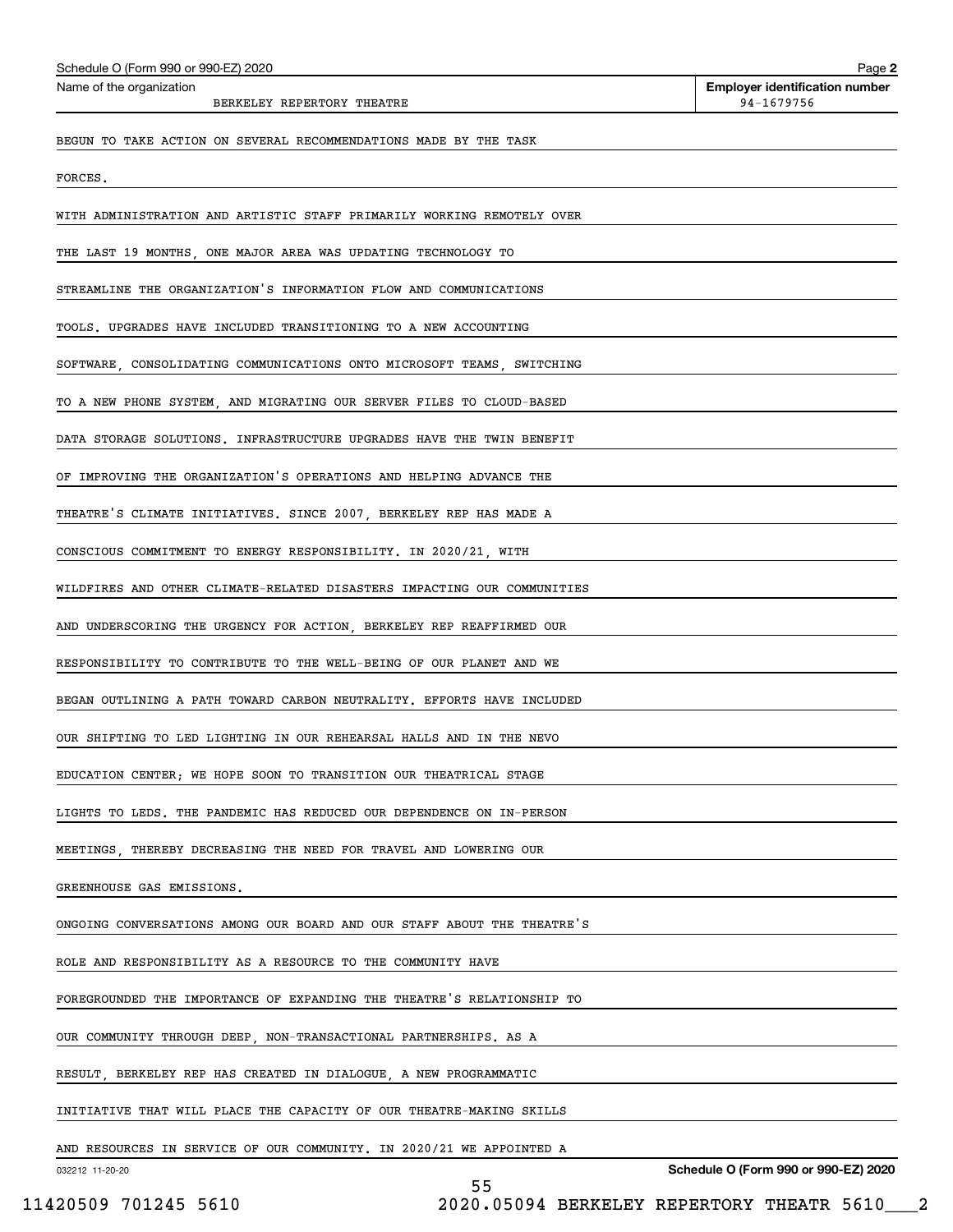| Schedule O (Form 990 or 990-EZ) 2020                                    | Page 2                                              |
|-------------------------------------------------------------------------|-----------------------------------------------------|
| Name of the organization<br>BERKELEY REPERTORY THEATRE                  | <b>Employer identification number</b><br>94-1679756 |
| NEW ASSOCIATE MANAGING DIRECTOR WHO, IN COLLABORATION WITH A            |                                                     |
| SOON-TO-BE-HIRED ASSOCIATE ARTISTIC DIRECTOR, WILL LEAD DEVELOPMENT OF  |                                                     |
| IN DIALOGUE.                                                            |                                                     |
| BERKELEY REP IS COMMITTED TO BECOMING AN ANTIRACIST ORGANIZATION        |                                                     |
| THROUGH THE EFFORTS OF OUR BOARD, MANAGEMENT, AND STAFF. WE ARE         |                                                     |
| COMMITTED TO ENSURING BLACK, INDIGENOUS, AND PEOPLE OF COLOR (BIPOC)    |                                                     |
| ARE HOLISTICALLY REPRESENTED THROUGHOUT ALL LEVELS OF OUR ORGANIZATION: |                                                     |
| ON OUR BOARD. IN LEADERSHIP ROLES. ON- AND BACKSTAGE. AND IN OUR        |                                                     |
| OFFICES, REHEARSAL ROOMS, PRODUCTION FACILITIES, AND AUDIENCE.          |                                                     |
| THE BOARD GOVERNANCE COMMITTEE REVIEWED AND AMENDED BOARD POLICIES AND  |                                                     |
| THE BOARD NOMINATION PROCESS TO AFFIRM THAT FINANCIAL OBLIGATIONS ARE   |                                                     |
| NOT A BARRIER TO BOARD PARTICIPATION. TWO-THIRDS OF NEW TRUSTEES WHO    |                                                     |
| JOINED US IN 2020/21 IDENTIFY AS BIPOC. THE BOARD OF DIRECTORS HAS      |                                                     |
| COMMITTED TO MAINTAINING TIME AT EVERY BOARD MEETING FOR ANTI-RACISM    |                                                     |
| TRAINING AND LEARNING. THE BOARD/STAFF ANTIRACISM WORKING GROUP IS      |                                                     |
| COMPRISED OF EQUAL NUMBERS OF BOARD AND STAFF, AND SERVES AS A SPACE    |                                                     |
| FOR ONGOING JEDI DIALOGUE, EDUCATION, AND PLANNING, WHILE CREATING A    |                                                     |
| STRUCTURE FOR INTERNAL ACCOUNTABILITY.                                  |                                                     |
| IN ADDITION TO OUR ONGOING BIPOC AFFINITY SPACE AND A WHITE             |                                                     |
| ACTION/LEARNING SPACE  IN DECEMBER 2020 BERKELEY REP STAFF CREATED A    |                                                     |
| STAFF-LED EDUCATION COMMITTEE TO PROGRAM AND FACILITATE ANTIRACISM      |                                                     |
| CONVERSATIONS AND TRAININGS DURING ALL-STAFF MEETINGS. BERKELEY REP'S   |                                                     |
| DIRECTOR OF HUMAN RESOURCES AND DIVERSITY HAS LED AN IN-DEPTH AUDIT OF  |                                                     |
| THE THEATRE'S RECRUITMENT, SELECTION, AND HIRING PRACTICES, AND WE ARE  |                                                     |
| NOW IN THE PROCESS OF FORMALIZING A NEW HIRING POLICY. WE HAVE REVISED  |                                                     |
| JOB POSTINGS WITH A CRITICAL EYE TOWARD ELIMINATING LANGUAGE AND        |                                                     |
| REQUIREMENTS THAT MAY RESULT IN GATEKEEPING, AND WE HAVE RECONFIGURED   |                                                     |
| OUR HIRING COMMITTEES TO BE AT LEAST HALF BIPOC. WE ALSO CONDUCTED A    |                                                     |
| 032212 11-20-20                                                         | Schedule O (Form 990 or 990-EZ) 2020                |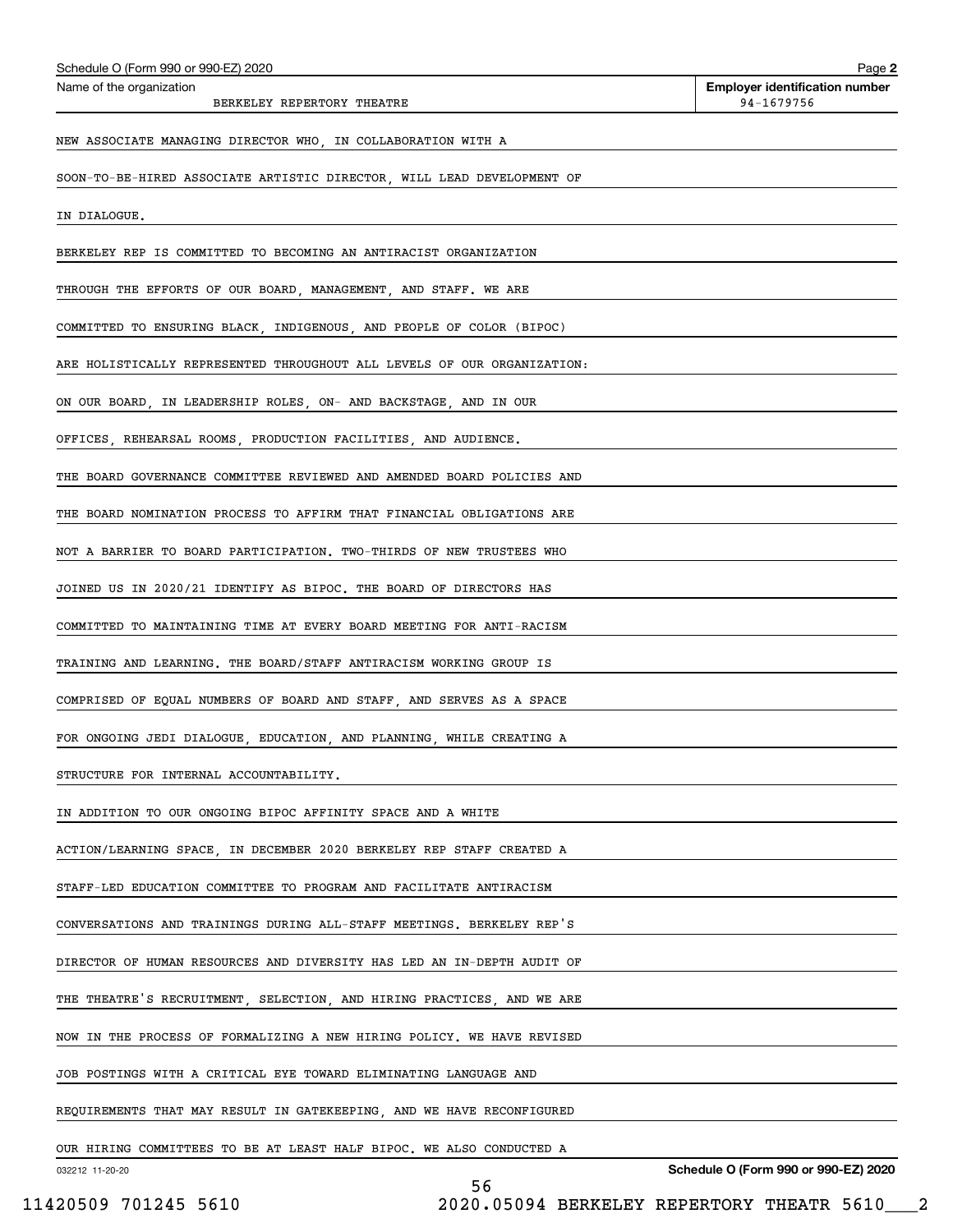| Schedule O (Form 990 or 990-EZ) 2020                                                                                                 | Page 2                                              |
|--------------------------------------------------------------------------------------------------------------------------------------|-----------------------------------------------------|
| Name of the organization<br>BERKELEY REPERTORY THEATRE                                                                               | <b>Employer identification number</b><br>94-1679756 |
| WAGE ANALYSIS AND WILL CONTINUE TO POST SALARY RANGES FOR ALL OPEN                                                                   |                                                     |
| POSITIONS PUBLICLY.                                                                                                                  |                                                     |
| THROUGHOUT 2020/21, BERKELEY REP'S EXECUTIVE LEADERSHIP TEAM WITH INPUT                                                              |                                                     |
| FROM THE BOARD AND STAFF WORKED TO DRAFT AN ANTIRACISM COMMITMENT,                                                                   |                                                     |
| WHICH WAS POSTED ON THE THEATRE'S WEBSITE IN SEPTEMBER 2021. THE                                                                     |                                                     |
| STATEMENT ACKNOWLEDGES BERKELEY REP'S POWER AND PRIVILEGE AS A                                                                       |                                                     |
| HISTORICALLY AND PREDOMINANTLY WHITE LEGACY THEATRE THAT HAS PROFITED                                                                |                                                     |
| FROM THE KNOWLEDGE. STORIES. AND BODIES OF BLACK AND BROWN PEOPLE:                                                                   |                                                     |
| OUTLINES THE ACTIONS WE HAVE TAKEN SO FAR IN OUR ANTIRACISM WORK; AND                                                                |                                                     |
| AFFIRMS OUR COMMITMENT TO CONTINUE THE WORK OF BECOMING AN ORGANIZATION                                                              |                                                     |
| THAT WELCOMES, SUPPORTS, AND HONORS THE FULLNESS AND COMPLEXITY OF ALL                                                               |                                                     |
| PEOPLE'S IDENTITIES.                                                                                                                 |                                                     |
| WHEN ARTISTIC DIRECTOR JOHANNA PFAELZER JOINED THE COMPANY IN 2019/20,                                                               |                                                     |
| WE FELT THE TIME WAS RIGHT TO REFRESH BERKELEY REP'S BRAND IDENTITY TO                                                               |                                                     |
| REFLECT THE BOLD IMAGINATION AND SPIRIT OF INNOVATION FOR WHICH THE                                                                  |                                                     |
| THEATRE IS KNOWN. BERKELEY REP WORKED WITH GRAPHIC DESIGNER PAULA SCHER                                                              |                                                     |
| OF NEW YORK-BASED DESIGN FIRM PENTAGRAM AND HER TEAM TO DEVELOP A BRAND                                                              |                                                     |
| IDENTITY THAT ESTABLISHES A BOLD AND CONTEMPORARY VISUAL LANGUAGE FOR                                                                |                                                     |
| THE THEATRE IN LINE WITH ITS PROGRAMMING AND REPUTATION. IN JUNE 2021, THE THEATRE IN LINE WITH ITS                                  |                                                     |
| BERKELEY REP UNVEILED OUR NEW BRAND IMAGE TO COINCIDE WITH THE                                                                       |                                                     |
| ANNOUNCEMENT OF THE THEATRE'S 2021/22 SEASON. AS PART OF THE REBRAND,                                                                |                                                     |
| BERKELEY REP ALSO INVESTED IN A MUCH-NEED REDESIGN OF THE THEATRE'S                                                                  |                                                     |
| WEBSITE.                                                                                                                             |                                                     |
| EXPENSES $$204,470$ . INCLUDING GRANTS OF $$0$ . REVENUE $$0$ .                                                                      |                                                     |
|                                                                                                                                      |                                                     |
| FORM 990, PART VI, SECTION B, LINE 11B:<br>the control of the control of the control of the control of the control of the control of |                                                     |
| THE MANAGING DIRECTOR, IN CONSULTATION WITH THE BOARD OR FINANCE COMMITTEE,                                                          |                                                     |
| AS THE MANAGING DIRECTOR DEEMS APPROPRIATE, IS RESPONSIBLE FOR THE TIMELY                                                            |                                                     |

032212 11-20-20

**Schedule O (Form 990 or 990-EZ) 2020**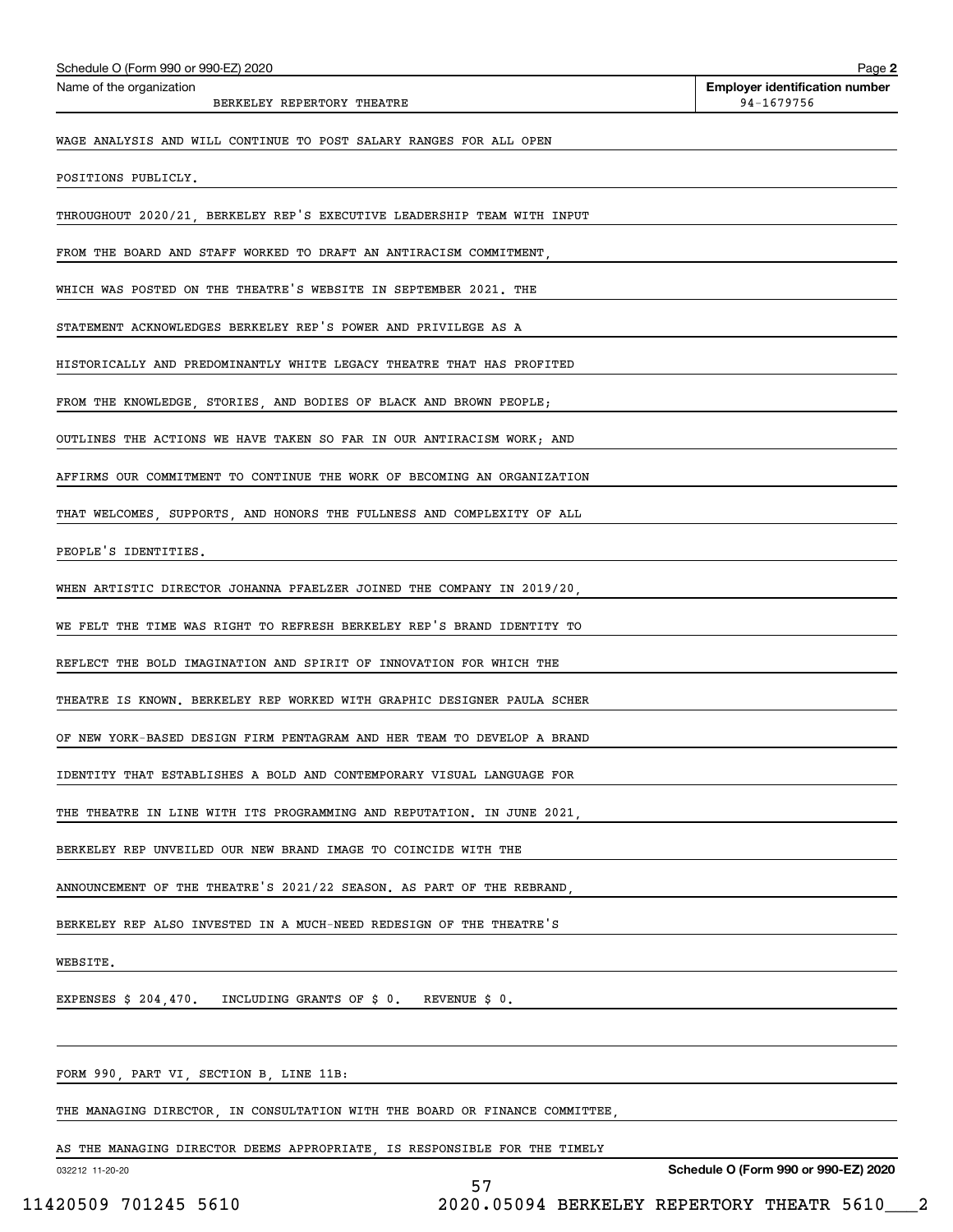| Schedule O (Form 990 or 990-EZ) 2020                                                | Page 2                                              |
|-------------------------------------------------------------------------------------|-----------------------------------------------------|
| Name of the organization<br>BERKELEY REPERTORY THEATRE                              | <b>Employer identification number</b><br>94-1679756 |
| PREPARATION OF THE RETURN. THE MANAGING DIRECTOR SHALL PROVIDE THE FINANCE          |                                                     |
| COMMITTEE WITH A SUBSTANTIALLY COMPLETE FORM 990 SUFFICIENTLY IN ADVANCE OF         |                                                     |
| THE FILING DEADLINE TO ENABLE A DETAILED AND CONSCIENTIOUS REVIEW BY THE            |                                                     |
| MEMBERS OF THE FINANCE COMMITTEE. SUBSEQUENTLY, THE BOARD WILL BE INVITED           |                                                     |
| TO REVIEW THE FORM 990 IN ITS ENTIRETY IN ADVANCE OF THE FILING DEADLINE.           |                                                     |
|                                                                                     |                                                     |
| FORM 990, PART VI, SECTION B, LINE 12C:                                             |                                                     |
| THE ORGANIZATION'S CONFLICT OF INTEREST POLICY COVERS ALL TRUSTEES, THE             |                                                     |
| MANAGING DIRECTOR AND ARTISTIC DIRECTOR. NO TRUSTEE MAY USE HIS OR HER              |                                                     |
| POSITION AT THE ORGANIZATION FOR PERSONAL GAIN OR TO BENEFIT ANOTHER AT THE         |                                                     |
| EXPENSE OF THE ORGANIZATION, ITS MISSION, OR ITS REPUTATION. NEW TRUSTEES           |                                                     |
| MUST SIGN THE CONFLICT OF INTEREST DISCLOSURE STATEMENT AFFIRMING THEY HAVE         |                                                     |
| READ THE CONFLICT OF INTEREST POLICY, ARE NOT AWARE OF ANY DIRECT OR                |                                                     |
| INDIRECT FINANCIAL OR OTHER MATERIAL INTEREST THAT IS REQUIRED TO BE                |                                                     |
| DISCLOSED, AND WILL PROMPTLY REPORT ANY FUTURE SITUATION THAT MIGHT                 |                                                     |
| CONSITUTE A CONFLICT OF INTEREST. ANNUAL SIGNATURES ARE NOT REQUIRED. IF A          |                                                     |
| CONFLICT OF INTEREST FAILS TO BE DISCLOSED THE BOARD WILL INVESTIGATE THE           |                                                     |
| SITUATION AND TAKE APPROPRIATE DISCIPLINARY AND CORRECTIVE ACTION AS                |                                                     |
| NECESSARY.                                                                          |                                                     |
|                                                                                     |                                                     |
| FORM 990, PART VI, SECTION B, LINE 15:                                              |                                                     |
| COMPENSATION FOR THE ARTISTIC DIRECTOR AND THE MANAGING DIRECTOR IS                 |                                                     |
| NEGOTIATED BY THE BOARD PRESIDENT AND A COMMITTEE OF THE BOARD OF TRUSTEES          |                                                     |
| AND APPROVED BY THE BOARD THROUGH ITS APPROVAL OF WRITTEN EMPLOYMENT                |                                                     |
| AGREEMENTS AND THE ANNUAL BUDGET PROCESS. THE BOARD (OR A BOARD COMMITTEE)          |                                                     |
| REVIEWS DATA GATHERED FROM THEATRE COMMUNICATIONS GROUP AND OTHER PUBLIC            |                                                     |
| DATA, TAKING INTO ACCOUNT INDIVIDUAL PERFORMANCE AND THE COST OF LIVING IN          |                                                     |
| THE BERKELEY, CALIFORNIA AREA. THE BOARD REGULARLY EVALUATES THE<br>032212 11-20-20 | Schedule O (Form 990 or 990-EZ) 2020                |
| 58                                                                                  |                                                     |